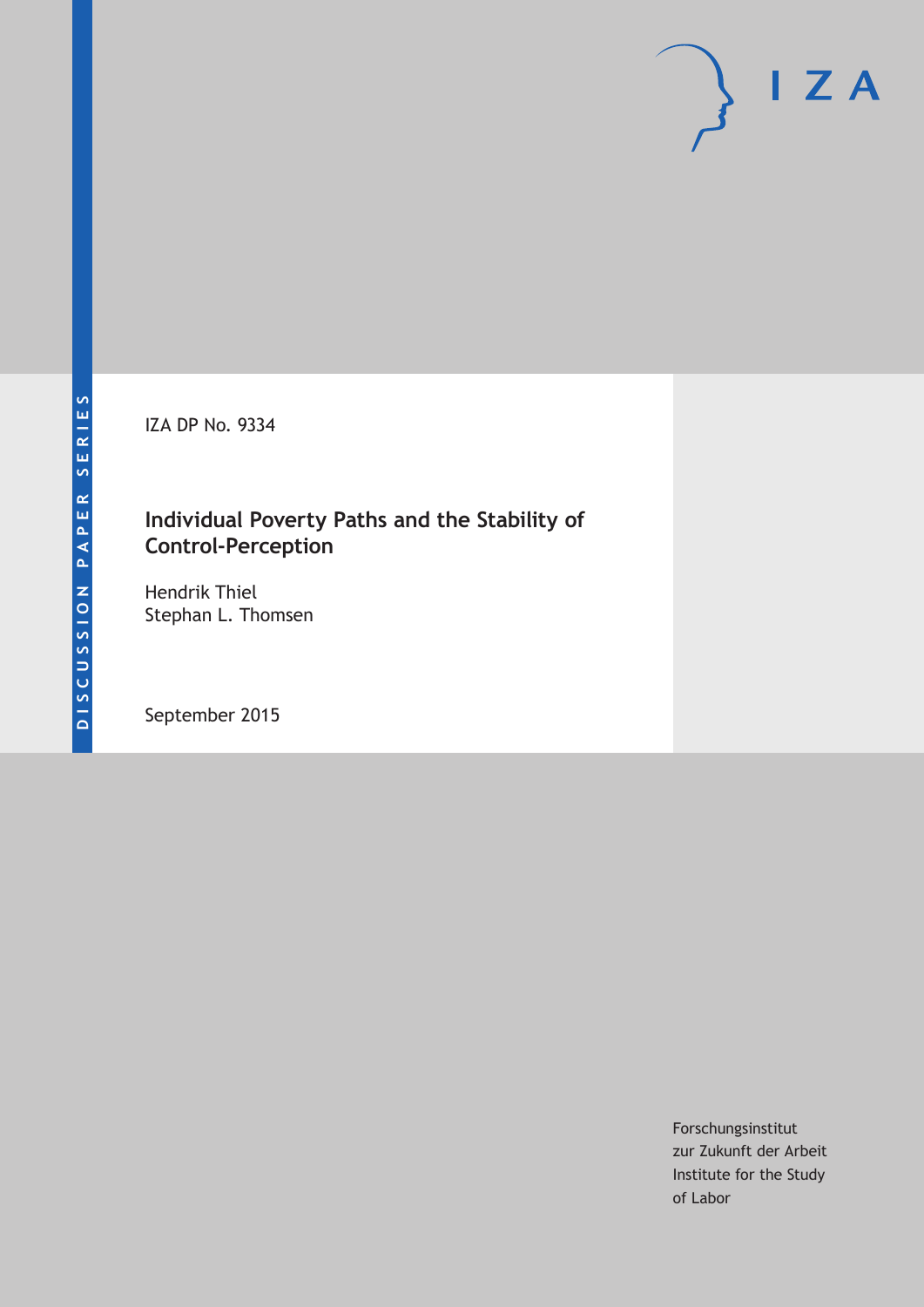# **Individual Poverty Paths and the Stability of Control-Perception**

### **Hendrik Thiel**

*NIW Hannover and Leibniz Universität Hannover* 

# **Stephan L. Thomsen**

*NIW Hannover, Leibniz Universität Hannover, ZEW and IZA* 

> Discussion Paper No. 9334 September 2015

> > IZA

P.O. Box 7240 53072 Bonn **Germany** 

Phone: +49-228-3894-0 Fax: +49-228-3894-180 E-mail: iza@iza.org

Any opinions expressed here are those of the author(s) and not those of IZA. Research published in this series may include views on policy, but the institute itself takes no institutional policy positions. The IZA research network is committed to the IZA Guiding Principles of Research Integrity.

The Institute for the Study of Labor (IZA) in Bonn is a local and virtual international research center and a place of communication between science, politics and business. IZA is an independent nonprofit organization supported by Deutsche Post Foundation. The center is associated with the University of Bonn and offers a stimulating research environment through its international network, workshops and conferences, data service, project support, research visits and doctoral program. IZA engages in (i) original and internationally competitive research in all fields of labor economics, (ii) development of policy concepts, and (iii) dissemination of research results and concepts to the interested public.

IZA Discussion Papers often represent preliminary work and are circulated to encourage discussion. Citation of such a paper should account for its provisional character. A revised version may be available directly from the author.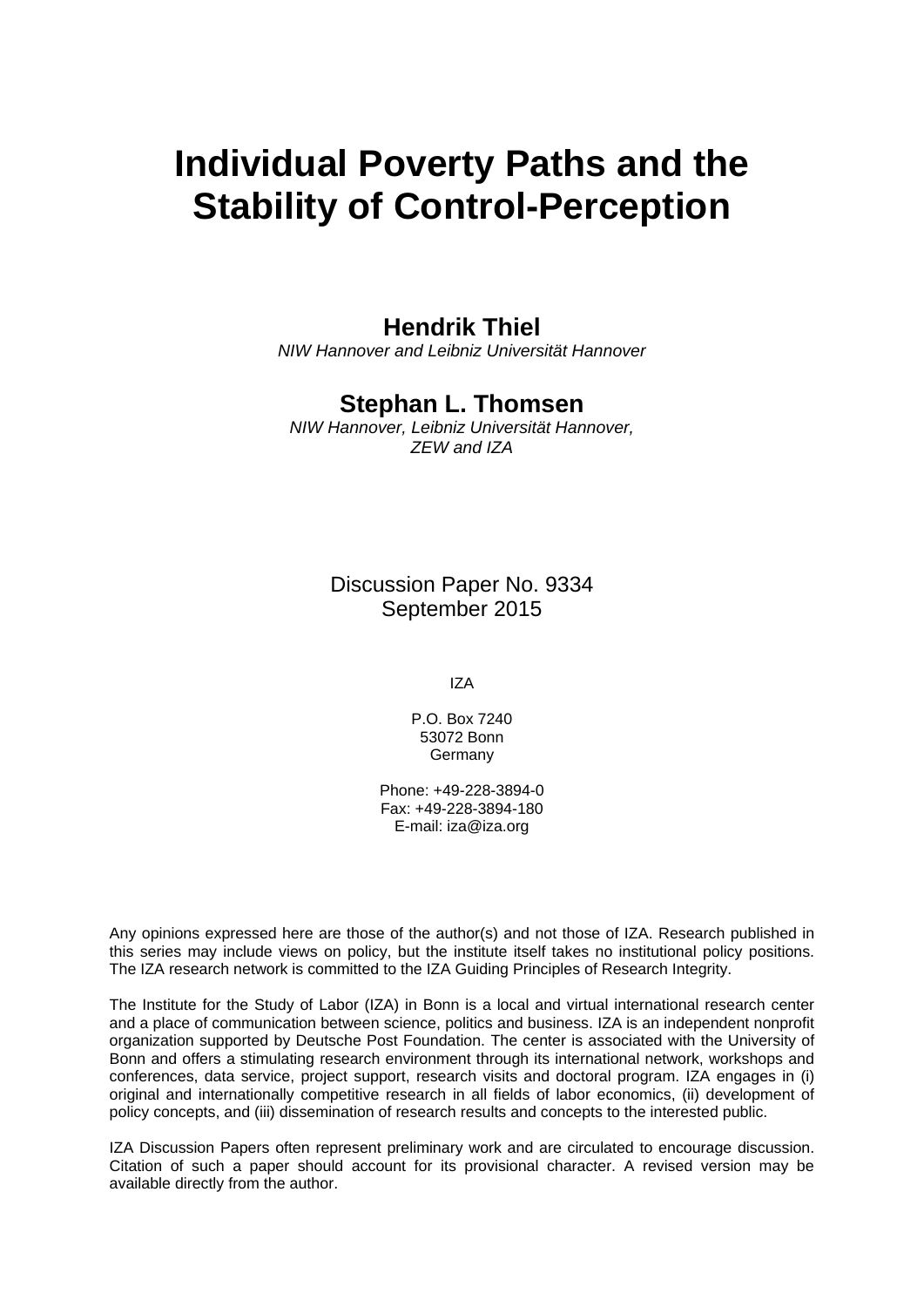IZA Discussion Paper No. 9334 September 2015

# **ABSTRACT**

### **Individual Poverty Paths and the Stability of Control-Perception**

This paper investigates whether individual control-perception affects the probability of becoming poor, and vice versa, whether poverty experiences can be detrimental to these traits later on. The former relation is intuitive as control related traits underlay many idiosyncratic determinants of poverty. Though traits like control-perception are known to stabilize towards adulthood, the latter association may be plausible when some plasticity is maintained in case of more vigorous environmental influences like poverty. Such deterioration of control-perception would lead to poor people being literally "trapped". Yet, it is unclear what the underlying mediation paths are and whether control-perception or other potential factors are involved. Our empirical results suggest that poverty experiences affect individual control-perception to some extent. Despite rather modest magnitudes, the findings indicate that no invariance of control-perception is given in adulthood.

JEL Classification: C33, C35, J21, J24, J30

Keywords: personality traits, control-perception, poverty constitution, poverty experience

Corresponding author:

Stephan Thomsen NIW Hannover Königstr. 53 D-30175 Hannover **Germany** E-mail: thomsen@niw.de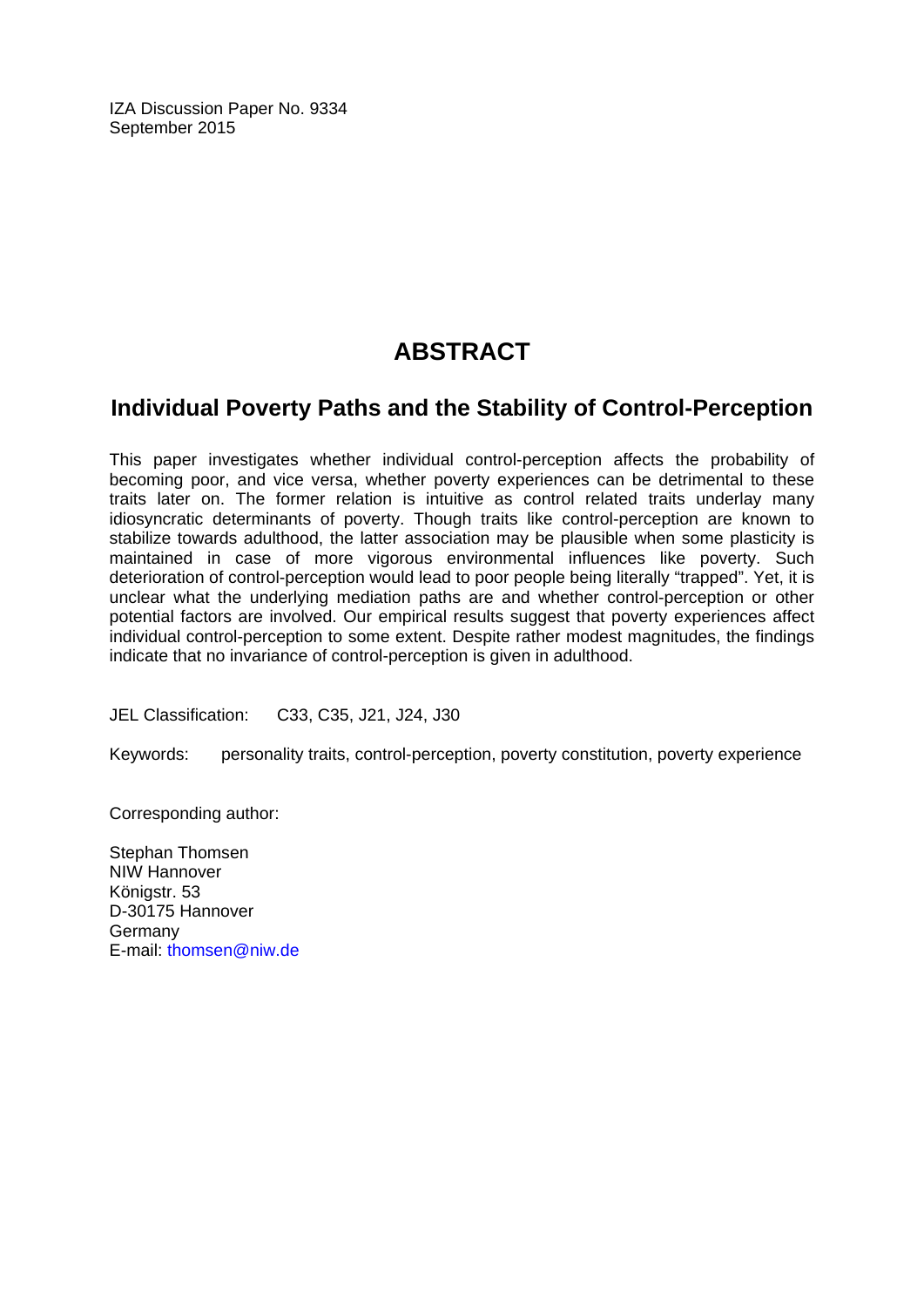### 1 Introduction

Poverty is a global and lasting phenomenon with various manifestations. Whereas poverty is related to appropriate levels of physical subsistence or nutrition for developing nations (see Lambert, 2001), it is defined relative to the incomes of others in developed countries.<sup>1</sup> Albeit a large literature deals with the cross-sectional aggregation and comparison of this concept of poverty (see, e.g., Zheng, 1997), only few studies assess the important dynamic implications of poverty experiences on the individual level (see Aassve et al., 2006, for an outline of the respective literature). This paper therefore examines potential relations between poverty paths and the dynamics of other determinants involved. Apart from control-perception, we assume choice variables like childbearing and household formation, as well as employment to be such interacting entities. Based on longitudinal data from the German Socio-Economic Panel (GSOEP), we use a dynamic structural model that relaxes strict exogeneity assumptions between the model components to some extent. We examine whether control-perception has some direct impact on the development of poverty in terms of different income-based metrics, as well as some indirect effects via other entities involved. Conversely, we also account for a feedback of previous poverty experiences on perceived control and on the mediating variables.

Obtaining a deeper understanding of causal dependencies for individual poverty is insightful for a number of reasons. The main line of argumentation invoked in most debates on poverty builds on the use of occasionally imprecise indicators and often premature inference based on them. This point is best exemplified by annual aggregates of headcount ratios that are the ubiquitous instrument for reportings on poverty (see, e.g., Zheng, 1997), but are also subject to major interpretational and conceptual pitfalls (see, e.g., Foster et al., 2013). Furthermore, headcount aggregates do not take into account how poor the persons concerned

 $\overline{1}$  As income is just one means to achieve well-being, a generalized notion of poverty that extends beyond matters of income has been introduced by Sen (1982). It relates to wellbeing arising from the freedom of choice among potential achievements. However, it is difficult to implement empirically.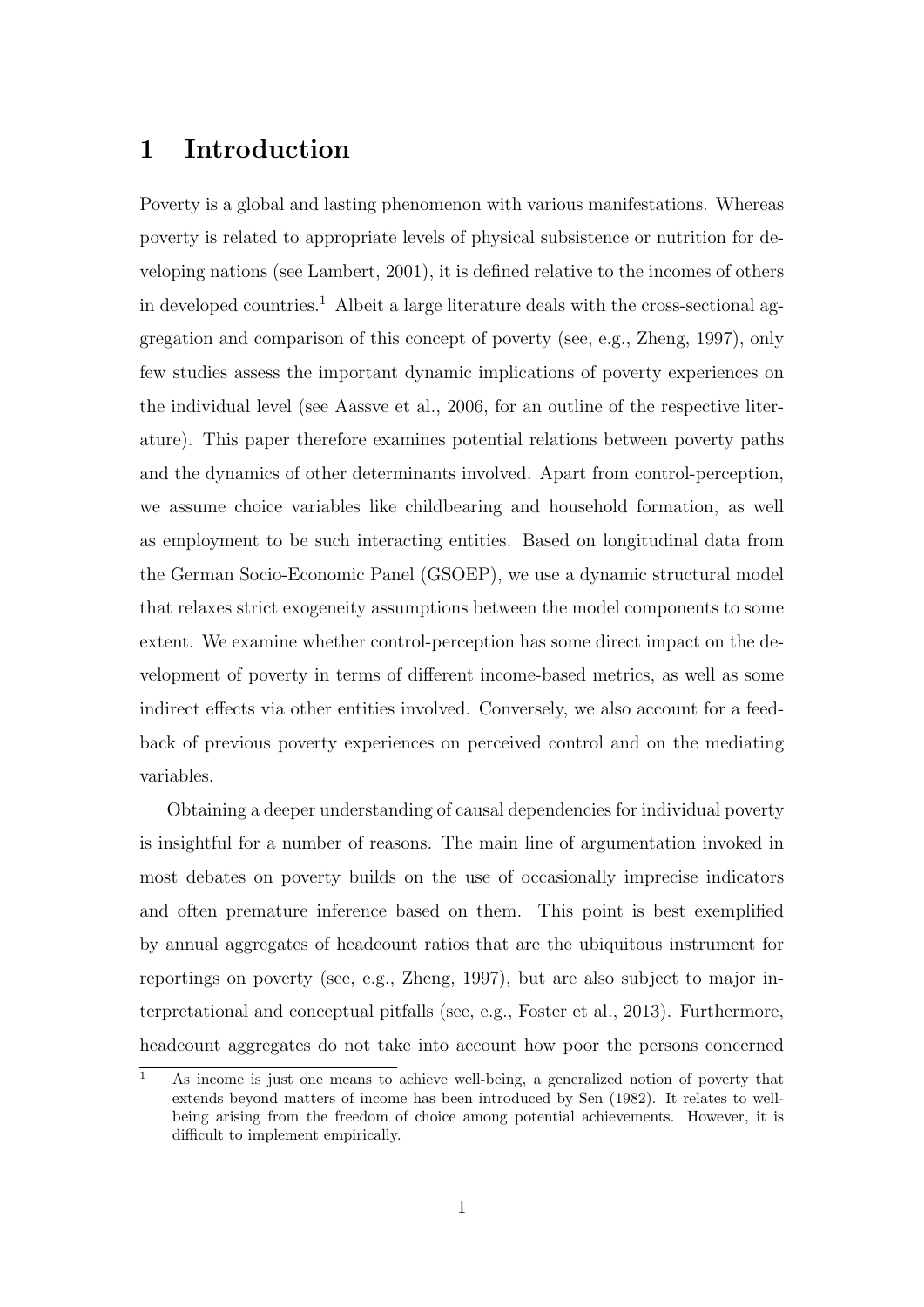are.<sup>2</sup> Another drawback, especially for the evaluation of causal relations, is that the cross-sectional perspective of poverty aggregates is uninformative in terms of the inter-temporal dimension that poverty evidently possesses and furthermore provides no reasoning on the individual level.<sup>3</sup> If poverty were a transitory phenomenon with high turnover rates that bears on different parts of the population over time, a cross-sectional perspective may be adequate. However, as has been shown in various studies (see Stevens, 1999, among others), poor people are often trapped in poverty. Beyond this well documented pattern, the underlying individual causes should be disentangled more explicitly in order to deduce potential counter-measures.

Following the corresponding strands of the literature, two main mechanisms causing such persistence may be in order. First, individuals can differ in terms of characteristics that are relevant for the propensity to experience poverty. Especially when it is assumed that poverty is rooted in income only, the understanding of the relevant causes is well developed and subject to a long-standing literature (see, e.g., Heckman et al., 2006). As of late, the incorporation of cognitive and affective factors stemming from the psychological field (like the control attitudes considered here) adds to this literature (see, e.g., Almlund et al., 2011), also in explaining other outcomes related to labor market success. In economics, such cognitive and affective factors are better known as traits or preferences. Second, affective components and other individual characteristics may be further deteriorated by past poverty experiences, thus locking-in the persons concerned. Such mechanisms have been hypothesized in the sociological literature on poverty for a long time already (see, e.g., Sher, 1977). In empirical economics a reasoning based on changes in attitudes or depreciation in human capital is usually alleged as an implicit explanation for the observed state dependence (see, e.g., Aassve et

 $\overline{2}$ In the literature on axiomatic approaches to poverty, this feature is called distributionsensitiveness (see, e.g., Zheng, 1997). Further axioms classifying the properties an aggregate poverty measures should comply with are also given in Sen (1976), as well as in Foster and Sen (1997).

<sup>&</sup>lt;sup>3</sup> On the aggregate level, approaches to incorporate dynamic aspects into measures of poverty have been made (see Hojman and Kast, 2009, and the literature they cite). By construction, however, even these dynamic metrics cannot account for individual determinants, as no conditioning sets are accounted for.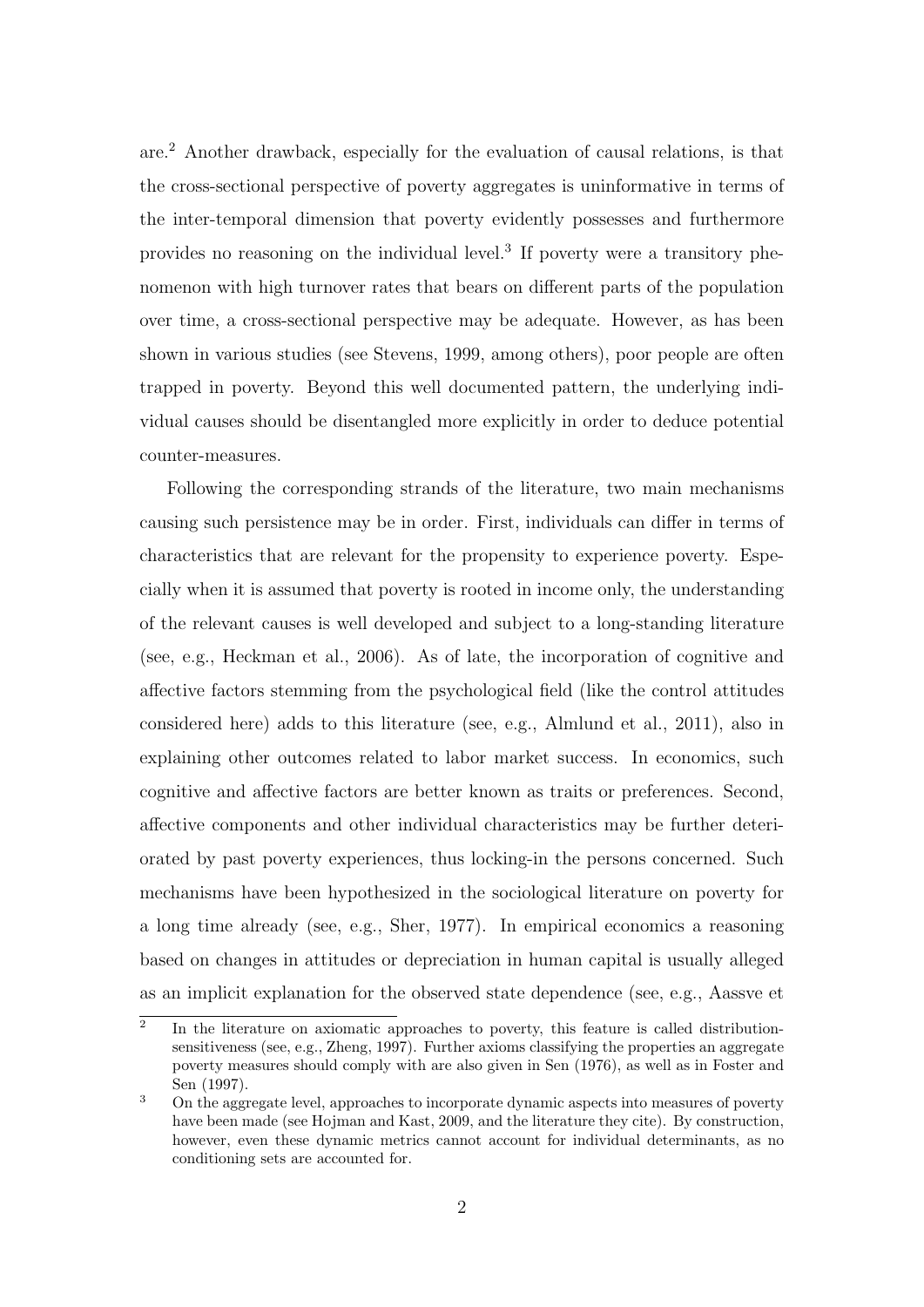al., 2006). As with the above examples, various findings from other disciplines underpin these views and extend the set of potential mediating pathways. A meta-analysis conducted by Haushofer and Fehr (2014) shows that apart from plain economic explanations, like credit constraints, psychological factors (cognitive and affective ones) and even neurobiological factors are evident predictors of poverty traps. For instance, poor living conditions may impede achievements in subsequent tasks via decreased self-regulating capabilities (see Muraven and Baumeister, 2000).

By now, frameworks that allow for a circular dependence between poverty and individual characteristics are bound to a theoretical literature on life cycle saving and wealth accumulation. This particular branch uses concepts from behavioral economics, like hyperbolic discounting, to explain individual heterogeneity in accumulation paths and feedbacks that trap individuals within respective trajectories (see, e.g., Bernheim et al., 2013, for a recent example). Hyperbolic discounting has behavioral implications that can be paraphrased as self-control or self-regulation (see, e.g., Ainslie, 1991). Preference parameters and traits therefore roughly represent the same causes of individual behavior, albeit in different hypothetical frameworks. Preference parameters are utility-related representations of behavioral differences, whereas a trait is seen as more of a task-specific skill or ability in the sense of human capital literature (see, e.g., Almlund et al., 2011). On that account, the various empirical assessment tools that exist in the field of trait psychology (see, e.g., Rotter, 1966, or Tangney et al., 2004) capture different aspects of control-perception, at least to some extent.

To the best of our knowledge, the study at hand is the first one that combines psychometric measures of perceived control and poverty formation in an interacting fashion within a panel framework. It provides an end-to-end treatise along the whole line of argumentation hypothesized by the respective parts of the literature. Using trait measures to explain individual poverty status adds to the literature of poverty constitution, primarily by providing an additional source for typically unobserved individual heterogeneity. In addition, allowing for interdependencies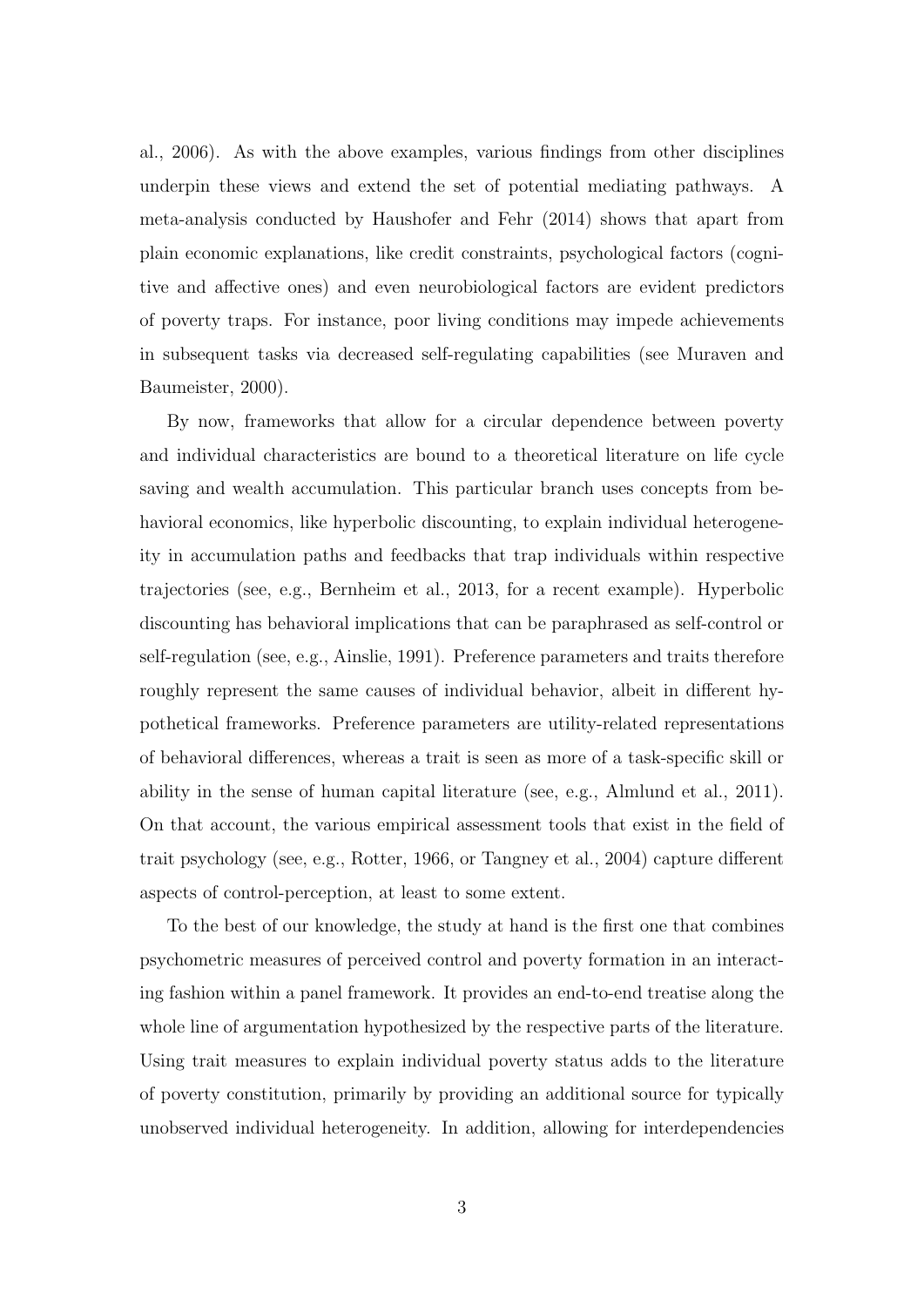between both entities further contributes to the literature on general malleability of personality traits throughout adulthood.

The remainder of the paper is organized as follows. The next section gives an overview on definitions and theoretical foundations of poverty in order to establish a suitable notion in the present context. It also works out which mediating factors should be considered within an empirical investigation and which particular role psychological constructs like control-perception may play. The data used in the analysis are introduced in section 3, together with some selected descriptive statistics describing the sample. Section 4 discusses the employed poverty measures and describes the identification of the resulting model specifications as well as the used estimation strategy. The empirical results are presented in section 5. The final section draws a conclusion.

# 2 Income Poverty and Poverty Dynamics

An initial point to be clarified is as to why an understanding of poverty based on individual valuation or well-being does not always have to coincide with a single-dimensioned lack of income.<sup>4</sup> For someone to be declared poor or not poor, knowing her or his current income may not be sufficient as the well-being derived from monetary endowments varies across individuals. As such, some preliminary assumptions are required in order to make income a meaningful stand-alone objective. The understanding that underlies a direct association of income and well-being is that income results from rational behavior that seeks to maximize well-being. One possible approach to concatenate both is to use additional data that captures differences in needs, prices, and household composition. Unfortunately, even for individuals that are observationally homogeneous in that regard, preferences, motives and enjoyment abilities are diverse, thus making it still problematic to infer different well-being from individual levels of income. If one allows

 $\frac{4}{4}$  We do not employ the term "utility" in this context as some general utilitarian axioms are unduly strict for the evaluation of income inequality and poverty. Foster and Sen (1997) and much of the related literature elaborate on this criticism. To make this distinction more apparent, we employ alternative terms like "well-being" or "valuation" instead.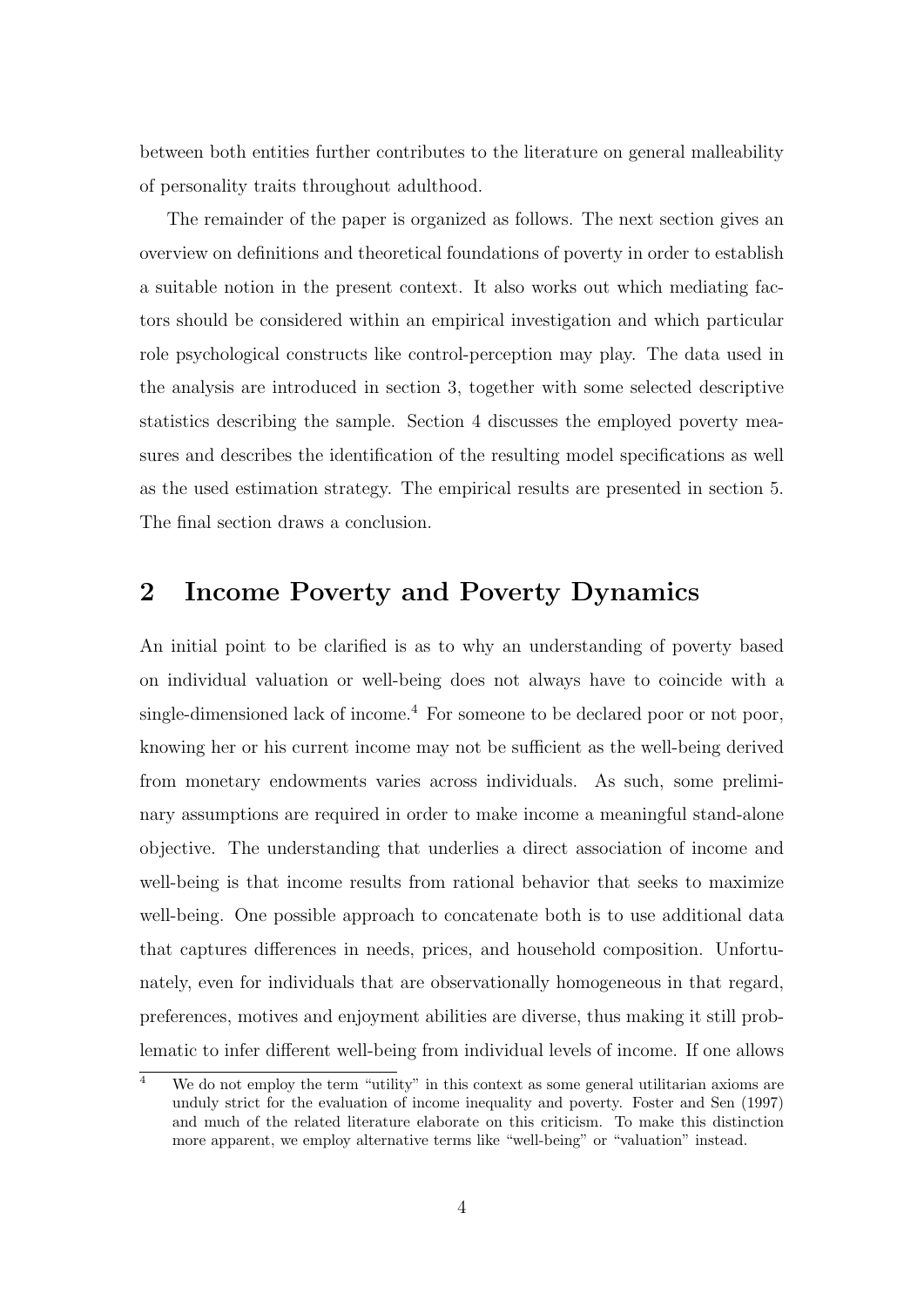for a comparison of individual differences in ratios of well-being however (see Foster and Sen, 1997), it is possible to relate income and well-being via an expenditure function. This setup would require multiple income realizations in a very close time interval (or some stated equivalents, see Dagsvik et al., 2006). Without closeness in time, one runs the risk that constraints and preferences change in between. In most settings (including the present case) such information is not available. As a consequence, it is inevitable to impose some normative assumptions on the individual well-being derived from income.

One possible approach is to impose them on the complete functional form of individual well-being and thus allow for level-comparisons. This understanding of the potential use made from income may be too strict and can be relaxed to some extent. A second possible approach is less narrow and follows from the relativeness of income poverty. In this context, relativeness means that preferences are not claimed to be completely self-interested, but can depend on some distributional reference point. A threshold income that discerns poor and non-poor complies with this requirement. What has to be assumed across individuals is that the difference in well-being that is induced by a certain deficit of the realized income with respect to the reference point monotonically increases as the distance between both income levels grows.<sup>5</sup> Conversely, a change in well-being arising from a shift towards that reference point has to follow the same rules for all individuals. These assumptions follow the notion of Atkinson's (1970) "ethical observer" in that it is merely assumed that certain hypothetical differences are based on comparable valuations. A rather critical point in this assumption is that the awareness of where this reference point is located also has to coincide across individuals to a very large extent. Otherwise, no judgements about derived well-being can be achieved. Nevertheless, following these presumptions provides a "working definition" that gives individual poverty levels some projection into well-being.

<sup>5</sup> It should be noted, that the presumptions on the functional form for individual distancecomparisons are somewhat stricter than those originally required by Atkinson's (1970) seminal inequality measure for the aggregate level. This follows from the fact that on the aggregate level, exactly equivalent gains and losses from marginal redistributions of incomes have to be considered, whereas on the individual level with a reference point, varying differences in well-being and varying margins occur at the same time.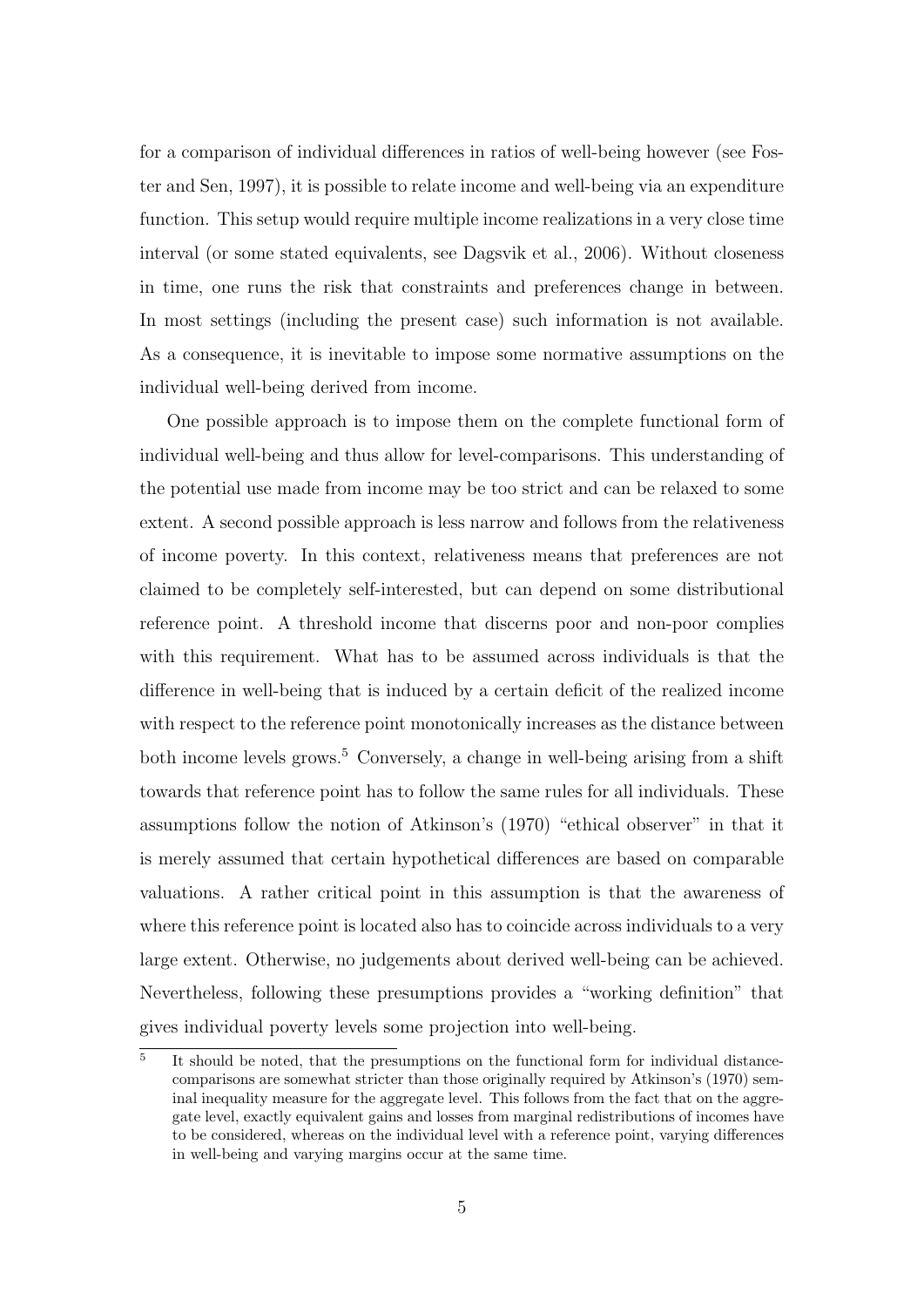### 2.1 Potential Mediators of Poverty

### 2.1.1 Socio-Demographic Factors

As already addressed above, the relevance of income differs as the needs of people differ. Many of those needs are objective ones, in that they can be defined by fairly general individual characteristics. Following the family-economic literature, such characteristics may evolve successively or parallel and comprise decisions like household formation, childbearing, and labor market participation (see, e.g., Aassve et al., 2004). They are assumed to take place on an individual basis, but with some collective aims underlying it (see Browning et al., 2011).

The determination of household income is intrinsically rooted in these factors. However, predicting dynamic cross-effects by means of established theoretical frameworks is difficult, as the directions and magnitudes are largely unforeseeable.<sup>6</sup> For instance, gains arising from household formation may include the ability to exploit economies of scale or comparative advantages in transforming market commodities to household goods (see Becker, 1993). Moreover, the publicness of household goods among household members usually leads to budget increases for further affordable goods. Individuals draw their decisions on these factors to a greater or lesser extent, but owing to their unobserved preferences. Therefore, these features are what the concept of "equivalent incomes" seeks to mimic in empirical investigations of income data. But there are also household characteristics involved in income generation that are not captured by equivalent incomes at all. Several unobserved household patterns may impinge on time constraints or credit constraints, but at the same time may be outcomes of decisions that depend on these constraints. Labor market participation and childbearing are two examples that follow this logic (see Aassve, 2004). The potential to share risk may be another important point in explaining household constitution (see Browning et al., 2011).

 $\overline{6}$  Becker (1993) and Browning et al. (2011) give a comprehensive account on these and related topics.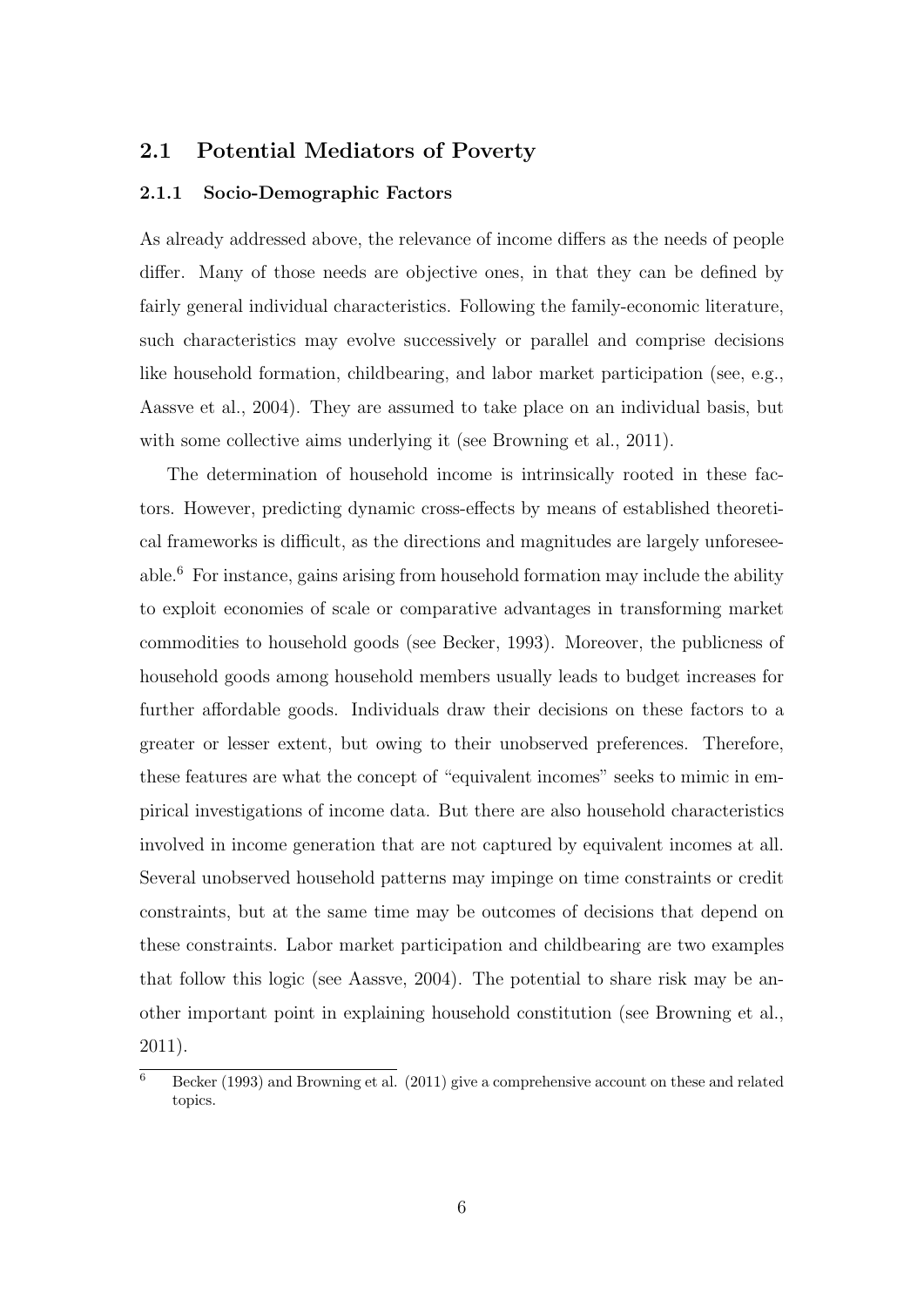#### 2.1.2 Preferences and Traits

But also individual characteristics play an important role in terms of poverty risk. Apart from socioeconomic characteristics and other observables that affect incomes and other achievements, certain preferences and traits have similar implications (see Almlund et al., 2011; Thiel an Thomsen, 2013, for overviews). Though the angle of assessment is somewhat different for both concepts, their behavioral dimensions are almost identical. Psychological traits are primarily intended to project various dimensions of behavior into a lower-dimensional continuum, focussing on generality, situation-invariance, and durability. In economics such traits are usually seen as a productivity enhancing human capital stock, where productivity refers to tasks in a wider sense, not only those envisaged on the labor market. Behavioral preference parameters, on the contrary, refer to mathematical laws that link specific stimuli to behavioral responses. In economics, the interest in such parameters is mostly limited to decision and optimization frameworks. An integrative framework for preference parameters and personality traits is yet not explicitly established. Nonetheless, Almlund et al. (2011) provide an overview on some first correlation studies that reveal largely intuitive relationships between both concepts. As such, most of the following findings on the role of preferences and traits in poverty constitution suggest similar mediation paths, though they stem from largely unrelated fields of the economic literature.

An impact of productivity enhancing traits on incomes and related entities is shown in various empirical studies (see, e.g., Heckman et al., 2006). An explicit consideration of poverty constitution, however, is limited to preference-related studies that deal with life-cycle savings. These (mostly theoretical) models attribute interpersonal variation in saving behavior to differences in time preferences, risk tolerance, exposure to uncertainty, and relative tastes for work and leisure, with a particular focus on non-standard types of preferences. They establish that different endowment conditions can lead to individual saving paths that can be understood as a poverty trap. Hyperbolic time preferences as defined by Ainslie (1991), together with borrowing constraints, can lead to occasional exuberance in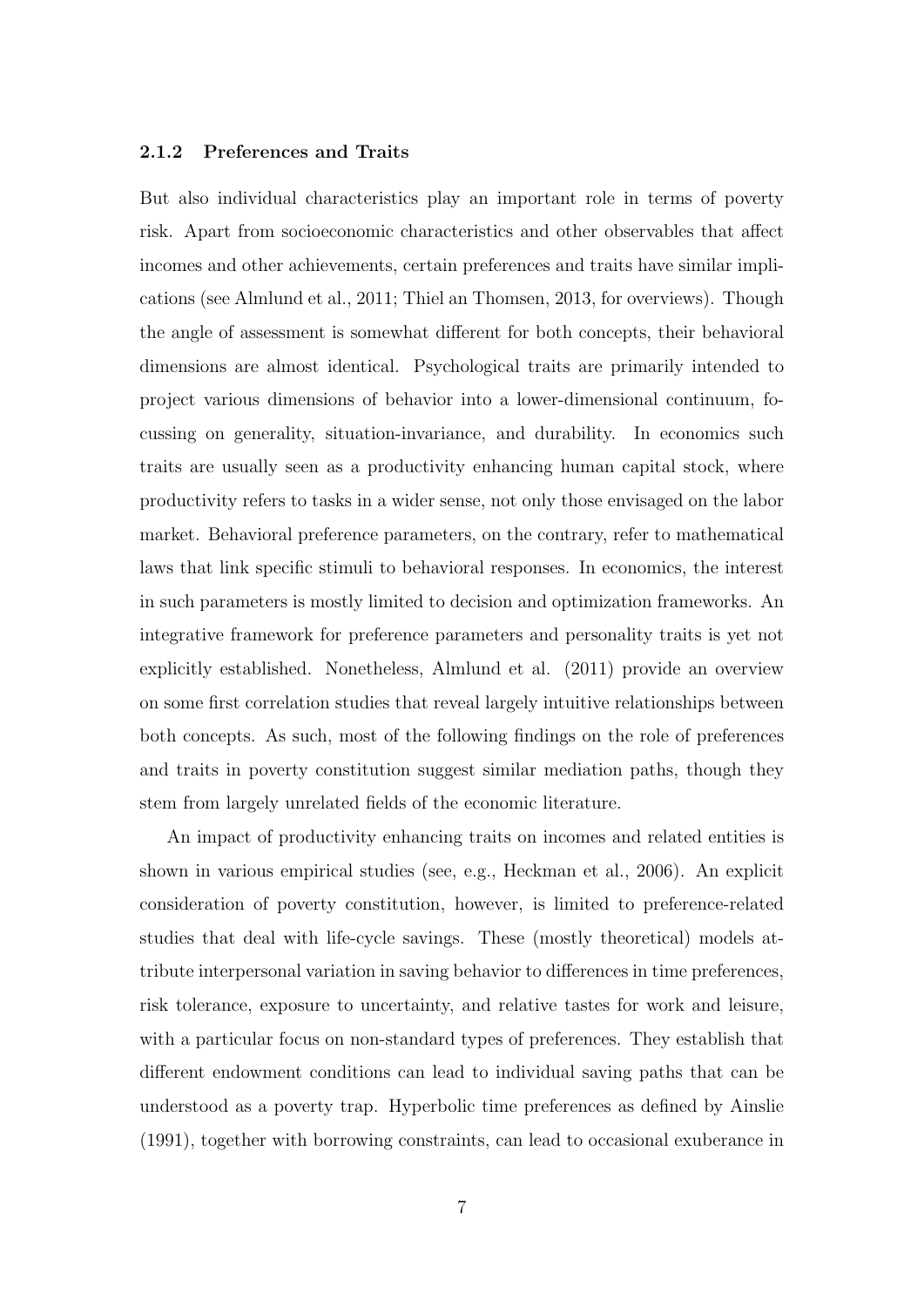consumption, which induces lower wealth-accumulation paths, in turn (see, Laibson, 1997, Bernheim et al., 2013). Such local deviations from individually rational accumulation plans are a form of time inconsistency in preferences, a behavior that Ainslie (1975) has introduced as self-control. Poor people with low assets are more prone to consumption sprees, as the "severity of punishment" is lower for these individuals.<sup>7</sup>

Somewhat related to this notion of executive control or self-control is a person's so-called "capacity to aspire" (see Appadurai, 2004). In an economic context (see Genicot and Ray, 2012, Dalton et al., 2013), a lack of aspiration can be construed as a factor that endogenously lowers reference points in valuation (relative to agents with higher levels of aspiration) that lead to lower accumulation pathes of wealth. There is a circular relation between lower aspirations, wealth levels, and valuations drawn from both. Thus, poverty self-perpetuates in a downward circle, as individuals may lose their aspirations when low income is persistently experienced. There also is a growing empirical support for these mostly model-based mechanisms. Haushofer and Fehr (2014) provide an intriguing argumentation by summarizing experimental and empirical findings from various fields. For one thing, poverty and other unpleasant life events are shown to be causally related to well-being, affect, and stress, where stress levels are gathered through selfinformation and measured hormone levels. These in turn, are known to have a significant impact on time and risk preferences, building on a substantial literature of behavioral lab-experiments. For another thing, the authors also emphasize that poor people are more liquidity-constrained, making changes in their saving behavior often a matter of external factors rather than of intrinsic preferences and traits. As such, non-normative changes in life circumstances, like a major income drop, impinge on several behavioral parameters, and thus possibly on related traits like control-perception.

<sup>7</sup> There are some empirical facts underpinning this notion, in that poor people frequently engage in all kinds of commitments in order to stick with their initial saving plans (see, Bernheim et al., 2013, and the literature they cite). For instance, Thaler and Benartzi (2004) show that employee commitments on savings from future wage gains, significantly increased saving rates.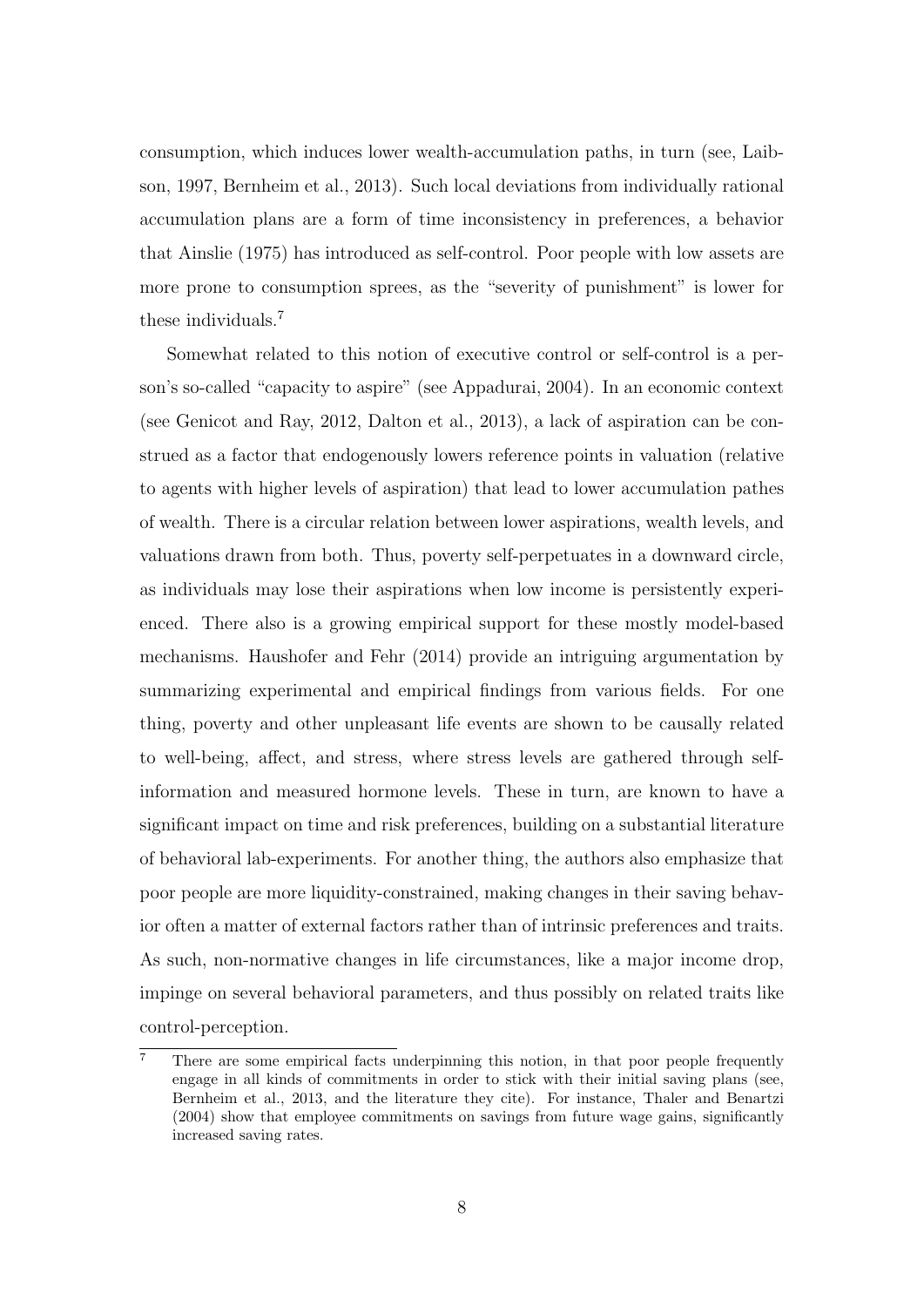In trait psychology, dynamics over the life course that allow for a comparable reasoning about experiencing major environmental changes are long established, though predominantly for normative ones that are supposed to happen to every person within a certain age span. The corresponding literature shows the highest degree of susceptibility for personality traits in early childhood. From there on, it steadily decreases throughout later childhood, adolescence, and adulthood. For age spans beyond adolescence, large scale cross-sectional analyses show peaks of mean-changes until age 30 (see, e.g., Roberts et al., 2006). These results, however, are moderated when intra-individual measures and very specific or non-normative life events, like death of a spouse, are used. Following Cobb-Clark and Schurer (2013), the effects become even weaker for the working age population, though no complete time-invariance can be established.

Summarizing the above studies, there are several potential associations between income and control-perception, not all of them in a coherent way regarding poor persons and perceived control, though. Some persistent changes seem to have an impact on traits, but are normative in nature and thus also happen to people with higher income. Evidence on non-normative life events, as those that happen to poor or deprived people, are usually based on those events that are onetime occurrences. They may, however, permanently affect the social roles of the people concerned. Thus, the consequences for more persistent but non-normative events, like poverty, are less foreseeable.

# 3 Data and Descriptives

### 3.1 The Sample

For our empirical analysis, we use data from the German Social Economic Panel (GSOEP). The GSOEP is a longitudinal survey conducted since 1984 by the German Institute for Economic Research (see Wagner et al., 2007). It provides comprehensive information on a representative sample of German households, including annual information on household income and decision variables related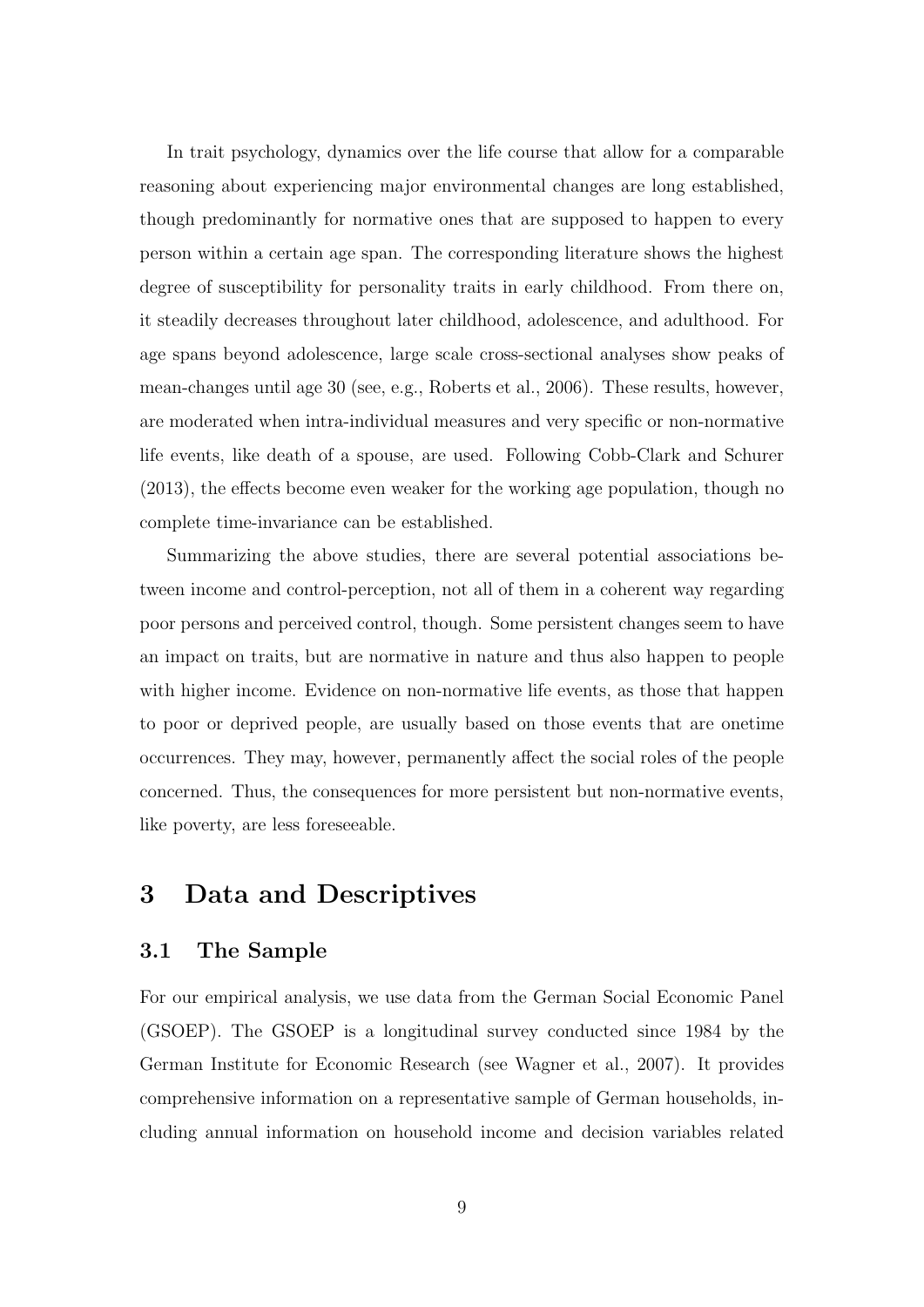to household composition and employment. In addition, the survey includes permanent information about labor market history, health, biography, well-being, family background, and living-conditions. In the waves 1994, 1995, 1996, 1999, 2005, and 2010 inventories that measure control-perception are contained as well. As control-perception is among the outcomes of primary interest, the empirical analysis is based on the corresponding waves. The sampling periods in between are used in order to exploit further information on some of the mediating factors. Based on the register of the 2010 wave, a total of 28,776 individual observations are available. As income determination plays a crucial role in analyzing poverty dynamics, we focus on sample members in working age 18 to 65. Considering the timespan from 1994 to 2010, and given panel attrition and unit non-response, we end up with about 13,000 (gross) observations in each wave, where the exact cross-sectional sample sizes feature further drops due to item non-response and varying model specifications.

### 3.2 Measuring Control-Perception

In order to incorporate perceived control into the empirical model of poverty formation, we employ a trait inventory that comprises questions related to the respective behavioral dimensions. The responses are stated on seven point Likert scales. By use of several items to obtain the individual-specific scores, the reliability of the constructs is generally increased. In the particular case of measuring control-perception, item inventories based on the "Locus of Control" scale of Rotter (1966) are used. The Rotter scale assesses an individual's attitude on how self-directed (internal) or how coincidental attainments in her or his life are. The underlying trait dimension thus fundamentally relates to the notion of self-control addressed in the previous section, but does not capture exactly the same facets. Self-control is more closely related to concepts from motivational research (like Self-Efficacy). Locus of Control, on the contrary, does only capture beliefs in whether self-determination exists, not in how successful one could be in governing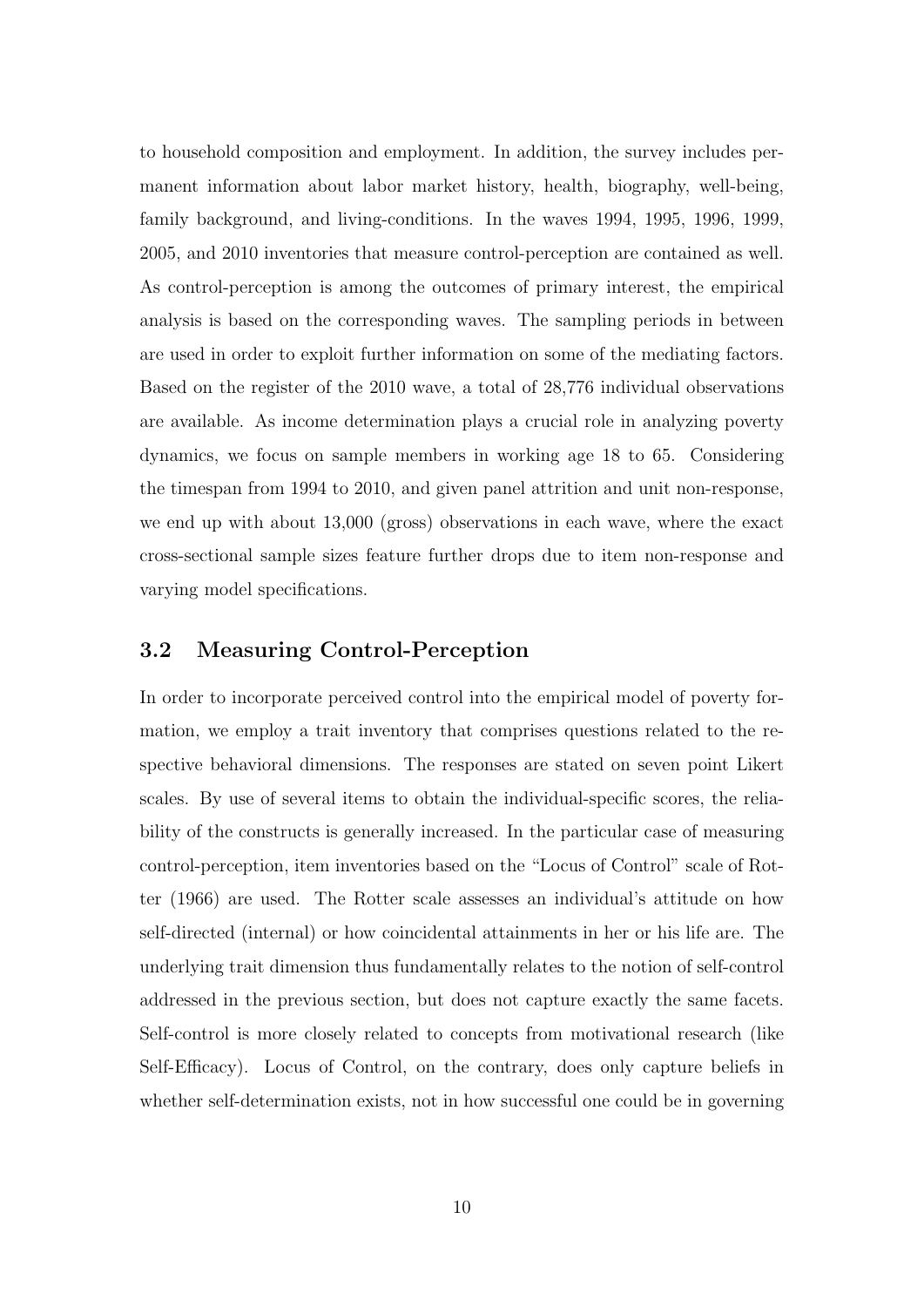it.<sup>8</sup> The GSOEP uses a 10-item version of the original Rotter scale. To make it compliant with an intuitive metric of control-perception, it has to be coded such that high internal (low external) attitudes represent a high degree of controlperception. Identical versions of this scale are available for the waves 1999, 2005, and 2010. A slightly different prequel version was used in waves 1994 to 1996.

Since the trait inventories build on multiple items, relying on unweighted raw scores or arbitrary selections from all available items does not necessarily lead to unidimensional and errorless measures of individual control-perception. To solve the problem of dimensionality, we obtain the finally used item selection from an explorative factor model. To reduce the error proneness, we fit an item response model to the extracted item sets, which in turn is used to obtain latent factor scores for each individual in the sample. Both procedures are applied to all waves that contain control related measures and are detailed and discussed in Appendix B (NOW WEB APPENDIX).

### 3.3 Descriptive Results: Poverty and Equivalence Incomes

In order to make income a proper indicator of individual well-being it is necessary to adjust income for measurable interpersonal differences in needs. A viable approach in that regard are so-called equivalence weights (see, e.g., Cowell, 2011). We apply a modified OECD scale (see Atkinson et al., 1995). It assigns a weight of 1 to the adult head of a household, a weight of 0.5 to each additional adult member, and a weight of 0.3 to each child being below age 15. The weights are summed for each household in order to obtain the total of equivalent adults that have to share a respective net household income, where household income comprises earned income and capital income. The information in the GSOEP also allows for the consideration of home ownership (i.e. saved rent), social transfers, other transfers, as well annual extra payments. Subsequently, tax payments are computed based on these and other relevant magnitudes.

Using the scale by Atkinson et al. (1995) and designating the cutoff value,

<sup>8</sup> Control-perception is a major driving force with respect to educational attainments and wages (see, e.g., Heckman et al., 2006, Mueller and Plug, 2006, Heineck and Anger, 2010).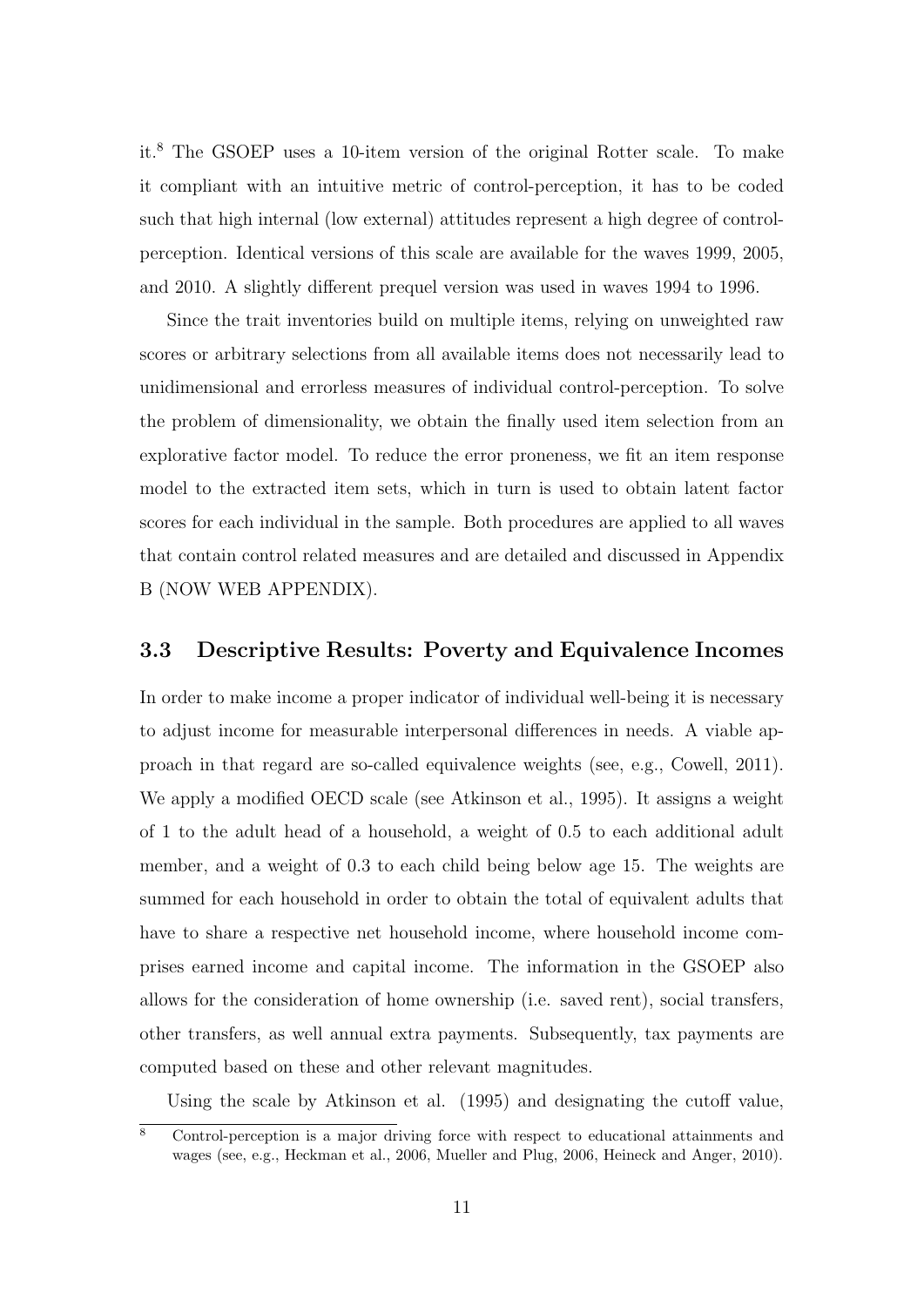which separates the poor from the non-poor, to be six tenth of the median equivalence income, some first descriptive results are obtained. As illustrated by Figure 1, the poverty line in Germany has increased in nominal terms (on a monthly income-basis) throughout the period from 1995 to 2010. The increase amounts to almost 50 percent, which is only partially on account of an increased price level, as the CPI increase in the same time span is about 25 percent (according to the Federal Statistical Office). Another reason is that some of the skewed frequency mass, especially at the lower tail, shifts to the right between 1995 and 2010, and with it, the reference for the cutoff point.

### < Include Figure 1 about here >

Considering the 5-year increments, the increase in the cutoff value has been steady. The corresponding changes in the shares of poor people in the sample are not so, however. They amount to slightly more than 13 percent in 2005 and 2010, and to 9.8 and 9.6 percent in 1995 and 2000. The headcount ratios also do not differ substantially between female and male GSOEP respondents. In case of the 2005 wave, it amounts to 12.7 percent as opposed to 11.1, which is largely in line with ratios provided by census data.

To illustrate the fluctuations among the poor and the non-poor over different timespans, mobility plots as presented in Figure 2 are more suitable. The patterns suggest a substantial degree of persistence for the net equivalence incomes in the different rank-groups over the time intervals 5, 10, and 15 years. Using samples of those who are observed at both points in time, the chances of leaving the lower regions of the distribution seem to slightly increase along with the considered timespans, but the dependence on the initial state is yet tremendous. Even after 15 years, most poor rank-groups are still poor with regard to their equivalence incomes.

### < Include Figure 2 about here >

In summary, the descriptive results reveal that path dependence obviously is a major factor, due to reasons whatsoever, and therefore should be analyzed on the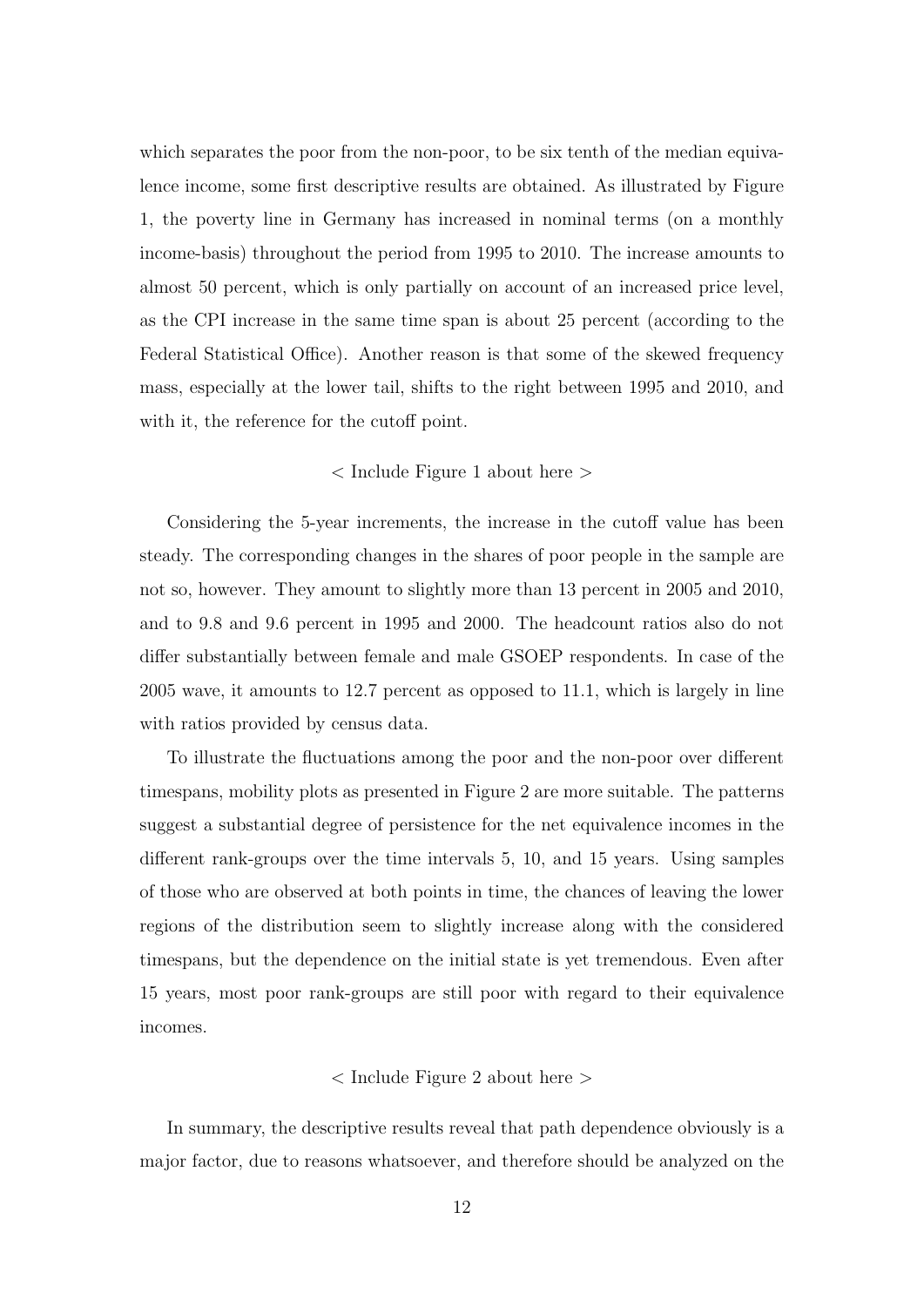individual level. Moreover, the described ambiguities with regard to the shares of the poor urge for some refined measures in order to better capture the extent of income poverty.

# 3.4 Descriptive Results: Poverty and Background Characteristics

Selected descriptives on sample characteristics are presented in Table 1 for the 2005 wave. The results for other waves do not differ substantially. In line with the literature on demographic transitions (see Aassve et al., 2004), characteristics that are tied to decision variables underlying household constitution, labor market participation, and the like, are to be considered.

### $<$  Include Table 1 about here  $>$

The share of full-time employees is more than twice as large in the male sample. Another substantial divergence holds for full-time job experience and the share of persons that hold a university degree. The means and shares of the remaining variables are relatively equal. Irrespective of their poverty state, about 30 percent of the female and male respondents have a higher secondary schooling degree (not displayed). Roughly 65 percent have completed eight or ten years of schooling. The average age for the sample members is about 40 years. The share of east Germans in the sample largely coincides with the fraction in the overall population. About 68 percent of the respondents live together with at least one child below age 18. About 60 percent live with a partner.

Some mean differences occur when poverty states are considered, however. Only for secondary school degrees, one fails to reject the null of equal mean shares, though only at the 1-percent level for higher secondary schooling in the male sample. For the other characteristics contained in Table 1 some substantial differences between poor and non-poor individuals are apparent, most of them with quite similar patterns for female and male respondents. Most remarkably, the share of full-time employed among the non-poor is more than three times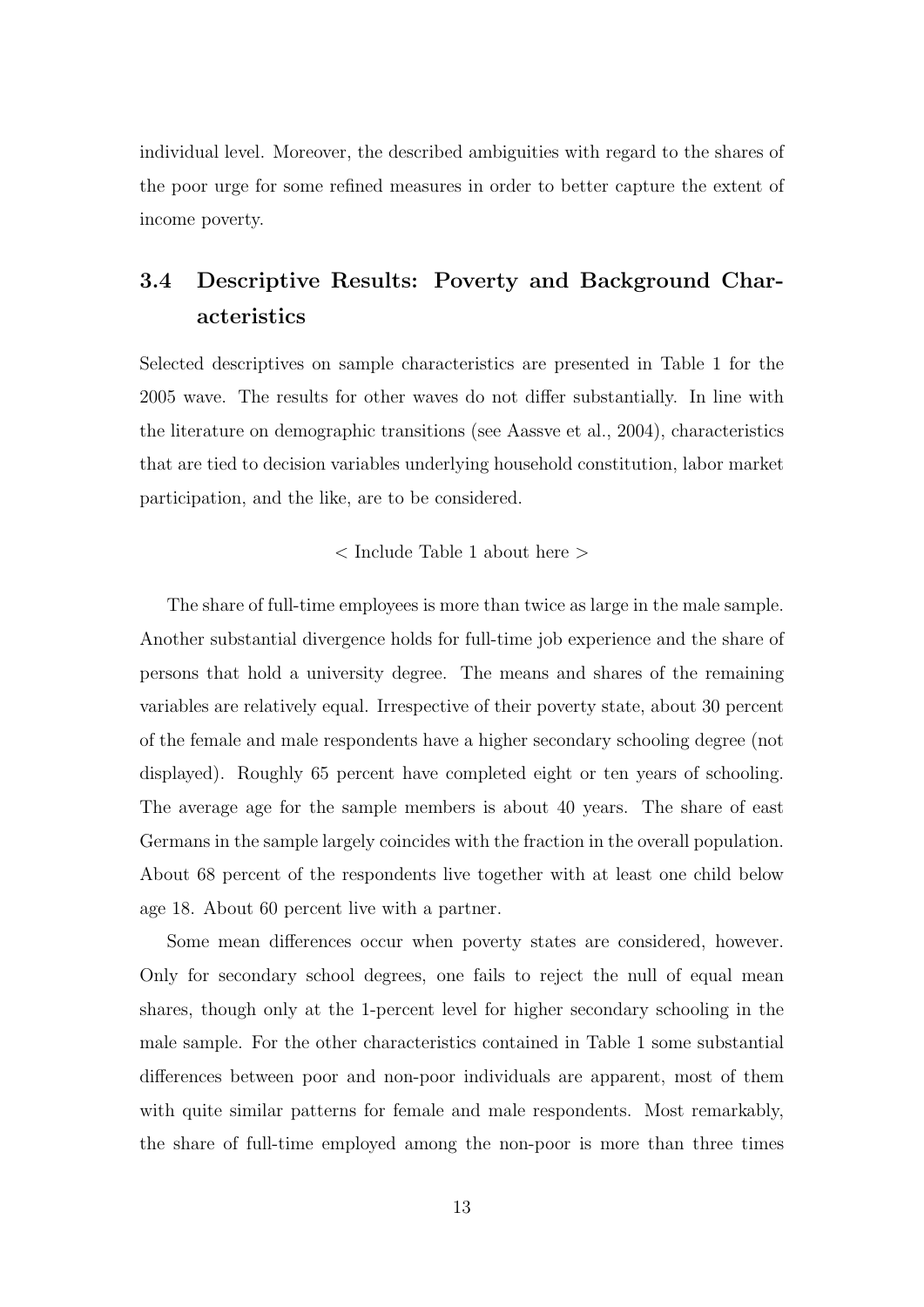higher. In line with this, the share of university graduates among the non-poor exceeds that among the poor by almost the same order, but even more for men. Corresponding to the above hypothesis, one finds that poor sample members lack a notable level of control-perception. Females in poverty fall behind by more than 0.4 standard deviations, males even by more than 0.5 standard deviation. For all other characteristics displayed in Table 1, the differences are also sizeable, but to a less extent.

# 4 Methodology

### 4.1 Measuring Income Poverty

We derive our poverty metrics on the individual level from different measures on the aggregate level, which build on underlying axioms with well understood implications (see Zheng, 1997). Moreover, much of the usefulness implied by these axioms readily translates to the individual level. Robust inference can only be established if the findings are coherent across different poverty measures. For this purpose, we consider two poverty measures derived from different classes with varying degrees of axiomatic foundation, namely, the headcount ratio, the poverty deficit, and the Watts measure. The selected measures have to comply with the focus axiom (see Zheng, 1997), i.e., they are non-zero only for those individuals who have equivalent incomes below the poverty line  $L$ . On an aggregated level, this property has let to the use of right censored income distributions in order to parametrically approximate empirical distributions of poverty. In case of modeling individual magnitudes of poverty, this censoring basically reverses, as measures are zero for non-poor observations and strictly positive otherwise (however, not necessarily continuous).

Let  $\mathscr{Y}_i$  be a placeholder for the poverty metrics defined in what follows. Each  $\mathscr{Y}_i$  in the sample depends on the corresponding equivalent income  $y_i$  and the poverty line L, both assumed to be random variables. Basically, the support for individual equivalence incomes for  $i = 1...N$  is the positive real line  $\mathbb{R}_{\geq 0}$ , but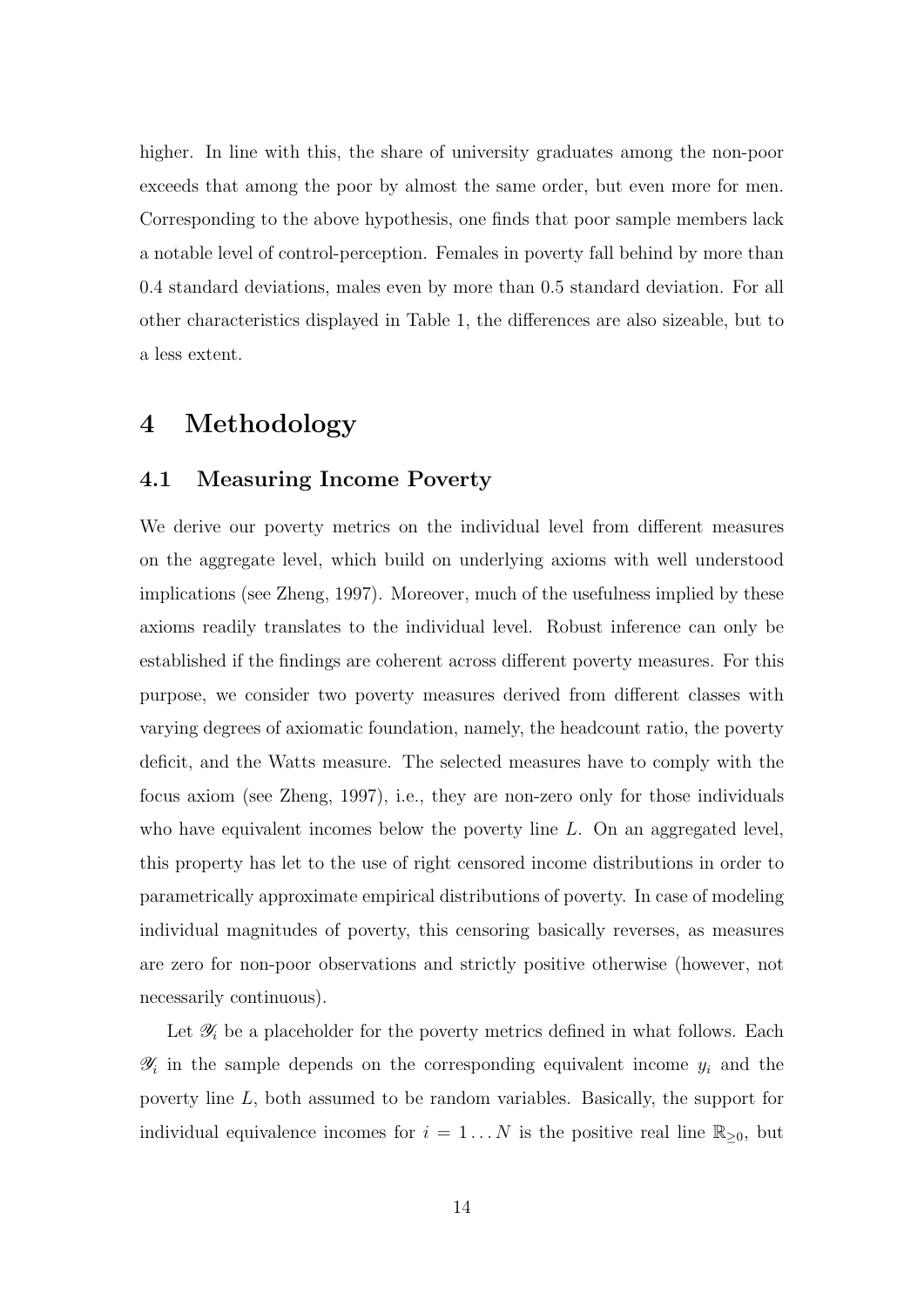given that individuals may face different feasible income ranges, the support  $S<sup>i</sup>$ may vary considerably across individuals.<sup>9</sup> In terms of the empirical realizations, the support of the union of the N countable collections  $S = \bigcup_{i=1}^{N} S^i$  therefore does not necessarily cover the complete positive real line. The individual poverty metric is a mapping  $\mathscr{Y}_i(y_i, L) : S^i \times S \to \mathbb{R}_{\geq 0}$ , where the possible realizations of L depend on the exact way in which the mapping is defined.<sup>10</sup> Given that  $L$  is determined outside the data generating process that renders the empirical distribution of equivalence incomes  $F_Y$ , it may take on any value in  $\mathbb{R}_{\geq 0}$ . If, however, L directly results from a fraction of a distributional statistic of  $F_Y$  (here, six tenth of the median), L is bound to be somewhere in  $\{L \in \mathbb{R}_{\geq 0} : L \leq F_Y^{-1}\}$  $Y^{1}(0.5)\}$ <sup>11</sup>

For empirical evaluations on the individual level, it is meaningful to preassign exactly one  $L = y$  for all N (as we have done in the previous section). The individual magnitude of poverty  $\mathscr{Y}_i(y_i, L)$  would then change to a conditional measure  $\mathscr{Y}_i(y_i|L)$ . However, the fact that L depends on  $F_Y$ , which in turn depends on other  $y_j \,\forall j \neq i$ , introduces a problem common to all empirical strategies that model outcomes derived from a distributional statistic of  $F<sub>Y</sub>$  under *iid* assumption. L is not absolutely independent with respect to the other random variables  $\mathscr{Y}_j \,\forall j \neq j$ i, as all the considered entities are derived from the empirical distribution of  $y_i$ <sup>12</sup> By similar reasoning, each  $y_i$  additionally depends on those of potential household members. The necessary change from the joint  $\mathscr{Y}_i(y_i, L)$  to the conditional  $\mathscr{Y}_i(y_i | L)$ thus only holds as an approximation. It follows that  $\mathscr{Y}_i(y_i|L)$  is not exactly *iid*, but gets close to it as N grows. This mild violation of the iid assumption has to be tolerated.

The measures  $\mathscr{Y}_i(y_i|L)$  we use are derived from aggregated poverty measures that are simple (weighted) sums over individual contributions in the sample and thus are easily decomposable. The first one, derives from the headcount ratio (see

<sup>&</sup>lt;sup>9</sup> Where the probability measure of each  $S<sup>i</sup>$  is said to be  $\sigma$ -finite (see Davidson, 1994).

<sup>10</sup> For some cases, e.g. a binary individual contribution as used for the headcount measure,  $\mathbb{Q}_{\geq 0}$  (when adjusted for the sample size) or even  $\mathbb{N}_{\geq 0}$  would suffice.

<sup>&</sup>lt;sup>11</sup> If  $\overline{L}$  were a quantile and not a fraction of a quantile, it would be restricted to be within the support  $S = \bigcup_{i=1}^{N} S^i$  of  $F_Y$ .

<sup>&</sup>lt;sup>12</sup> To illustrate this point, recall that  $\mathscr{Y}_i$  can change from zero to some positive value just because another person  $j \neq i$  has changed its position in  $F_Y$  and thereby affects L.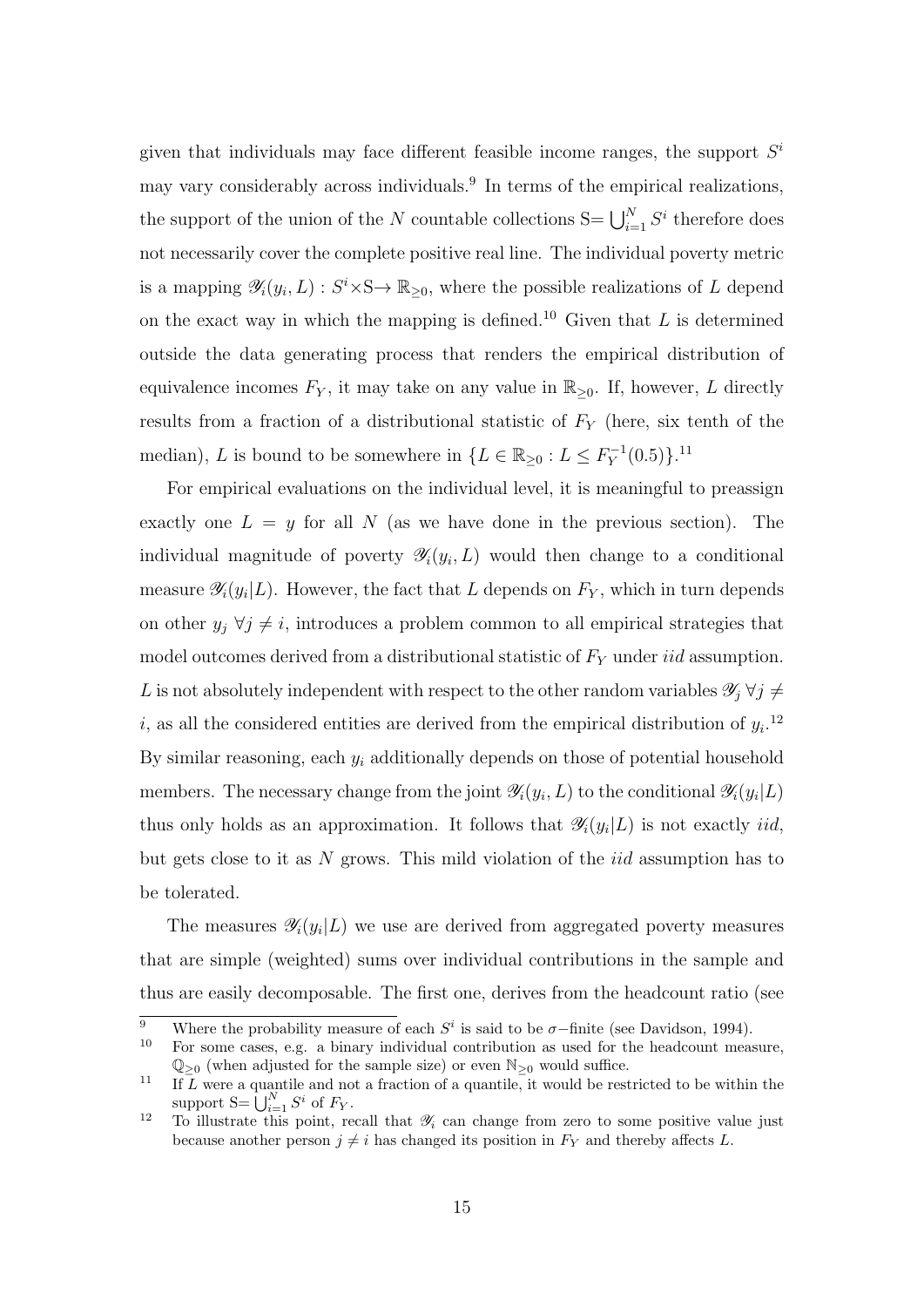Sen, 1976) and is defined as

$$
H_i(y_i|L) = \mathbb{1}(y_i \le L). \tag{1}
$$

The second one derives from the poverty deficit (see Lambert, 2001) and has the virtue to account for the magnitude of poverty as well. It reads

$$
PD_i(y_i|L) = (L - y_i)\mathbb{1}(y_i \le L). \tag{2}
$$

The third alternative is, when aggregated over observations, the only measure considered here which is completely distribution sensitive. It has been established by Watts (1968) and is closely related to the entropy concept employed in information theory (see Theil, 1967). The individual-specific contribution reads as follows

$$
W_i(y_i|L) = (\log L - \log y_i) \mathbb{1}(y_i \le L)^{13} \tag{3}
$$

Apart from the decomposability, the latter two measures also quantifies the distance that was established as a necessity for an interpretation in terms of well-being in Section 2. In addition to the mentioned focus axiom, the headcount and the Watts measure also shares the property of scale invariance (see Zheng, 1992). The headcount ratio is also characterized by location invariance, a property that no distribution sensitive poverty measure fulfills in general (see Zheng, 1994). Scale invariance implies that a common factor applied to the  $y_i$  of all poor individuals, does not change the aggregate measure. It translates into the individual specific contributions as well. However, complying with scale invariance does usually not suffice to account for price level changes over time, except when exactly the same share of income is affected by the price level change for all poor individuals. As even the most basic commodity bundles represent different relative shares of the respective overall incomes, this assumption is unreasonable though. As such, price level changes should be considered for the computations of the poverty measures on the individual level.

<sup>&</sup>lt;sup>13</sup> In its aggregated form, the Theil entropy measure for all N with  $y_i \leq L$ ,  $T(y|L)$ , enters the Watts measure by  $W(y|L) = H(y|L) \left[ T(y|L) - \log(1 - \frac{PD(y|L)}{H(y|L)L} \right]$  $\left[\frac{PD(y|L)}{H(y|L)L}\right].$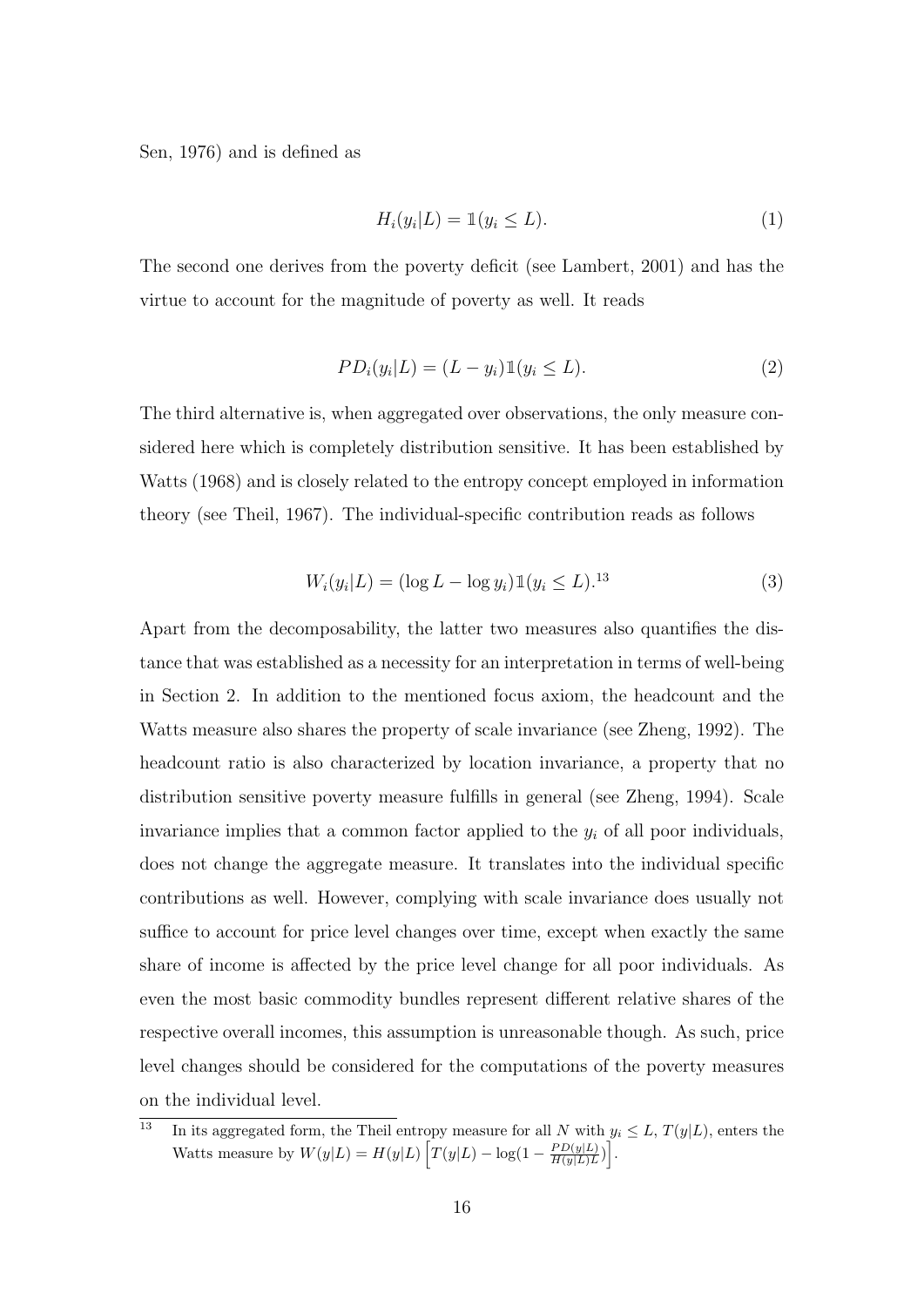### 4.2 Identification and Consistency

Keeping dependencies on  $y_i$  implicit, consider  $D(\mathscr{Y}_{i|L})$  to be a parametric distribution that properly represents the individual contribution to one of the respective poverty measures addressed in the previous section, where  $\mathscr{Y}_{i|L}$  is a placeholder for the measure-specific scalar random variable.<sup>14</sup> For instance, in case of the contribution to the headcount measure, the distribution for  $\mathscr{Y}_{i|L}$  would be Bernoulli with respective conditional expectation and link function (see McCullagh and Nelder, 1989). As the considered mediating pathways suggest, it is important to account for three features that impinge on the model structure in a dynamic perspective:  $(i)$  the path/state dependence of individual poverty formation,  $(ii)$  potential feedbacks from the current poverty states to at least some determinants of poverty in the future,  $(iii)$  the initial conditions of the poverty paths at the beginning of the sampling period.

### 4.2.1 State Dependence and Lagged Feedback

In order to properly account for a poverty-trap, some kind of state dependence for the poverty measure under study has to be introduced into the empirical model. For this purpose, a first order autoregressive process for the outcome variable is sufficient, as the interest is not in a complete representation of the individual paths over a large timespan. Moreover, it has to be considered that at least some individual determinants underlying poverty are not independent of previous poverty experiences, as it is likely that past poverty experiences further depreciate those individual characteristics. Such behavior, which Wooldridge (2000) terms a feedback, implies that the development of some explanatory variables  $Z = (z'_1, \ldots, z'_T)$ can be considered to take place outside the model throughout the whole sampling period, whereas for variables that are subject to feedback this only holds for some sampling periods. For every period t, the latter are contained in the vector  $w_t$ . Moreover, the panel structure of the data allows for the incorporation of some otherwise unobserved individual heterogeneity  $c_i$  that is assumed to be time invariant.

<sup>&</sup>lt;sup>14</sup> All of the identification results extend to more general parameterizations of  $D(\cdot|\cdot)$ , i.e., to other poverty measures not considered here.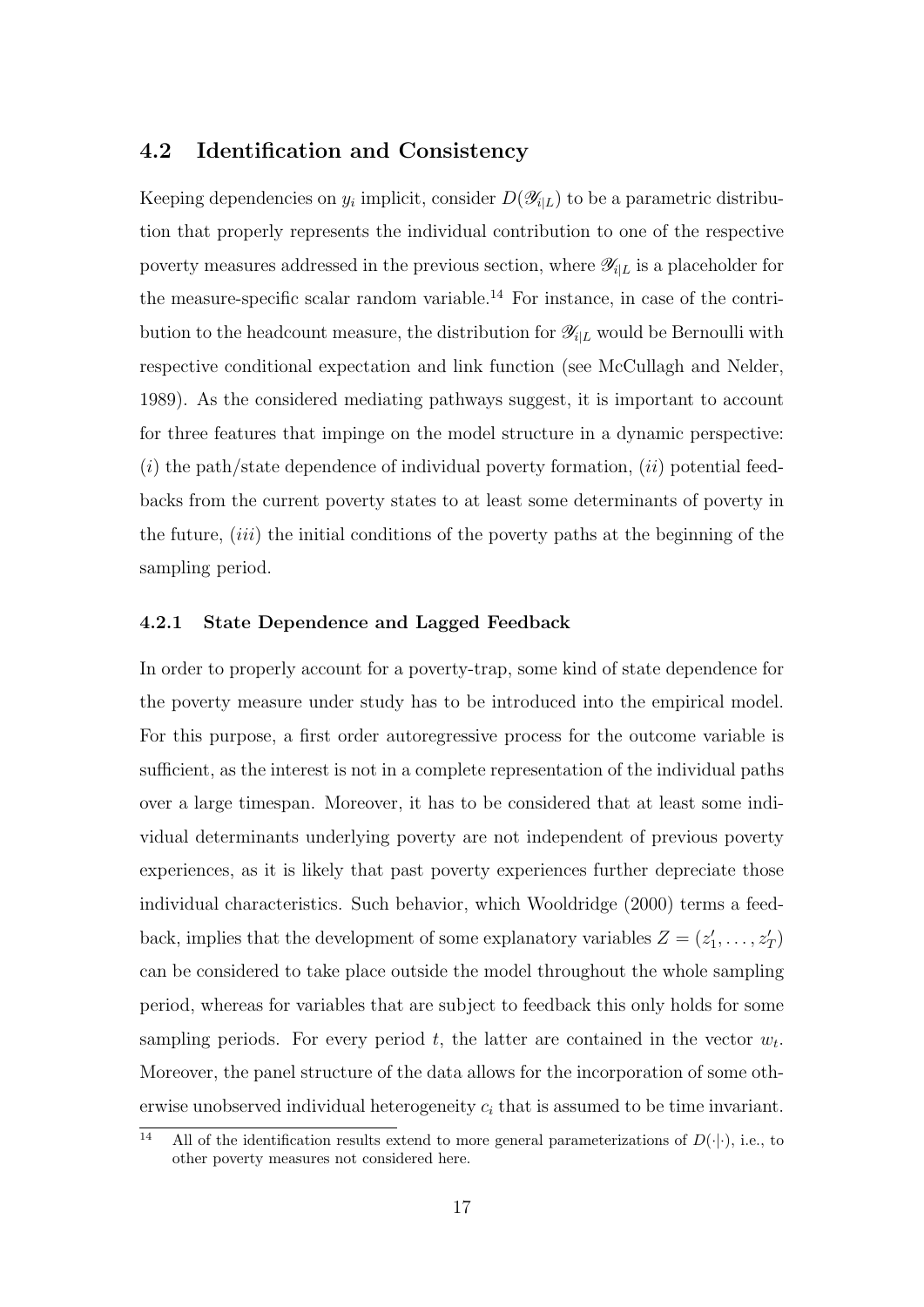Given this distinction, the respective distribution of individual poverty measures  $\mathscr{Y}_{it|L}$  conditional on covariates  $z_{it}$  and  $w_{it}$ , as well as on unobserved heterogeneity  $c_i$ , reads

$$
D_t(\mathscr{Y}_{it|L}|w_{it}, z_{it}, x_{it-1}, c_i)
$$
, with  $t = 1, 2, ..., T$  and  $x_{it} = (\mathscr{Y}_{it|L}, w'_{it})$ .<sup>15</sup> (4)

Treating  $c_i$  as an incidental parameter to be estimated causes severe consistency problems (see Neyman and Scott, 1948). Giving an explicit account on  $c_i$  has some clear advantages over this. Following the approaches of Mundlak (1978) and Chamberlain (1982), one can parameterize  $c_i$  conditional on covariates. Modeling  $c_i$  in that way eludes arbitrary dependence among the error terms of  $\mathscr{Y}_{it|L}$  and does not restrict observed and unobserved factors to be independent, i.e.,  $w_{it}$ ,  $z_{it} \not\perp c_i$ is allowed for. However, the lagged dependent part of  $x_{it-1}$  in equation 4 depends on  $c_i$  by construction. Putting aside this dependence for the moment, one can formally restate the above arguments on  $Z_i$  as a requirement that each  $z_{it}$  is strictly exogenous, implying that  $D_t(\mathscr{Y}_{it|L}|z_{iT}, z_{iT-1}, \ldots, z_{i1}, c_i) = D_t(\mathscr{Y}_{it|L}|z_{it}, c_i)$ .<sup>16</sup>

Recall that the vector  $w_{it}$  ( $\forall t = 1, 2, ..., T$ ) contains the mediating characteristics of poverty along with perceived control. Much like  $z_{it}$ , the elements of  $w_{it}$ are driving forces of poverty, but they are deemed to be affected by past poverty states. Besides perceived control, outcomes like childbearing, household formation, and employment are assumed to be affected by a similar reversion. We have initially stated that such feedbacks urge a partial relaxation of the strict exogeneity assumption. In the terminology of Engle et al. (1983),  $w_{it}$  is predetermined with respect to  $\mathscr{Y}_{it|L}$  for  $t-1,\ldots,0$ , implying that for each  $t, w_{it}$  is independent of the current and future error terms  $s \geq t$  of  $\mathscr{Y}_{it|L}$ .

This relaxation complicates the modeling of the joint distribution  $\prod_{t=1}^T D_t(\mathscr{Y}_{it|L}|)$ 

<sup>&</sup>lt;sup>15</sup> Note that without addtional requirements, higher order lags of  $\mathscr{Y}_{it|L}$  and  $w_t$  could be included. Then the conditional distribution changes to  $D_t(\mathscr{Y}_{it|L}|w_{it}, z_{it}, X_{it-1}, c_i)$ , with  $X_{it-1} = (x_{it-1}, \ldots, x_{i1})$  and  $x_{it} = (\mathscr{Y}_{it}|_L, w'_{it}).$ 

<sup>16</sup> In terms of conditional expectations  $E(\mathscr{Y}_{it|L}|z_{iT}, z_{iT-1}, \ldots, z_{i1}, c_i) = E(\mathscr{Y}_{it|L}|z_{it}, c_i)$ . According to the definition of Engle et al. (1983),  $z_{it}$  is also weakly exogenous such that its data generating process takes place outside of the conditional model in equation 4, without any overlap in the parameter vectors. It is thus possible to refrain from any further discussion on the marginal distributions of  $z_t \forall t$ .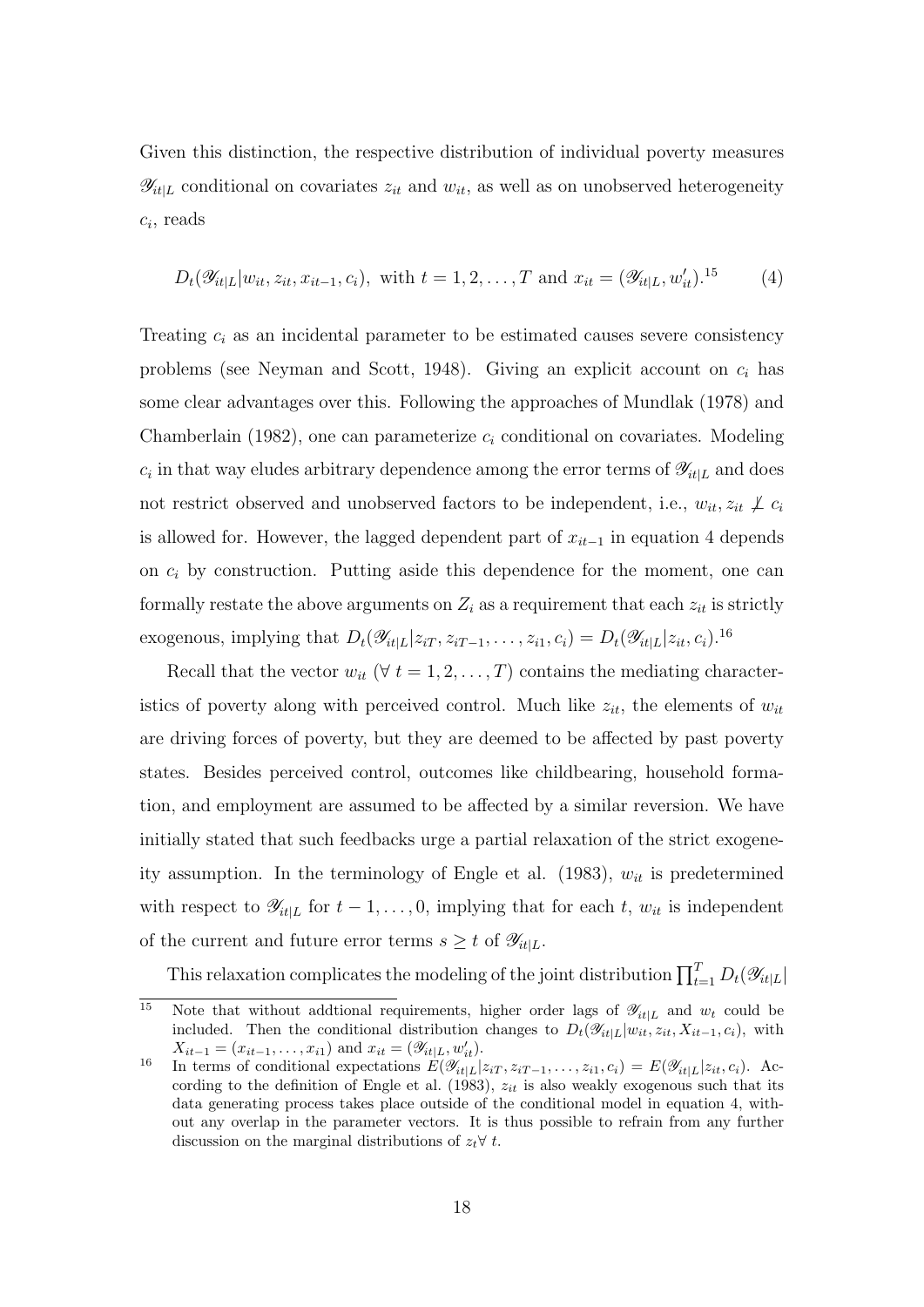$w_{it}, z_{it}, x_{it-1}, c_i$ , as one cannot apply the same simplification as in case of  $Z_i$ , or  $z_{it}$  respectively. Without  $w_{it}$ , it would suffice to properly account for the initial poverty state in  $t = 0$  to make the joint distribution a product of the T conditionally independent distributions  $D_t(\mathscr{Y}_{it}|L|w_{it}, z_{it}, c_i)$ . In presence of the feedback effect on  $w_{it}$ , this property no longer holds (see, e.g., Arellano and Honoré, 2001). Given the set of properties discussed for the time paths of  $\mathscr{Y}_{it|L}, z_{it}$ , and  $w_{it}$  thus far, two frameworks that can consistently estimate the parameters of interest may be considered.

Partial Likelihood Approach: One possible solution is to refrain from any independence assumption discussed within the last paragraph, and thus from any assumption on the joint distribution of the individual paths over T. Instead, one merely has to settle for the correct specification of the period-specific distributions  $D_t(\mathscr{Y}_{it|L}|\cdot)$  for all  $t = 1, \ldots, T$ . If these period specific distributions are correctly specified and treated like distributional contributions in a pooled sampling context, strict exogeneity is not a necessary condition for consistency any longer. This finding builds on a special case of general consistency results in presence of partial misspecification for maximum likelihood and extremum estimators (see White, 1982). Following the Kullback-Leibler identity, it can be shown that averages over single factors of a joint distribution suffice in order to establish consistent estimates. In the case of averaging over the joint distribution along the time dimension, Wooldridge (2002) calls this a partial likelihood approach. However, it cannot jointly quantify the dynamic interactions between  $\mathscr{Y}_{it|L}$  and  $w_{it}$ , as would be the case given more structure along the time dimension. Moreover, it should be noted that contemporaneous exclusion restrictions among some of the possible combinations of the variables in  $w_{it}$  have to be imposed. As opposed to the case where the equations for  $\mathscr{Y}_{it|L}$  and  $w_{it}$  are to be considered simultaneously, unrestricted contemporaneous cross-effects are not a matter of identification. Instead, they would lead to some kind of self-imposed simultaneity bias. One thus still has to make sensible choices about which elements of  $w_{it}$  contemporaneously enter the partial likelihood models for other elements of  $w_{it}$ . As the order cannot be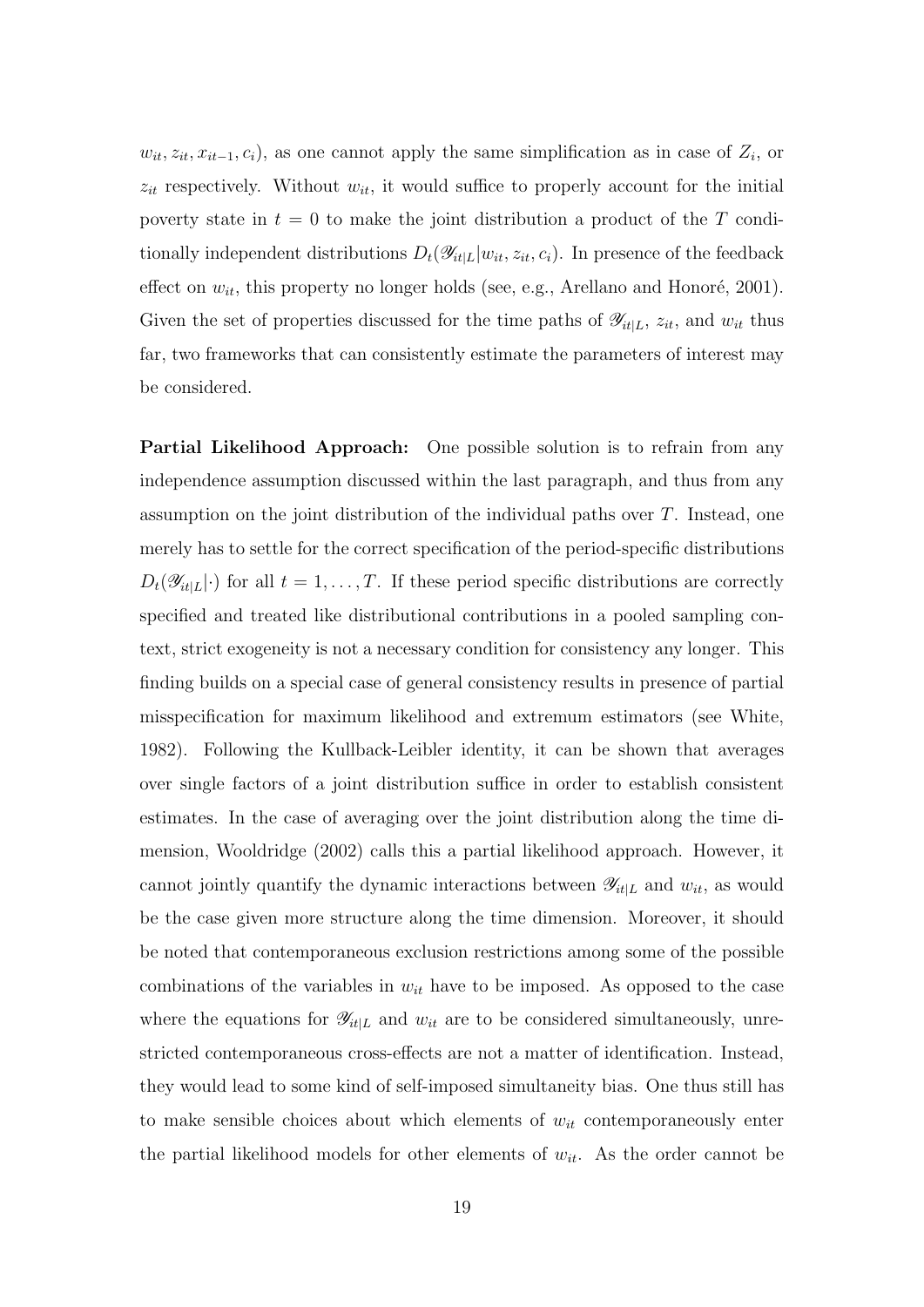empirically inferred, one has to base the restrictions on economic theory.

Structural Approach: Another empirical approach pursued in the present setting is a structural one that relaxes the strict exogeneity assumptions for  $w_{it}$ . It jointly models the entities contained in  $\mathscr{Y}_{it|L}$  and  $w_{it}$ . It builds on the findings discussed in Wooldridge (2000), who suggests to factorizes the individual processes for  $\mathscr{Y}_{it|L}$  and the set of predetermined covariates  $w_{it}$ ,  $x_{it} = (\mathscr{Y}_{it|L}, w'_{it})$ . If one assumes that, in addition to strict exogeneity with respect to  $\mathscr{Y}_{it|L}$ ,  $z_{it}$  is also strictly exogenous with regard to  $w_{it}$ , one can write

$$
D(x_{it},...,x_{i1}|z_{iT},...,z_{i1},c_i) = \prod_{t=1}^{T} D_t(x_{it}|z_{it},x_{it-1},c_i)
$$
 with factorization  

$$
D_t(x_{it}|z_{it},x_{it-1},c_i) = D_t(\mathscr{Y}_{it}|w_{it},z_{it},x_{it-1},c_i)D_t(w_{it}|z_{it},x_{it-1},c_i).
$$
 (5)

Assuming that all conditioning variables in equation 5 enter the distributions of  $\mathscr{Y}_{it|L}$  and  $w_{it}$  in a linear-additive fashion and given a corresponding link function, standard identification theory based on cross-equation restrictions, exclusion restrictions, and covariance restrictions can be applied in order to render the model identified. However, given the particular mixture of linear, binary, and corner solution link functions that arise from the variable-types in  $\mathscr{Y}_{it|L}$  and  $w_{it}$ , some peculiarities compared to the linear case are in order. These requirement kind of predesignate the first identification restriction. As shown by Maddalla (1983), all systems of binary or censored endogenous variables (or mixtures of them) should be recursive with respect to contemporaneous cross-effects. Omission of this recursive design leads to the case where at least some of the equations involved are logically inconsistent, i.e., the sum over all joint probabilities do not generally sum to one. Recursiveness implies logical consistency, but is not a necessary condition in all possible realizations.<sup>17</sup> If we impose no restrictions on the equations

 $\overline{17}$  For corner solution equations like the poverty deficit and the Watts measure, logical consistency depends on specific parameter realization and restrictions may be weaker than recursiveness. The necessary and sufficient conditions on the parameter space of the contemporaneous endogenous variables would not be feasible as a reparameterization, but only as an inequality-constraint optimization. This is relatively impractical and, furthermore, the resulting model has no meaningful economic interpretation. For binary link functions involved, however, the recursiveness assumption is strictly necessary.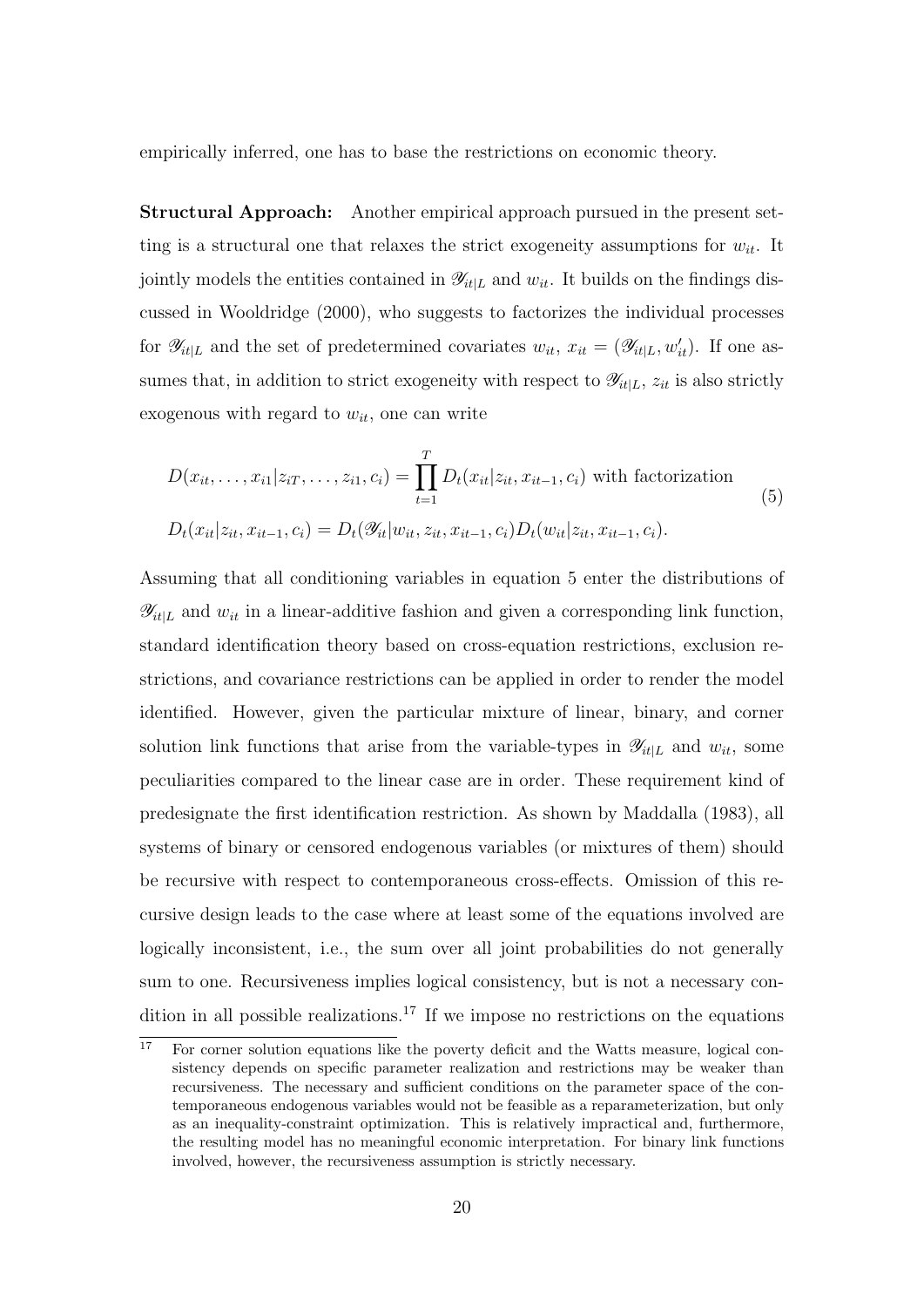for  $\mathscr{Y}_{it|L}$ , the recursiveness assumption in the adjacent equation in  $w_{it}$  is mathematically equivalent to the requirement for predeterminedness of this mediating variables with respect to  $\mathscr{Y}_{it|L}$ . Off course, for logical consistency, recursiveness and thus predeterminedness have to extend to the contemporaneous cross-relations among all further variables in  $w_{it}$  as well. It follows that the contemporaneous cross-effects have to decrease row-wise.

For complete identification of the simultaneous structure in equation 5, we have to introduce a second type of restriction. Since we explicitly model the unobserved effects, we opt for cross-equation covariance restrictions among the residuals. As  $c_i$  is properly accounted for and is allowed to vary by equation, it does not seem too restrictive to do so. Alternatively, exclusion restrictions on the respective  $z_{it}$ vectors could be imposed, but justifying the required instrument is a more difficult task in the current setting.

### 4.2.2 Initial Conditions

Irrespective of using the partial likelihood or the structural approach to allow for predeterminedness, the initial poverty status for the start of the sampling period in  $t = 0$  has to be addressed. For dynamic panel data models with rather small T, misspecified initial conditions  $\mathscr{Y}_{i0|L}$  and  $w_{i0}$  are serious confounders for parameter consistency, as opposed to time series frameworks with large T. Treating the initial conditions as a non-stochastic component would also imply that they are not allowed to depend on heterogeneity  $c_i$ , which is not very plausible. If the initial conditions are assumed to be stochastic, Hsiao (2003) discusses cases of equilibrium initial conditions that allow to retrieve their distribution functions and to consider them as part of the joint distribution in equation 5, rather than as a conditioning variable. However, such presumptions are not testable in practice and it is unlikely that the starts of the processes  $\mathscr{Y}_{it|L}$  and  $w_{it}$  always coincide with the start of the sampling period. We use an approach introduced by Wooldridge (2005), instead. It models  $c_i$  as a function of  $\mathscr{Y}_{i0|L}$ , the elements of  $w_{i0}$ , the individual specific time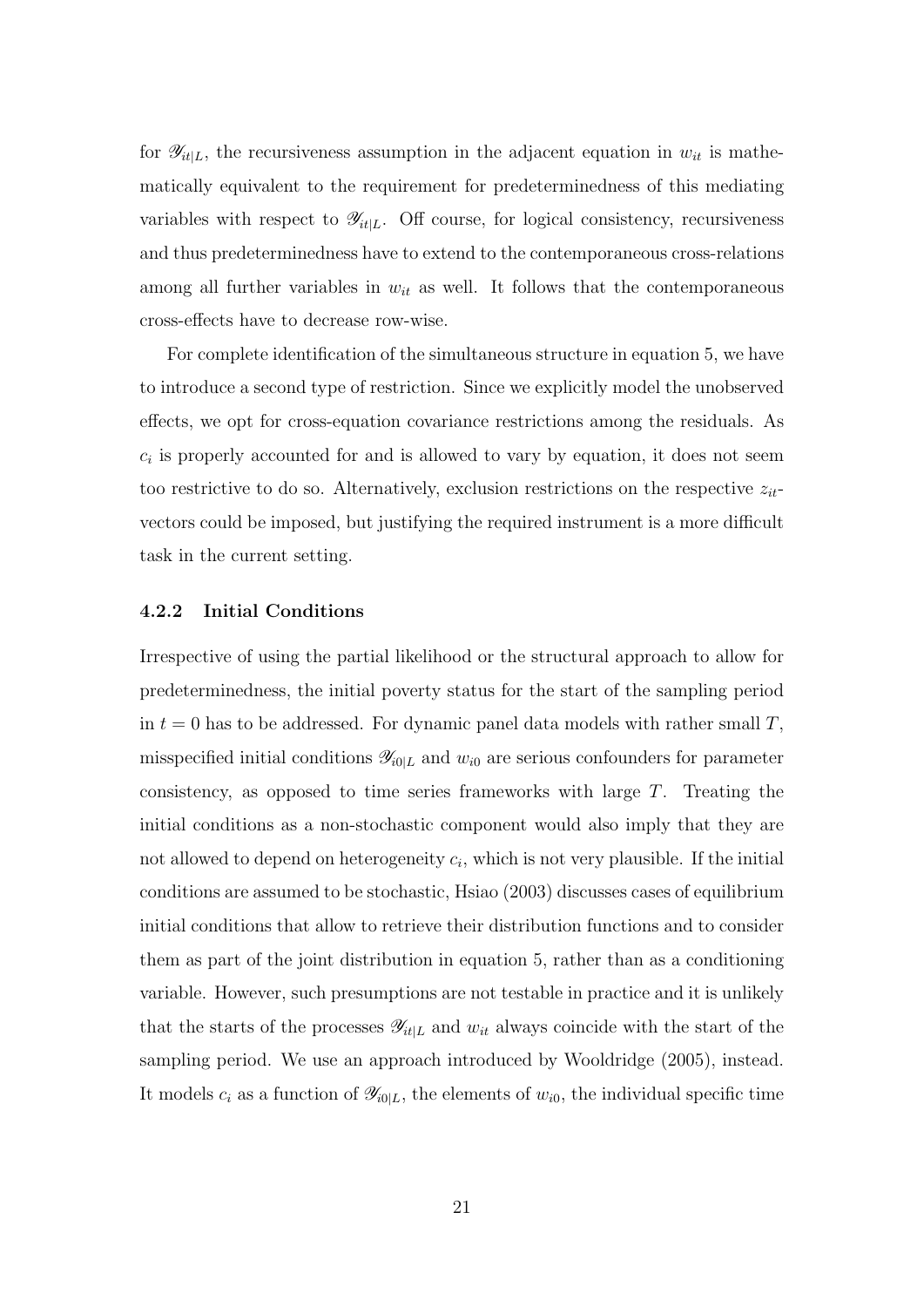averages  $\bar{z}_i$ , and a remainder of unobserved heterogeneity  $a_i$ , implying

$$
D(c_i|\mathscr{Y}_{i0|L}, w_{i0}, \bar{z}_i, a_i), \qquad (6)
$$

where the components  $\mathscr{Y}_{i0|L}$ ,  $w_{i0}$ ,  $\bar{z}_i$ , and  $a_i$  are linear and additive. Given this specification, the initial conditions are not part of the joint distribution. Instead, by solely conditioning on  $\mathscr{Y}_{i0|L}$  and  $w_{i0}$ , one can remain unconcerned about the distributions of the initial conditions. The distribution  $D(\cdot|\cdot)$  is chosen to coincide with that of the respective outcome  $\mathscr{Y}_{i|L}$  or  $w_i$ , where for normal-based distribution types both terms conflate to one linear-additive condition set.

### 4.2.3 Sample Spacing

One additional problem in the current setting is imposed by the fact that controlperception is not sampled in even intervals. Without formal derivation, it is immediately obvious that the models considered thus far cannot consistently estimate the state dependencies within the paths of poverty experiences and predetermined variables when sampling periods  $t$  are unequally spaced.<sup>18</sup> That being the case, the reference period for the underlying data generating process, usually termed the unit period (see Fuleky, 2012), does not coincide with the observational interval. Approaches that account for these issues (see Baltagi and Song, 2006, for an overview) are not applicable to non-linear dynamic settings. As such, we treat the problem by setting up different subsets of the data with varying but equally spaced sampling gaps and cross-validate the results derived from them. <sup>19</sup>

 $\frac{18}{18}$  A formal representation is given in Millimet and McDonough (2013).

<sup>19</sup> It should be noted that equal observational intervals also represent an irregular spacing regarding the unit period and the data generating process. This follows from the fact that the unit period at which the individual is supposed to make consecutive decisions almost never complies with the rate at which the sampling occurs (e.g., annually). It can be shown that the state dependence parameter of the true process mixes with the error term of the observed model in this case (see Millimet and McDonough, 2013). The resulting estimates are consistent, but actually with respect to the "wrong" model parameters. Given equal spacing, the misspecification can be regarded as being constant, though. This still allows for meaningful inference.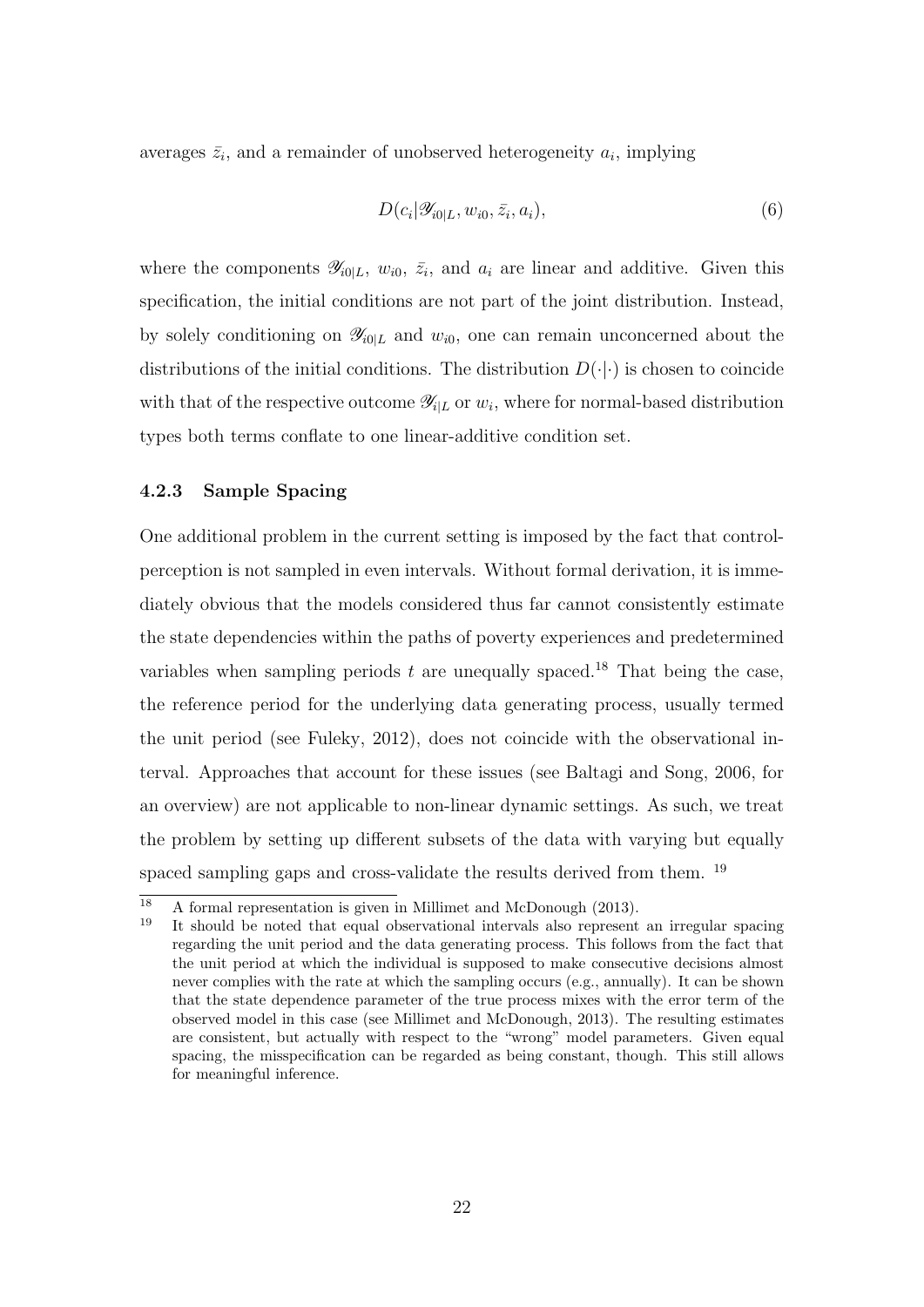### 4.3 Parameter Estimation

For the structural approach, the aforementioned focus on the labor force, i.e., on individuals aged 18 to 65, implies to retain only those individuals in the sample that are in working age for the complete time path to be considered. Given time paths of length T years including the initial period, all observations in the initial period are aged between 18 and  $65 - T$ , whereas in the last observational period the age varies between  $18 + T$  and 65. On the one hand, this proceeding has the virtue of decreasing the relative weight of probably altered transition periods out of the labor market, since only the last sample waves get close to the legal retirement age. On the other hand, rather practical contemplations underly this step: The structural approach requires contiguous individual time paths to set up the likelihood contribution and only few waves provide information on perceived control. The partial likelihood approach is less "data hungry" as only two adjacent intra-individual observations are needed in order to obtain a consistent partial likelihood contribution. Thus, the number of observations is generally higher for the pooled models.

Moreover, we consider gender specific subsamples for our analysis. This has the intuitive reasoning that human capital pricing and thus income, as well as labor market participation and other factors, differ by gender. It also greatly simplifies the underlying structures for the estimation and the computation of the standard errors, since there is relatively little need to account for intra-household correlations. The samples for male and female respondents are quite distinct in that regard.<sup>20</sup>

 $\frac{20}{20}$  Almost 89 percent of both gross samples do not live together with another sample member who is in working age and of the same gender in 2010. If only those observations without missing values in the variables of interest are retained, this share increases to above 99 percent in either case. As such, the dependence structures within the individual time paths seem to be the only ones of actual importance. The gender subscripts are kept implicit in the following formal representations.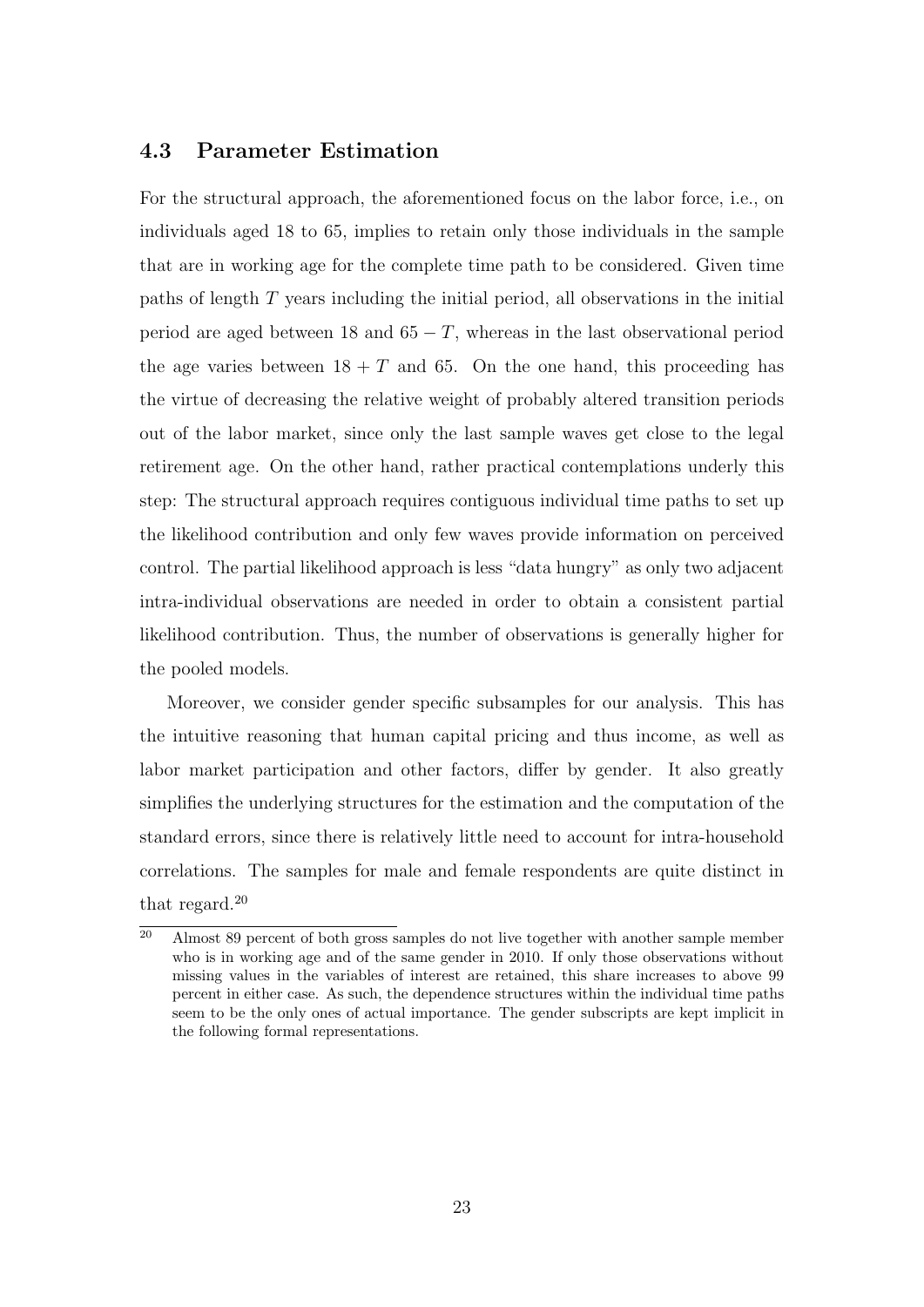#### 4.3.1 Partial Likelihood Approach

Though not being jointly estimated, the predeterminedness among the variables in  $w_{it}$  follows the same order as derived for the structural model. Likewise, the link functions are identical to those in Table 2. The estimation of the partial likelihood models is fairly easy to implement as an equation-by-equation pooled estimator.

Recall the vector  $x_{it} = (\mathscr{Y}_{it|L}, w'_{it})$  combining the respective poverty measure with the predetermined mediating factors and perceived control from equation 4. The partial likelihood approach discussed in the previous section separately estimates the respective equations for all K variables in  $x_i^k$  ( $k = 1, ..., K$ ). Each variable  $x_i^k$  can be associated with a respective link function that characterizes its conditional expectation, and hence, its probability distribution. The link functions corresponding to the variables  $x_i^k$  are summarized in Table 2.

### $\langle$  Include Table 2 about here  $\langle$

The dependent variables are conditioned on lagged values  $x_{it-1}$ , on strictly exogenous variables  $z_{it}$ , and on the unobserved heterogeneity term  $c_{i|\mathscr{Y}_{i0|L},\bar{z_i}}$ , or  $c_{i|w_{i0},\bar{z_i}}$ respectively.<sup>21</sup> As stated above, contemporaneous cross-effects among the elements of  $x_{it}$  cannot be arbitrarily specified, as the estimates are otherwise inconsistent due to a self-defined simultaneity. Given the hypothesis that the feedback effects disseminate from past poverty to perceived control with all other elements of  $w_{it}$ being mediating factors, it is self-evident to allow  $\mathscr{Y}_{it|L}$  to be contemporaneously affected by all  $w_{it}$ . By the same token, perceived control is the K<sup>th</sup> element of  $w_{it}$  with no contemporaneous cross-effects. For the remaining variables in  $w_{it}$ , the order of the contemporaneous cross-effects are ad hoc choices that cannot be based on the data at hand. Instead, economic theory suggests that household formation with a partner usually takes place before childbearing decisions are made. We follow this convention here. The positioning of employment is more complex from a theoretical perspective. For women, childbearing is known to negatively affect labor force participation and thus employment (see Aassve et al., 2006). For men,

<sup>&</sup>lt;sup>21</sup> Note that in case of the partial likelihood approach, the explicit consideration of a time invariant remainder term  $a_i$  is meaningless as no time paths are modeled. Thus,  $a_i$  can be absorbed into the time-specific error term.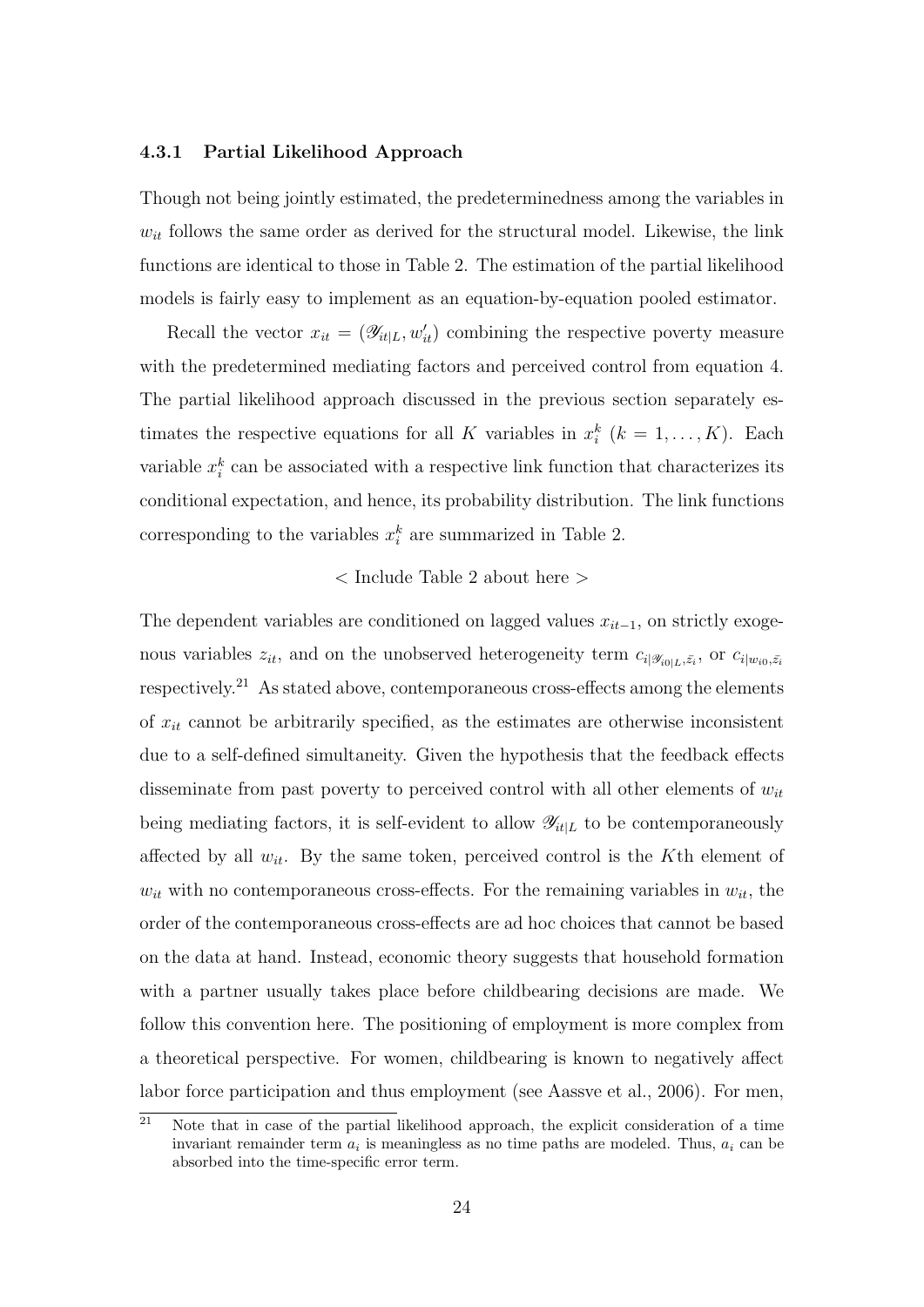on the other hand, labor market participation and employment may be more of an preliminary decision, as employment is a promoting factor in mating and search frameworks (see Burdett and Coles, 1999, Aassve et al., 2002). We will test these presumptions under the structural approach.

To give a more ostensive representation of the partial likelihood specification, consider the case of the binary headcount  $\mathscr{Y}_{it|L} = H_{it}$  as a left-hand side example for  $x_{it}^1$ . Then, the explicit representation of  $D_t(\cdot|\cdot)$  is

$$
\Phi [(2H_{it}-1)(\beta'_1 z_{it} + \beta'_2 \tilde{w}_{it} + \beta_3 H_{it-1} + \beta'_4 \tilde{w}_{it-1} + \alpha_1 H_{i0} + \alpha'_2 \bar{z}_i)],
$$

with  $z_{it}$  and  $\bar{z}_i$  having ones as their respective uppermost element. The implementation for the other outcome equations follows the same logic. The resulting log-likelihood contribution for each  $x_i^k$ -specific pooled model is

$$
\ell_i(\Gamma_k) = \sum_{t=1}^T \ln D_t(x_{it}^k | z_{it}, \bar{z}_i, \tilde{w}_{it}, x_{i0}^k, \Gamma_k),
$$

where  $\tilde{w}_{it}$  is always a  $(K-1)$ -subset of  $w_{it}$ , except for  $x_i^k = \mathscr{Y}_{i|L}$ , due to the otherwise arising simultaneity problems. Again note that the partial likelihood approach does not explicitly involve the unobserved component  $a_i$ . Instead, it is absorbed into the respective error term. This affects the scale normalization for binary models or the variance estimate in the censored and linear case. In all three cases, however, the implied serial error-correlation on the individual level has to be accounted for when standard errors are to be computed.

#### 4.3.2 Structural Approach

As has been argued to establish the identification of the model, the use of timeinvariant random effects makes the assumption of zero covariances across equations plausible. By the same reasoning, the individual-specific joint distribution over time can be assumed to require no further free form correlation in the idiosyncratic error terms. Without such correlations, the likelihood derived for the estimation of the structural model can be evaluated without any multidimensional integrals.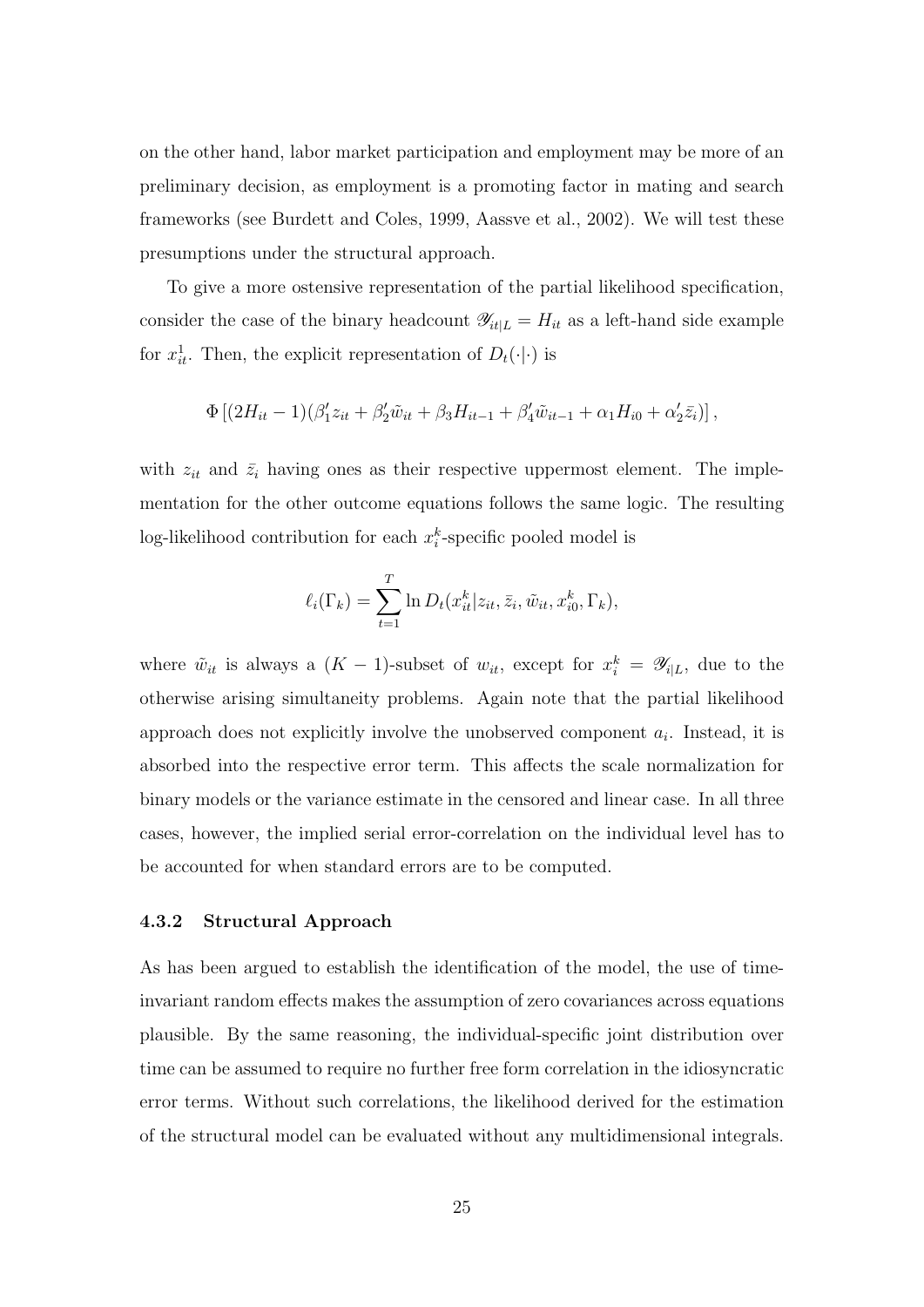This presumption is not necessary for identification, but greatly alleviates the estimation procedure. Following this condition and given the identification results established in the previous section, we can write the joint distribution of  $\mathscr{Y}_{it|L}$  and the K row elements of  $w_{it}$  over the sampling period as a simple product

$$
D(\mathscr{Y}_{i1|L}, \dots, \mathscr{Y}_{iT|L}, w_{i1}, \dots, w_{iT}|z_{i1}, \dots, z_{iT}, \mathscr{Y}_{i0|L}, w_{i0}, c_i, \Gamma)
$$
  
= 
$$
\prod_{t=1}^{T} D_t(\mathscr{Y}_{it|L}|w_{it}, \mathscr{Y}_{it-1|L}, w_{it-1}, z_{it}, \mathscr{Y}_{i0|L}, w_{i0}, c_i, \Gamma_1)
$$
  
:  

$$
\vdots
$$
  

$$
D_t(w_{Kit}|\mathscr{Y}_{it-1|L}, w_{it-1}, z_{it}, \mathscr{Y}_{i0|L}, w_{i0}, c_i, \Gamma_K),
$$
  

$$
(7)
$$

where the partitions  $\Gamma_k$  are generally not the same as in case of the partial likelihood approach above. In order to maintain a comparably sparse parameterization, we do not allow all the parameters in  $D(c_i|\mathscr{Y}_{i\text{0}|L}, w_{i0}, \bar{z}_i, a_i)$  to vary across equations, but use an overall scaling factor for  $c_i$  in each equation. For the first equation that generally models  $\mathscr{Y}_{it|L}$ , the scaling factor is always one. As such, the parameter blocks in  $\Gamma = (\Gamma'_1, \Gamma'_2, \dots, \Gamma'_K)$  have the parameters for  $c_i$  in common. The link functions for the respective  $\mathscr{Y}_{it|L}$  and  $w_{it}$  are analogous to those summarized in Table 2.

For a better illustration of the specifications resulting from equation 7, consider again the case of the binary headcount  $\mathcal{Y}_{it|L} = H_{it}$ , for simplicity only along with perceived control as a scalar predetermined variable  $w_{it} = \theta_{it}$ . Then one obtains individual time paths

$$
\prod_{t=1}^{T} \Phi \left[ (2H_{it} - 1)(\beta_1' z_{it} + \beta_2 \theta_{it} + \beta_3 H_{it-1} + \beta_4 \theta_{it-1} + \psi + \alpha_1 H_{i0} + \alpha_2 \theta_{i0} + \alpha_3' \bar{z}_i + a_i) \right]
$$

$$
\frac{1}{\sigma} \phi \left[ (\theta_{it} - \delta_1' z_{it} - \delta_2 H_{it-1} - \delta_3 \theta_{it-1} - \delta_4 (\psi + \alpha_1 H_{i0} + \alpha_2 \theta_{i0} + \alpha_3' \bar{z}_i + a_i)) (1/\sigma) \right].
$$

It is implied by our hypothesis that control-perception is always the lowermost equation in the system 7, i.e., it is the variable that is always predetermined with respect to all other dependent variables at each t. Likewise,  $\mathscr{Y}_{i|L}$  is always the variable that is allowed to be contemporaneously affected by all  $w_{it}$ , and thus is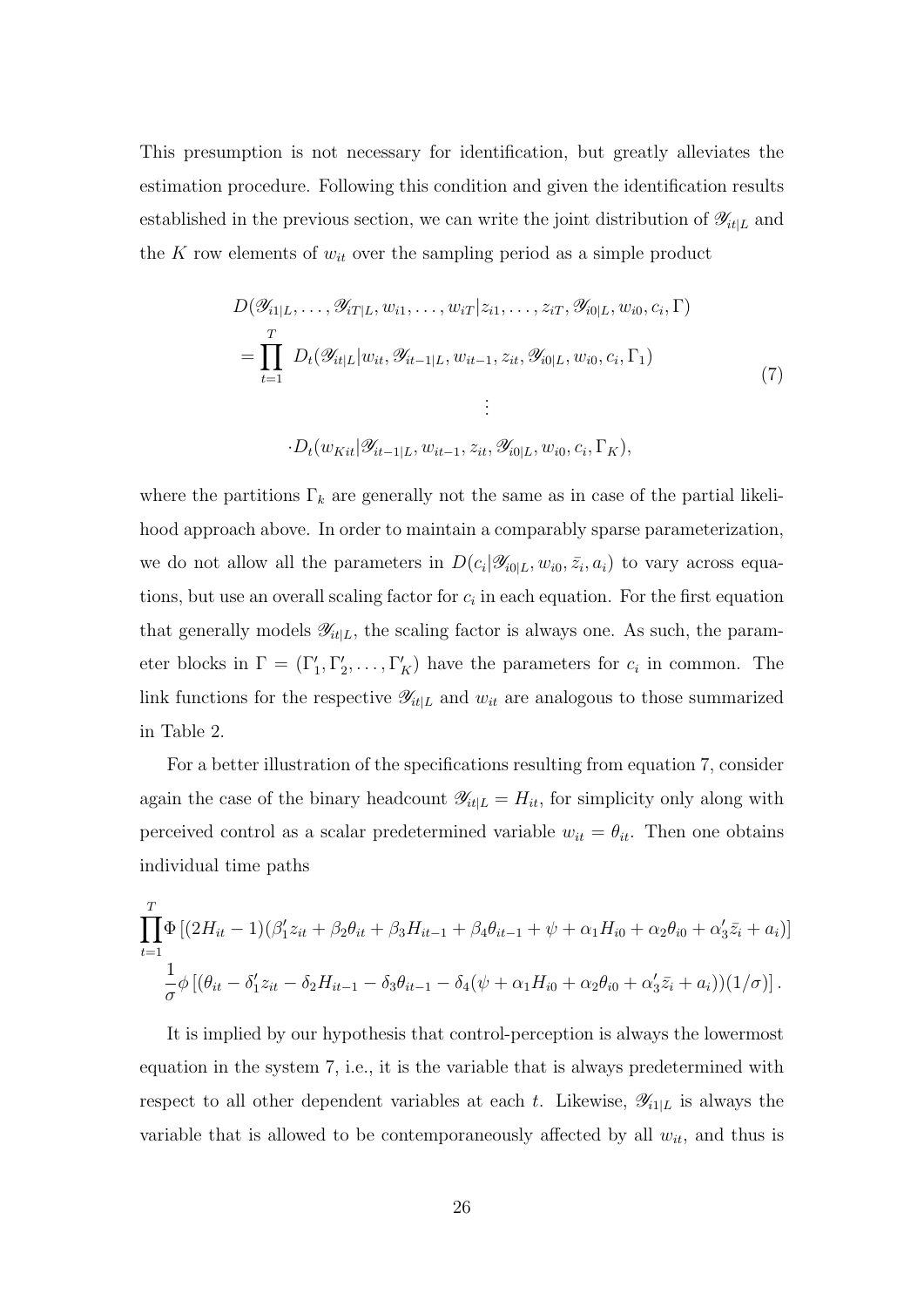always the uppermost equation in the system. The remaining endogenous variables in  $w_{it}$  may follow an order of predeterminedness established by the same economic reasoning as in the case of the partial likelihood approach discussed above. The simultaneous estimation pursued here provides the opportunity to nest statistical testing procedures in order to extract such information from the data.<sup>22</sup> We use a general specification test for simultaneous equation systems suggested by Anderson and Kunitomo (1992). It tests for predeterminedness against the alternative of unrestricted cross-effects among the elements of  $\mathscr{Y}_{i1|L}$  and  $w_{it}$ . This choice is rooted in one particular limitation imposed by the setting at hand. Following the identification and consistency considerations addressed above, predeterminedness has to be imposed for logical consistency. As such, it is only possible to derive test statistics from (sub-)models under this assumption, since the unrestricted model is logically inconsistent given the above arguments.

Having solved the issues of predeterminedness and logical consistency, what remains to be addressed is how to treat the time invariant unobserved component  $a_i$ . By assuming that  $a_i \sim \mathcal{N}(0, \sigma_{a_i})$ , the following log-likelihood contribution for individual  $i$  over the sampling periods  $T$  is obtained

$$
\ell_i(\Gamma_1,\ldots,\Gamma_K)=\ln\int D(\cdot|z_{i1},\ldots,z_{iT},\bar{z},\mathscr{Y}_{i0|L},w_{i0},\ldots,w_{iT},a_i,\Gamma_1,\ldots,\Gamma_K)\cdot Cda,
$$

where  $C = \left(\frac{1}{\pi}\right)$ σa  $\int \phi \left(\frac{a}{a}\right)$ σa ) and  $D(\cdot|\cdot)$  is the right-hand side product of equation 7. The integral over the unobserved  $a_i$  can be solved numerically by means of a Gauss-Hermite quadrature. The number of interpolation nodes required for obtaining a relatively accurate approximation result is relatively low in cases where  $D(\cdot|\cdot)$ involves a link function based on a normal distribution (see Butler and Moffitt, 1982), which applies to all the link functions in Table 2.

 $\overline{a^2}$  Unfortunately, such procedures are rare and largely limit to time series applications with large  $T$  (see, e.g., Kilian and Vega, 2011).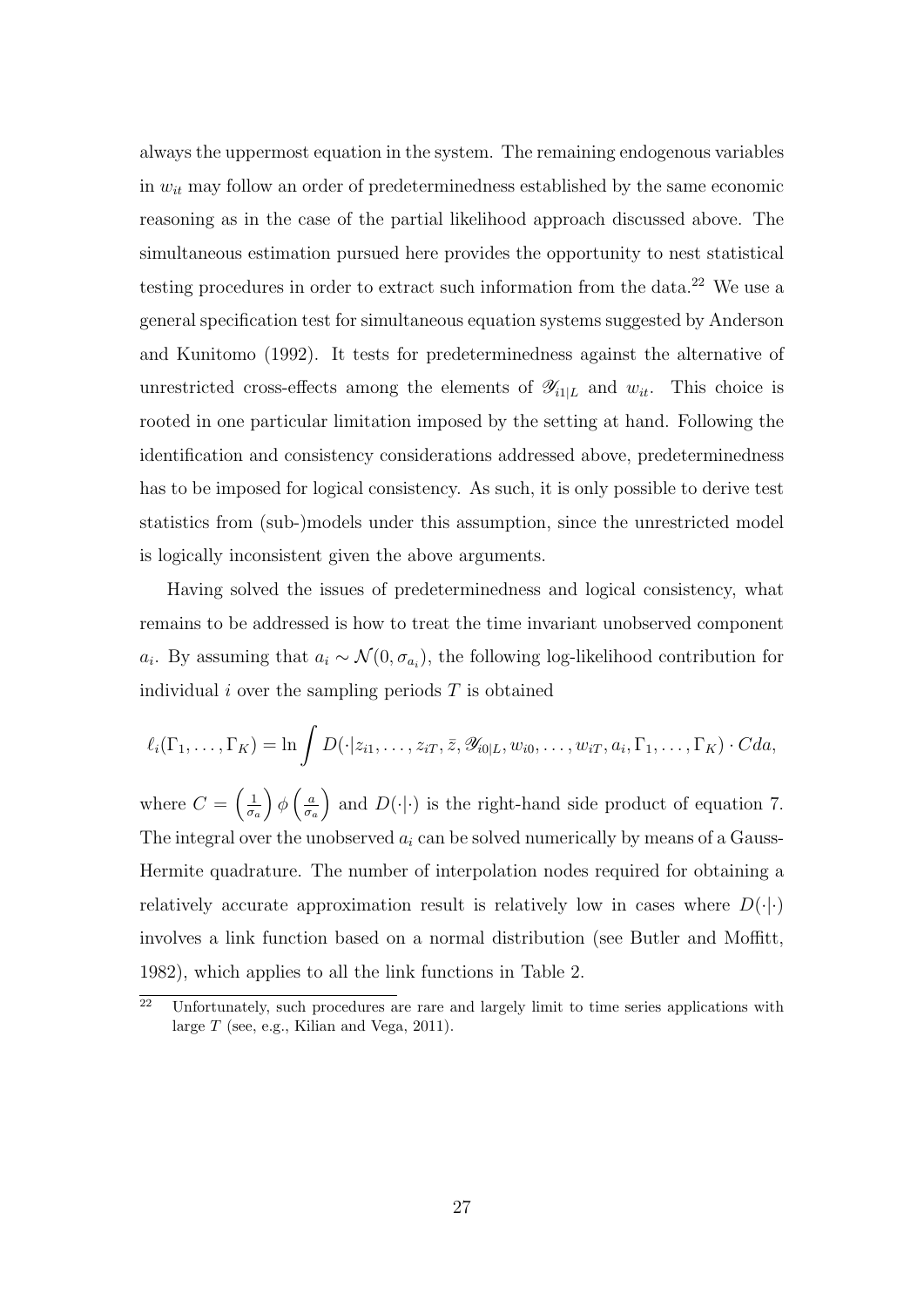### 5 Results

The main results presented in the following section are based on the 5-year sampling interval. The 1995 wave represents the initial period, whereas the waves 1999 to 2010 model the actual individual specific time paths. Other observational intervals and specifications are presented in Section 5.3. For all results to be considered, note that most of the average partial effects possess a self-explaining magnitude. For perceived control, all effect sizes refer to a change on its standard deviation or from its standard deviation. For the poverty deficit, the average effects can be interpreted in terms of the absolute distance of equivalence incomes to the poverty line. Similarly, for the Watts measure the average change refers to the logs of both entities. Hence, one should always put into perspective that average partial effects for the poverty deficit measures tend to be rather large in magnitude, as they relate to induced changes in equivalent euros. On the other hand, model parts that include the poverty deficit as a right-hand side variable produce comparably small average effects as opposed to those with binary indicators of poverty involved, though their absolute meaning may be quite substantial. The effects for the strictly exogenous covariates are not discussed in the following due to space considerations. For the Watts measure a meaningful interpretation is somewhat more difficult to establish. If the deficit in logs is a left-hand side variable, one may reformulate the average partial effects of continuous variables by means of the exponential function. The resulting average partial effects then refer to the implied average change on the ratio of the poverty line and the net equivalent income. By the same transformation, the average effect sizes of the Watts measure as a right-hand side variable are in terms of a one percent increase in the ratio of poverty line and equivalence income with respect to the corresponding dependent variable. For discrete explanatory variables, no direct transformation for the log ratio is available, as it also depends on its level when the change is discrete instead of marginal.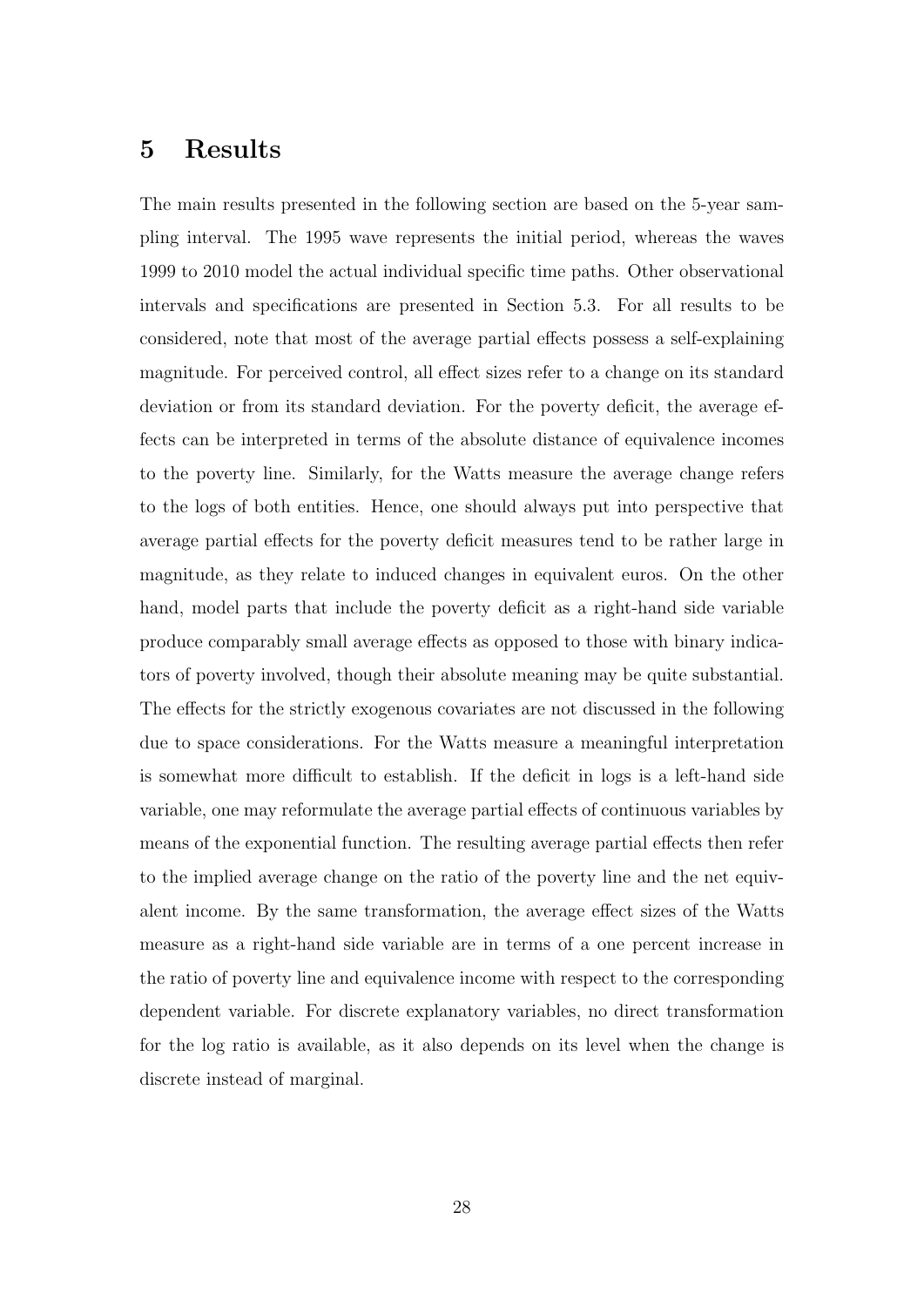### 5.1 Partial Likelihood Approach

The empirical results for the female sample using the partial likelihood approach are presented in Tables 3 to 5. For males, the corresponding results will be presented in Tables 6 to 8. At the first glance, it becomes obvious, that state dependence plays a dominant role in the model parts for poverty status, full-time employment, living with partner, and childbearing.<sup>23</sup> Being poor in the previous period vastly increases the probability of living in poverty in the ensuing one. The same holds for full-time employment status and the other considered predetermined variables. Being currently full-time employed also significantly reduces the probability of contemporaneously living in poverty.

< Include Table 3 about here >

Regarding the exact magnitudes of the presented estimates, one finds that, probably owing to the large sample size, a lot of statistically significant effects are at hand. The effect sizes for the strictly exogenous variables are largely in line with what could have been expected based on economic rationales. In addition to the contemporaneous exogenous effects, the significant coefficients of the time-averaged indicators suggest the prevalence of some characteristics that are highly correlated with average (unobserved) behavioral driving forces that go beyond perceived control, such as intelligence, further unobserved abilities, and motivational factors. Adding up the time-invariant and time-varying components of the strictly exogenous variables, one finds that having some secondary school degree reduces the average probability of living in poverty by roughly 7 percentage points, obtaining a higher secondary degree does so by even 8 percentage points. Similarly sizeable is the 6 percentage point reduction in probability when holding a university degree. Discarding the impact of those time-invariant variables that act as an indicator for unobserved heterogeneity, having some vocational qualification and holding German citizenship also significantly contribute to the explanation of individual poverty states. Those individuals who possess a vocational degree

 $23$  We will use "childbearing" as a synonym for "having at least one child" throughout the following discussion.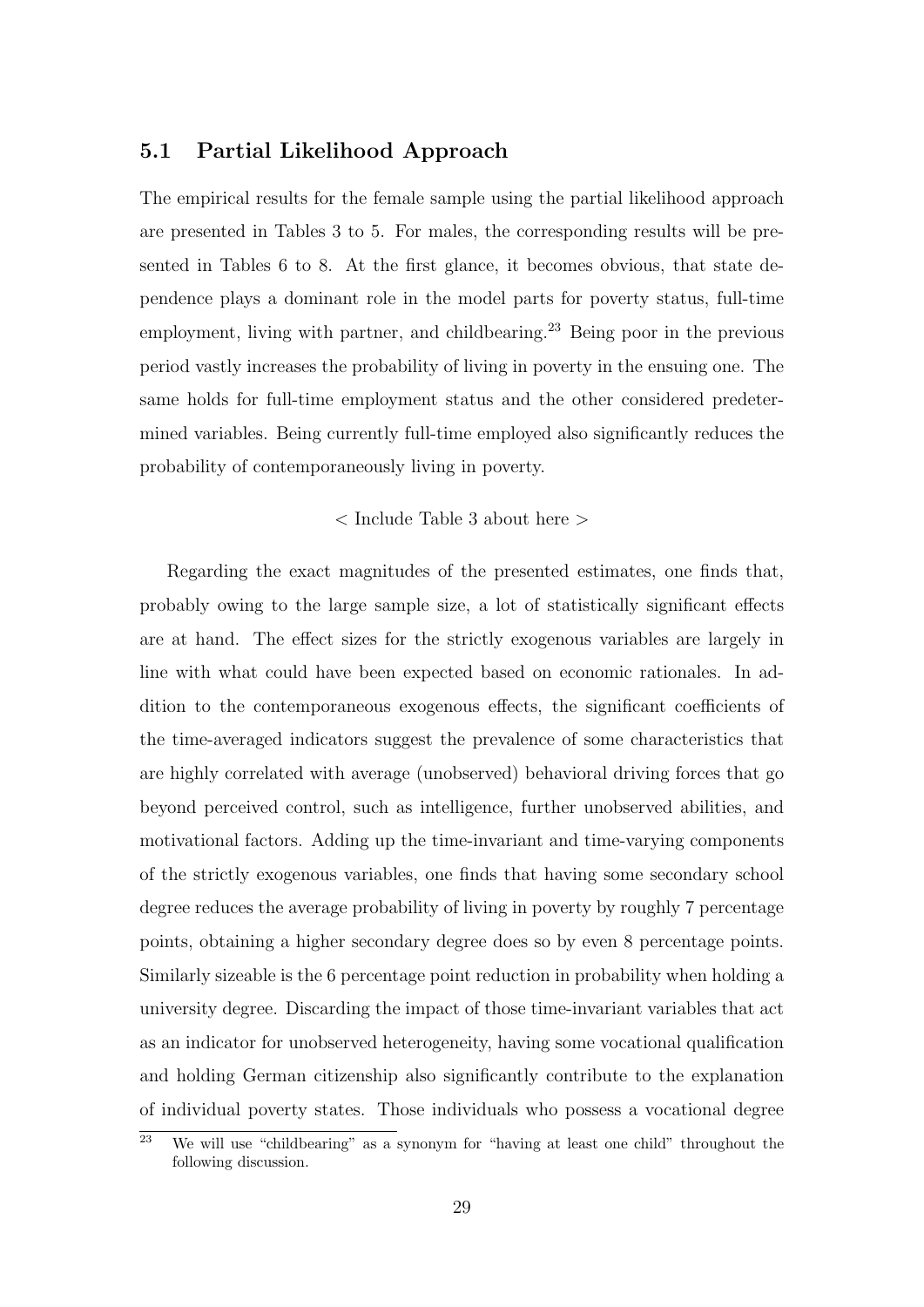are almost 4 percentage points less likely to live in poverty than those who do not. Holding the German citizenship lowers the probability of living in poverty by roughly the same magnitude, whereas living in the eastern part of Germany has an opposing effect that is twice that size. Moreover, though being jointly significant, the coefficients of age included as contemporaneous regressors in the poverty equation do not show any clear pattern.

Considering the contemporaneous dependent variables, employment status and living with a partner decrease the probability of the binary poverty status by 6.9 and 6.5 percentage points, respectively. This seems quite intuitive. The effects of the lagged characteristics are not completely in line with what could have been expected. One the one hand, having been gainfully employed in the previous period significantly reduces the poverty risk in a given period. On the other hand, living together with a partner at  $t - 1$  increases the risk of being poor, though by a comparably small margin of one percentage point. The same holds for having had at least one child in the previous period. The likely explanation for these somewhat contradictory effects might be that, after controlling for potential economies of scale by using equivalence incomes, working-age individuals who live together with others may not solely benefit from living with each other. Quite often, such individuals may be sole earners or at least have to keep one additional household member. This finding is somewhat at odds with those results derived from traditional random effects models under strict exogeneity assumptions (see, e.g., Biewen, 2004), implying that its relaxation is a quite reasonable step in the setting at hand.

The estimate for the state dependence effect is the strongest one. Having been poor at  $t-1$  raises the probability of being poor in the subsequent observational period by about 19 percentage points. This effect highlights that even after controlling for differences in observed and unobserved characteristics, past poverty experience is connected to a higher future poverty risk. The revealed state dependence corresponds to the previous empirical findings that have been discussed throughout the review of the related literature. The fact that the incorporation of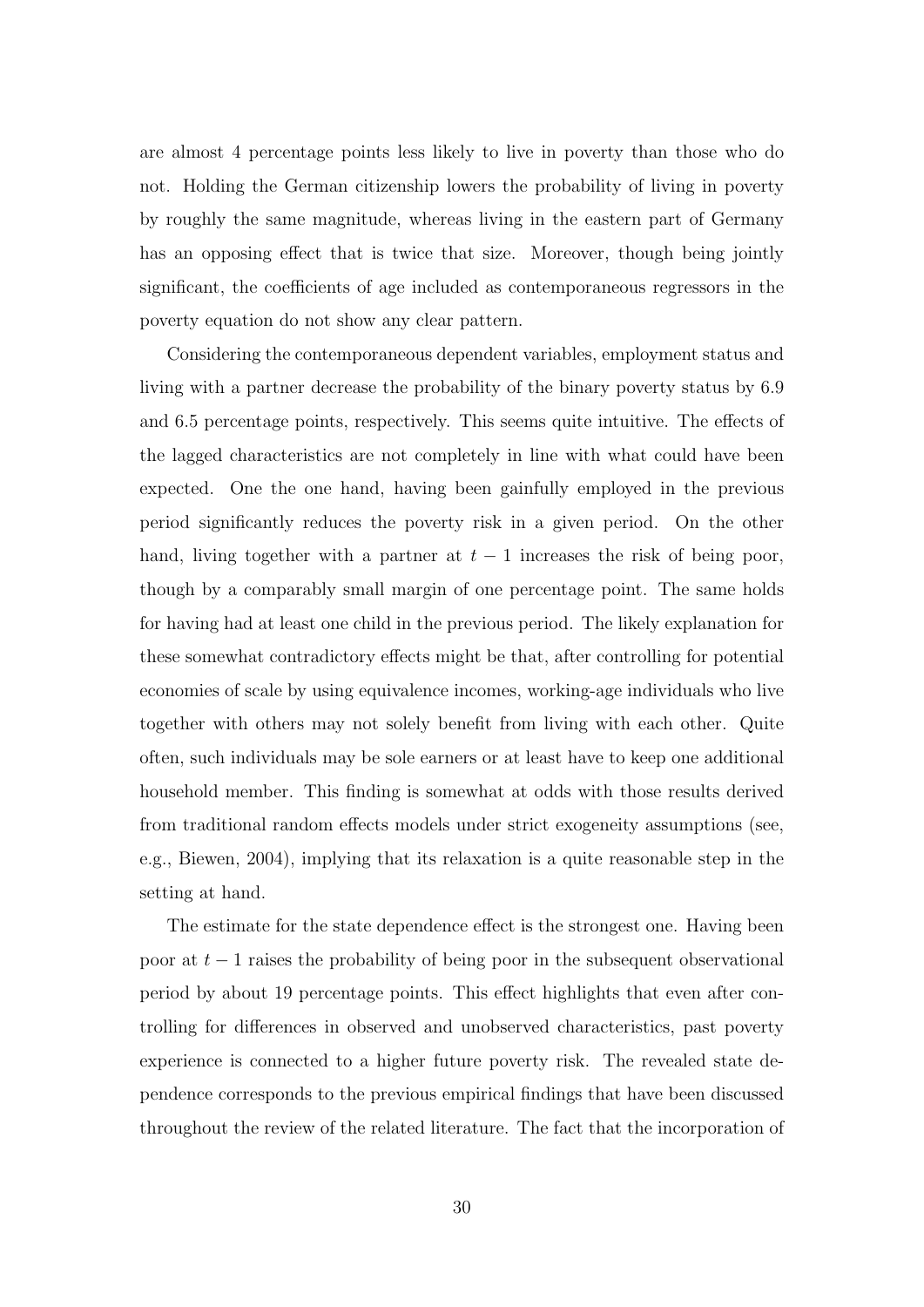perceived control into the model does not change this pattern indicates that this particular trait does not add much to the explanation of this implicit association. Furthermore, it should be noted that given the current setting those who are poor at  $t-1$  and again at t may consist of two rather different groups. There are those individuals for whom the two points in time are part of a continuing poverty spell. Additionally, there may be those individuals who have an interrupted spell of poverty, or potentially even more than one. In the setting at hand, a potential mixing of these groups is even more likely as the observational points in time are quite distant. Given that the partial likelihood approach does not distinguish between likelihood contributions across individuals and within individuals along the time axis, this issue is not properly accounted for by the results presented here. The implications of continuing spells and repeated poverty unemployment may be somewhat different. One may learn more about this phenomenon from the data when the observational interval as well as the modeling of the individual time paths are changed. This will be subject to Section 5.2 and Section 5.3.

The estimation results presented thus far remain valid when the two remaining poverty measures, namely the poverty deficit and the Watts measure, are considered. Recall that, as opposed to the binary indicator, both measures also capture the extent of poverty, where the Watts measure puts more weight on equivalent incomes in further distance to the poverty line. The corresponding estimation results are presented in Tables 4 and 5. The order of effect sizes presented for the binary poverty indicator thus far do not change for either measure. Bear in mind that the average effects refer to the conditional expectation for the complete sample, not only to those observations for whom the deficit measures are not censored. Being employed reduces the average deficit by roughly 200 equivalent euros, or given the Watts specification, decreases the log-ratio between the poverty line and the equivalent income by 0.4 percentage points. Analogously to the binary case, living with a partner and the degree of perceived control also exert a substantial effect in terms of poverty reduction. For the strictly exogenous variables, the picture is slightly different compared to the binary case. Educational achievements, which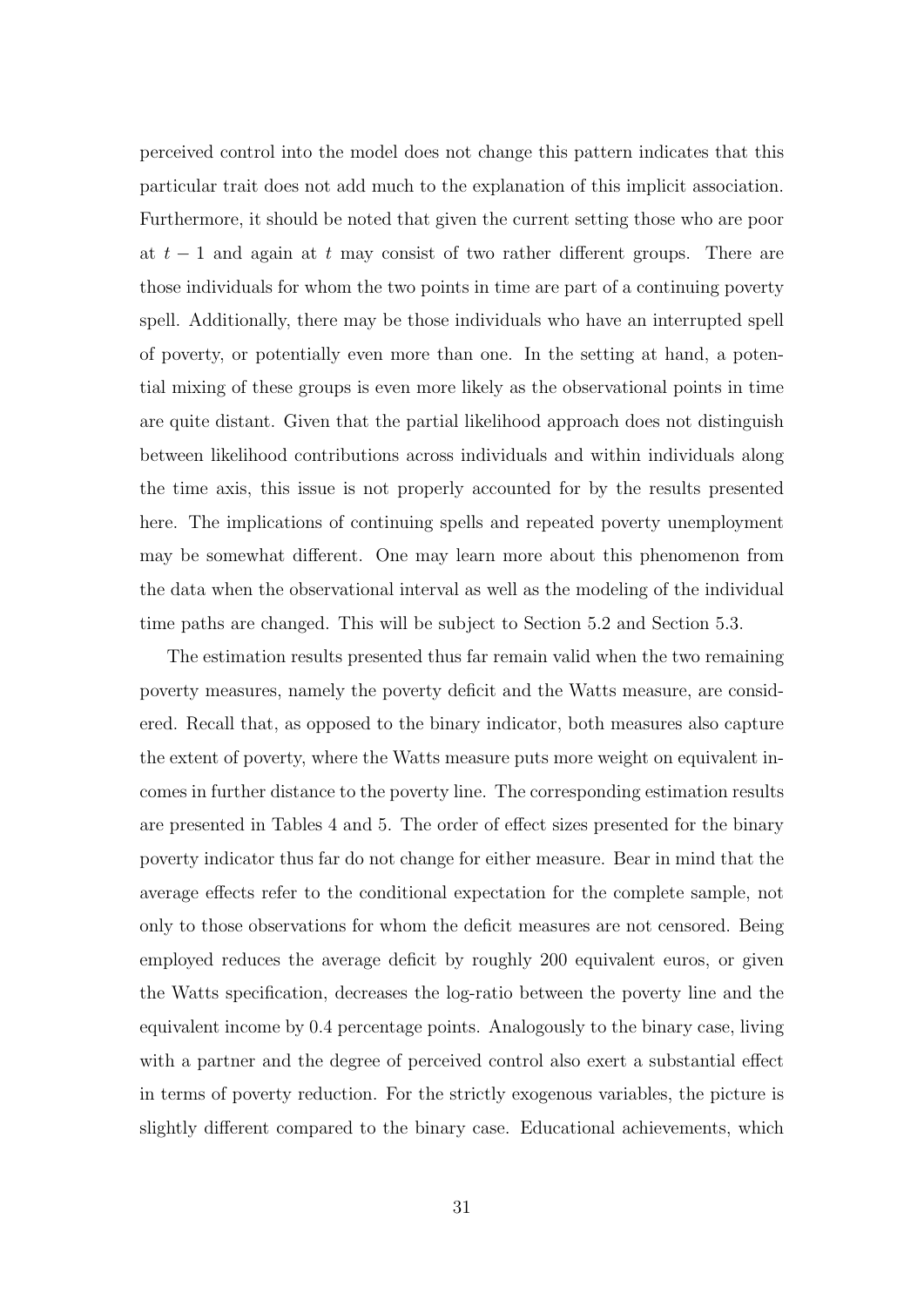have been a strong predictor for the headcount measure, are less significant for the poverty deficit and the Watts measure. Holding a vocational degree, on the contrary, seems to decrease the poverty deficit by 60 equivalent euros on average, or in terms of the log ratios by 0.12 percentage points. Apart from a rather small impact of age, the time-averaged covariates in the correlated part of the model have lost most of their statistical significance given the two specifications that involve the poverty deficit and Watts measure.

### $<$  Include Tables 4 and 5 about here  $>$

Quite naturally, the results for the predetermined left-hand side variables do not depend on the specific poverty measure being employed.<sup>24</sup> Some of them are somewhat remarkable, though. Having at least one child negatively affects the probability of employment, as does living with a partner. Perceived control has some positive effect on employment, but the magnitude is negligible. Again, the state dependence in the respective dependent variable is the most influential predictor. Having been employed in the previous observational period raises the probability of employment in the current period by 31 percentage points. Similar findings occur in case of having one or more children, and in case of living with a partner. These amount to 50 and 21 percentage points, respectively. It should be noted, however, that as with the state dependence in poverty, two rather different groups of observations are likely to mix up in the constitution of the state dependence in the employment equation. Again, there may be those observations with the two points in time being part of a continuing spell without employment, and those who have one or more intervening spell(s) of employment. As argued above, a model that considers complete individual time paths may contribute to a better understanding in this case. With regard to the exogenous variables, having a university degree is a particularly strong exogenous predictor for employment. The same holds for possessing a degree from a technical college. Considering the time-invariant part of the model, these effects are mitigated to some extent. For

 $\overline{a^2}$  The possible changes in the estimated coefficients, if anything, affect the rightmost reported decimal digit.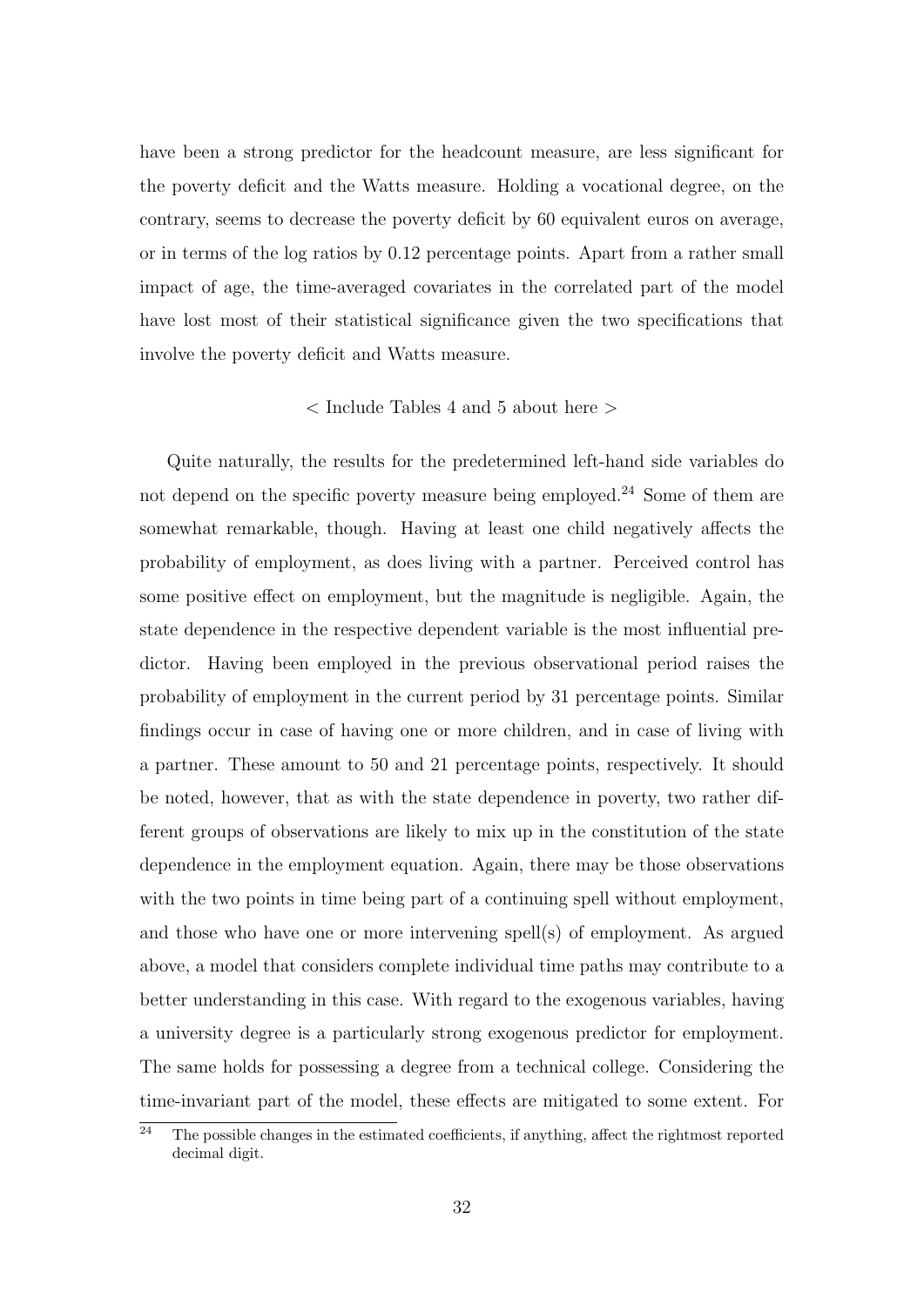all further strictly exogenous variables, the effects are rather moderate in magnitude across all columns. The results for perceived control are quite plausible and in large parts in line with the respective literature on stability. As already stated, they exhibit the anticipated effects on current employment status. The effects are positive in that a higher degree of perceived control increases the probability for those outcomes typically associated with labor market success (see Almlund et al., 2011). As such, it is also possible that an additional impact on poverty status transmits via the effect on employment status. The estimates for the lagged effects of perceived control on the considered dependent variables are lower in magnitude. Background characteristics like formal educational attainments explain some of the differences in perceived control, but most covariates are not statistically significant. Holding some school degree increases perceived control by 4.6 percent of a standard deviation. Moreover, a relatively small combined age effect seem to prevail. Apart from that, the pattern is similar to previous findings from the literature on trait determinants, where indicative individual characteristics usually have low explanatory power.

Turning to the estimates that are most important in light of the hypothesized feedback effect, past poverty experiences apparently exert some lagged influence on perceived control. In case of the binary headcount, the feedback effect amounts to 5.2 percent of a standard deviation. Though this is not a major feedback effect, it is still remarkable given the often alleged stability of personality traits in adulthood. One should bear in mind that the binary poverty status may mix the effects of those being "slightly" poor with those who have available an even lower amount of equivalent income. Thus, a more nuanced view may be obtained when additionally considering the extent of poverty by means of the deficit or Watts measure. When poverty is linearly scaled as equivalent income, the corresponding negative effect on perceived control is close to zero. When a higher emphasis is put on those individuals who suffer from a higher degree of poverty, a one percent increase in the ratio of the poverty line and an individual's equivalence income significantly decreases perceived control by almost 13 percent of a standard deviation. This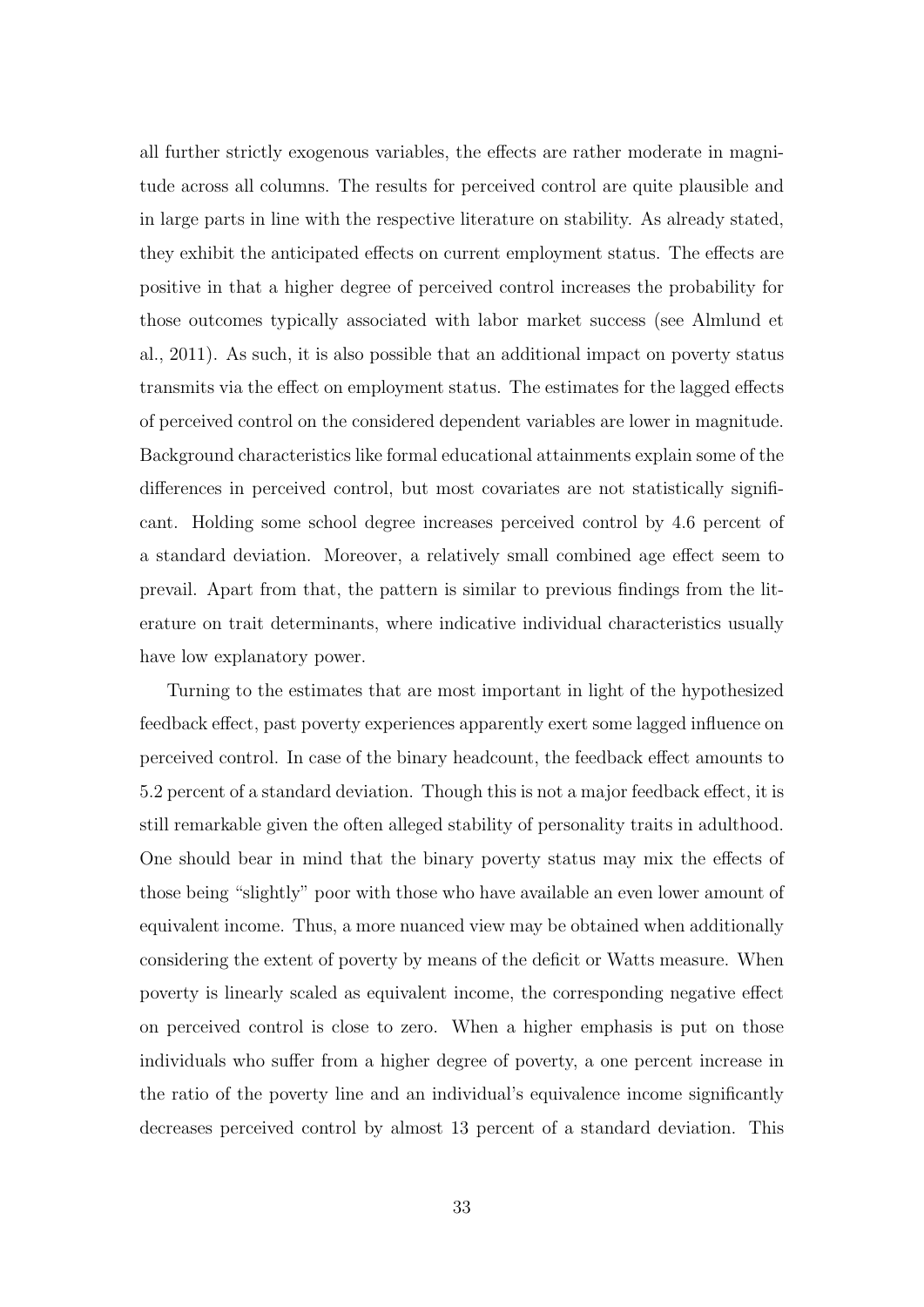is a fairly large effect that particularly seems to be driven by those individuals who are exerted to a comparably high degree of poverty. To give this effect size a more intuitive meaning, consider the case of a poverty line being located at 700 equivalent euros and an individual who has 350 equivalent euros at her/his disposal. For such an admittedly high degree of poverty, a one percent increase would be equivalent to a 2.40 euro decrease in disposable equivalent income. This finding indicates that the negative perception of small income decreases for poor individuals seems to be sizeable.

#### < Include Table 6 about here >

Though the overall picture does not substantially differ from what has been estimated for the female sample, some slight variations are apparent for male sample members, though. The results for the set of strictly exogenous covariates again is little surprising. However, human capital achievements and labor market assets, like job experience, imply some differing partial effects. Considering the compound contemporaneous and time-averaged variables, holding some secondary school degree results in almost the same average effect as for the male sample, whereas the poverty reduction due to a higher secondary degree is weaker. The latter amounts to just -1.8 and -2.1 percentage points, as opposed to -3.3 and -5.7 for females. Similarly, the average poverty reduction induced by having some vocational degree is only half that size. On the other hand, degrees from university and technical college greatly reduce the probability of living in poverty, but the latter effect is somewhat weaker than for females. Only the indicator for residence in the eastern parts of Germany increases the likelihood of living in poverty. Compared to the female respondents, a similar pattern holds for the various impacts of the contemporaneous and lagged predetermined variables. Having a full-time employment reduces the poverty risk by almost 7 percentage points and thus exhibits almost the same magnitude. The contemporaneous effect of living with a partner is somewhat weaker, whereas having at least one child increases the probability of poverty by 4.4 percentage points. This impact was not at hand in case of females in working-age. As expected, having been poor in the previous observational period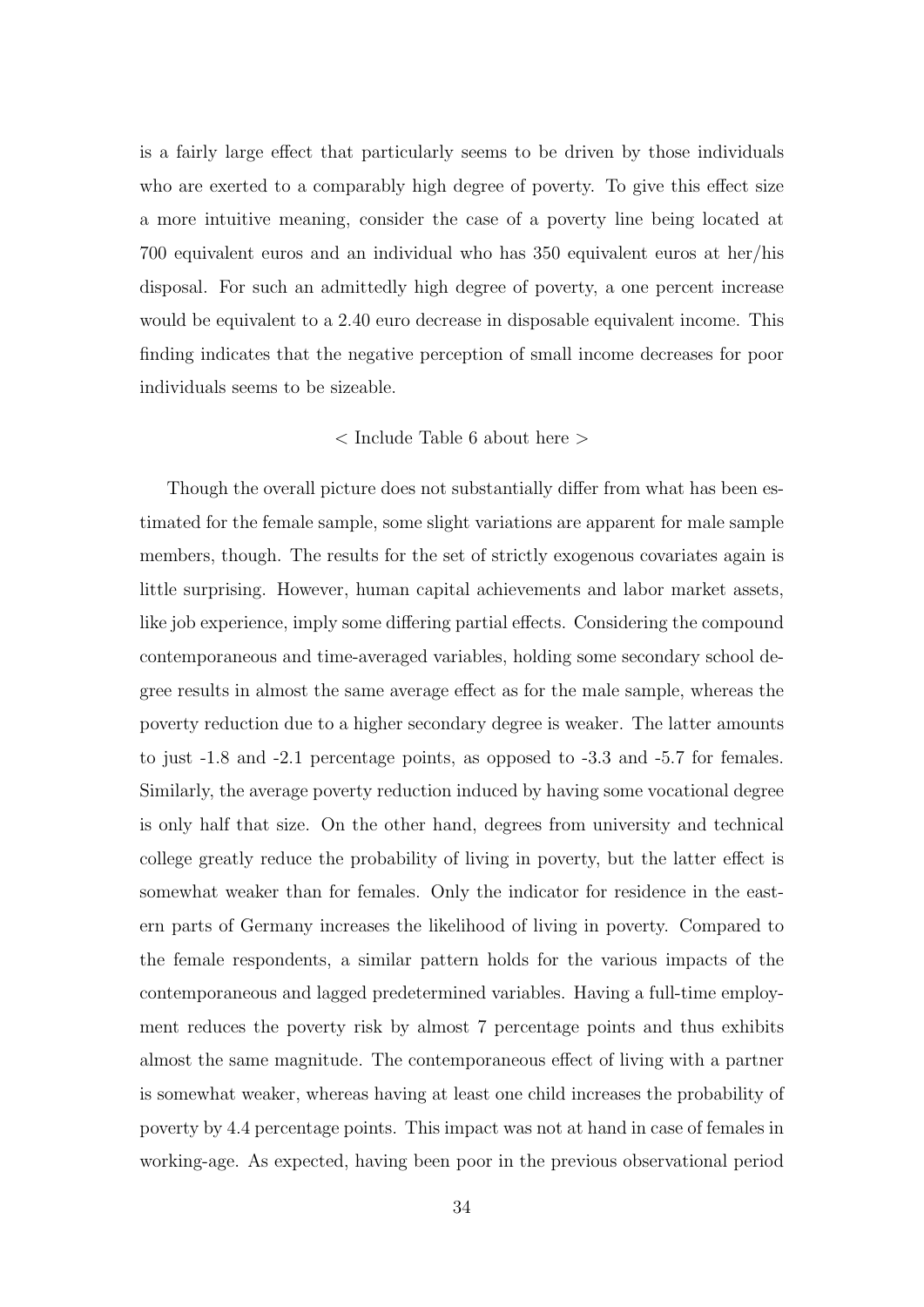increases the current risk of poverty by 15.3 percentage points. As such, this state dependence is somewhat weaker than in case of the female sample. The estimated coefficients on the remaining lagged dependencies do not differ substantially and are relatively weak in magnitude.

#### < Include Tables 7 and 8 about here >

Columns II to IV of Table 6 present the estimates for the predetermined variables. As with the above discussion for the female sample, all the regressors apart from poverty status produce almost the same estimates for the three considered poverty measures (see Tables 6 to 8). Hence, it is again sufficient to discuss only the estimates presented in Table 6. Once more, a statistically significant effect of past employment on future employment is found. It seems that the relative magnitudes of the strictly exogenous variables are similar for the gender specific employment models. The compound contemporaneous and time-averaged effects for the secondary schooling degrees are slightly lower in case of the male sample. The impact of holding a university degree is somewhat higher, on the contrary. Likewise, living in the eastern part of Germany seems to have a marginally higher impact on the average risk of being unemployed than in case of females. Such minimal differences in the estimated effect sizes in the exogenous variables continue to hold for the remaining predetermined variables. They do not, however, add anything substantial to the general formation patterns of the considered entities.

The contemporaneous and lagged cross-effects provide more interesting information, however. Having children does not negatively impinge on the probability of employment, but even slightly increases the chance by 3.5 percentage points. The small negative effect of living with a partner is reversed for males. A substantial difference occurs for the association of cohabitation with a partner and the probability of having at least one child. As opposed to just 8 percentage points for females, living with a partner increases the probability of the latter by 34 percentage points. As with the discussion thus far, the state dependence effects are the most substantial determinants for all the predetermined variables involved. In case of employment and child bearing, the state dependence is slightly weaker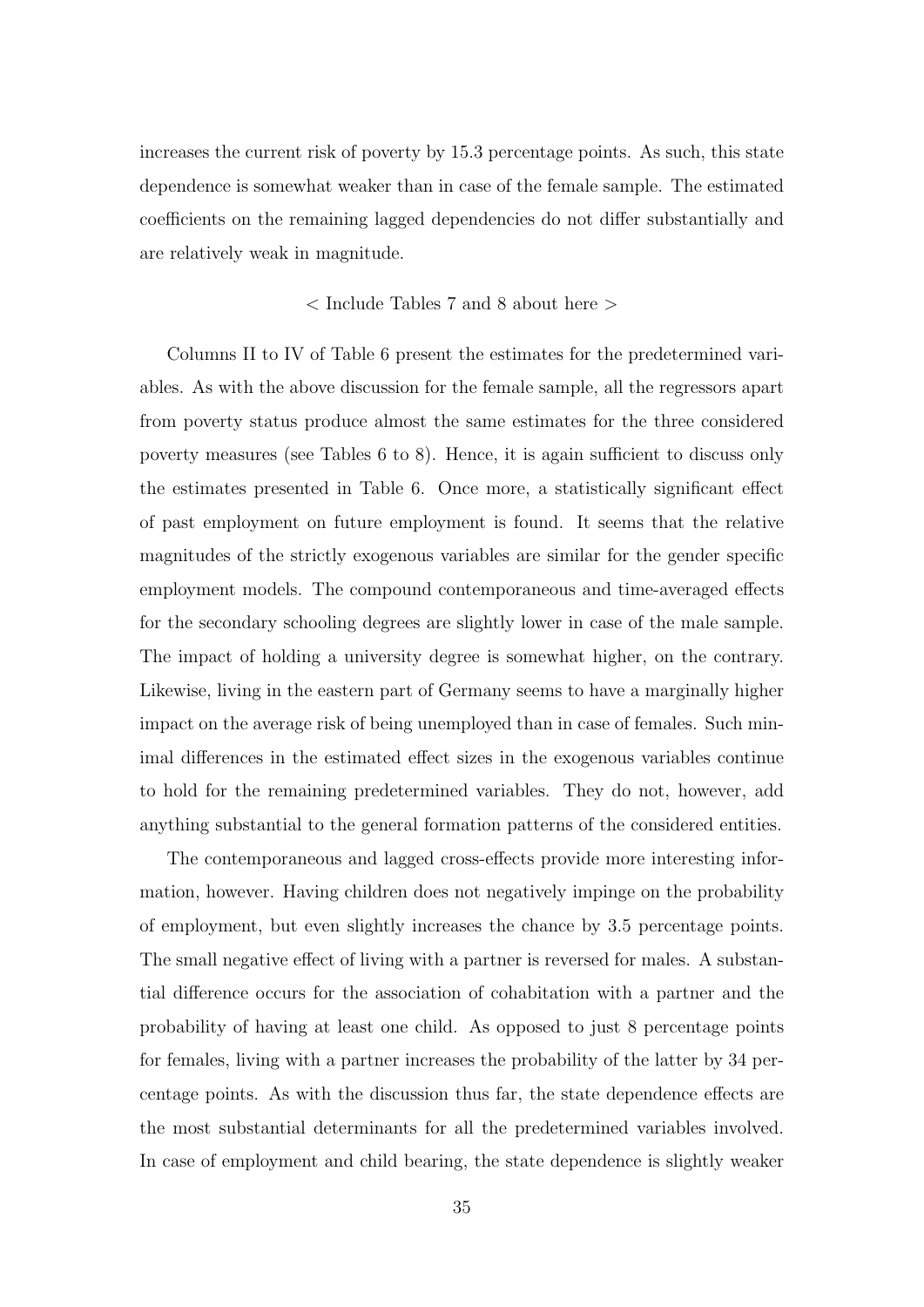than for the female sample. In case of the probability of living with a partner, it is 0.5 percentage points higher. For the rightmost model that addresses perceived control, the explanatory contributions of the strictly exogenous variables are comparable to the results for females. Only the indicator for holding a secondary schooling degree provides a seizable explanation for the expression of perceived control, as it increases the score by an average of 16.5 percent of a standard deviation. The effects of the remaining estimates are again quite imprecise. There is also a relatively large state dependence in the model for perceived control, along with lagged feedbacks due to living with a partner and having at least one child. As opposed to the estimates obtained for the female sample, the lagged effect of cohabitation is quite substantial and increases the current period perceived control by 13.2 percent of a standard deviation. This effect is even stronger than the negative feedback exerted from past poverty experiences, which amounts to 4.3 percent of a standard deviation. Also in contrast to females, for whom the magnitude was comparable, this effect is statistically significant. Its interpretation in terms of monetary changes is similar to the example given above.

### 5.2 Structural Approach

The results for the structural model that explicitly accounts for potential feedback in the predetermined variables are shown in Table 9 for females and Table 10 for males. Regarding the possible orders of predeterminedness for the dependent variables in columns II to IV, the Lagrange multiplier test of Anderson and Kunitomo (1992) fails to reject the null hypothesis of the predeterminedness order as given by Tables 9 and 10 against overidentified (unrestricted) alternatives in case of both subsamples. This result shows that the structural model as suggested is in line with data.

#### < Include Table 9 about here >

Moreover, recall from Section 4 that the structural approach considers complete time paths over the whole observational timespan, which leads to a substantially lower number of observations compared to the models discussed in the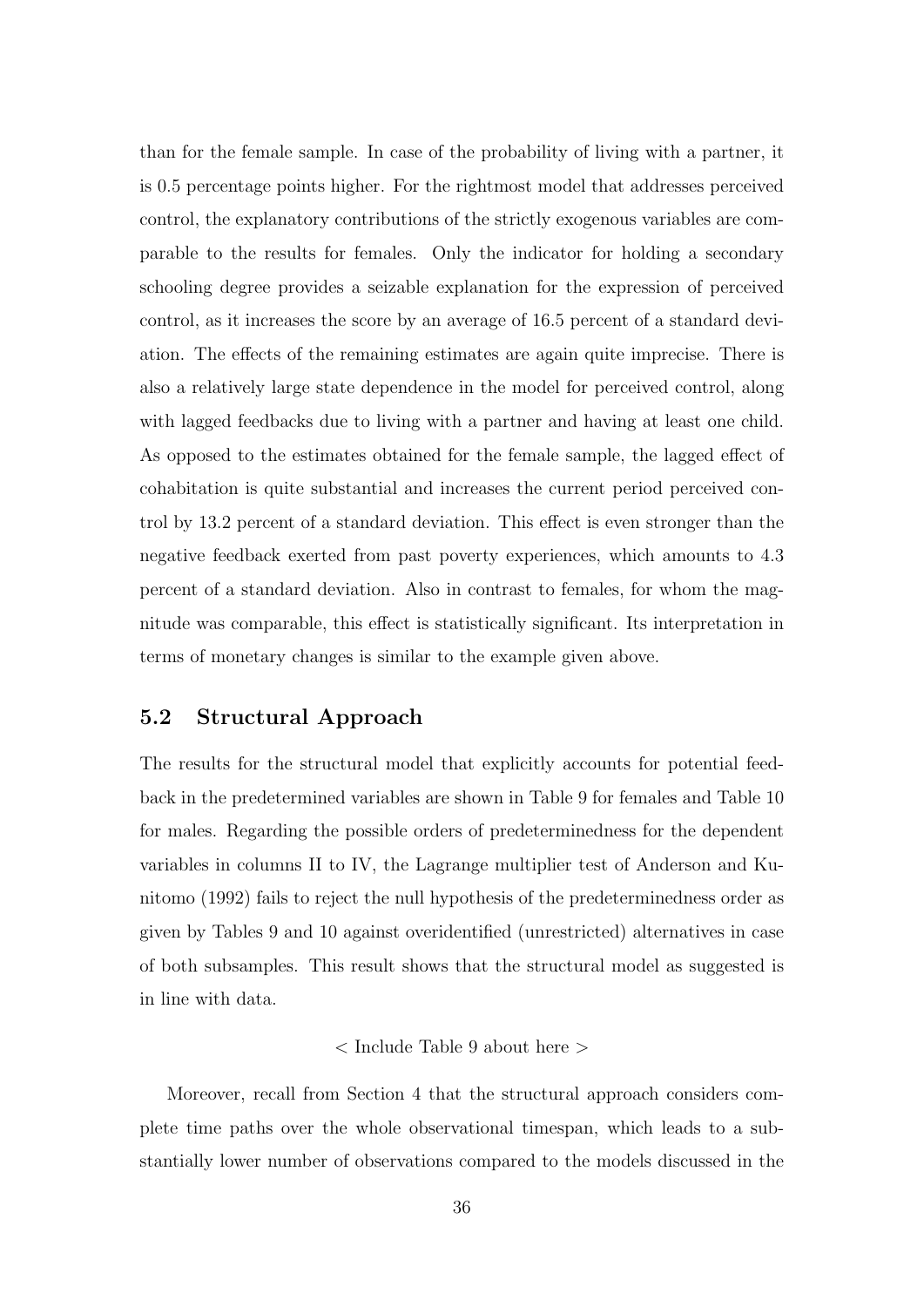previous section. For the female sample, some of the revealed effects are different, but not in a way that is inconsistent with the previous findings. Looking at the impact of the strictly exogenous variables, apart from the general secondary schooling degree, education significantly decreases the risk of living in poverty. The indicators for holding a higher secondary schooling degree, a university degree, or a technical college degree are the only education variables the time-means of which have substantial poverty reducing effects, probably due to their role as projections of unobserved abilities. As for the partial likelihood estimates, living in the eastern part of Germany can be associated with an increase in poverty risk. The poverty reducing effect of full time job experience is slightly higher then suggested by the previous models. The results for the impact of holding a German citizenship are comparable under both models considered thus far. All further exogenous partial effects are rather negligible within the poverty equation. Regarding the contemporaneous cross-effects, the mediating role of employment seems to be more of a factor within the structural setup. As such, it may also be possible that some of the exogenous covariates additionally operate on poverty status via the employment equation. When jointly considering the contemporaneous exogenous variables and the correlated part of the employment equation, the compound effects have not changed much. The overall impacts of the human capital related characteristics have a positive influence on employment probability in large parts, whereas the impacts of graduation from university and technical college have changed their signs. By and large, there also are no dramatic changes in the exogenous and correlated model parts for the equations representing partnership and having children, though some effects are even reversed. For instance, the impact of a technical college degree on the probability of having at least one child changes from 3 percentage point to -7 percentage points, an effect that is relatively weak in magnitude though. Other effects remain almost unchanged as is exemplified by the average probability change exerted from holding a university degree to living in a partnership. Likewise maintained is the almost 30 percentage point reduction in the probability of living in a partnership for those individuals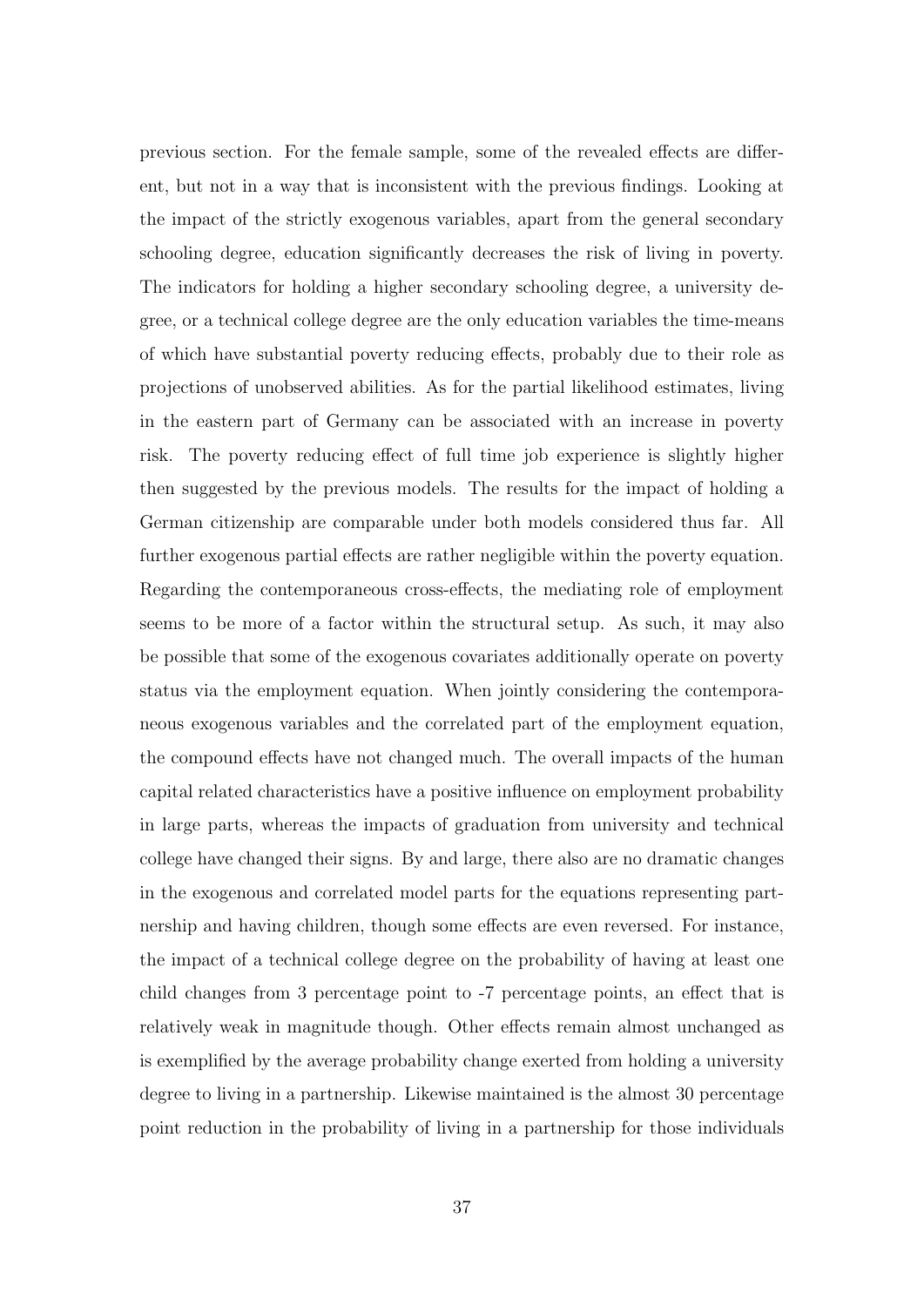who live in eastern Germany. Returning the attention to the contemporaneous interrelations between the model equations, the effects of having children, living with a partner, and of the individual degree of perceived control are still comparable to those found within the partial likelihood approach. The impacts of partnership and childbearing are still negative with regard to employment but have decreased, whereas the magnitude of perceived control in the partnership equation has increased to almost 7 percentage points. Furthermore, the average effect from cohabitation to having a child is up by some 3.5 percentage points compared to the previous framework.

With regard to lagged effects of the predetermined variables and poverty, the strong state dependence within the respective model parts remains for the structural model as well. In case of poverty and employment, it has decreased, whereas for the children and cohabitation sub-models, there is a slight increase in the state dependencies. The previously positive lagged effects from poverty and partnership on the probability of having a child, reverse into quite small negative effects. The explanatory associations for the model part on perceived control is still rather diffuse and at best allows to infer some significant relations with regard to age. What turns out to be the most important finding of the structural estimates, however, is that the sizeable feedback effect from previous poverty experiences to control expression seem to be confirmed. As opposed to the partial likelihood model, it has even increased to -7.6 percent of a standard deviation.

### < Include Table 10 about here >

Table 10 displays the results for the structural model given the male sample. Concerning the coefficients for the poverty equation, the strictly exogenous and time-invariant effects are again comparable in magnitude. Most of the human capital related predictors lower the probability of living in poverty, as does having the German citizenship. Living in eastern Germany, on the other hand, is again negatively associated with poverty reduction. As with the female sample, the contemporaneous impact of employment is slightly higher in case of the structural model, which again may be an argument in favor of contemplating employment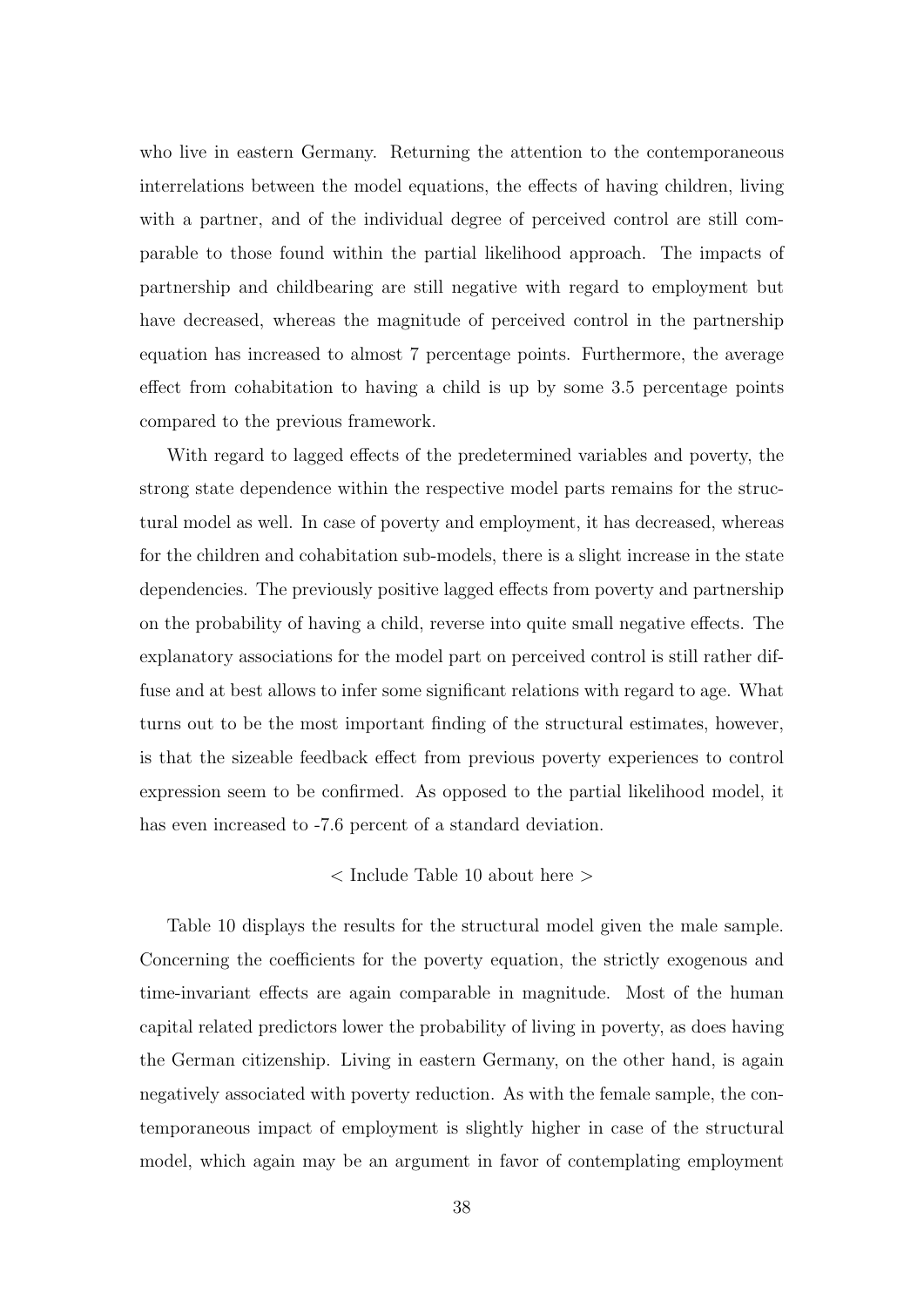as a mediator of poverty. The other effects are remarkably similar, though the direct impact of perceived control on poverty is substantially lower. The effects of the variables on employment are also in line with prior expectations. Higher educational qualifications are generally associated with higher employment probabilities. In the structural model, the effect of age on the employment probability has inverted, but still is relatively weak in magnitude. The role of the exogenous variables in the remaining model parts also follow the previous discussions in large parts. What should be noted, however, is that the structural model again suggests sizable and significant state dependence effects across the entities involved in the five equations. Those for poverty, living with a partner, and perceived control are even stronger than in the previous models, whereas the state dependence for employment and having a child have decreased. Likewise, the effects for the other lagged predetermined variables show very similar patterns to those in the previous models. The results for the employment equation are rather weak. The fact that lagged poverty slightly increases the employment probability of a given period is somewhat at odds with what one could have expected. All other lagged cross-effects are rather low with regard to their magnitudes and their interpretations. Quite remarkable though is the fact that the effect of primary interest has increased (in absolute terms) by more than 3 percentage points compared to the partial likelihood model. This finding provides further evidence that, on average, past poverty experiences seem to negatively impinge on control perception.

A final note on the estimates for the variance component  $\sigma_a$ , which can be directly quantified in the structural model, may be in order. As opposed to the true state dependence, the unobserved component is relatively low. This may be owed to the fact, that controlling for perceived control is expected to significantly reduce the unobserved heterogeneity that usually prevails in the compound error.

#### 5.3 Robustness Checks

As noted above, several caveats should be considered given the estimates discussed thus far. The first issue that has been addressed was that the comparably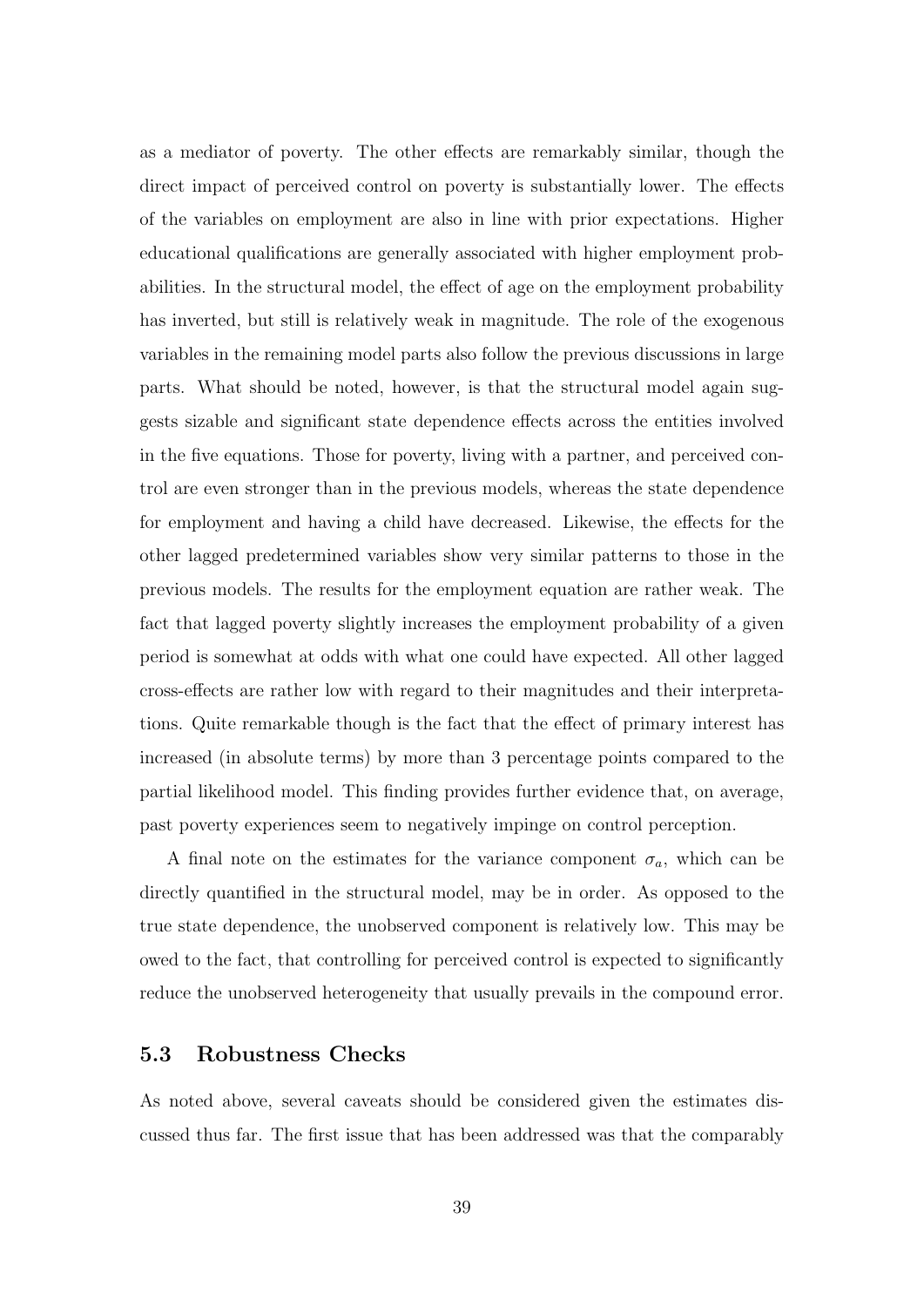long observational interval is likely to affect the dynamic cross-effects and statedependencies in the setting at hand. The other feature of the data that should be taken into account is that the time-averaged model parts fluctuate somewhat more than the other derived effects. This may be an artifact of the relatively low number of waves that can be used for the considered models. This section addresses both points in successive order.

#### < Include Tables 11 and 12 about here >

Regarding the potential problems arising from the quite distant observational points, Tables 11 and 12 provide partial likelihood estimates for the annually available waves from 1994 to 1996, where the 1994 wave acts as initial period. Due to the nature of the partial likelihood approach, only the time-averaged effects are likely to suffer from this even shorter timespan. All other effects may provide a viable comparison to the main results. As such, we will not focus on the differences in the strictly exogenous variables and the correlated model parts here. Regarding the cross-dependencies for the female sample, one finds that relatively minor changes occur for the contemporaneous impacts of the predetermined variables. The risk-reducing effect of employment on poverty has decreased by an absolute margin of 2 percentage points, whereas the other contemporaneous effects in the poverty model remain remarkably stable compared to the original model. For the employment and childbearing model, only the effects of having a child and living with a partner have become weaker. Substantial changes occur for the state dependencies in all five models. This result is likely to arise due to the large discrepancy between the unit period and the observational interval in the original models. Apart from few exceptions, the lagged cross effects seem to be less influenced by this issue. In particular, the feedback effect from poverty to perceived control is only 0.7 percentage points weaker in absolute terms. This indicates a sufficient degree of robustness for the main results on this association.

For the male sample, the picture is quite similar. Some of the contemporaneous cross-effects have changed, but not in a substantial way. Again, the employment effect on poverty is somewhat weaker. Moreover, the effect of living with a part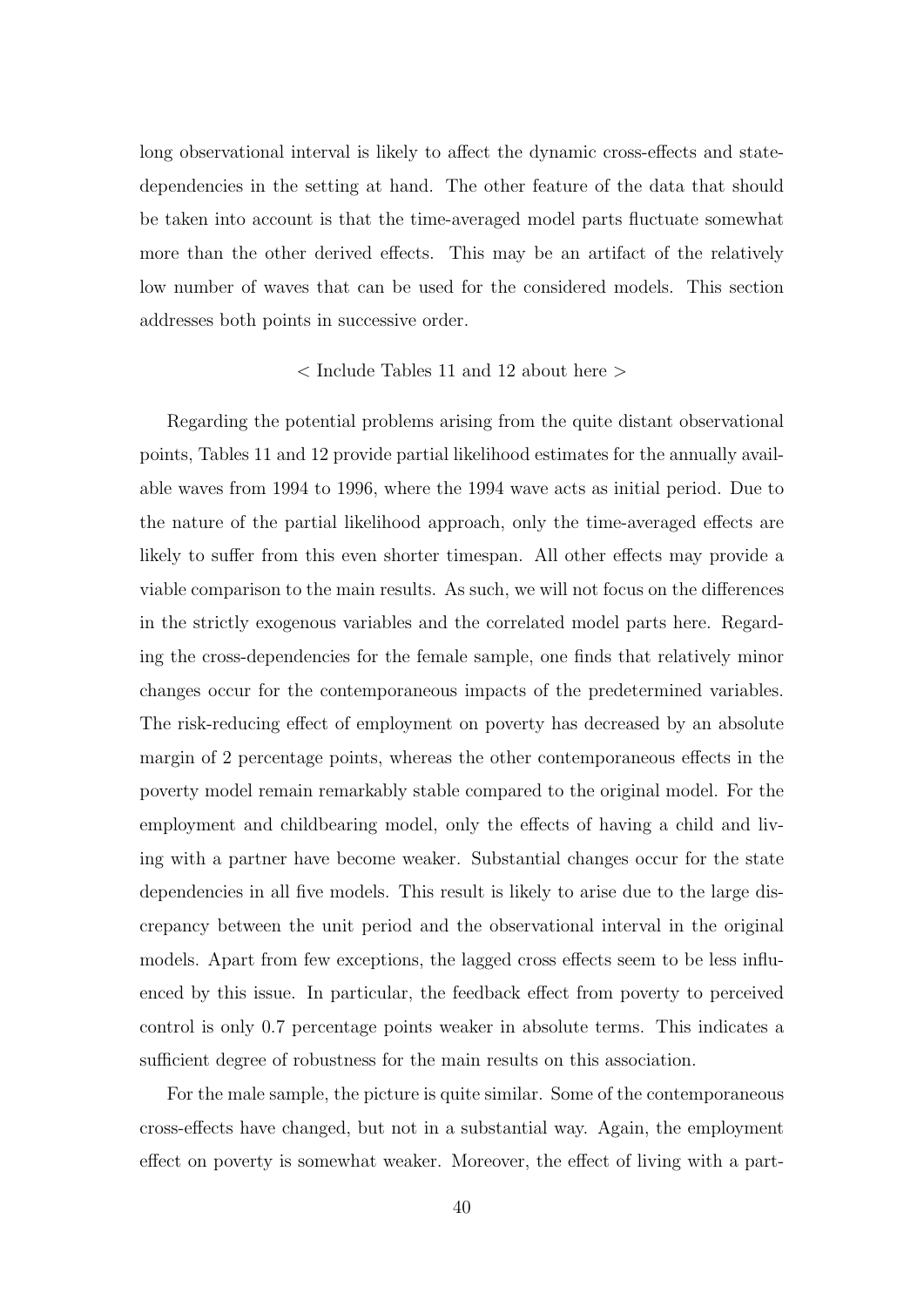ner has reversed, but only amounts to a 4 percentage point change regarding the probability of living in poverty. For the remaining cross-effects, the changes are negligible. As opposed to the female sample, the vast increases in the state dependencies pertain to that of having at least one child, only. All other path dependencies are only moderately increased. Many of the lagged cross-dependencies that are subject to some changes are below 5 percentage points in both models and thus only provide quite unsystematic findings. The negative feedback from past poverty to perceived control has more than doubled, on the other hand. If one sees the former results on this effect as a lower bound estimate, this result at least does not jeopardize the hypothesis of a non-zero feedback on perceived control.

#### < Include Tables 13 and 14 about here >

Looking at the results in Tables 13 and 14, some robustness checks on the potential effect of the rather low number of waves in the models thus far are provided. The employed waves comprise those from 1994 to 2010, with the 1994 wave again representing the initial period. As perceived control is not available on an annual basis for this timespan, the checks only comprise the first four equations of the original model. Regarding the female respondents, the differences in the correlated model parts are only minor when comparing the long panel with original model. The low number of within-individual observations seems to be more problematic for the contemporaneous exogenous variables, as the differences are most substantial in these model parts. The contemporaneous cross-effects for the predetermined variables are roughly in line with the original ones and those for the first robustness check. Fortunately, the same seems to hold for the lagged model parts. As with the model for the waves from 1994 to 1996, the state dependencies have substantially increased as a result of the annual observational interval. However, the lagged cross-effects seem to remain comparable in large parts. It may be cautiously concluded that this would also translate to the lagged feedback on perceived control, given it would have been available. For the male sample the same pattern of changes seems to apply. Again, there are quite substantial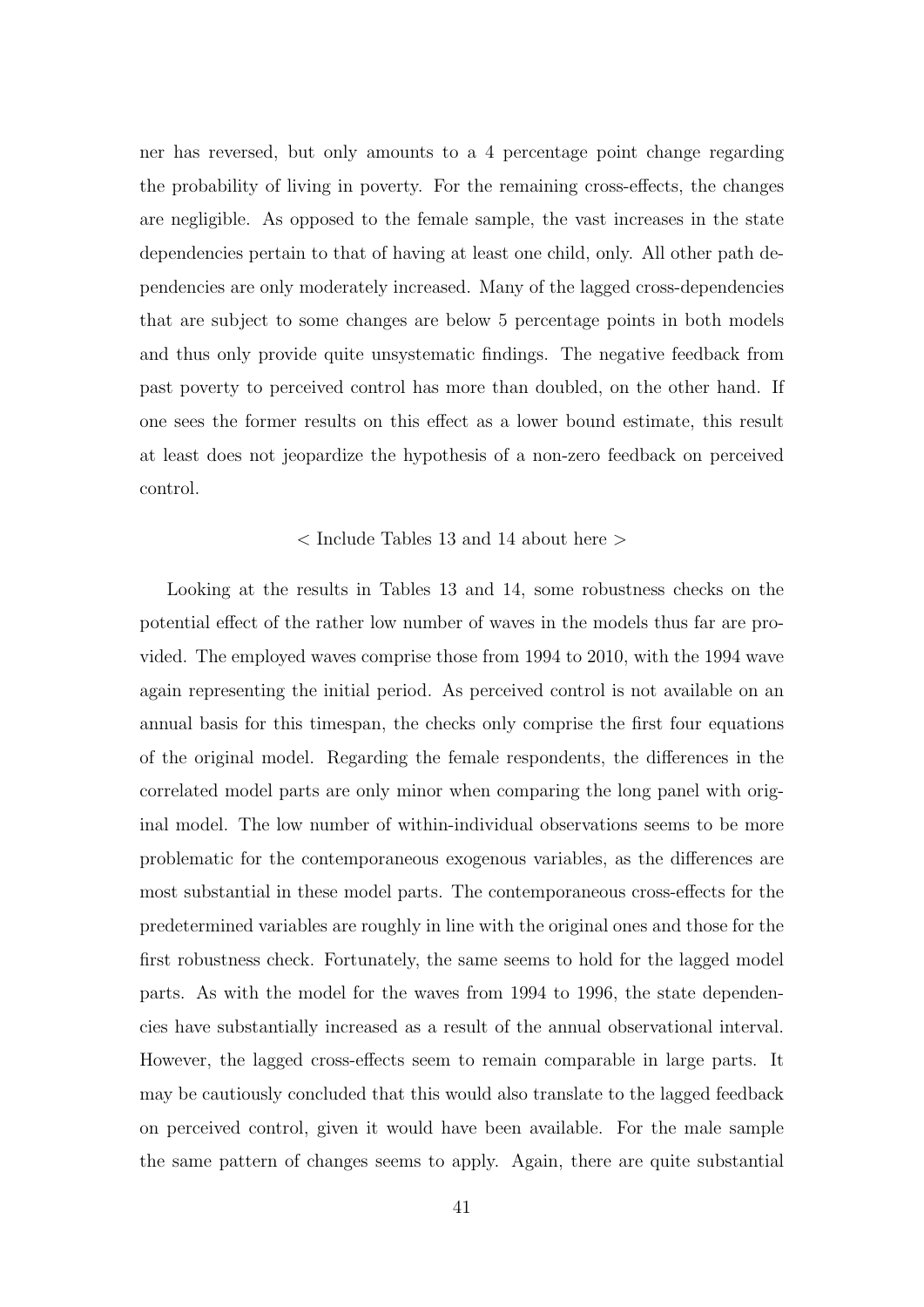differences within the exogenous and correlated model parts, as well as increases in the magnitudes of the state dependencies within the four equations. On the other hand, the contemporaneous and lagged crosse-effects are rather in line with the previously examined model specifications.

The strong changes in the state dependencies provide evidence in favor of the points previously made on the mixing of different spell types. Especially for poverty and employment in the 5-year observational interval, those individuals for whom the two points in time are part of a continuing spell and those individuals who have one or more interrupted spell(s) obviously mix up in the original estimate.

### 6 Conclusion

Summarizing the previous findings, some rather robust results that establish the existence of a lagged feedback from poverty experiences to perceived control are provided by the presented dynamic panel estimates. Compared to early interventional studies (see, e.g., Almlund et al., 2011), most of the retrieved impacts on perceived control are comparably low. They are, however, sufficiently large in order to claim that the assumption of complete invariance of control-perception in adulthood is inappropriate in some cases. Accordingly, the negative effects of past poverty experiences range from 4 to 10 percent of a standard deviation of perceived control. Referring to the trait formation literature, the results thus far are largely in line with previous findings that advocate small impacts of trigger events in adulthood on the stability of personality traits like perceived control (see, e.g., Cobb-Clark and Schurer, 2013). As opposed to the setting at hand, these are one time occurrences, however. As such, this pattern seems to be altered slightly when the persistence of the event is considered. These findings support the hypothesis that there can be sizeable changes in attitudes when an individual experiences certain long lasting environmental changes.

Whether this result also shows that personality traits in general are susceptible to similar changes is not resolved by the empirical findings presented here.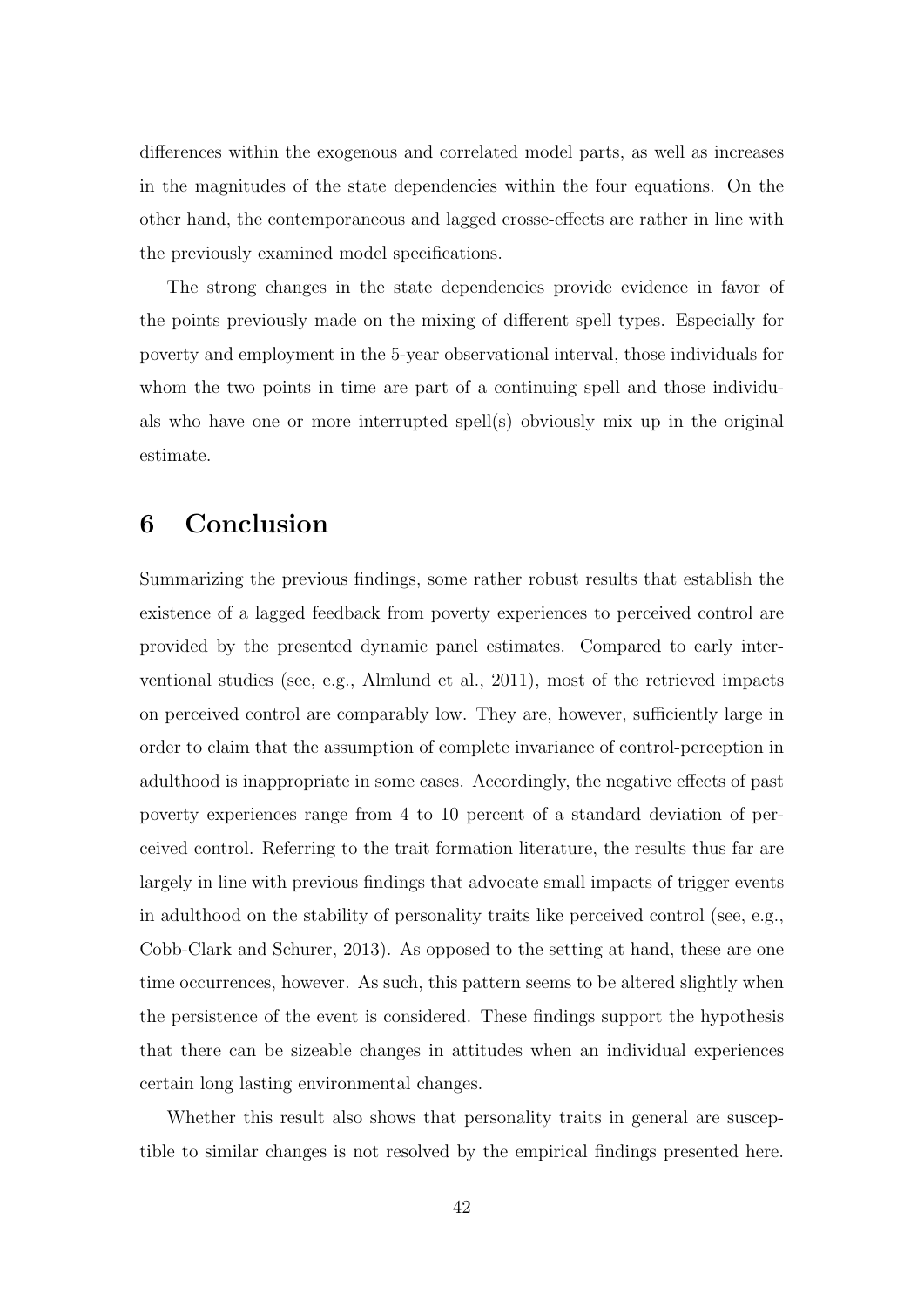Considering the inverse causal association, control attitudes do not provide any substantial information on the probability of slipping into poverty in the first place. The poverty status seems to primarily result from large state dependencies in poverty and employment, as well as from the corresponding cross-effects. Taken together, the results suggest that, apart from the alleged channel via perceived control, poverty experiences are further associated with processes of depreciation of human capital, demoralization, and incentive reductions. These mediators seem to jointly increase the probability that individuals who become poor will remain so for extended periods.

With respect to the other entities that are incorporated into the model frameworks, some additional interesting insights can be obtained. From a methodological perspective, the existence of feedback effects across equations on the future values of the predetermined variables makes the use of traditional random or fixed effects models, which are based on the strict exogeneity assumption, questionable with respect to the current and related settings. Based on the framework of Wooldridge (2000), the empirical analysis at hand draws on dynamic models that explicitly allows for such feedbacks. Previous estimation results suggest that feedback effects indeed prevail in lots of panel data settings, for instance in case of low (wage-)incomes and employment (see Stewart, 2007). Given the estimates provided here for German data, however, low equivalent incomes in the previous period do not impinge on the employment probability of the next period. There are indications for feedbacks on other entities, though. For instance, there is evidence that poverty affects household constitution, though in different directions for males and females. However, household and family formation are quite complex decision problems and the results presented here are indicative at best. The further reflected state dependence effects have been found in previous studies as well. For instance in case of (un)employment dynamics Arulampalam et al. (2000) also show large degrees of state dependence. As for the present results, it has been additionally shown that the extent of state dependence is subject to the chosen observational interval in large parts.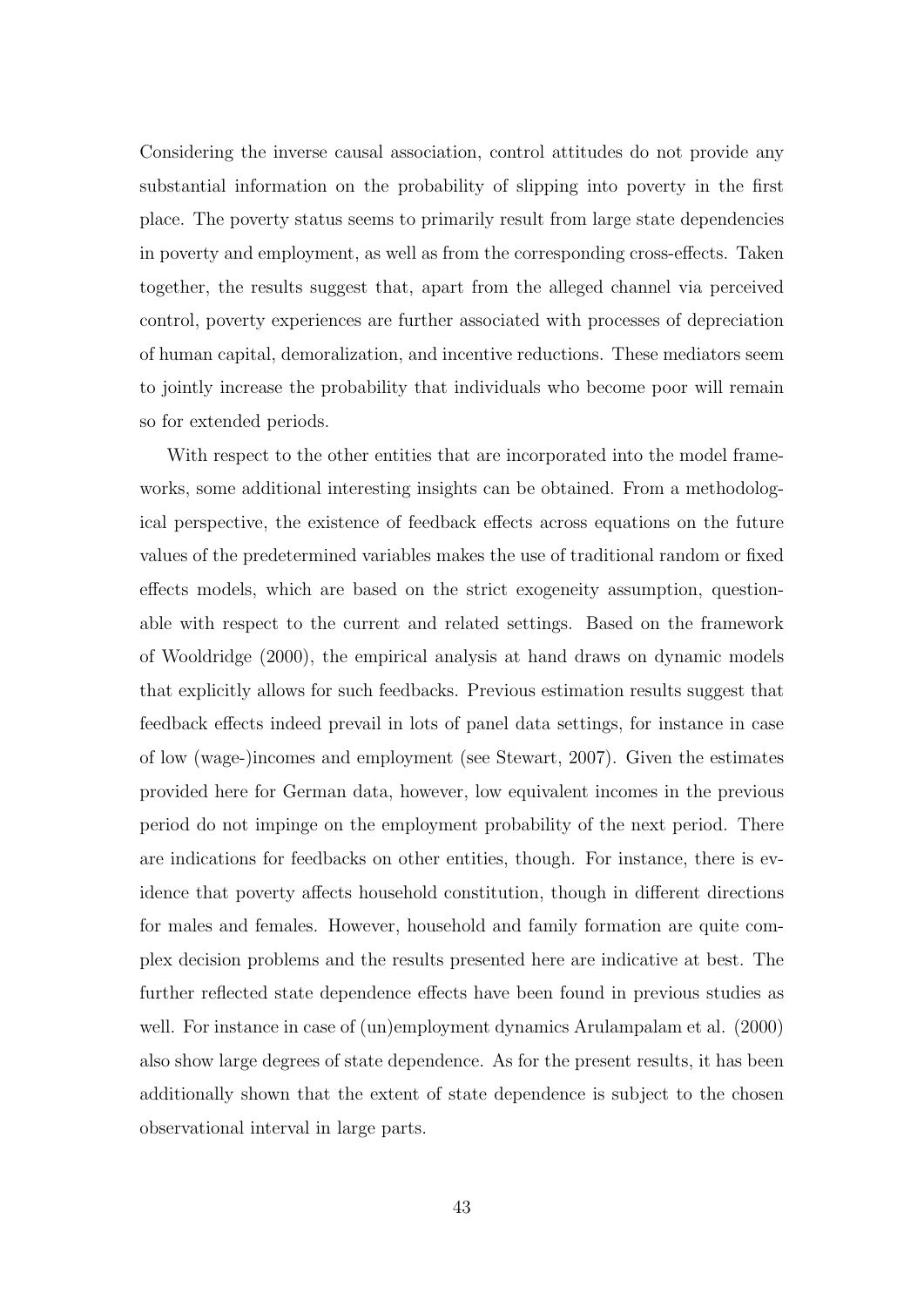### References

- Aassve, A., S. Burgess, A. Chesher, and C. Propper (2002): "Transitions From Home to Marriage of Young Americans," Journal of Applied Econometrics,  $17(1), 1-23.$
- Aassve, A., S. Burgess, M. Dickson, and C. Propper (2006a): "Modelling Poverty by not Modelling Poverty: An Application of a Simultaneous Hazard Approach to the UK," CASEpaper 106, Centre for Analysis of Social Exclusion - London School of Economics, London.
- Aassve, A., S. Burgess, C. Propper, and M. Dickson (2006b): "Employment, Family Union and Childbearing Decisions in Great Britain," Journal of the Royal Statistical Society Series A, 169(4), 781–804.
- Ainslie, G. (1975): "Specious Reward: A Behavioral Theory of Impulsiveness and Impulse Control," Psychological Bulletin, 82(4), 463–496.
- (1991): "Derivation of "Rational" Economic Behavior from Hyperbolic Discount Curves," American Economic Review, 81(2), 334–340.
- Almlund, M., A. L. Duckworth, J. Heckman, and T. Kautz (2011): "Personality Psychology and Economics," in Handbook of the Economics of Education, ed. by E. A. Hanushek, S. J. Machin, and L. Woessmann, vol. 4, chap. 1, pp. 1–158. Elsevier B.V., Amsterdam: North-Holland.
- ANDERSON, T. W., AND N. KUNITOMO (1992): "Tests of Overidentification and Predeterminedness in Simultaneous Equation Models," Journal of Econometrics, 54, 49–78.
- Anderson, T. W., and H. Rubin (1956): "Statistical Inference in Factor Analysis," in Proceedings of the Third Berkeley Symposium on Mathematical Statistics and Probability, ed. by J. Neyman, pp. 111–150. Berkeley - University of California Press, Berkeley, California.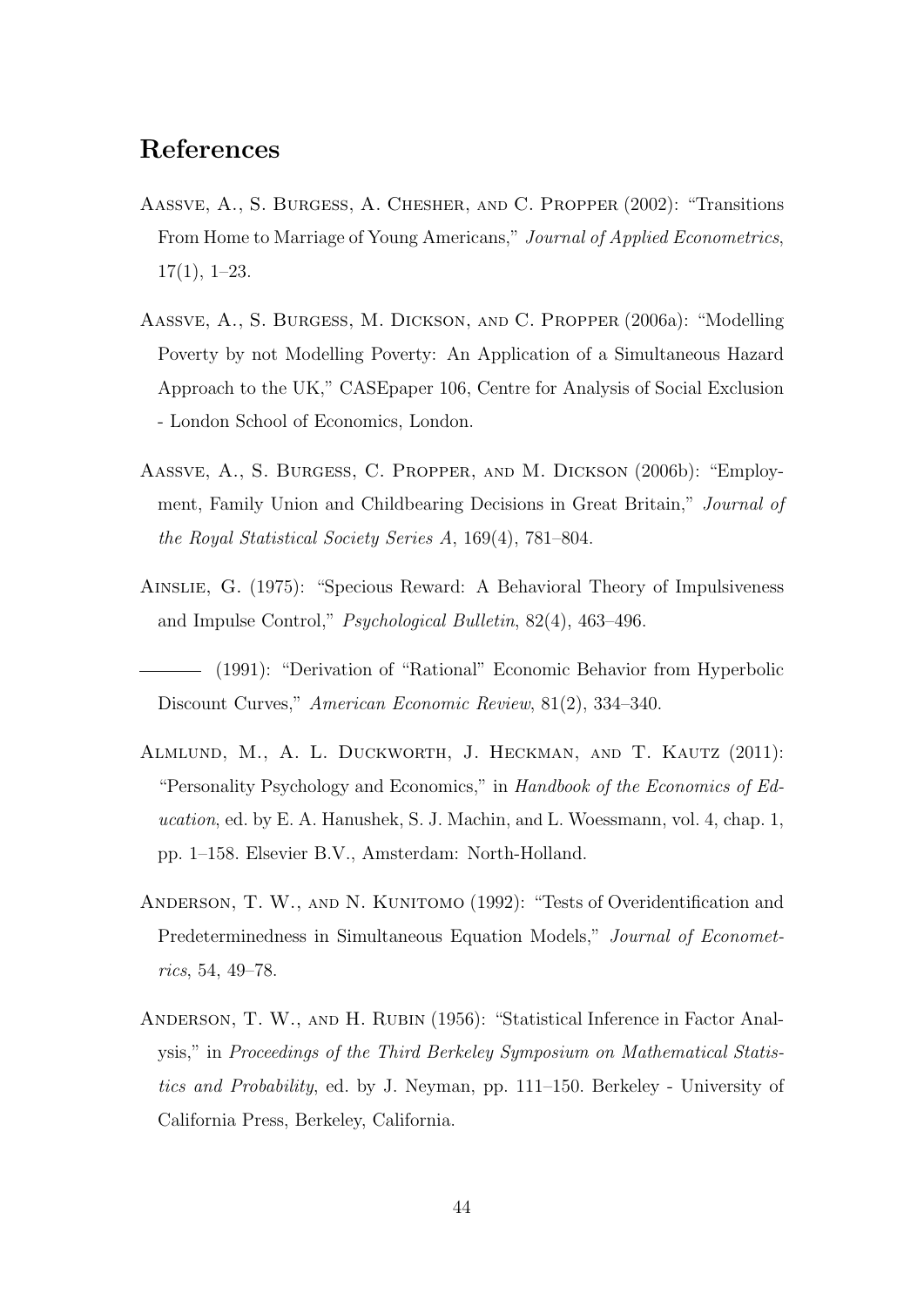- Appadurai, A. (2004): "The Capacity to Aspire," in Culture and Public Action, ed. by V. Rao, and M. Walton, pp. 59–84. The International Bank for Reconstruction and Development, The World Bank, Washington, DC.
- ARELLANO, M., AND B. HONORÉ (2001): "Panel Data Models: Some Recent Developments," in *Handbook of Econometrics*, ed. by J. J. Heckman, and E. E. Leamer, vol. 5, chap. 76, pp. 3229–3296. Elsevier B.V., Amsterdam, North Holland.
- Arulampalam, W., A. L. Booth, and M. P. Taylor (2000): "Unemployment Persistence," Oxford Economic Papers, 52(1), 24–50.
- ATKINSON, A. B. (1970): "On the Measurement of Inequality," *Journal of Eco*nomic Theory, 2(3), 244–263.
- Atkinson, A. B., L. Rainwater, and T. M. Smeeding (1995): Income Distribution in OECD Countries. OECD, Paris.
- BALTAGI, B., AND S. SONG (2006): "Unbalanced Panel Data: A Survey," Statistical Papers, 47(4), 493–523.
- BARRON, A. R., AND C.-H. SHEU (1991): "Approximation of Density Functions by Sequences of Exponential Families," The Annals of Statistics, 19(3), 1347– 1369.
- BECKER, G. S. (1993): A Treatise on the Family. Harvard University Press.
- BERNHEIM, B. D., D. RAY, AND S. YELTIKIN (2013): "Poverty and Self-Control," NBER Working Papers 18742, National Bureau of Economic Research (NBER), Cambridge, MA.
- Biewen, M. (2004): "Measuring State Dependence in the Individual Poverty Status: Are There Feedback Effects to Employment Decisions and Household Composition?," IZA Discussion Paper Series 1138, Institute for the Study of Labor (IZA), Bonn.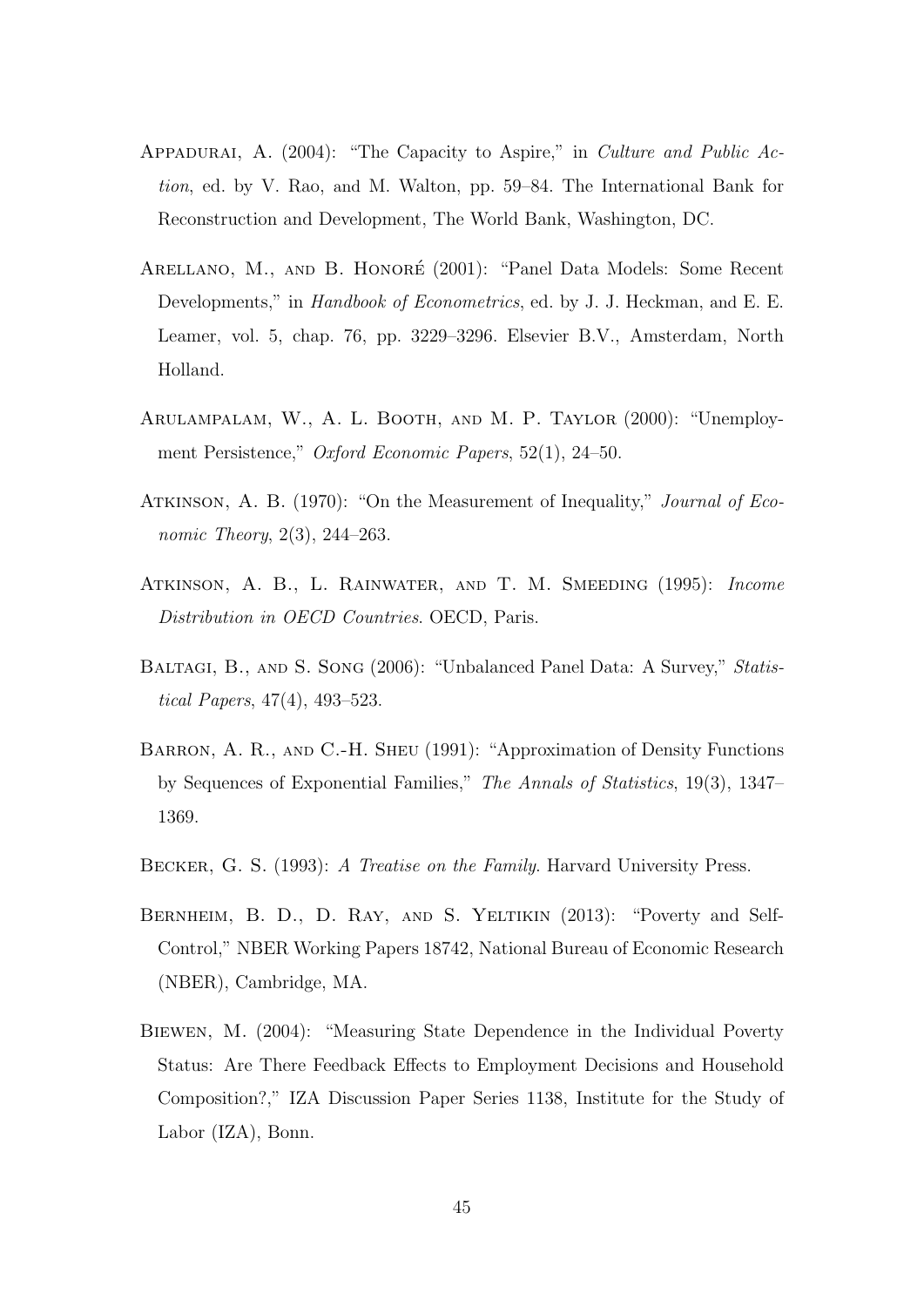- BROWNING, M., P.-A. CHIAPPORI, AND Y. WEISS (2011): *Economics of the* Family. Cambridge University Press, Cambridge.
- BURDETT, K., AND M. G. COLES (1999): "Long-Term Partnership Formation: Marriage and Employment," Economic Journal, 109(456), F307–34.
- BUTLER, J. S., AND R. MOFFITT (1982): "A Computationally Efficient Quadrature Procedure for the One-Factor Multinomial Probit Model," Econometrica, 50(3), 761–764.
- Chamberlain, G. (1982): "Multivariate Regression Models for Panel Data," Journal of Econometrics, 18(1), 5–46.
- Chen, X. (2007): "Large Sample Sieve Estimation of Semi-Nonparametric Models," in Handbook of Econometrics, ed. by J. J. Heckman, and E. E. Leamer, vol. 6B, chap. 76, pp. 5549–5632. Elsevier B.V., Amsterdam, North Holland.
- Cobb-Clark, D. A., and S. Schurer (2013): "Two Economists' Mursings on the Stability of Locus of Control," Economic Journal, 123(8), 358–400.
- Costello, A. B., and J. W. Osborne (2005): "Best Practices in Exploratory Factor Analysis: Four Recommendations for Getting the Most From Your Analysis," Practical Assessment, Research & Evaluation, 10(7).
- Cowell, F. A. (2011): Measuring Inequality. Oxford University Press, Oxford, NY.
- DAGSVIK, J. K., S. STROM, AND Z. JIA (2006): "Utility of income as a random function: Behavioral characterization and empirical evidence," Mathematical Social Sciences, 51(1), 23–57.
- DALTON, P. S., S. GHOSAL, AND A. MANI (2013): "Poverty and Aspirations Failure," Discussion paper, Tilburg University and University of Warwick, mimeo.
- DAVIDSON, J. (1994): Stochastic Limit Theory: An Introduction for Econometricians. Oxford University Press.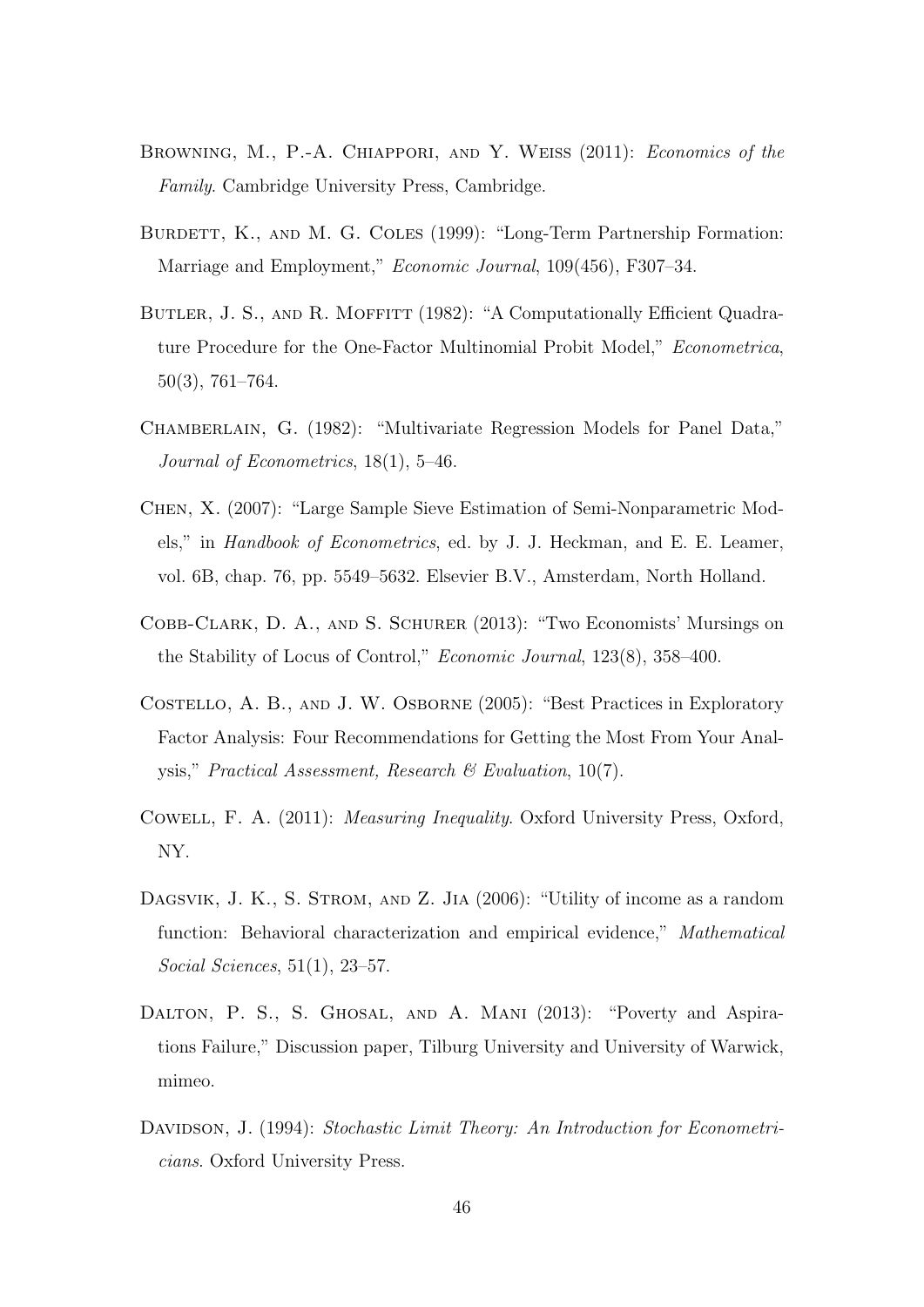- Engle, R. F., D. F. Hendry, and J.-F. Richard (1983): "Exogeneity," Econometrica, 51(2), 277–304.
- FOSTER, J., AND A. SEN (1997): On Economic Inequality. Oxford University Press, New York.
- FOSTER, J., S. SETH, M. LOKSHIN, AND Z. SAJAIA (2013): A Unified Approach to Measuring Poverty and Inequality - Theory and Practice. The World Bank, Washington, DC.
- Fuleky, P. (2012): "On the Choice of the Unit Period in Time Series Models," Applied Economics Letters, 19(12), 1179–1182.
- Genicot, G., and D. Ray (2013): "Aspirations and Inequality," Discussion paper, New York University, mimeo.
- HAUSHOFER, J., AND E. FEHR (2014): "On the Psychology of Poverty," Science, 344(6186), 862–867.
- HECKMAN, J., L. LOCHNER, AND P. TODD (2006): "Fifty Years of Mincer Earinings Regression," in Handbook of the Economics of Education, ed. by E. A. Hanushek, and F. Welch, vol. 1, chap. 7, pp. 307–451. Elsevier B.V., Amsterdam: North-Holland.
- HECKMAN, J., J. STIXRUD, AND S. URZUA (2006): "The Effects of Cognitive and Noncognitive Abilities on Labor Market Outcomes and Social Behavior," Journal of Labor Economics, 24(3), 411–482.
- Heineck, G., and S. Anger (2010): "The Returns to Cognitive Abilities and Personality Traits in Germany," Labour Economics, 17(3), 535–546.
- HOJMAN, D., AND F. KAST (2009): "On the Measurement of Poverty Dynamics," Working paper series, Harvard University, John F. Kennedy School of Government.
- HÄRDLE, W. (1995): Applied Nonparametric Regression. Cambridge University Press, New York, NY.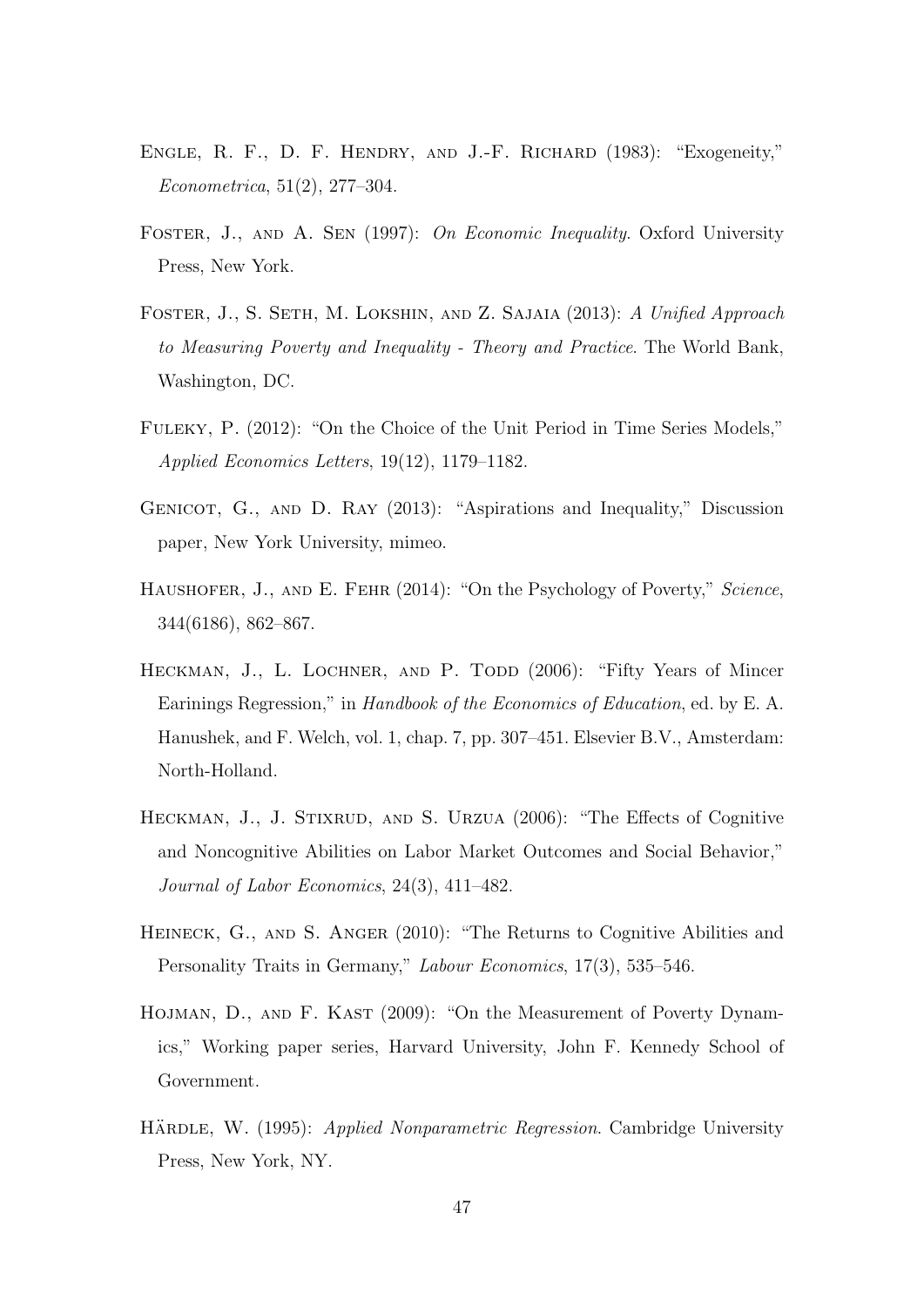- Hsiao, C. (2003): Analysis of Panel Data. Cambridge University Press., New York, NY.
- JUDD, K. (1998): Numerical Methods in Economics. MIT Press, Cambridge, Massachusetts.
- Kilian, L., and C. Vega (2011): "Do Energy Prices Respond to U.S. Macroeconomic News? A Test of the Hypothesis of Predetermined Energy Prices," The Review of Economics and Statistics, 93(2), 660–671.
- LAIBSON, D. I. (1997): "Golden Eggs and Hyperbolic Discounting," Quaterly Journal of Economics, 112, 443–477.
- LAMBERT, P. J. (2001): The Distribution and Redistribution of Income. Manchester University Press., New York, NY.
- MADDALLA, G. (1983): Limited-Dependent and Qualitative Variables in Econometrics. Cambridge University Press., New York, NY.
- MCCULLAGH, P., AND J. A. NELDER (1989): *Generalized Linear Models*. Chapman and Hall, London, United Kingdom.
- Millimet, D. L., and I. K. McDonough (2013): "Dynamic Panel Data Models with Irregular Spacing: With Applications to Early Childhood Development," IZA Discussion Papers, Institute for the Study of Labor (IZA).
- Mueller, G., and E. Plug (2006): "Estimating the Effect of Personality on Male and Female Earnings," Industrial and Labor Relations Review, 60(1), 3–22.
- MULAIK, S. A. (2009): *Linear Causal Modelling with Structural Equations*. Chapman & Hall/CRC Press, Boca Raton, FL.
- Mundlak, Y. (1978): "On the Pooling of Time Series and Cross Section Data," Econometrica, 46(1), 69–85.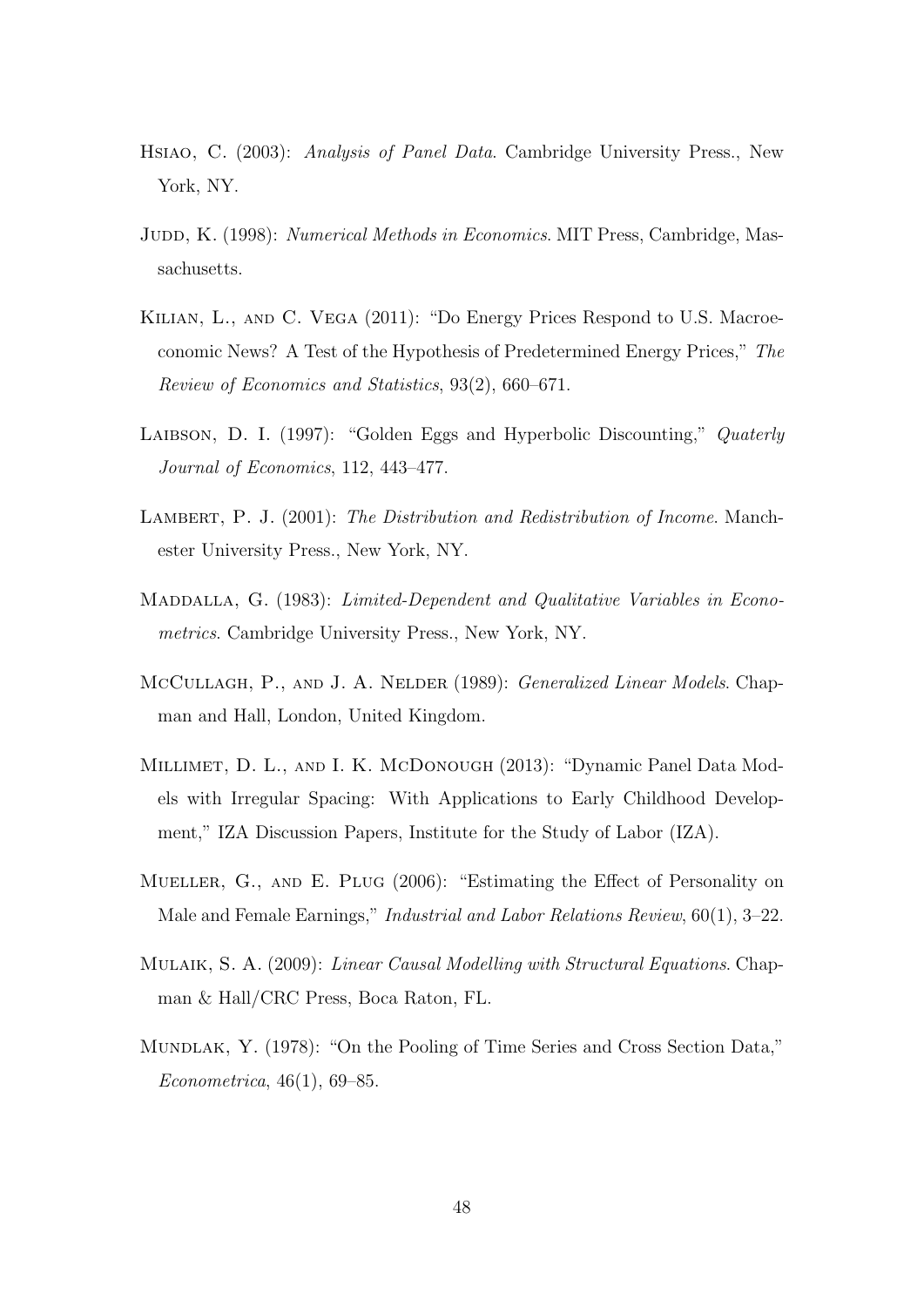- Muraven, M., and R. F. Baumeister (2000): "Self-Regulation and Depletion of Limited Ressources: Does Self-Control resemble a muscle," Psychological Bulletin, 126(2), 247–257.
- NEYMAN, J., AND E. L. SCOTT (1948): "Consistent Estimates Based on Partially Consistent Observations," Econometrica, 16(1), 1–32.
- RENCHER, A. (2004): *Methods of Multivariate Analysis*. Wiley Interscience.
- Roberts, B. W., W. Viechtbauer, and K. E. Walton (2006): "Patterns of Mean-Level Change in Personality Traits Across the Life Course: A Meta-Analysis of Longitudial Studies," Psychological Bulletin, 132(1), 1–25.
- ROTTER, J. (1966): *Generalized Expectancies for Internal versus External Control* of Reinforcement. American Psychological Association, Washington, DC.
- Sen, A. (1976): "Poverty: An Ordinal Approach to Measurement," Economet $rica, 44(2), 219-231.$
- (1982): "Equality of What?," in *Choice, Welfare and Measurement*, ed. by A. Sen, chap. 16, pp. 353–369. Blackwell, Oxford.
- SHER, J. (1977): *Education in Rural America*. Westview: Boulder.
- SKRONDAL, A., AND S. RABE-HESKETH (2004): Generalized Latend Variable Modelling: Multilevel, Longitudinal, and Structural Equation Models. Chapman & Hall/CRC, Boca Raton, FA.
- SPADY, R. H. (2006): "Identification and Estimation of Latent Attitudes and their Behavioral Implications," CEMMAP Working Paper CWP12/06, Centre for Micro Data Methods and Practice (CEMMAP), London.
- (2007): "Semiparametric Methods for the Measurement of Latent Attitudes and the Estimation of their Behavioral Consequences," CEMMAP Working Paper CWP26/07, Centre for Micro Data Methods and Practice (CEMMAP), London.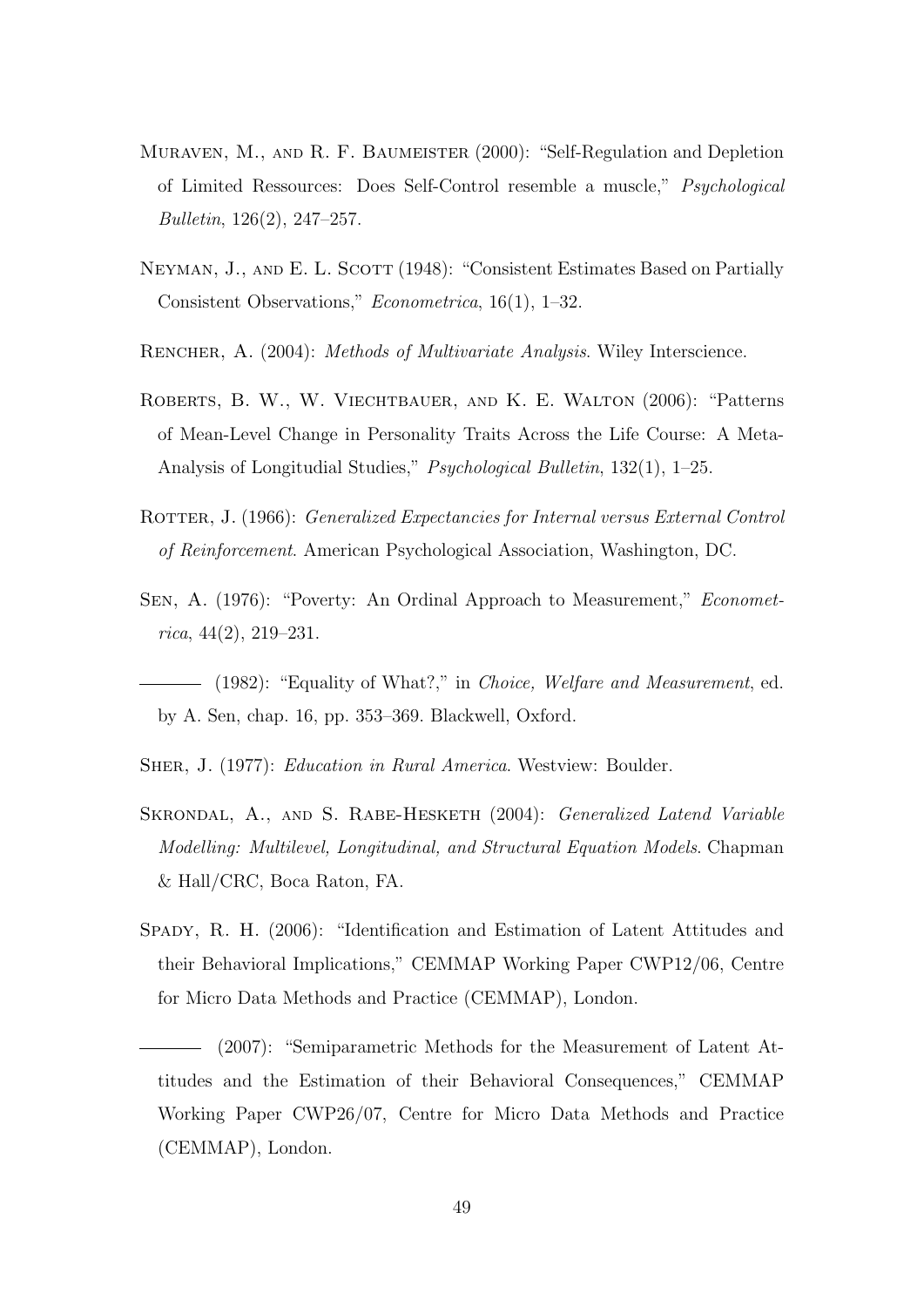- Stevens, A. H. (1999): "Climbing out of Poverty, Falling Back in: Measuring the Persistence of Poverty Over Multiple Spells," Journal of Human Resources, 34(3), 557–588.
- STEWART, M. B. (2007): "The Interrelated Dynamics of Unemployment and Low-Wage Employment," Journal of Applied Econometrics, 22(3), 511–531.
- Tangney, J., R. Baumeister, and M. Boone (2004): "High Self-Control Predicts Good Adjustment, Less Pathology, Better Grades, and Interpersonal Success," Journal of Personality, 72(2), 271–322.
- Thaler, R. H., and S. Benartzi (2004): "Save More Tomorrow: Using Behavioral Economics to Increase Employee Saving," Journal of Political Economy, 112(S1), 164–S187.
- Theil, H. (1967): Economics and Information Theory. Elsevier, Amsterdam, North Holland.
- Thiel, H., and S. Thomsen (2013): "Noncognitive Skills in Economics: Models, Measurement, and Empirical Evidence," Research in Economics, 67(2), 189– 214.
- Thompson, B. (2004): Exploratory and Confirmatory Factor Analysis Understanding Concepts and Applications. American Psychological Association, Washington D.C.
- Wagner, G. G., J. R. Frick, and J. Schupp (2007): "The German Socio-Economic Panel Study (SOEP) - Scope, Evolution and Enhancements," Schmollers Jahrbuch, 127, 139–169.
- WATTS, H. (1968): "An Economic Definition of Poverty," in On Understanding Poverty: Perspectives from the Social Sciences, ed. by D. P. Moynihan. Basic Books, New York, NY.
- WHITE, H. (1982): "Maximum Likelihood Estimation of Misspecified Models," Econometrica,  $50(1)$ , 1–25.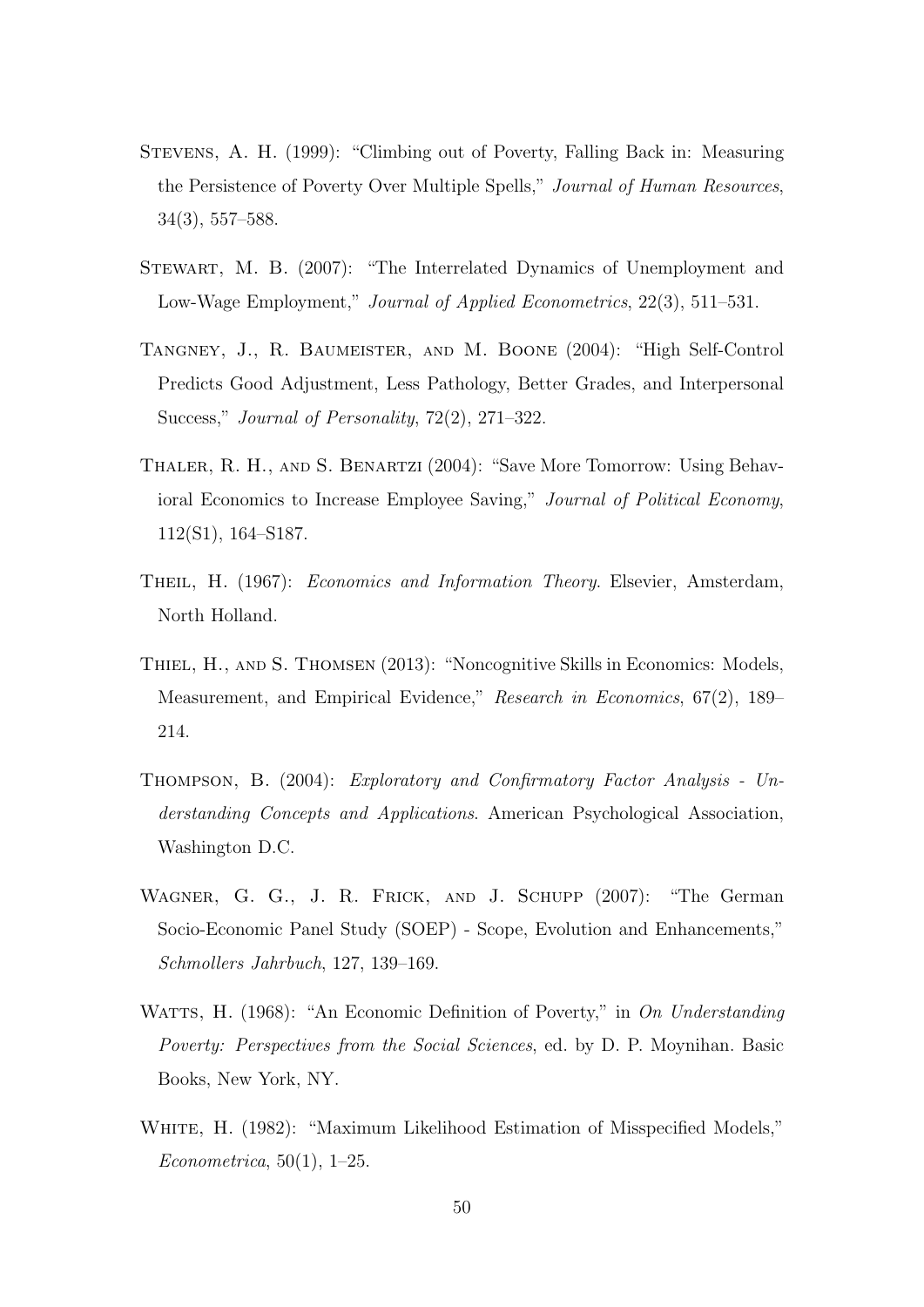WOOLDRIDGE, J. M. (2000): "A Framework for Estimating Dynamic, Unobeserved Effects Panel Data Models with Possible Feedback to Future Explanatory Variables," Economic Letters, 68, 245–250.

(2002): Econometric Analysis of Cross Section and Panel Data. MIT Press, Hong Kong.

- (2005): "Simple Solutions to the Initial Conditions Problem in Dynamic, Nonlinear Panel Data Models with Unobserved Heterogeneity," Journal of Applied Econometrics, 20(1), 39–54.
- Zheng, B. (1992): "An Axiomatic Characterization of the Watts Poverty Index," Economic Letters, 42, 81–86.
- (1994): "Can a Poverty Index be Both Relative and Absolute," *Econo*metrica, 62(6), 1453–1458.
- (1997): "Aggregate Poverty Measures," Journal of Economic Surveys, 11(2), 123–162.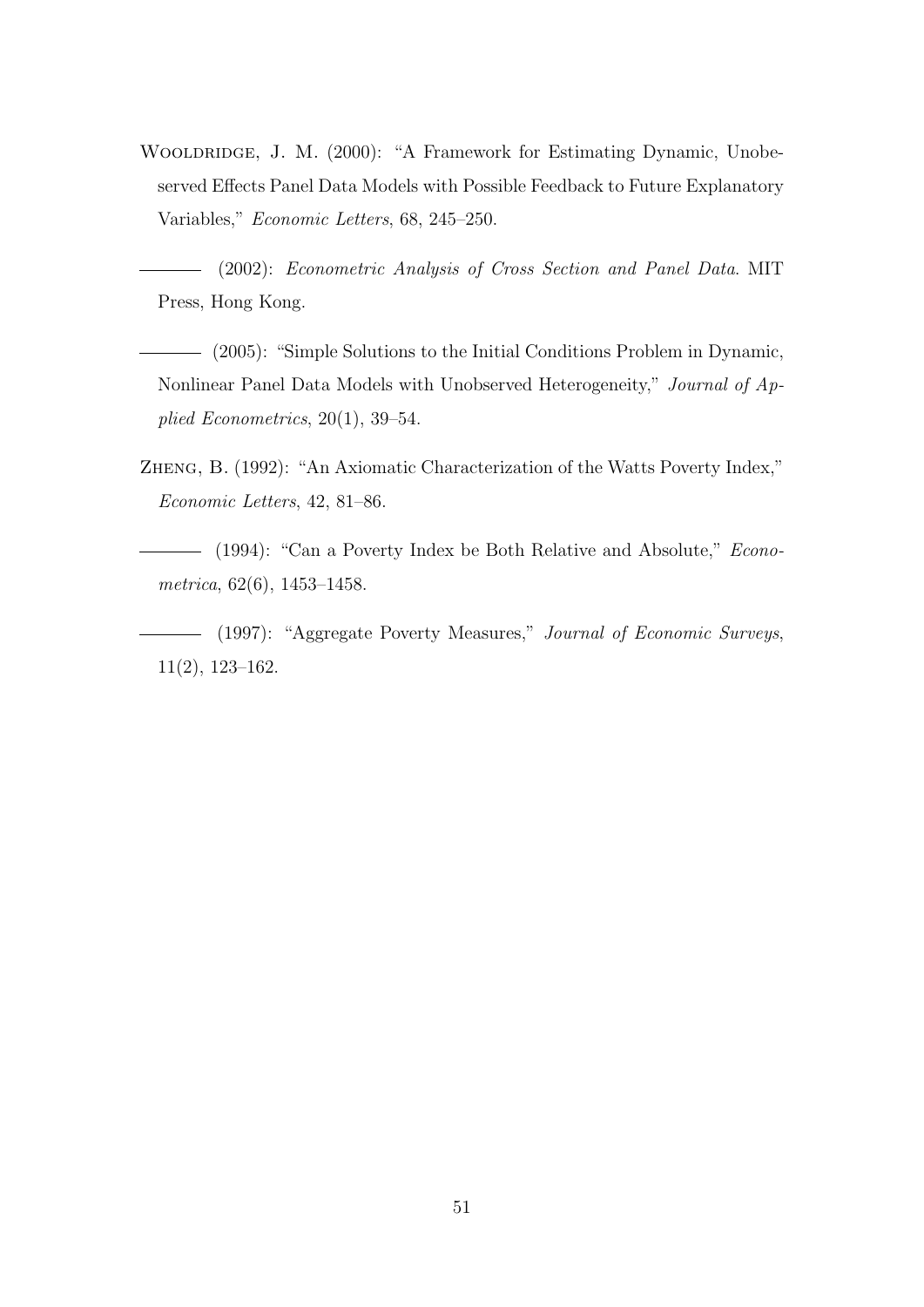# Tables and Figures

|                                |        | Non-Poverty | Poverty  |             | Mean-Diff.              |
|--------------------------------|--------|-------------|----------|-------------|-------------------------|
|                                | Mean   | Stand. Dev. | Mean     | Stand. Dev. | $p$ -value <sup>b</sup> |
|                                |        | Female      |          |             |                         |
| Employd (D)                    | 0.330  | 0.470       | 0.099    | 0.299       | 0.000                   |
| Perceived Control <sup>a</sup> | 0.050  | 0.984       | $-0.366$ | 1.054       | 0.000                   |
| Some School (D)                | 0.667  | 0.471       | 0.671    | 0.470       | 0.779                   |
| Higher Secondary (D)           | 0.297  | 0.457       | 0.235    | 0.424       | 0.000                   |
| University $(D)$               | 0.125  | 0.331       | 0.037    | 0.190       | 0.000                   |
| Job Experience (Full Time)     | 11.373 | 10.760      | 7.731    | 9.370       | 0.000                   |
| Age                            | 42.137 | 13.170      | 38.319   | 13.658      | 0.000                   |
| East German $(D)$              | 0.205  | 0.403       | 0.319    | 0.466       | 0.000                   |
| $Child(ren)$ in HH $(D)$       | 0.411  | 0.492       | 0.524    | $0.500\,$   | 0.000                   |
| Living with Partner $(D)$      | 0.635  | 0.481       | 0.378    | 0.485       | 0.000                   |
| Sample Size (N)                | 7,692  |             | 1,120    |             |                         |
|                                |        | Male        |          |             |                         |
| Employed (D)                   | 0.716  | 0.451       | 0.222    | 0.416       | 0.000                   |
| Perceived Control <sup>a</sup> | 0.048  | 0.970       | $-0.481$ | 1.106       | 0.000                   |
| Some School (D)                | 0.659  | 0.474       | 0.641    | 0.480       | 0.303                   |
| Higher Secondary (D)           | 0.301  | 0.459       | 0.258    | 0.438       | 0.012                   |
| University (D)                 | 0.152  | 0.359       | 0.035    | 0.185       | 0.000                   |
| Job Experience (Full Time)     | 19.091 | 12.768      | 13.918   | 12.416      | 0.000                   |
| Age                            | 42.256 | 13.335      | 38.647   | 13.865      | 0.000                   |
| East German $(D)$              | 0.206  | 0.404       | 0.368    | 0.483       | 0.000                   |
| $Child(ren)$ in HH $(D)$       | 0.395  | 0.489       | 0.465    | 0.499       | 0.000                   |
| Living with Partner $(D)$      | 0.608  | 0.488       | 0.414    | 0.493       | 0.000                   |
| Sample Size (N)                | 7,545  |             | 939      |             |                         |

Table 1: Sample Descriptives (Wave 2005)

Dummy variables are indicated by (D).

<sup>a</sup> Standardized raw scores.

<sup>b</sup> Two-sample equality of mean t-test.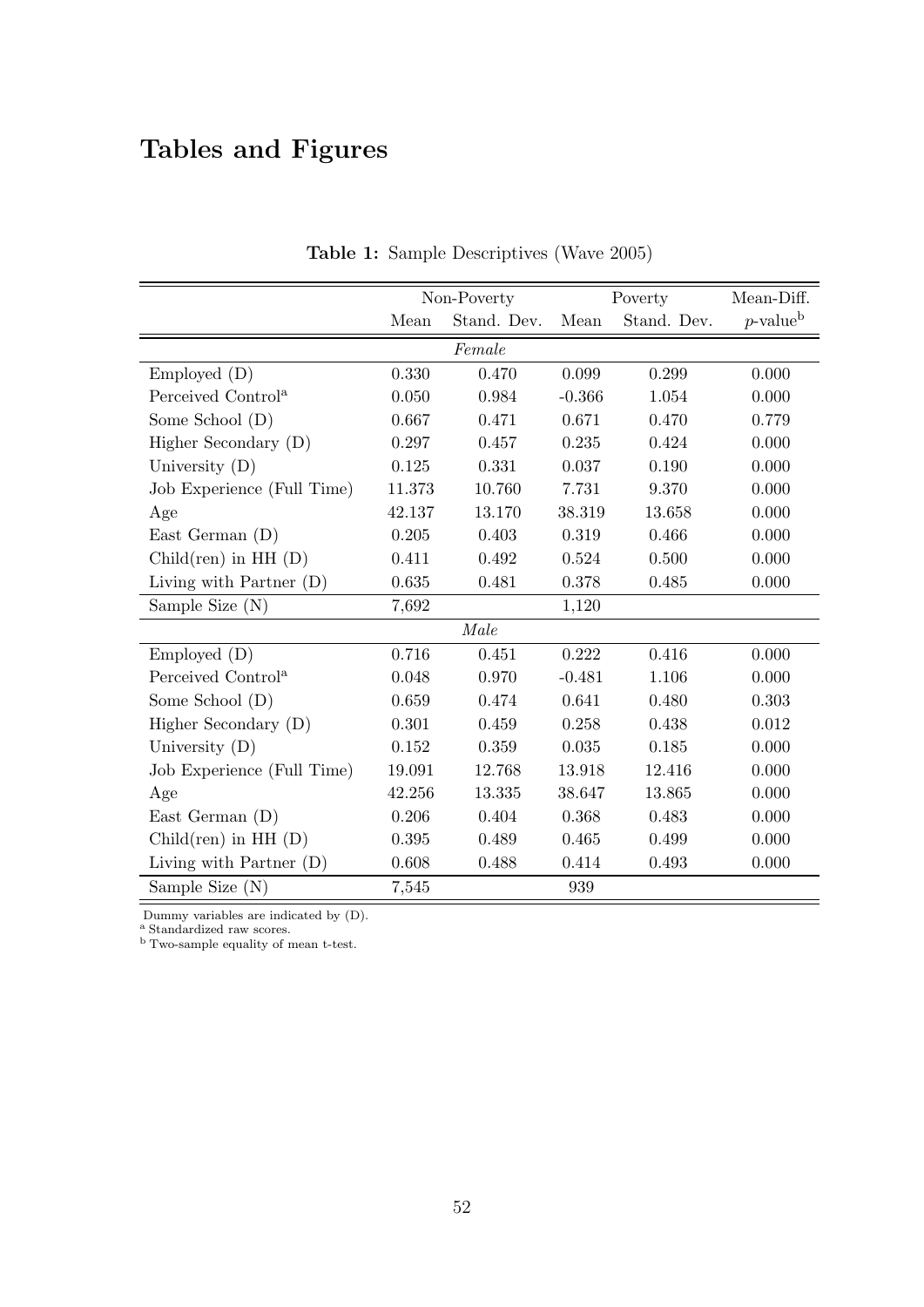| Variables                             | Link Type       | Range of $g(v)$     | g(v)                                                                                                                                                                                        |
|---------------------------------------|-----------------|---------------------|---------------------------------------------------------------------------------------------------------------------------------------------------------------------------------------------|
| Poverty Metrics                       |                 |                     |                                                                                                                                                                                             |
| Headcount                             | binary          | $\{0,1\}$           | $\Phi(v)$                                                                                                                                                                                   |
| Poverty Deficit                       | corner solution | $(0, +\infty)$      | $\begin{array}{l} \Phi(v/\sigma)(v+\sigma \left[ \frac{\phi(v/\sigma)}{\Phi(v/\sigma)} \right. \\ \Phi(v/\sigma)(v+\sigma \left[ \frac{\phi(v/\sigma)}{\Phi(v/\sigma)} \right. \end{array}$ |
| Watts                                 | corner solution | $(0, +\infty)$      |                                                                                                                                                                                             |
| (Potentially) Predetermined Variables |                 |                     |                                                                                                                                                                                             |
| $>1$ child in HH                      | binary          | $\{0,1\}$           | $\Phi(v)$                                                                                                                                                                                   |
| Living with partner                   | binary          | $\{0,1\}$           | $\Phi(v)$                                                                                                                                                                                   |
| Employment (full time)                | binary          | $\{0,1\}$           | $\Phi(v)$                                                                                                                                                                                   |
| <b>Perceived Control</b>              | identity        | $-\infty, +\infty)$ | $\eta$                                                                                                                                                                                      |

**Table 2:** Variable Types and Corresponding Link Functions  $g(v)$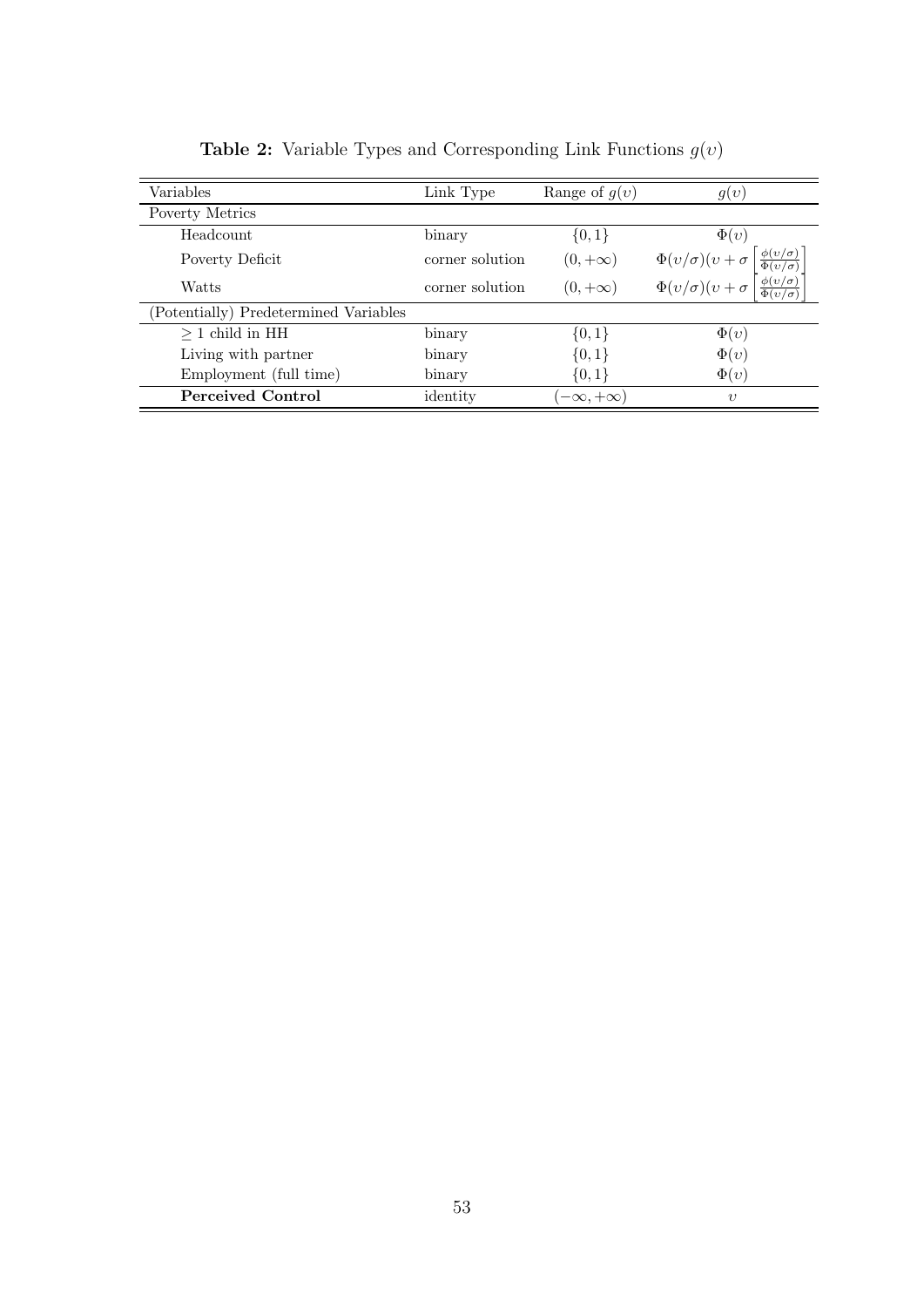| Dependent Variables          | Pov. St.       | Emp. St.           | Childn.     | Partn.                   | $\overline{PC}$ |
|------------------------------|----------------|--------------------|-------------|--------------------------|-----------------|
| Endogenous Variables         |                |                    |             |                          |                 |
| Employment St.               | $-0.069***$    |                    |             | $\overline{\phantom{0}}$ |                 |
| Children                     | $0.003**$      | $-0.220**$         |             |                          |                 |
| Partner in HH                | $-0.065***$    | $-0.029***$        | $0.081***$  |                          |                 |
| Perceived Control (PC)       | $-0.012***$    | $0.011***$         | $-0.001$    | $0.010***$               |                 |
| Lagged Variables             |                |                    |             |                          |                 |
| Poverty St.                  | $0.189***$     | $0.009**$          | $0.059***$  | $-0.042***$              | $-0.052$        |
| Employment St.               | $0.017***$     | $0.309***$         | $0.024**$   | 0.001                    | $-0.054**$      |
| Children                     | $0.016***$     | $0.127***$         | $0.502***$  | $-0.011***$              | $-0.024$        |
| Partner in HH                | $0.011***$     | $-0.015***$        | $0.176***$  | $0.207***$               | $-0.013$        |
| Perceived Control (PC)       | $-0.007**$     | $0.003**$          | $0.007**$   | $0.006**$                | $0.369***$      |
| Strictly Exogenous Variables |                |                    |             |                          |                 |
| Some School (D)              | $-0.020***$    | $0.028^{\ast\ast}$ | $0.113***$  | $-0.056***$              | $0.046*$        |
| Higher Secondary (D)         | $-0.033***$    | $-0.062***$        | $0.082***$  | $-0.080***$              | $-0.130$        |
| Some Voc. Train. (D)         | $-0.038**$     | $0.070**$          | $0.019**$   | $0.008**$                | $-0.040*$       |
| University $(D)$             | 0.002          | $0.333***$         | $0.156***$  | $0.084***$               | $0.068*$        |
| Tech-Coll. $(D)$             | $-0.010$       | $0.264***$         | $0.080***$  | $0.022**$                | 0.093           |
| Job Exp. (Full T.)           | $0.001^{\ast}$ | $-0.006***$        | $-0.001**$  | $0.004***$               | 0.002           |
| Age                          | $-0.004***$    | $-0.008**$         | $-0.011***$ | $-0.004***$              | $-0.026***$     |
| East German $(D)$            | $0.067***$     | $0.050^{\ast\ast}$ | $-0.041***$ | $-0.138***$              | $-0.050$        |
| German $(D)$                 | $-0.035**$     | $-0.024*$          | $0.194***$  | $0.071***$               | $-0.076$        |
| Time Averages                |                |                    |             |                          |                 |
| Some School (D)              | $-0.055***$    | $0.021**$          | $-0.105**$  | $0.064***$               | $0.087*$        |
| Higher Secondary (D)         | $-0.057***$    | $0.012***$         | $-0.084***$ | $0.077***$               | 0.190           |
| Some Voc. Train. (D)         | 0.001          | $0.004**$          | $0.013**$   | $0.014**$                | 0.047           |
| University $(D)$             | $-0.060***$    | $-0.158***$        | $-0.114***$ | $-0.076***$              | $0.156*$        |
| Tech-Coll. $(D)$             | $-0.041***$    | $-0.155***$        | $-0.053***$ | $-0.003$                 | $-0.025$        |
| Job Exp. (Full T.)           | $-0.002***$    | $0.019***$         | $-0.003***$ | $-0.005***$              | $0.006^{\ast}$  |
| Age                          | $-0.005***$    | $-0.007**$         | $-0.002***$ | $0.003^{***}\,$          | $0.018***$      |
| East German $(D)$            | 0.001          | $-0.073***$        | $0.004\,$   | $-0.135***$              | $-0.064$        |
| German(D)                    | $-0.001$       | $0.022\,$          | $-0.245**$  | $-0.121***$              | $-0.025*$       |
| $\cal N$                     | 8,954          | 9,079              | 12,069      | 9,067                    | 8,489           |

Table 3: Average Partial Effects for Headcount (Female) – Partial Likelihood Approach (1995 – 2010, Sampling Interval = 5 yrs.)

APEs for initial conditions from the Wooldridge-term are not reported. Standard errors underlying the reported significance are cluster robust on the individual level. The p-values for the APEs are approximated by the Delta-Method.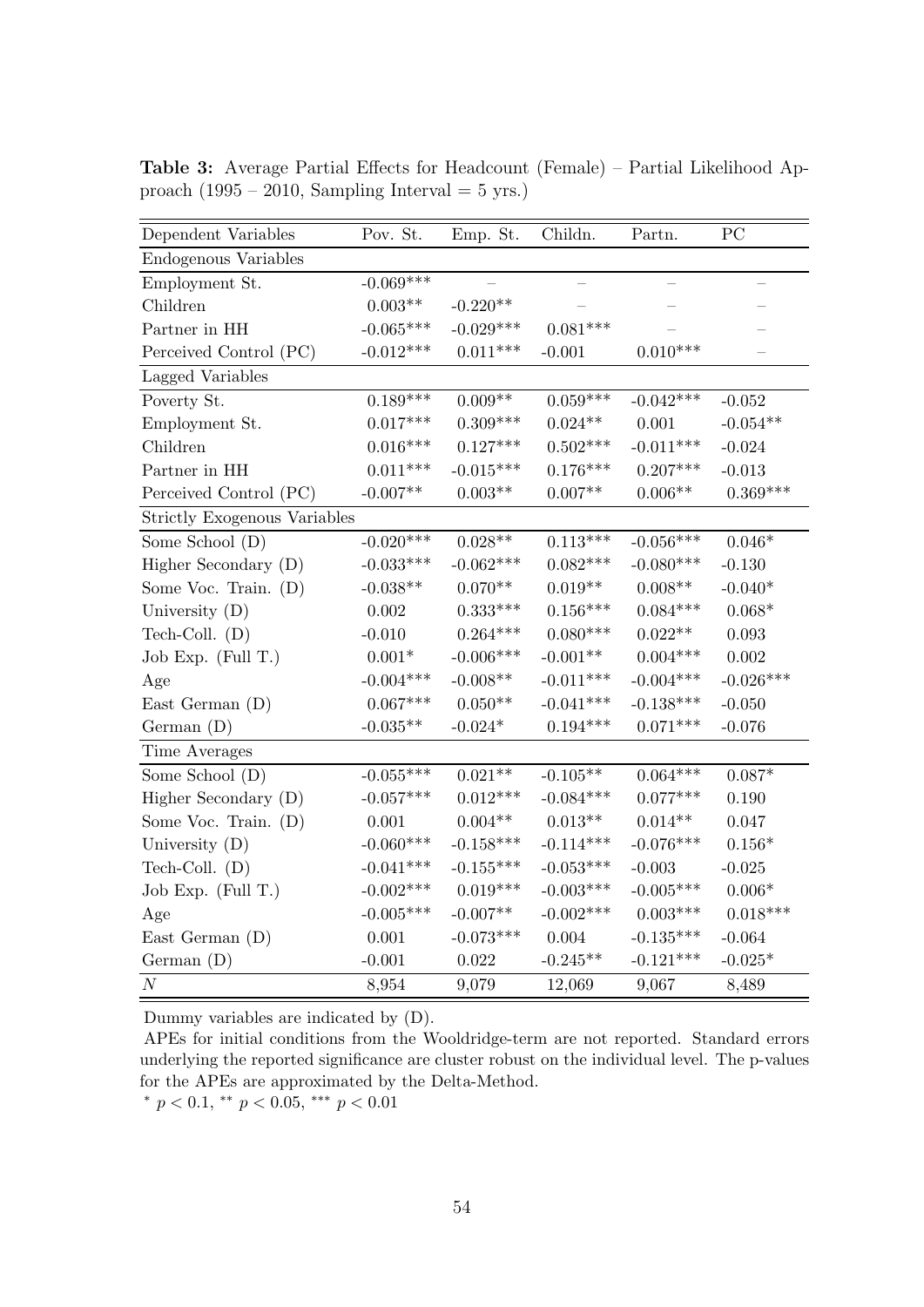| Dependent Variables                 | Pov. St.           | Emp. St.            | Childn.     | Partn.                   | PC                       |
|-------------------------------------|--------------------|---------------------|-------------|--------------------------|--------------------------|
| Endogenous Variables                |                    |                     |             |                          |                          |
| Employment St.                      | $-199.414***$      |                     |             | $\overline{\phantom{0}}$ | $\overline{\phantom{0}}$ |
| Children                            | $-2.240$           | $-0.219***$         |             |                          |                          |
| Partner in HH                       | $-160.355^{***}\,$ | $-0.028***$         | $0.080***$  |                          |                          |
| Perceived Control (PC)              | $-18.239***$       | $0.011***$          | $-0.002*$   | $0.010***$               |                          |
| Lagged Variables                    |                    |                     |             |                          |                          |
| Poverty St.                         | $0.979***$         | $0.000***$          | $0.000***$  | $-0.000$ ***             | $-0.000$                 |
| Employment St.                      | 20.015             | $0.309***$          | $0.022***$  | 0.002                    | $-0.052**$               |
| Children                            | $34.303**$         | $0.127***$          | $0.502***$  | $-0.010***$              | $-0.024$                 |
| Partner in HH                       | $3.953\,$          | $-0.015***$         | $0.174***$  | $0.207***$               | $-0.011$                 |
| Perceived Control (PC)              | $-17.853***$       | $0.003***$          | $0.006***$  | $0.006***$               | $0.369***$               |
| <b>Strictly Exogenous Variables</b> |                    |                     |             |                          |                          |
| Some School (D)                     | $-39.425$          | $0.028^{\ast\ast}$  | $0.115***$  | $-0.059***$              | 0.041                    |
| Higher Secondary (D)                | $-76.730$          | $-0.061***$         | $0.083***$  | $-0.083***$              | $-0.019$                 |
| Some Voc. Train. (D)                | $-59.488**$        | $0.070**$           | $0.021***$  | $0.008**$                | $0.039*$                 |
| University $(D)$                    | 14.693             | $0.333***$          | $0.155***$  | $0.084***$               | $-0.067$                 |
| Tech-Coll. $(D)$                    | 18.197             | $0.264***$          | $0.081***$  | $0.021**$                | 0.092                    |
| Job Exp. (Full T.)                  | $2.855\,$          | $-0.005***$         | $-0.001**$  | $0.004***$               | 0.002                    |
| Age                                 | $6.456***$         | $-0.008**$          | $-0.010***$ | $-0.004***$              | $-0.026***$              |
| East German $(D)$                   | 86.869**           | $0.050**$           | $-0.039***$ | $-0.139***$              | $-0.052$                 |
| German(D)                           | $-45.067$          | $-0.025*$           | $0.197***$  | $0.067***$               | $-0.077$                 |
| Time Averages                       |                    |                     |             |                          |                          |
| Some School (D)                     | $-73.328$          | $0.021*$            | $-0.108***$ | $0.067***$               | 0.093                    |
| Higher Secondary (D)                | $-62.061$          | $0.013***$          | $-0.086***$ | $0.079***$               | $0.196*$                 |
| Some Voc. Train. (D)                | $-21.336$          | $0.004**$           | $0.011**$   | $0.015^{\ast\ast}$       | $0.048*$                 |
| University $(D)$                    | $-126.505*$        | $-0.158***$         | $-0.115***$ | $-0.076***$              | $0.156*$                 |
| Tech-Coll. $(D)$                    | $-124.519*$        | $-0.155***$         | $-0.056***$ | $-0.001$                 | $-0.023$                 |
| Job Exp. (Full T.)                  | $-4.704$           | $0.019***$          | $-0.003***$ | $-0.005***$              | $0.005*$                 |
| Age                                 | $-8.786***$        | $-0.007^{\ast\ast}$ | $-0.002***$ | $0.003***$               | $0.017***$               |
| East German $(D)$                   | 18.799             | $-0.073***$         | $0.004\,$   | $0.135***$               | $-0.064$                 |
| German(D)                           | $-16.633$          | 0.022               | $-0.249***$ | $-0.116***$              | $0.251*$                 |
| $\cal N$                            | 8,954              | 9,079               | 12,069      | 9,067                    | 8,489                    |

Table 4: Average Partial Effects for Poverty Deficit (Female) – Partial Likelihood Approach (1995 – 2010, Sampling Period = 5 yrs.)

APEs for initial conditions from the Wooldridge-term are not reported. Standard errors underlying the reported significance are cluster robust on the individual level. The p-values for the APEs are approximated by the Delta-Method.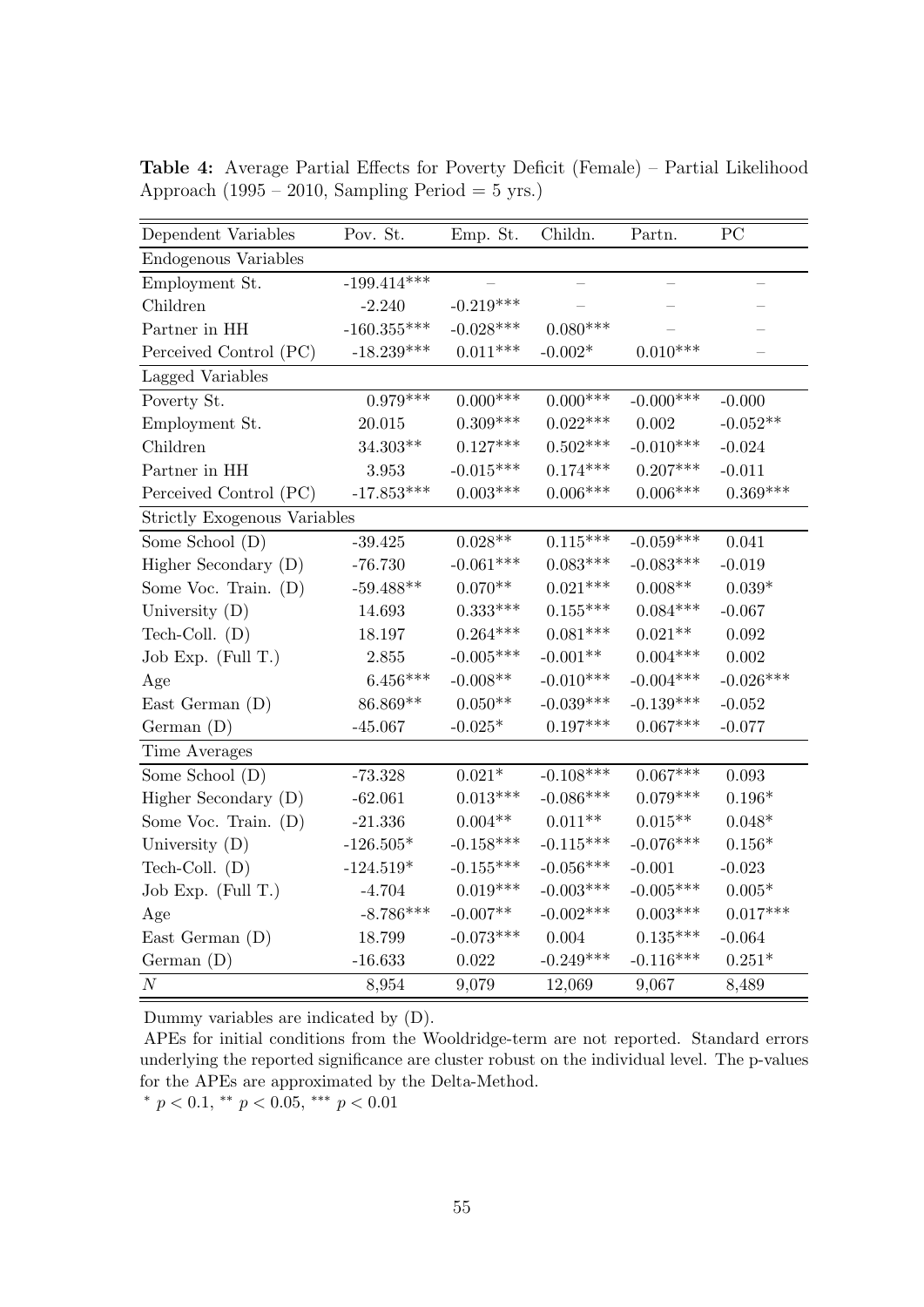| Dependent Variables          | Pov. St.       | Emp. St.           | Childn.         | Partn.                   | PC          |
|------------------------------|----------------|--------------------|-----------------|--------------------------|-------------|
| Endogenous Variables         |                |                    |                 |                          |             |
| Employment St.               | $-0.408***$    |                    |                 | $\overline{\phantom{0}}$ |             |
| Children                     | 0.018          | $-.219***$         |                 |                          |             |
| Partner in HH                | $-0.327***$    | $-.029***$         | $0.080***$      |                          |             |
| Perceived Control (PC)       | $-0.034***$    | $.011***$          | $-0.002*$       | $0.010***$               |             |
| Lagged Variables             |                |                    |                 |                          |             |
| Poverty St.                  | $0.718***$     | $0.036***$         | $0.109***$      | $-0.059***$              | $-0.129*$   |
| Employment St.               | 0.025          | $0.309***$         | $0.021***$      | $0.004**$                | $-0.053**$  |
| Children                     | $0.055**$      | $0.127***$         | $0.503^{***}\,$ | $-0.011***$              | $-0.024$    |
| Partner in HH                | $-0.007$       | $-0.015***$        | $0.173***$      | $0.208***$               | $-0.011$    |
| Perceived Control (PC)       | $-0.042***$    | $0.003***$         | $0.006***$      | $0.007***$               | $0.370***$  |
| Strictly Exogenous Variables |                |                    |                 |                          |             |
| Some School (D)              | $-0.095$       | $0.028^{\ast\ast}$ | $0.115***$      | $-0.058***$              | 0.039       |
| Higher Secondary (D)         | $-0.172*$      | $-0.061***$        | $0.083***$      | $-0.082***$              | $-0.020$    |
| Some Voc. Train. (D)         | $-0.125**$     | $0.070***$         | $0.021***$      | $0.008**$                | $0.039*$    |
| University $(D)$             | 0.023          | $0.333***$         | $0.156***$      | $0.084***$               | $-0.067$    |
| Tech-Coll. $(D)$             | 0.020          | $0.264***$         | $0.081***$      | $0.021**$                | 0.092       |
| Job Exp. $(Full T.)$         | 0.008          | $-0.006***$        | $-0.001**$      | $0.003***$               | 0.002       |
| Age                          | $0.013***$     | $-0.008***$        | $-0.010***$     | $-0.004***$              | $-0.026***$ |
| East German $(D)$            | $0.168^{\ast}$ | $0.049***$         | $-0.039***$     | $-0.139***$              | $-0.051$    |
| German(D)                    | $-0.118$       | $-0.025*$          | $0.197***$      | $0.066***$               | $-0.077$    |
| Time Averages                |                |                    |                 |                          |             |
| Some School (D)              | $-0.135$       | $0.021*$           | $-0.109***$     | $0.068***$               | 0.093       |
| Higher Secondary (D)         | $-0.121$       | $0.128***$         | $-0.087***$     | $0.080***$               | $0.196*$    |
| Some Voc. Train. (D)         | $-0.049$       | $0.009**$          | $0.010**$       | $0.015^{\ast\ast}$       | $0.048*$    |
| University $(D)$             | $-0.247*$      | $-0.158***$        | $-0.115***$     | $-0.075***$              | $0.156*$    |
| Tech-Coll. $(D)$             | $-0.247*$      | $-0.156***$        | $-0.056***$     | $-0.001$                 | $-0.023$    |
| Job Exp. (Full T.)           | $-0.011$       | $0.019***$         | $-0.003***$     | $-0.005***$              | $0.005*$    |
| Age                          | $-0.018***$    | $-0.007***$        | $-0.002***$     | $0.003^{***}\,$          | $0.017***$  |
| East German $(D)$            | 0.059          | $-0.073***$        | 0.005           | $0.134***$               | $-0.064$    |
| German(D)                    | $-0.015$       | $0.023*$           | $-0.249***$     | $-0.115***$              | $0.251*$    |
| $\cal N$                     | 8,954          | 9,079              | 12,069          | 9,067                    | 8,489       |

Table 5: Average Partial Effects for Watts Measure (Female) – Partial Likelihood Approach (1995 – 2010, Sampling Period = 5 yrs.)

APEs for initial conditions from the Wooldridge-term are not reported. Standard errors underlying the reported significance are cluster robust on the individual level. The p-values for the APEs are approximated by the Delta-Method.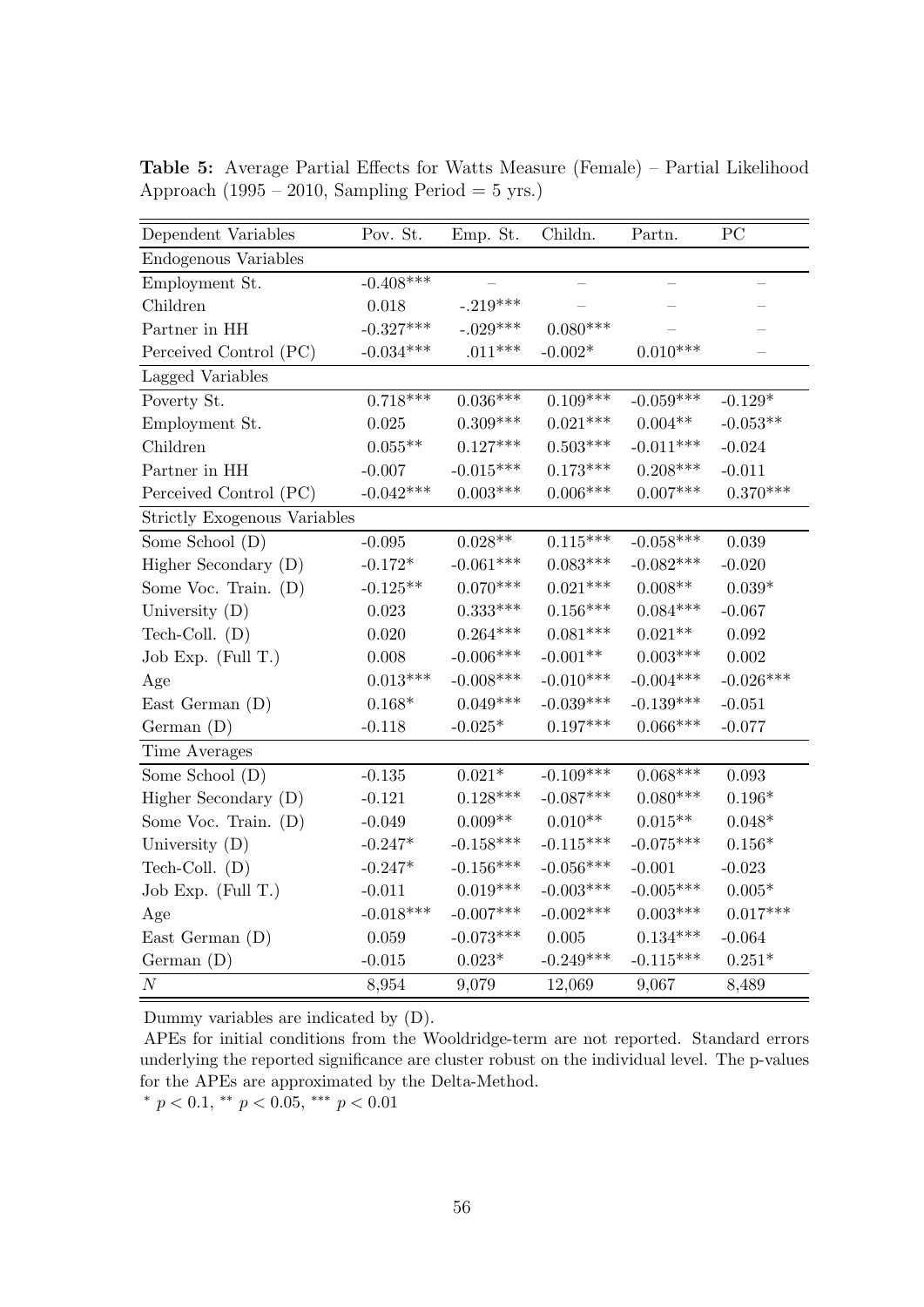| Dependent Variables                 | Pov. St.    | Emp. St.    | Childn.     | Partn.                   | PC          |
|-------------------------------------|-------------|-------------|-------------|--------------------------|-------------|
| Endogenous Variables                |             |             |             |                          |             |
| Employment St.                      | $-0.068***$ |             |             | $\overline{\phantom{0}}$ |             |
| Children                            | $0.044***$  | $0.035***$  |             |                          |             |
| Partner in HH                       | $-0.032***$ | $0.045***$  | $0.340***$  |                          |             |
| Perceived Control (PC)              | $-0.007***$ | $0.022***$  | $-0.002***$ | $0.008***$               |             |
| Lagged Variables                    |             |             |             |                          |             |
| Poverty St.                         | $0.153***$  | 0.001       | $0.041***$  | 0.002                    | $-0.043*$   |
| Employment St.                      | $0.005***$  | $0.170***$  | $0.111***$  | $0.026***$               | 0.017       |
| Children                            | $0.014***$  | $0.036***$  | $0.426***$  | $-0.014***$              | $-0.079***$ |
| Partner in HH                       | 0.003       | $0.011***$  | $0.088***$  | $0.212***$               | $0.132***$  |
| Perceived Control (PC)              | $-0.002***$ | $0.004***$  | $0.004***$  | $0.009***$               | $0.367***$  |
| <b>Strictly Exogenous Variables</b> |             |             |             |                          |             |
| Some School (D)                     | $0.020***$  | $0.069***$  | 0.004       | $0.018^{\ast\ast}$       | $0.165*$    |
| Higher Secondary (D)                | $-0.018***$ | $0.120***$  | $0.069***$  | $0.056***$               | 0.079       |
| Some Voc. Train. (D)                | $-0.009***$ | $0.053***$  | $0.047**$   | $0.029**$                | $0.080*$    |
| University $(D)$                    | $-0.042***$ | $0.193***$  | $0.058***$  | $0.093***$               | 0.035       |
| Tech-Coll. $(D)$                    | $-0.068***$ | $0.186***$  | $0.031***$  | $0.094**$                | $-0.007$    |
| Job Exp. $(Full T.)$                | 0.000       | $0.015***$  | $-0.009**$  | $-0.002***$              | 0.004       |
| Age                                 | $0.005***$  | $-0.022***$ | $-0.006***$ | 0.000                    | $-0.036***$ |
| East German $(D)$                   | $0.046***$  | $-0.059***$ | $0.029***$  | $-0.097***$              | $-0.075$    |
| German(D)                           | $-0.026**$  | $-0.124***$ | $0.077***$  | $0.062***$               | $-0.157$    |
| Time Averages                       |             |             |             |                          |             |
| Some School (D)                     | $-0.057***$ | $-0.029**$  | 0.001       | $-0.021**$               | $-0.045$    |
| Higher Secondary (D)                | $-0.021***$ | $-0.108***$ | $-0.081***$ | $-0.046***$              | 0.076       |
| Some Voc. Train. (D)                | $-0.011***$ | $0.040***$  | $-0.021***$ | $-0.014***$              | $-0.006$    |
| University $(D)$                    | $-0.038***$ | $-0.013$    | $-0.039***$ | $-0.083***$              | 0.044       |
| Tech-Coll. $(D)$                    | $0.041***$  | $-0.131***$ | $-0.010$    | $-0.069***$              | 0.030       |
| Job Exp. $(Full T.)$                | $-0.003***$ | $0.002***$  | $0.002***$  | $0.005^{***}\,$          | 0.002       |
| Age                                 | $-0.003***$ | $-0.005***$ | $-0.003***$ | $-0.003***$              | $0.025***$  |
| East German $(D)$                   | $-0.004$    | 0.000       | $-0.082***$ | $0.096***$               | $-0.015$    |
| German(D)                           | 0.006       | $0.125***$  | $-0.136**$  | $-0.120***$              | 0.296       |
| $\cal N$                            | 8,378       | 8,491       | 11,217      | 8,479                    | 7,916       |

Table 6: Average Partial Effects for Headcount (Male) – Partial Likelihood Approach  $(1995 - 2010,$  Sampling Interval = 5 yrs.)

APEs for initial conditions from the Wooldridge-term are not reported. Standard errors underlying the reported significance are cluster robust on the individual level. The p-values for the APEs are approximated by the Delta-Method.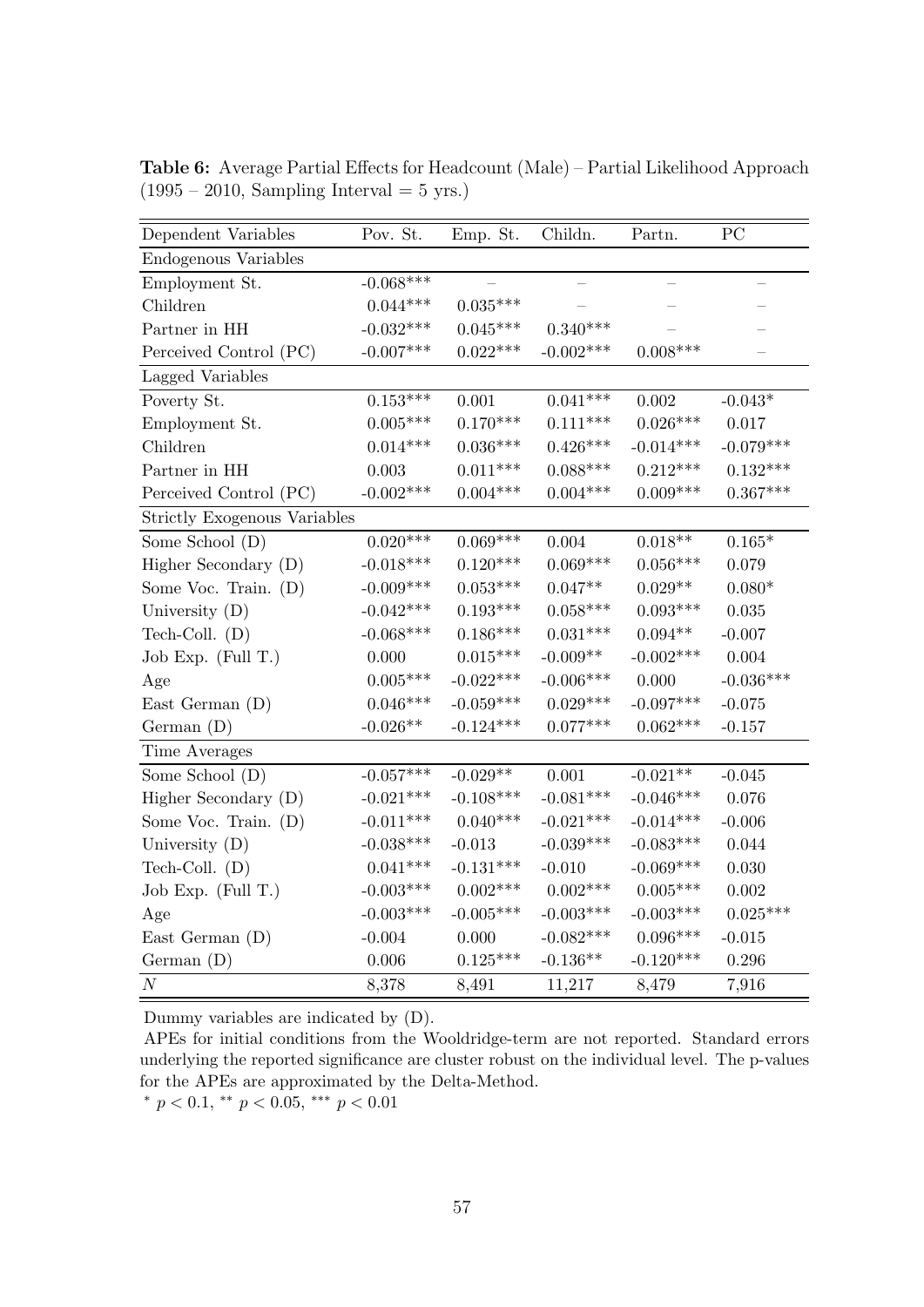| Dependent Variables                 | Pov. St.      | Emp. St.        | Childn.     | Partn.             | PC          |
|-------------------------------------|---------------|-----------------|-------------|--------------------|-------------|
| Endogenous Variables                |               |                 |             |                    |             |
| Employment St.                      | $-223.944***$ |                 |             |                    |             |
| Children                            | 77.177***     | $0.035***$      |             |                    |             |
| Partner in HH                       | $-80.747***$  | $0.045***$      | $0.341***$  |                    |             |
| Perceived Control (PC)              | $-16.007***$  | $0.022***$      | $-0.002***$ | $0.008***$         |             |
| Lagged Variables                    |               |                 |             |                    |             |
| Poverty St.                         | $0.839***$    | $0.000$ ***     | $0.000$ *** | $0.000**$          | $-0.000$    |
| Employment St.                      | 1.677         | $0.171***$      | $0.109***$  | $0.026***$         | 0.021       |
| Children                            | $35.359**$    | $0.036^{***}\;$ | $0.427***$  | $-0.014***$        | $-0.079***$ |
| Partner in HH                       | $-1.653$      | $0.011***$      | $0.089***$  | $0.213***$         | $0.132***$  |
| Perceived Control (PC)              | $-4.629$      | $0.005***$      | $0.004***$  | $0.009***$         | $0.367***$  |
| <b>Strictly Exogenous Variables</b> |               |                 |             |                    |             |
| Some School (D)                     | 11.1236       | $0.069***$      | 0.003       | $0.018^{\ast\ast}$ | $0.164*$    |
| Higher Secondary (D)                | $-51.2933$    | $0.120***$      | $0.069***$  | $0.056***$         | 0.077       |
| Some Voc. Train. (D)                | $-11.2031$    | $0.053***$      | $0.047***$  | $0.029**$          | $0.079*$    |
| University $(D)$                    | $-80.1962$    | $0.193***$      | $0.059***$  | $0.093***$         | 0.032       |
| Tech-Coll. $(D)$                    | $-205.191***$ | $0.186***$      | $0.033***$  | $0.094^{\ast\ast}$ | $-0.009$    |
| Job Exp. (Full T.)                  | .542645       | $0.015***$      | $-0.009**$  | $-0.002***$        | 0.004       |
| Age                                 | $9.30198***$  | $-0.022***$     | $-0.005***$ | 0.000              | $-0.036***$ |
| East German $(D)$                   | 41.6851       | $-0.059***$     | $0.029***$  | $-0.097***$        | $-0.075$    |
| German(D)                           | $-83.344$     | $-0.119***$     | $0.077***$  | $0.062***$         | $-0.157$    |
| Time Averages                       |               |                 |             |                    |             |
| Some School (D)                     | $-69.969*$    | $-0.029**$      | 0.001       | $-0.021**$         | $-0.043$    |
| Higher Secondary (D)                | $-7.720$      | $-0.108***$     | $-0.083***$ | $-0.046***$        | 0.079       |
| Some Voc. Train. (D)                | $-29.148$     | $0.040***$      | $-0.022***$ | $-0.014***$        | $-0.005$    |
| University $(D)$                    | $-112.633*$   | $-0.013$        | $-0.041***$ | $-0.083***$        | 0.048       |
| Tech-Coll. $(D)$                    | 77.097        | $-0.130***$     | $-0.011$    | $-0.069***$        | 0.033       |
| Job Exp. (Full T.)                  | $-5.816*$     | $0.002***$      | $0.002***$  | $0.005***$         | 0.002       |
| Age                                 | $-5.386**$    | $-0.005***$     | $-0.003***$ | $-0.003***$        | $0.025***$  |
| East German $(D)$                   | 31.783        | 0.000           | $-0.082***$ | $0.096***$         | $-0.015$    |
| German(D)                           | 42.788        | $0.122***$      | $-0.136***$ | $-0.120***$        | 0.296       |
| N                                   | 8,378         | 8,491           | 11,217      | 8,479              | 7,916       |

Table 7: Average Partial Effects for Poverty Deficit (Male) – Partial Likelihood Approach (1995 – 2010, Sampling Interval =  $5$  yrs.)

APEs for initial conditions from the Wooldridge-term are not reported. Standard errors underlying the reported significance are cluster robust on the individual level. The p-values for the APEs are approximated by the Delta-Method.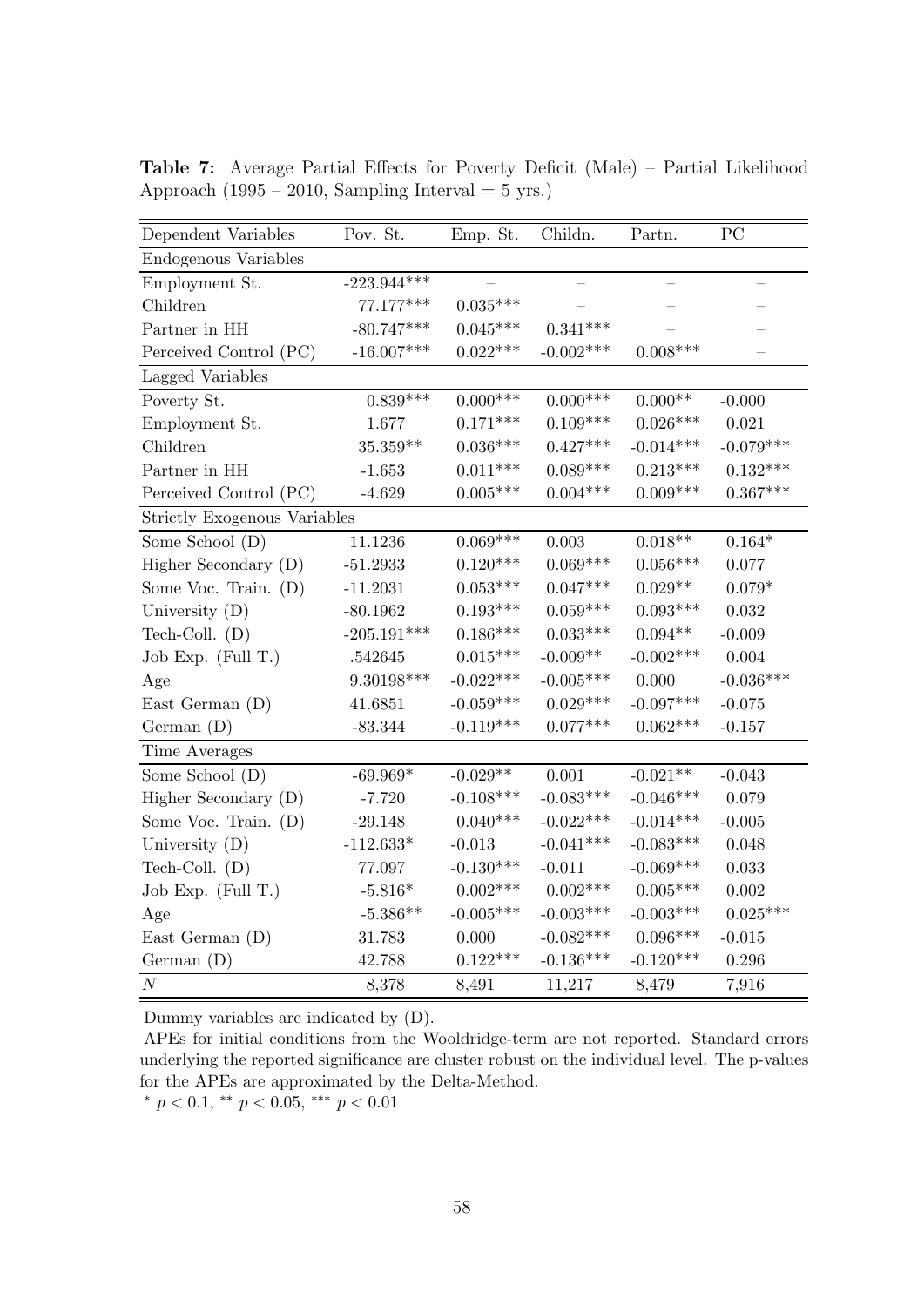| Dependent Variables                 | Pov. St.    | Emp. St.    | Childn.         | Partn.             | PC             |
|-------------------------------------|-------------|-------------|-----------------|--------------------|----------------|
| Endogenous Variables                |             |             |                 |                    |                |
| Employment St.                      | $-0.418***$ |             |                 |                    |                |
| Children                            | $0.156***$  | $0.035***$  |                 |                    |                |
| Partner in HH                       | $-0.157***$ | $0.045***$  | $0.341***$      |                    |                |
| Perceived Control (PC)              | $-0.031***$ | $0.022***$  | $-0.002***$     | $0.008***$         |                |
| Lagged Variables                    |             |             |                 |                    |                |
| Poverty St.                         | $0.608***$  | $0.044***$  | $0.080***$      | $0.022**$          | $-0.069$       |
| Employment St.                      | $-0.021$    | $0.171***$  | $0.109***$      | $0.026***$         | 0.020          |
| Children                            | $0.062**$   | $0.036***$  | $0.427***$      | $-0.014***$        | $-0.080***$    |
| Partner in HH                       | $-0.002$    | $0.011***$  | $0.089***$      | $0.213***$         | $0.132***$     |
| Perceived Control (PC)              | $-0.011$    | $0.005***$  | $0.004***$      | $0.009***$         | $0.367***$     |
| <b>Strictly Exogenous Variables</b> |             |             |                 |                    |                |
| Some School (D)                     | 0.002       | $0.069***$  | 0.003           | $0.018^{\ast\ast}$ | $0.164^{\ast}$ |
| Higher Secondary (D)                | $-0.094$    | $0.120***$  | $0.069***$      | $0.056^{***}\,$    | 0.077          |
| Some Voc. Train. (D)                | $-0.023$    | $0.053***$  | $0.047***$      | $0.029**$          | $0.079*$       |
| University $(D)$                    | $-0.147$    | $0.193***$  | $0.059^{***}\,$ | $0.093***$         | 0.032          |
| Tech-Coll. $(D)$                    | $-0.377***$ | $0.186***$  | $0.033***$      | $0.094^{**}$       | $-0.009$       |
| Job Exp. (Full T.)                  | 0.001       | $0.015***$  | $-0.009**$      | $-0.002***$        | 0.004          |
| Age                                 | $0.017***$  | $-0.022***$ | $-0.005***$     | 0.000              | $-0.036***$    |
| East German $(D)$                   | 0.061       | $-0.061***$ | $0.029***$      | $-0.098***$        | $-0.074$       |
| German $(D)$                        | $-0.193$    | $-0.119***$ | $0.076***$      | $0.063***$         | $-0.149$       |
| Time Averages                       |             |             |                 |                    |                |
| Some School (D)                     | $-0.123*$   | $-0.029**$  | 0.001           | $-0.020**$         | $-0.043$       |
| Higher Secondary (D)                | $-0.029$    | $-0.108***$ | $-0.083***$     | $-0.045***$        | 0.079          |
| Some Voc. Train. (D)                | $-0.053$    | $0.040***$  | $-0.022***$     | $-0.014***$        | $-0.005$       |
| University $(D)$                    | $-0.222*$   | $-0.013$    | $-0.041***$     | $-0.083***$        | 0.048          |
| Tech-Coll. $(D)$                    | 0.127       | $-0.129***$ | $-0.011$        | $-0.068***$        | 0.033          |
| Job Exp. (Full T.)                  | $-0.012*$   | $0.002***$  | $0.002***$      | $0.005^{***}\,$    | 0.002          |
| Age                                 | $-0.009**$  | $-0.005***$ | $-0.003***$     | $-0.003***$        | $0.025***$     |
| East German $(D)$                   | 0.083       | 0.001       | $-0.082***$     | $0.096***$         | $-0.016$       |
| German(D)                           | $0.109\,$   | $0.121***$  | $-0.135***$     | $-0.122***$        | 0.289          |
| $\cal N$                            | 8,378       | 8,491       | 11,217          | 8,479              | 7,916          |

Table 8: Average Partial Effects for Watts Measure (Male) – Partial Likelihood Approach (1995 – 2010, Sampling Interval =  $5$  yrs.)

APEs for initial conditions from the Wooldridge-term are not reported. Standard errors underlying the reported significance are cluster robust on the individual level. The p-values for the APEs are approximated by the Delta-Method.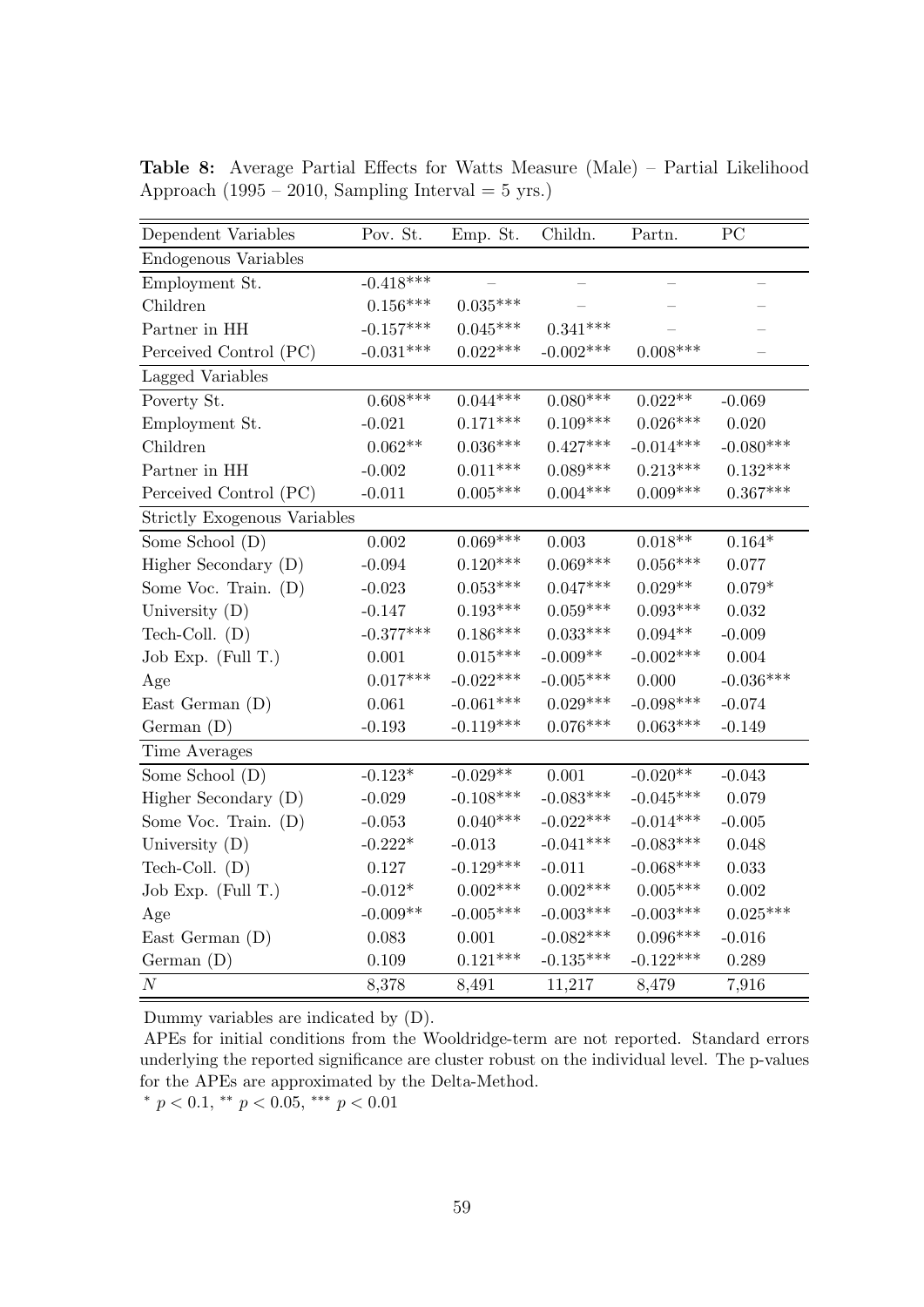| Dependent Variables          | Pov. St.        | Emp. St.       | Childn.     | Partn.      | PC         |
|------------------------------|-----------------|----------------|-------------|-------------|------------|
| Endogenous Variables         |                 |                |             |             |            |
| Employment St.               | $-0.098***$     |                |             |             |            |
| Children                     | $0.046**$       | $-0.054***$    |             |             |            |
| Partner in HH                | $-0.011**$      | $-0.033**$     | $0.115***$  |             |            |
| Perceived Control (PC)       | $-0.079**$      | $0.046*$       | $0.059**$   | $0.069***$  |            |
| Lagged Variables             |                 |                |             |             |            |
| Poverty St.                  | $0.143**$       | $0.018**$      | $-0.022**$  | $0.006*$    | $-0.076**$ |
| Employment St.               | $0.003**$       | $0.101*$       | $0.106**$   | $0.010**$   | $-0.015**$ |
| Children                     | $0.014***$      | $-0.098^*$     | $0.786**$   | $-0.014***$ | $-0.008^*$ |
| Partner in HH                | $0.005*$        | $-0.011**$     | $-0.013*$   | $0.212***$  | 0.018      |
| Perceived Control (PC)       | $-0.007**$      | $0.004*$       | $-0.059*$   | $0.010*$    | $0.167**$  |
| Strictly Exogenous Variables |                 |                |             |             |            |
| Some School (D)              | $0.020**$       | $0.039***$     | $0.020**$   | 0.085       | $0.054*$   |
| Higher Secondary (D)         | $-0.021*$       | $0.043^{\ast}$ | $0.021***$  | $-0.058***$ | $-0.213$   |
| Some Voc. Train. (D)         | $-0.009***$     | $0.126***$     | $0.121*$    | $0.014*$    | $-0.025*$  |
| University $(D)$             | $-0.052**$      | $0.148***$     | $0.109**$   | $0.058***$  | $0.071*$   |
| Tech-Coll. $(D)$             | $-0.068^{\ast}$ | $0.137*$       | $-0.013**$  | $0.009**$   | 0.019      |
| Job Exp. (Full T.)           | $0.005**$       | $0.177**$      | $0.030*$    | $0.033**$   | $0.002*$   |
| Age                          | $-0.005**$      | $-0.086***$    | $-0.049^*$  | $0.009**$   | $-0.021**$ |
| East German $(D)$            | $0.055***$      | $0.059**$      | $-0.025*$   | $-0.171***$ | $-0.055$   |
| German $(D)$                 | $-0.026*$       | $0.061*$       | $0.163**$   | $0.026*$    | $-0.038*$  |
| Time Averages                |                 |                |             |             |            |
| Some School (D)              | $0.013**$       | $0.011**$      | $-0.105**$  | $0.016**$   | $0.124*$   |
| Higher Secondary (D)         | $-0.036**$      | $0.001^{\ast}$ | $-0.084***$ | $0.067**$   | 0.212      |
| Some Voc. Train. (D)         | 0.007           | $0.013**$      | $0.013**$   | $0.012**$   | 0.066      |
| University $(D)$             | $-0.046***$     | $-0.158***$    | $-0.114***$ | $-0.043***$ | $0.135*$   |
| Tech-Coll. $(D)$             | $-0.024***$     | $-0.155***$    | $-0.053***$ | $-0.007*$   | $-0.023$   |
| Job Exp. (Full T.)           | $-0.012**$      | $0.019***$     | $-0.003***$ | $-0.003*$   | $-0.001*$  |
| Age                          | $-0.011***$     | $-0.007**$     | $-0.002***$ | $0.001**$   | $0.065***$ |
| East German $(D)$            | $0.003*$        | $-0.073***$    | $0.004\,$   | $-0.117**$  | $-0.061$   |
| German(D)                    | $-0.016**$      | $\,0.022\,$    | $-0.245**$  | $-0.093***$ | $-0.021*$  |
| $\sigma_a$                   | $0.134***$      | $0.221**$      | $0.245**$   | $0.121***$  | $0.251**$  |
| $\cal N$                     |                 |                |             |             | 1,489      |

Table 9: Average Partial Effects for Headcount (Female) – Structural Approach  $(1995 - 2010,$  Sampling Interval = 5 yrs.)

APEs for initial conditions from the Wooldridge-term are not reported. Standard errors underlying the reported significance are cluster robust on the individual level. The p-values for the APEs are approximated by the Delta-Method.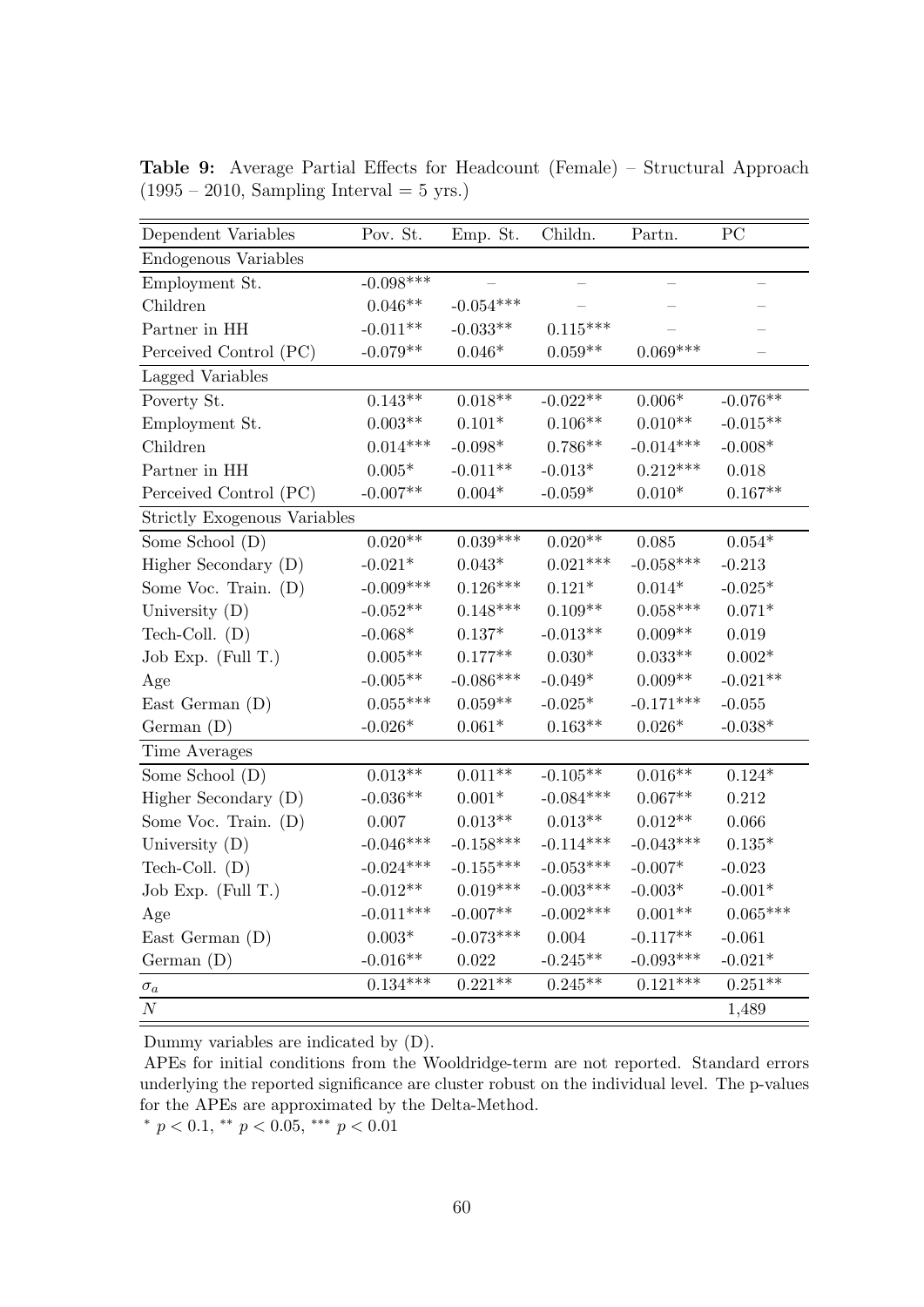| Dependent Variables          | Pov. St.        | Emp. St.           | Childn.     | Partn.         | PC          |
|------------------------------|-----------------|--------------------|-------------|----------------|-------------|
| Endogenous Variables         |                 |                    |             |                |             |
| Employment St.               | $-0.081**$      |                    |             |                |             |
| Children                     | $0.065***$      | $0.048**$          |             |                |             |
| Partner in HH                | $-0.019*$       | $0.019**$          | $0.567**$   |                |             |
| Perceived Control (PC)       | $-0.093***$     | $0.031***$         | $0.008**$   | $0.006***$     |             |
| Lagged Variables             |                 |                    |             |                |             |
| Poverty St.                  | $0.251***$      | $0.008**$          | $0.037**$   | $0.007***$     | $-0.081***$ |
| Employment St.               | $0.012**$       | $0.127***$         | $0.109**$   | $0.031**$      | $0.025**$   |
| Children                     | $0.021*$        | $0.089*$           | $0.368***$  | $-0.021***$    | $-0.001*$   |
| Partner in HH                | $0.009**$       | $-0.043**$         | $-0.001*$   | $0.332**$      | $0.005*$    |
| Perceived Control (PC)       | $-0.003***$     | $0.013**$          | $-0.005*$   | $0.007*$       | $0.587**$   |
| Strictly Exogenous Variables |                 |                    |             |                |             |
| Some School (D)              | $0.015***$      | $-0.190**$         | 0.060       | $0.004***$     | $-0.562*$   |
| Higher Secondary (D)         | $-0.033**$      | $-0.076**$         | $0.025**$   | $0.009**$      | $-0.002*$   |
| Some Voc. Train. (D)         | $-0.003***$     | $0.184**$          | $-0.015*$   | $0.018**$      | 0.067       |
| University $(D)$             | $-0.054**$      | $0.268***$         | $-0.088**$  | $0.049***$     | $-0.012$    |
| Tech-Coll. $(D)$             | $-0.078*$       | $0.156**$          | $-0.187**$  | $0.079***$     | $0.537*$    |
| Job Exp. $(Full T.)$         | $0.003**$       | $-0.143***$        | $-0.016***$ | $-0.005^*$     | 0.041       |
| Age                          | $-0.001**$      | $0.064***$         | $0.014***$  | $-0.009***$    | $-0.004$    |
| East German (D)              | $0.067***$      | $-0.125**$         | $-0.146***$ | $-0.399***$    | $0.248*$    |
| German(D)                    | $-0.015**$      | $0.170**$          | $0.072**$   | $0.013^{\ast}$ | $-0.368$    |
| Time Averages                |                 |                    |             |                |             |
| Some School (D)              | $-0.005***$     | $0.265***$         | $-0.009$    | $0.006***$     | $0.434*$    |
| Higher Secondary (D)         | $-0.036^{\ast}$ | $0.116***$         | $-0.007*$   | $0.015^{\ast}$ | 0.005       |
| Some Voc. Train. (D)         | 0.007           | $-0.177***$        | $0.025**$   | $-0.007**$     | $-0.005$    |
| University $(D)$             | $-0.061**$      | $-0.153***$        | $0.084***$  | $-0.033***$    | $0.261*$    |
| Tech-Coll. $(D)$             | $-0.012**$      | $-0.118***$        | $0.115*$    | $-0.047**$     | $-0.351*$   |
| Job Exp. (Full T.)           | $-0.005**$      | $0.198*$           | $0.012*$    | $0.004^{\ast}$ | $-0.047*$   |
| Age                          | $-0.001**$      | $-0.072***$        | $-0.026**$  | $0.008***$     | $-0.002$    |
| East German (D)              | $0.005^{***}\,$ | $0.054^{\ast\ast}$ | $0.098***$  | $0.168**$      | $-0.319**$  |
| German(D)                    | $-0.041***$     | $-0.168*$          | $-0.047***$ | $-0.005$       | 0.226       |
| $\sigma_a$                   | $0.346**$       | $0.198***$         | $0.451**$   | $0.219*$       | $0.571***$  |
| $\cal N$                     |                 |                    |             |                | 1,351       |

Table 10: Average Partial Effects for Headcount (Male) – Structural Approach (1995  $-2010$ , Sampling Interval  $= 5$  yrs.)

APEs for initial conditions from the Wooldridge-term are not reported. Standard errors underlying the reported significance are cluster robust on the individual level. The p-values for the APEs are approximated by the Delta-Method.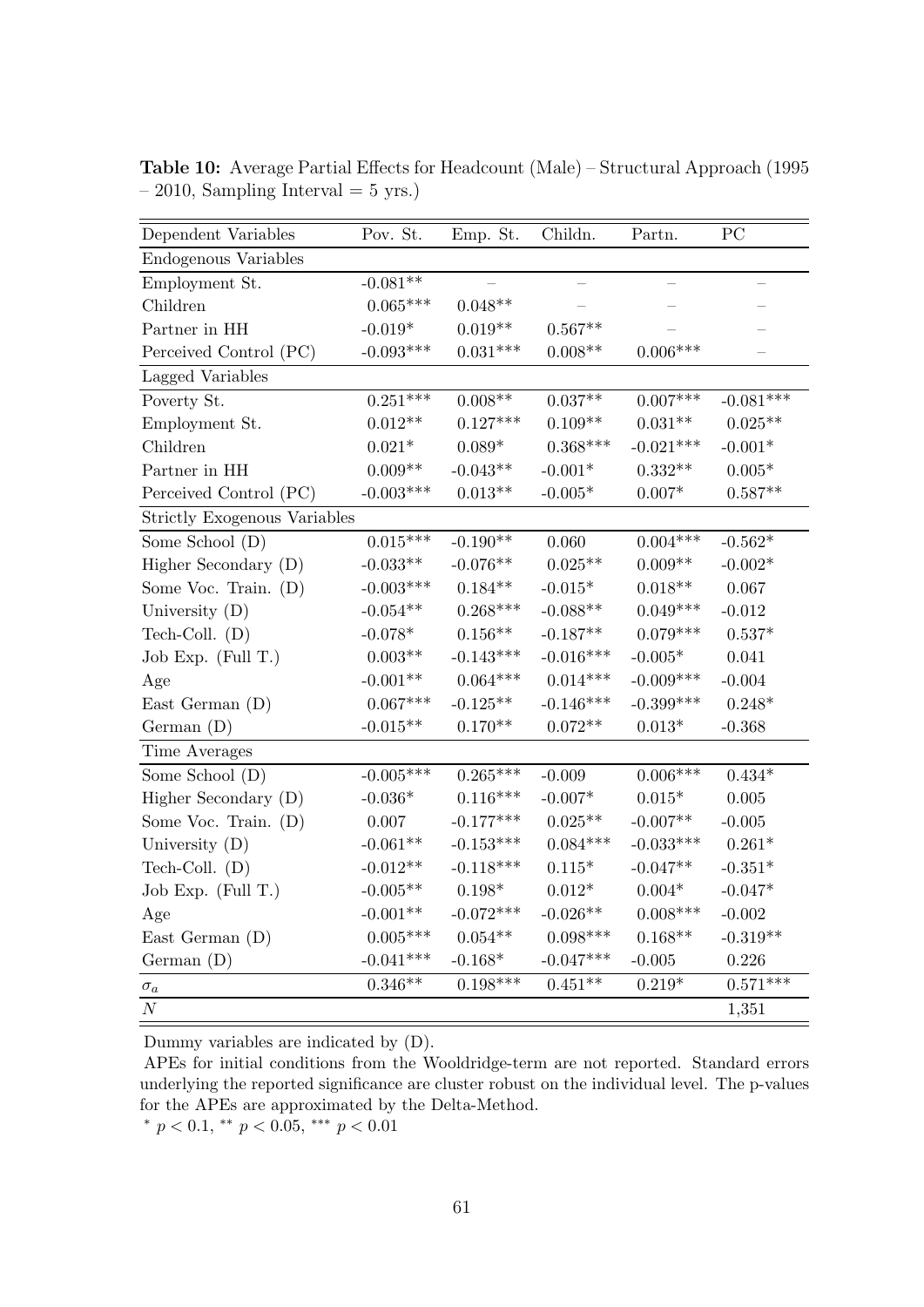| Dependent Variables                 | Pov. St.        | Emp. St.    | Childn.     | Partn.           | $\overline{PC}$ |
|-------------------------------------|-----------------|-------------|-------------|------------------|-----------------|
| Endogenous Variables                |                 |             |             |                  |                 |
| Employment St.                      | $-0.048***$     |             |             | —                |                 |
| Children                            | $0.011***$      | $-0.159***$ |             |                  |                 |
| Partner in HH                       | $-0.054***$     | $-0.008**$  | 0.001       |                  |                 |
| Perceived Control (PC)              | $-0.010***$     | $0.009***$  | $-0.003***$ | $0.009***$       |                 |
| Lagged Variables                    |                 |             |             |                  |                 |
| Poverty St.                         | $0.179***$      | $0.017**$   | $0.023***$  | $-0.007***$      | $-0.045*$       |
| Employment St.                      | $0.019***$      | $0.364***$  | $-0.001$    | 0.002            | 0.002           |
| Children                            | $0.009^{***}\,$ | $0.096***$  | $0.878***$  | $0.004***$       | $-0.004$        |
| Partner in HH                       | $0.064***$      | $-0.012***$ | $0.082***$  | $0.219***$       | $0.026^{\ast}$  |
| Perceived Control (PC)              | $-0.006***$     | $-0.005**$  | $0.005***$  | $-0.003**$       | $0.793***$      |
| <b>Strictly Exogenous Variables</b> |                 |             |             |                  |                 |
| Some School (D)                     | $-0.068***$     | $-0.028**$  | $0.191***$  | $-0.035^{***}\,$ | $0.121*$        |
| Higher Secondary (D)                | $-0.061***$     | $-0.016**$  | $0.153***$  | $-0.044***$      | 0.196           |
| Some Voc. Train. (D)                | $0.034***$      | $0.543***$  | $0.040***$  | $0.058***$       | $-0.208*$       |
| University $(D)$                    | 0.016           | $0.495***$  | $0.005**$   | 0.008            | $0.192*$        |
| Tech-Coll. $(D)$                    | $-0.068***$     | $0.613***$  | $0.137***$  | $0.198***$       | $-0.102$        |
| Job Exp. (Full T.)                  | $-0.002$        | $-0.105***$ | $-0.002$    | $-0.006**$       | 0.001           |
| Age                                 | $-0.012***$     | $0.031***$  | $0.004***$  | 0.001            | $0.019*$        |
| East German $(D)$                   | $-0.063***$     | $0.179***$  | $0.259***$  | $0.035*$         | $-0.087$        |
| German(D)                           | $0.159***$      | $0.119***$  | $-0.216***$ | $0.054***$       | $-0.054$        |
| Time Averages                       |                 |             |             |                  |                 |
| Some School (D)                     | $0.192***$      | $0.098***$  | $-0.103***$ | $0.062***$       | $-0.139$        |
| Higher Secondary (D)                | $0.136***$      | $0.056***$  | $-0.078***$ | $0.069***$       | $-0.135$        |
| Some Voc. Train. (D)                | $-0.044***$     | $-0.389***$ | $-0.010$    | $-0.057***$      | $0.271**$       |
| University $(D)$                    | $-0.041***$     | $-0.282***$ | $0.028***$  | $-0.010$         | $-0.037$        |
| Tech-Coll. $(D)$                    | $0.142***$      | $-0.487***$ | $-0.087***$ | $-0.199***$      | 0.250           |
| Job Exp. (Full T.)                  | 0.002           | $0.109***$  | $0.001\,$   | $0.005**$        | $-0.001$        |
| Age                                 | $0.011***$      | $-0.037***$ | $-0.007***$ | $-0.001$         | $-0.022*$       |
| East German $(D)$                   | $0.148***$      | $-0.152***$ | $-0.189***$ | $-0.030$         | 0.053           |
| German(D)                           | $-0.109***$     | $-0.146***$ | $0.119***$  | $-0.040***$      | 0.183           |
| $\cal N$                            | 8,218           | 8,303       | 8,660       | 8,301            | 8,663           |

Table 11: Average Partial Effects for Headcount (Female) – Partial Likelihood Approach (1994 – 1996, Sampling Interval = 1 yr.)

APEs for initial conditions from the Wooldridge-term are not reported. Standard errors underlying the reported significance are cluster robust on the individual level. The p-values for the APEs are approximated by the Delta-Method.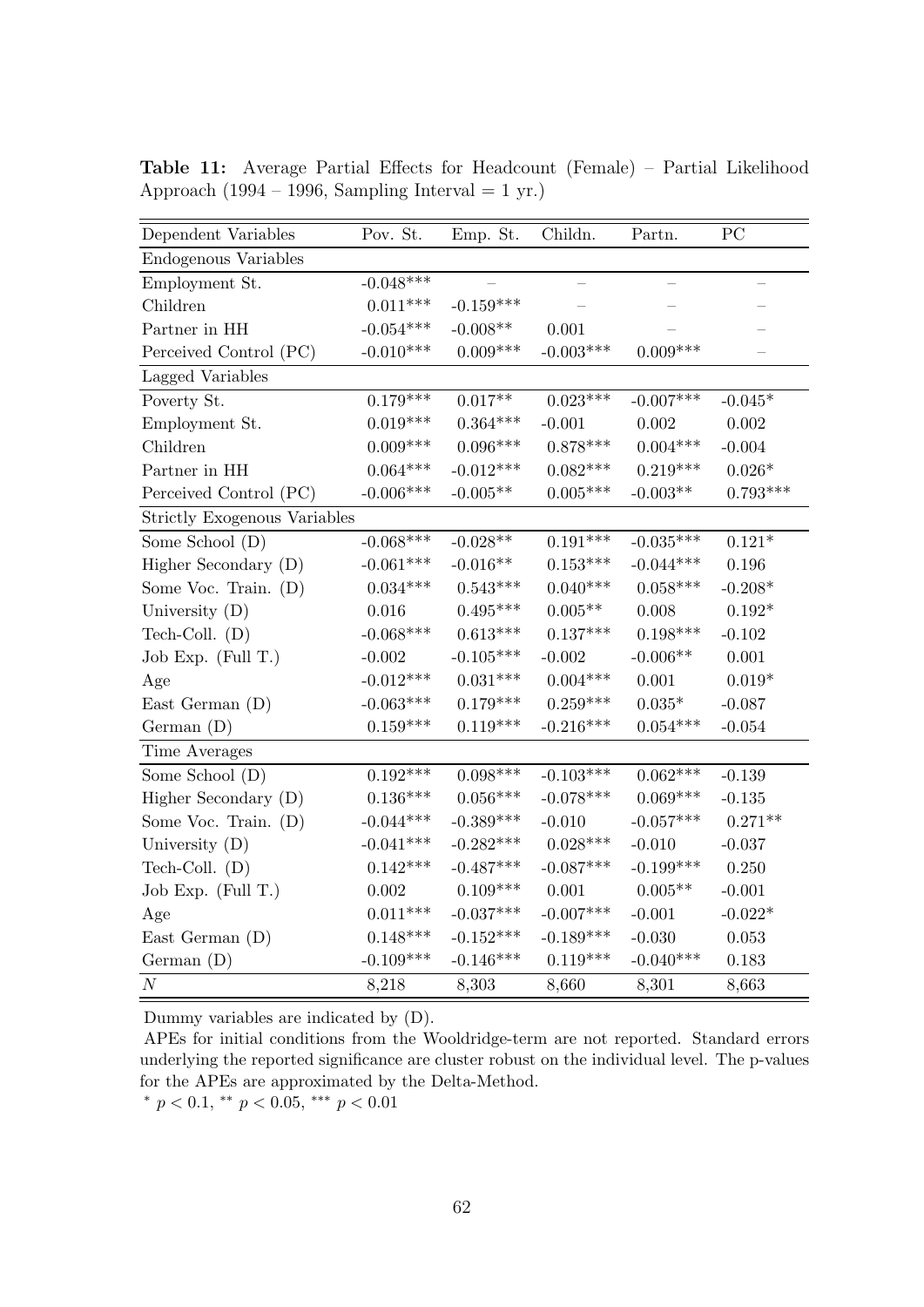| Dependent Variables                 | Pov. St.    | Emp. St.    | Childn.         | Partn.      | PC         |
|-------------------------------------|-------------|-------------|-----------------|-------------|------------|
| Endogenous Variables                |             |             |                 |             |            |
| Employment St.                      | $-0.042***$ |             |                 |             |            |
| Children                            | $0.054***$  | $0.048***$  |                 |             |            |
| Partner in HH                       | $0.016***$  | 0.006       | $0.243***$      |             |            |
| Perceived Control (PC)              | $-0.002***$ | $0.006***$  | $0.005^{***}\,$ | $0.003***$  |            |
| Lagged Variables                    |             |             |                 |             |            |
| Poverty St.                         | $0.189***$  | $0.019**$   | $0.006^{\ast}$  | $-0.008***$ | $-0.105**$ |
| Employment St.                      | $0.040***$  | $0.203***$  | $0.024***$      | $0.009***$  | 0.028      |
| Children                            | $-0.027***$ | $-0.012***$ | $0.798***$      | $0.004***$  | 0.006      |
| Partner in HH                       | $-0.013***$ | $0.032***$  | $-0.045***$     | $0.229***$  | $0.068**$  |
| Perceived Control (PC)              | $-0.007***$ | $0.003**$   | $0.002***$      | $-0.001**$  | $0.378***$ |
| <b>Strictly Exogenous Variables</b> |             |             |                 |             |            |
| Some School (D)                     | $-0.029***$ | $-0.191***$ | 0.016           | $0.002***$  | $-0.507*$  |
| Higher Secondary (D)                | 0.002       | $-0.077***$ | $0.021***$      | $0.008***$  | $-0.003$   |
| Some Voc. Train. (D)                | $-0.027***$ | $0.181***$  | $-0.012$        | $0.017**$   | 0.063      |
| University $(D)$                    | $0.029***$  | $0.207***$  | $-0.081***$     | $0.045***$  | $-0.013$   |
| Tech-Coll. $(D)$                    | $-0.021$    | $0.162***$  | $-0.182***$     | $0.085***$  | $0.533**$  |
| Job Exp. $(Full T.)$                | $-0.014***$ | $-0.143***$ | $-0.019***$     | $-0.003$    | 0.047      |
| Age                                 | $0.006***$  | $0.069***$  | $0.018***$      | $-0.009***$ | $-0.003$   |
| East German $(D)$                   | $-0.041***$ | $-0.101***$ | $-0.152***$     | $-0.352***$ | 0.239      |
| German $(D)$                        | $-0.036***$ | $0.151***$  | $0.065***$      | 0.011       | $-0.327$   |
| Time Averages                       |             |             |                 |             |            |
| Some School (D)                     | $0.032***$  | $0.207***$  | $-0.008$        | $0.009***$  | $0.442*$   |
| Higher Secondary (D)                | $-0.008**$  | $0.115***$  | $-0.004$        | $0.011***$  | 0.012      |
| Some Voc. Train. (D)                | $0.039***$  | $-0.173***$ | $0.026**$       | $-0.010$    | $-0.016$   |
| University $(D)$                    | $-0.056***$ | $-0.164***$ | $0.083***$      | $-0.030***$ | 0.232      |
| Tech-Coll. $(D)$                    | 0.010       | $-0.125***$ | $0.119***$      | $-0.049***$ | $-0.342*$  |
| Job Exp. (Full T.)                  | $0.015***$  | $0.147***$  | $0.019***$      | 0.002       | $-0.049*$  |
| Age                                 | $-0.006***$ | $-0.075***$ | $-0.022***$     | $0.010***$  | $-0.000$   |
| East German $(D)$                   | $0.089***$  | $0.055***$  | $0.099^{***}\,$ | $0.143***$  | $-0.303$   |
| German $(D)$                        | $0.023**$   | $-0.175***$ | $-0.043***$     | $-0.004$    | 0.208      |
| $\cal N$                            | 7,953       | 8,027       | 8,379           | 8,027       | 7,992      |

Table 12: Average Partial Effects for Headcount (Male) – Partial Likelihood Approach (1994 –1996, Sampling Interval = 1 yr.)

APEs for initial conditions from the Wooldridge-term are not reported. Standard errors underlying the reported significance are cluster robust on the individual level. The p-values for the APEs are approximated by the Delta-Method.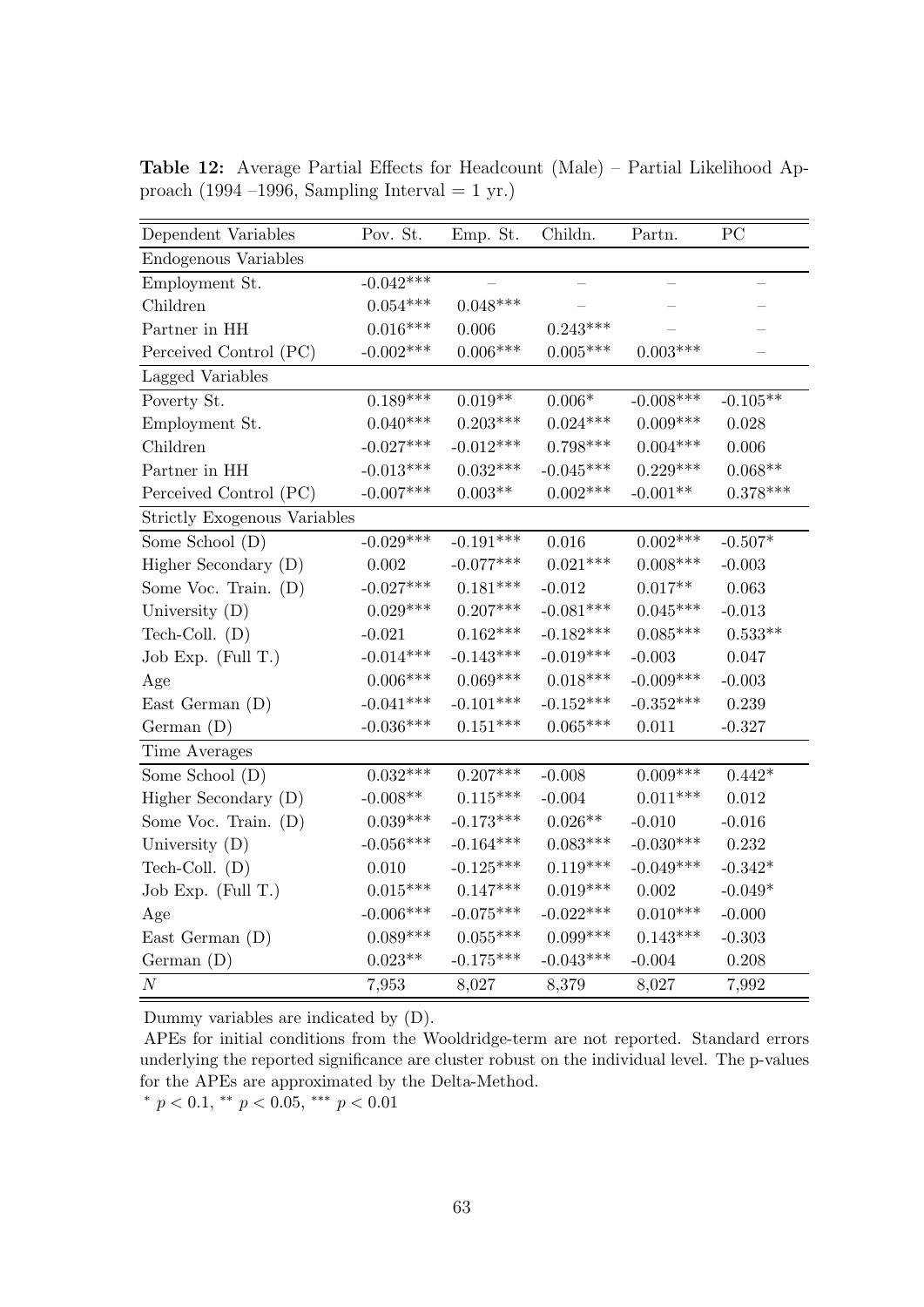| Dependent Variables          | Pov. St.                   | Emp. St.    | Childn.      | Partn.                   |
|------------------------------|----------------------------|-------------|--------------|--------------------------|
| Endogenous Variables         |                            |             |              |                          |
| Employment St.               | $-0.062***$                |             |              | $\overline{\phantom{0}}$ |
| Children                     | $-0.002*$                  | $-0.111***$ |              |                          |
| Partner in HH                | $-0.056***$                | $-0.015***$ | $0.010***$   |                          |
| Lagged Variables             |                            |             |              |                          |
| Poverty St.                  | $0.368***$                 | 0.001       | $0.021***$   | $-0.006***$              |
| Employment St.               | $0.029***$                 | $0.491***$  | $-0.000$     | $0.004***$               |
| Children                     | $0.011***$                 | $0.061***$  | $0.855***$   | $-0.001**$               |
| Partner in HH                | $0.037***$                 | $-0.000$    | $0.071***$   | $0.273***$               |
| Strictly Exogenous Variables |                            |             |              |                          |
| Some School (D)              | $0.013***$                 | $0.027***$  | $0.042***$   | $0.003^{**}$             |
| Higher Secondary (D)         | $0.033***$                 | $0.027***$  | $0.051***$   | $0.013***$               |
| Some Voc. Train. (D)         | $-0.008***$                | $0.094***$  | $0.031***$   | $0.010***$               |
| University $(D)$             | $\textnormal{-}0.006^{**}$ | $0.193***$  | $0.041**$    | $0.032***$               |
| Tech-Coll. (D)               | $0.030***$                 | $0.113***$  | $0.032***$   | $0.036***$               |
| Job Exp. $(Full T.)$         | $-0.001***$                | $-0.013***$ | $0.002***$   | $0.001***$               |
| Age                          | $0.003***$                 | $0.000***$  | $-0.002***$  | $-0.001***$              |
| East German $(D)$            | $-0.014***$                | $0.022***$  | $-0.012***$  | $-0.052***$              |
| German(D)                    | $0.007**$                  | $-0.005*$   | 0.002        | $0.007***$               |
| Time Averages                |                            |             |              |                          |
| Some School (D)              | $-0.018***$                | $0.023***$  | $-0.013***$  | $0.003^{\ast\ast}$       |
| Higher Secondary (D)         | $-0.046***$                | $0.022***$  | $-0.019***$  | $-0.009***$              |
| Some Voc. Train. (D)         | $-0.019***$                | $-0.040***$ | $-0.003**$   | 0.001                    |
| University $(D)$             | $-0.054***$                | $-0.075***$ | $-0.014***$  | $-0.022***$              |
| Tech-Coll. (D)               | $-0.066***$                | $-0.052***$ | $-0.016***$  | $-0.030***$              |
| Job Exp. $(Full T.)$         | $-0.000$                   | $0.018***$  | $-0.002***$  | $-0.002***$              |
| Age                          | $-0.003***$                | $-0.006***$ | $-0.000$ *** | $0.001***$               |
| East German $(D)$            | $0.058***$                 | $-0.029***$ | 0.001        | $0.049***$               |
| German(D)                    | $-0.038***$                | $-0.023***$ | $-0.026***$  | $-0.019***$              |
| $\cal N$                     | 60,544                     | 61,140      | 106,544      | 61,011                   |

Table 13: Average Partial Effects for Headcount (Female) – Partial Likelihood Approach (1994 – 2010, Sampling Interval = 1 yr.)

APEs for initial conditions from the Wooldridge-term are not reported. Standard errors underlying the reported significance are cluster robust on the individual level. The pvalues for the APEs are approximated by the Delta-Method.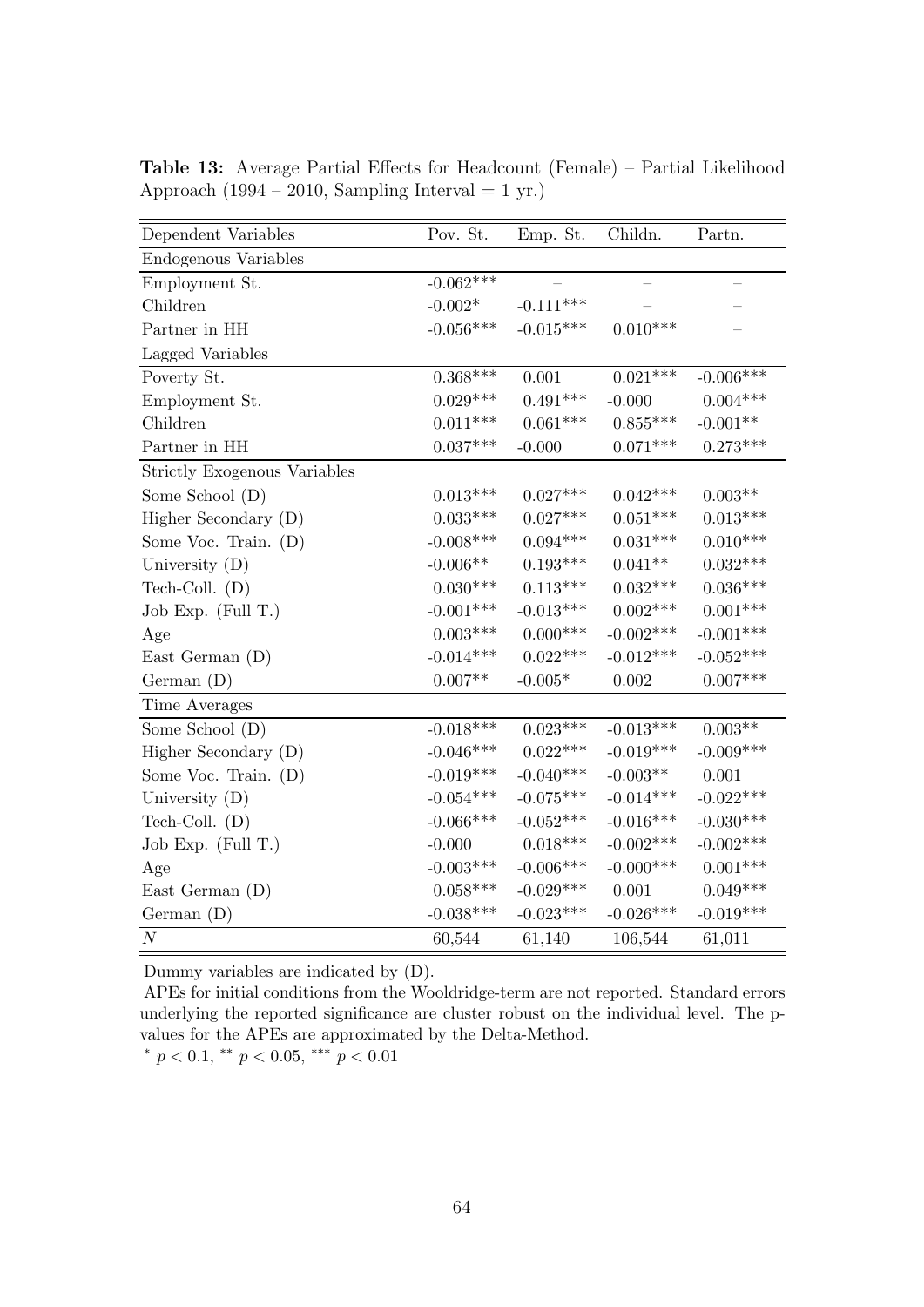| Dependent Variables          | Pov. St.        | Emp. St.    | Childn.     | Partn.                   |
|------------------------------|-----------------|-------------|-------------|--------------------------|
| Endogenous Variables         |                 |             |             |                          |
| Employment St.               | $-0.061***$     |             |             | $\overline{\phantom{0}}$ |
| Children                     | $0.021***$      | $0.025***$  |             |                          |
| Partner in HH                | $-0.003**$      | $0.022***$  | $0.228***$  |                          |
| Lagged Variables             |                 |             |             |                          |
| Poverty St.                  | $0.339^{***}\;$ | $-0.003***$ | $0.018***$  | $-0.002***$              |
| Employment St.               | $0.035***$      | $0.273***$  | $0.027***$  | $0.017***$               |
| Children                     | $0.002^{**}$    | $-0.009***$ | $0.801***$  | $-0.003***$              |
| Partner in HH                | $-0.007***$     | $0.025***$  | $-0.038***$ | $0.292***$               |
| Strictly Exogenous Variables |                 |             |             |                          |
| Some School (D)              | $-0.009***$     | $0.017***$  | $0.006**$   | $0.004***$               |
| Higher Secondary (D)         | $0.004***$      | $0.037***$  | $0.017***$  | $0.012***$               |
| Some Voc. Train. (D)         | $0.006^{***}\;$ | $0.082***$  | $0.015***$  | $0.003^{***}\,$          |
| University $(D)$             | $-0.030***$     | $0.175***$  | $-0.007**$  | $0.017***$               |
| Tech-Coll. $(D)$             | $-0.026***$     | $0.117***$  | $-0.005*$   | $0.017***$               |
| Job Exp. $(Full T.)$         | $-0.000$        | $-0.007***$ | $-0.003***$ | $-0.002***$              |
| Age                          | $0.003***$      | $-0.000***$ | $-0.001***$ | $0.001***$               |
| East German $(D)$            | 0.003           | $-0.015***$ | $0.011***$  | $-0.023***$              |
| German(D)                    | 0.002           | $-0.029***$ | $0.035***$  | $0.003*$                 |
| Time Averages                |                 |             |             |                          |
| Some School (D)              | $0.014***$      | $0.042***$  | $0.002\,$   | 0.001                    |
| Higher Secondary (D)         | $-0.001$        | $0.018***$  | $-0.009***$ | $-0.002$                 |
| Some Voc. Train. (D)         | $-0.016***$     | $-0.027***$ | $-0.005***$ | $0.002**$                |
| University $(D)$             | $-0.028***$     | $-0.073***$ | $0.014***$  | $-0.011***$              |
| Tech-Coll. $(D)$             | $-0.008***$     | $-0.059***$ | $0.010***$  | $-0.005***$              |
| Job Exp. $(Full T.)$         | $-0.001***$     | $0.011***$  | $0.002***$  | $0.003***$               |
| Age                          | $-0.002***$     | $-0.007***$ | $-0.001***$ | $-0.001***$              |
| East German (D)              | $0.023***$      | $-0.017***$ | $-0.026***$ | $0.025***$               |
| German(D)                    | $-0.029***$     | $0.011***$  | $-0.055***$ | $-0.018***$              |
| $\cal N$                     | 58,089          | 58,617      | 100,681     | 58,469                   |

Table 14: Average Partial Effects for Headcount (Male) – Partial Likelihood Approach (1994 – 2010, Sampling Interval = 1 yr.)

APEs for initial conditions from the Wooldridge-term are not reported. Standard errors underlying the reported significance are cluster robust on the individual level. The pvalues for the APEs are approximated by the Delta-Method.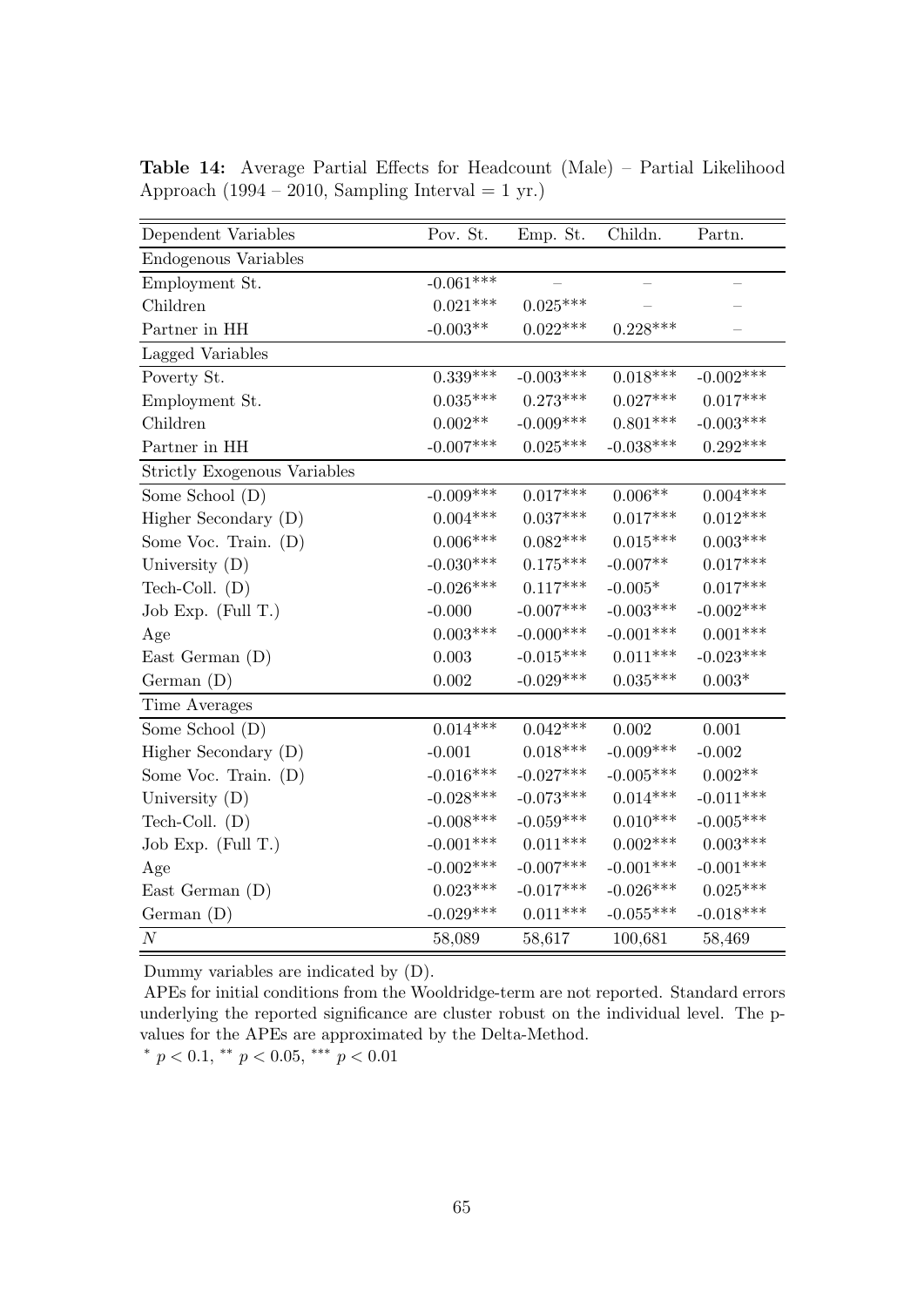

Figure 1: Development of Monthly Net Equivalence Incomes and the Poverty  $Line (Nominal = blue)$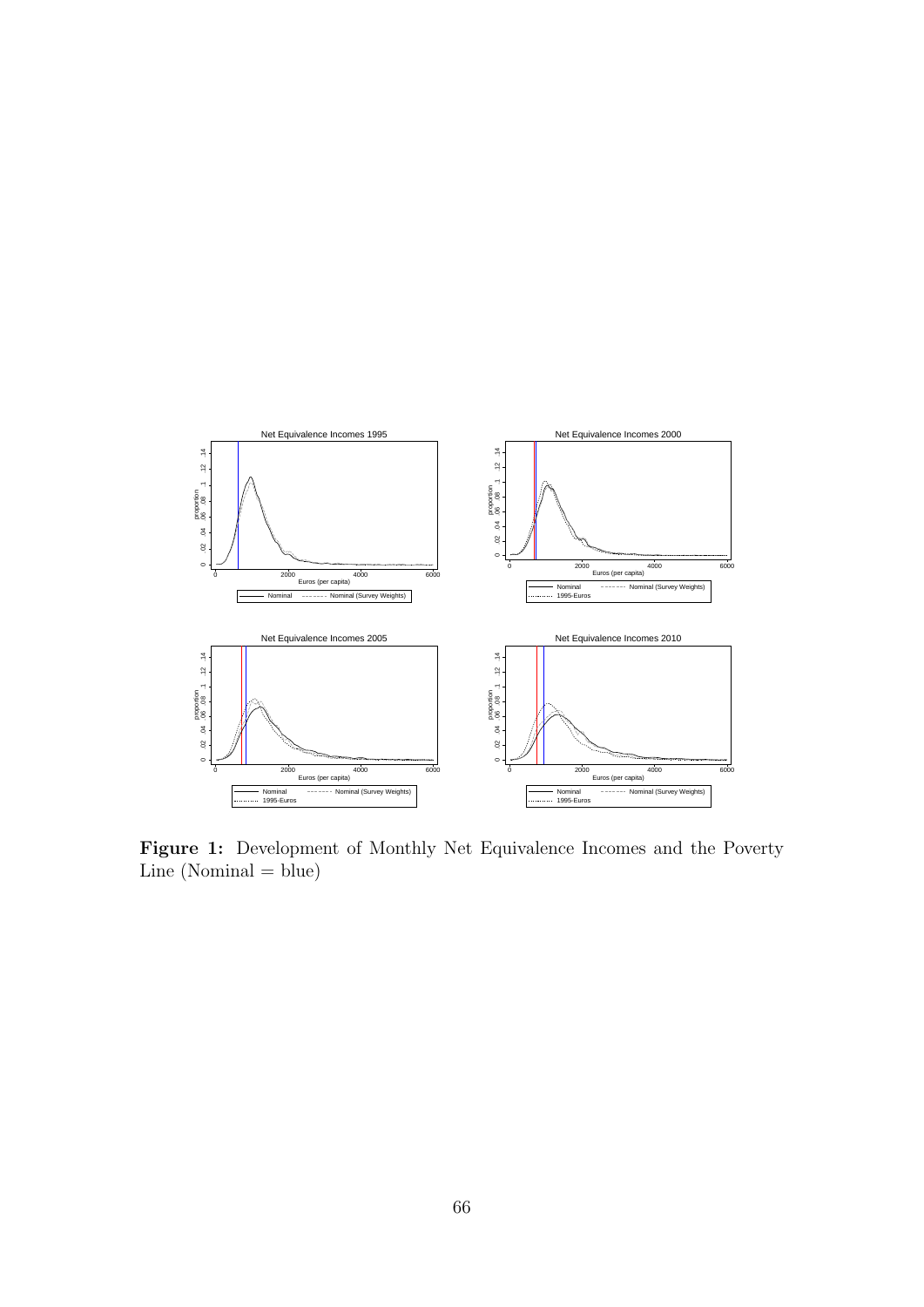

Figure 2: Mobility plots for net equivalence incomes with 1995 as a base period. The reference locations of the 1995-members for the 400 quantile increments in 2000, 2005, and 2010 are sorted in row-major order from left to right.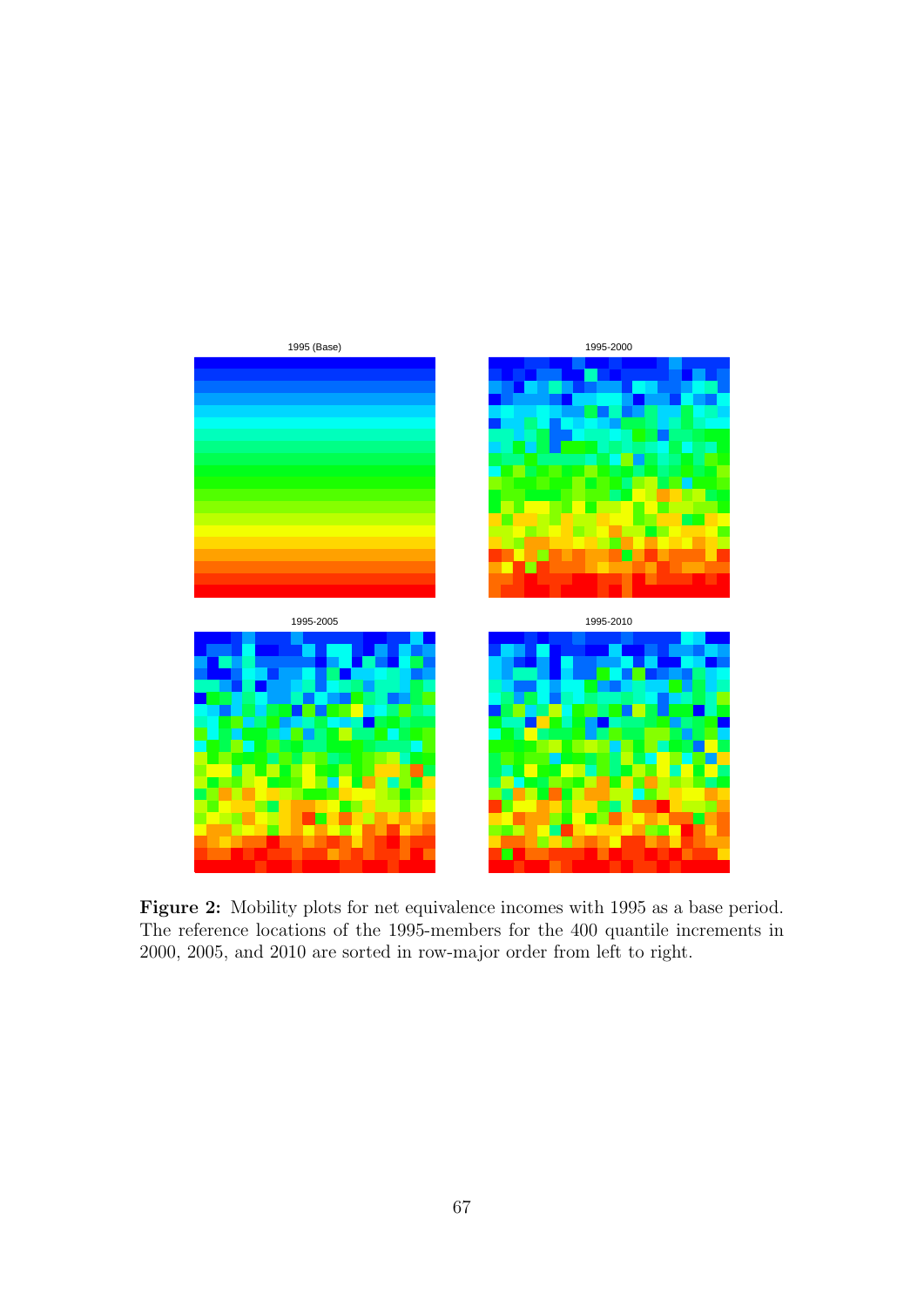## Appendix A: Personality traits as surveyed in the **GSOEP**

### Perceived Control/ Locus of Control (LOC), as of 1999

Using the scale provided, indicate what your attitudes towards life and towards your own future are.

- 1. How my life goes depends on me (Internal LOC).
- 2. If a person is socially or politically active, he/she can have an effect on social conditions (Internal LOC).
- 3. One has to work hard in order to succeed (Internal LOC).
- 4. If I run up against difficulties in life, I often doubt my own abilities (reversed, Internal LOC).
- 5. Compared to other people, I have not achieved what I deserve (External LOC).
- 6. What a person achieves in life is above all a question of fate or luck (External LOC).
- 7. I frequently have the experience that other people have a controlling influence over my life (External LOC).
- 8. The opportunities that I have in life are determined by the social conditions (External LOC).
- 9. Inborn abilities are more important than any efforts one can make (External LOC).
- 10. I have little control over the things that happen in my life (External LOC).

### Perceived Control, as of 1994

The following are various attitudes towards life and the future. Please indicate what most applies to you.

- 1. I determine what happens to me in life (Internal).
- 2. It is useless to make plans because they seldom work out (External).
- 3. My behavior determines my life (Internal).
- 4. No one can escape their fate, everything in life happens as it must happen (External).
- 5. If I get something I want then it's mostly due to luck (External).
- 6. Most plans I make are successful (Internal).
- 7. There is little sense in planing ahead because something unexpected always comes up (External).
- 8. Things always happen differently, one can't rely on anything (External).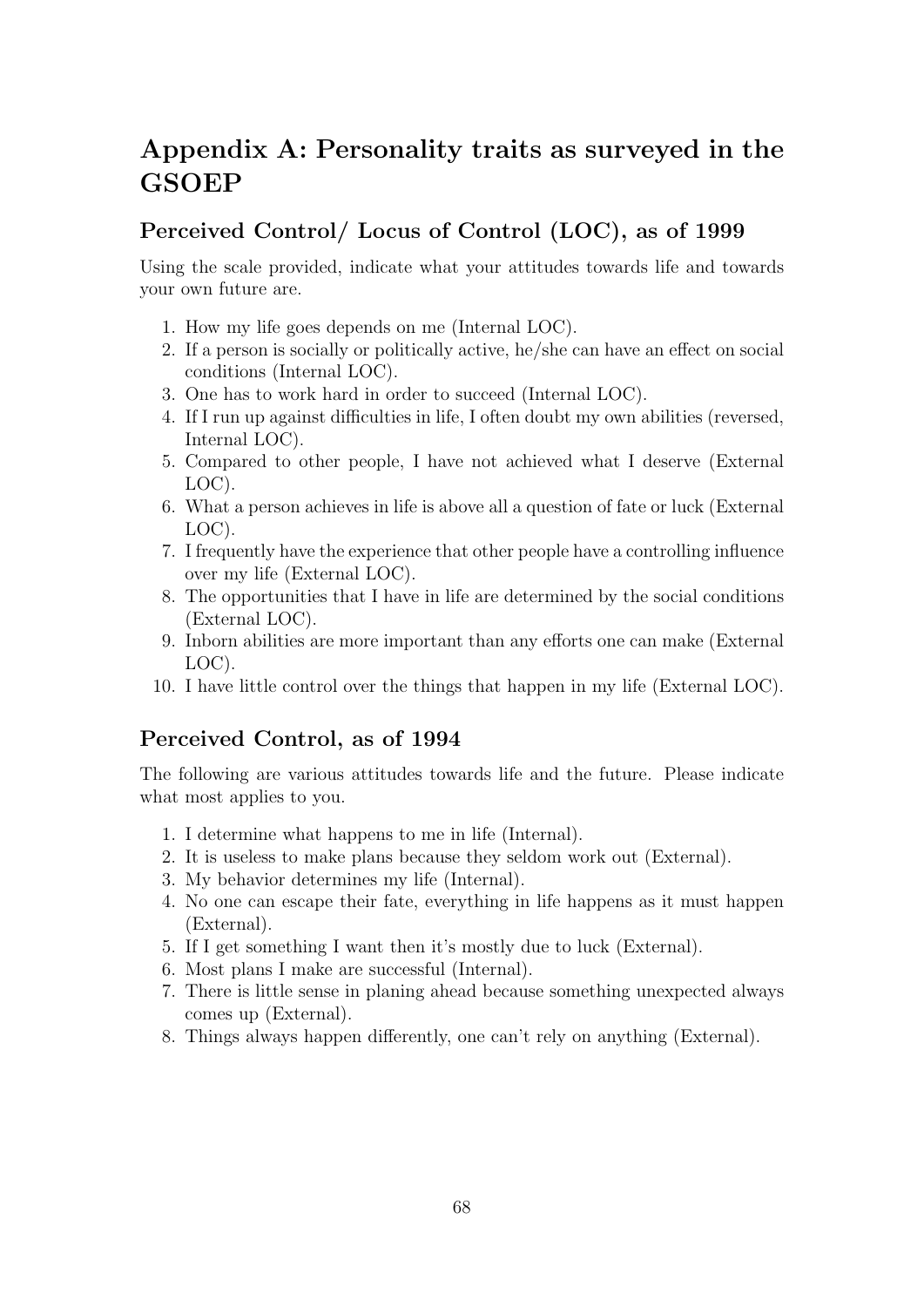### Appendix B: Measurement of Perceived Control

### Retrieving Unidimensional Item Combinations

To avoid erroneous estimates of latent control attitudes or, otherwise, not having to impose additional structure on the already complex estimation framework, it is particularly important to have an item combination available which is a onedimensional representation of perceived control. To find the best item combination in terms of this objective, we apply an exploratory approach to a common factor model (see Anderson and Rubin, 1956). For each individual we obtain a measurement vector  $\mathbf{T}_i$ , which refers to a specific group of items that represent perceived control. However, there may potentially be more than one personality trait  $\theta_i$  underlying the initial set of items  $\mathbf{T}_i$ . As such, the respective mean and covariance patterns for all  $i \in N$  are

$$
\mathbf{T} = \mathbf{\Lambda}\boldsymbol{\theta} + \boldsymbol{\nu}
$$
  
\n
$$
\mathbf{S} = \mathbf{\Lambda}\boldsymbol{\Psi}\mathbf{\Lambda}' + \boldsymbol{\Theta},
$$
 (B.1)

where  $\Theta$  is the covariance structure of the uniqueness  $\nu$ . Furthermore,  $\Psi = I$ implies that the common factors are a priori uncorrelated and have unit variance for the sake of identification.<sup>25</sup> It changes to a correlation matrix if the elements of S are normalized. The residuals  $\nu$  have mean zero and are uncorrelated with all  $\theta$  and among each other. Given these presumptions, the factor extraction is exclusively based on the observed matrix S as it is already centralized around the corresponding observed means. In order to reduce potential statistical artifacts resulting from the categorial nature of the responses, it is common practice to take the underlying nature of S into account. Such polychoric correlations for categorial item responses imply that the responses in T are based on a latent

 $\frac{25}{25}$  Such normalization on either the factor loading or the corresponding factor variance are always required in factor models as the overall scale is otherwise unidentifiable (see Anderson and Rubin, 1956). In exploratory factor models, it is common to normalize the factor variance. The orthogonality assumption that prescribes  $\Psi$  to be diagonal can be replaced by other restrictions on  $\Lambda$ , which are hard to reason in exploratory settings, however. As diagonalization leads to parsimony in terms of underlying factors and can be relaxed later on, it is common to proceed in this fashion. Moreover, if only few items are available, non-orthogonality between factor may prevent identification.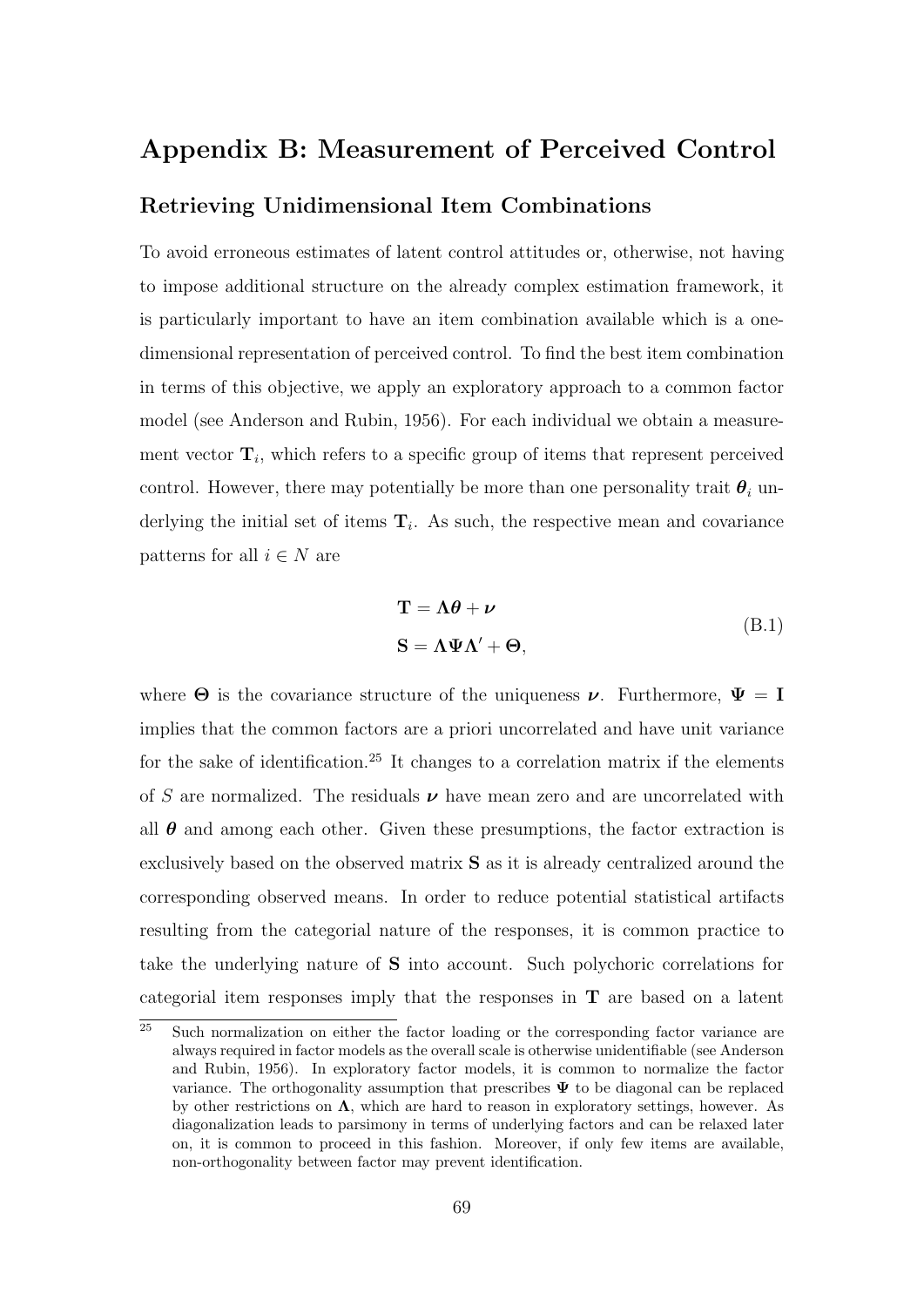continuum  $\tilde{T}$ . Hence, the correlations of the elements in  $\tilde{T}$  are to be estimated instead of those in T. The diagonal elements of the resulting correlation matrix  $\tilde{\mathbf{S}}$  are again unity, but half of the off-diagonal elements have to be evaluated. For these  $\tilde{S}_{ij}$ , suppose the underlying continuous  $\tilde{T}_i$  and  $\tilde{T}_j$  are

$$
\begin{pmatrix} \tilde{T}_i \\ \tilde{T}_j \end{pmatrix} \sim \mathcal{BN}\left(\begin{pmatrix} 0 \\ 0 \\ 0 \end{pmatrix}, \begin{pmatrix} 1 & \rho_{ij} \\ \rho_{ij} & 1 \end{pmatrix}\right),
$$

where both,  $\tilde{T}_i$  and  $\tilde{T}_j$ , have mean zero and unit variance, implying

$$
\Phi(\tilde{T}_i, \tilde{T}_j, \rho_{ij}) = \frac{1}{2\pi\sqrt{1-\rho_{ij}^2}} \int_{-\infty}^{\tilde{T}_i} \int_{-\infty}^{\tilde{T}_j} e^{\frac{1}{2(1-\rho_{ij}^2)}(\tilde{T}_i^2 - 2\rho_{ij}\tilde{T}_i\tilde{T}_j + \tilde{T}_j^2)} d\tilde{T}_i d\tilde{T}_j.
$$

Given that for every two items  $(i, j)$  we have  $k = 1...K$  and  $l = 1...L$  response categories, where  $K = L$  holds, one obtains the  $(i, j)$ -specific log-likelihood function

$$
\ell_{ij} = \ln C + \sum_{k=1}^{K} \sum_{l=1}^{K} n_{kl} \ln \eta_{kl},
$$

where  $\eta_{kl}$  is the cell probability of a response combination  $(k, l)$  which is observed  $n_{kl}$  times in the data. The contribution for  $\eta_{kl}$  is obtained from the doubledifference of the cumulated density function defined above, where the intervals of the differences depend on unknown cutoff-points  $\gamma_{i,k}$  and  $\gamma_{j,l}$  ( $k = 1...K$ ,  $l = 1...L$ ). More specifically, we shall obtain

$$
\eta_{kl} = \left[\Phi(\gamma_{i,k},\gamma_{j,l},\rho_{ij}) - \Phi(\gamma_{i,k-1},\gamma_{j,l},\rho_{ij})\right] - \left[\Phi(\gamma_{i,k},\gamma_{j,l-1}\rho_{ij}) - \Phi(\gamma_{i,k-1},\gamma_{j,l-1},\rho_{ij})\right],
$$

which, when substituted into the above likelihood, provides full-information estimates of the respective  $\rho_{ij}$ .<sup>26</sup> This procedure is repeated for all triangular item

 $\overline{26}$  There are also three-step procedures based on conditional likelihood estimates available, but combination-specific cutoff-estimates ought to perform better than row-specific first-stage estimates in most cases.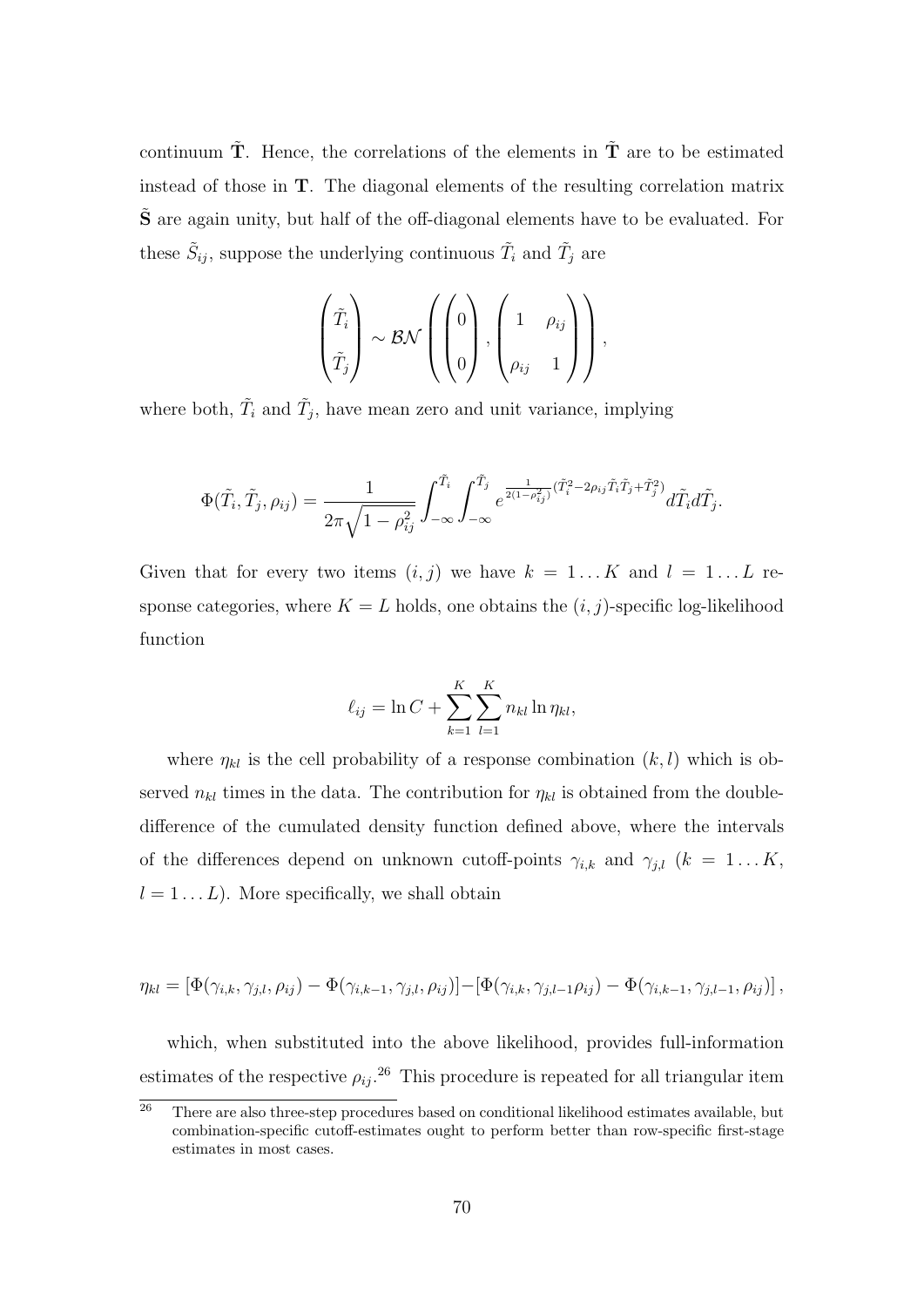combinations in  $\tilde{S}$ . Subsequently, the common factors that produce a high share of the common variance and, at the same time, a high number of retained items, can be extracted from the estimated  $\hat{\tilde{S}}$  by common methods. A convenient choice is the principal factor analysis with iterated communalities, for which the covariance structure in equation B.1 can be rewritten as follows:

$$
\tilde{S}-\Theta=\Lambda I\Lambda'.
$$

By definition, this step only affects the diagonal elements of  $\tilde{S}$ , where the reduced values are called communalities. An initial estimate for the *i*-th communality  $\hat{h}_i^2$ can be obtained from  $1-1/r_{ii}$ , where  $r_{ii}$  is the *i*-th diagonal element of the square matrix  $\tilde{\mathbf{S}}^{-1}$  (see Mulaik, 2009). An estimate  $\hat{\mathbf{\Lambda}}$  of the factor loadings results from the factorization

$$
\hat{\Lambda}\hat{\Lambda'}=\hat{\tilde{\mathbf{S}}}-\hat{\mathbf{\Theta}}=\mathbf{CDC'}=\mathbf{CD}^{1/2}\mathbf{D}^{1/2}\mathbf{C'},
$$

which is the so-called spectral decomposition of the symmetric matrix  $\hat{\tilde{S}} - \hat{\Theta}$ with **D** being the diagonal matrix of eigenvalues and **C** being the matrix of the corresponding characteristic vectors.<sup>27</sup> Furthermore, as  $\hat{\tilde{S}} - \hat{\Theta}$  and **D** are positive semi-definite, the factorization  $\mathbf{D} = \mathbf{D}^{1/2} \mathbf{D}^{1/2}$  with  $\mathbf{C} \mathbf{D}^{1/2} = \hat{\mathbf{\Lambda}}$  applies. Since the factorized matrix is standardized, all factor loadings represent correlations and their item-specific sums are updated guesses of the communalities. Hence, the communalities in  $\hat{\tilde{\mathbf{S}}} - \hat{\mathbf{\Theta}}$  can be updated iteration-wise until they converge (see, e.g., Rencher, 2004). Sometimes the iterative nature leads to corner solutions. Such so-called Heywood cases (see, e.g., Thompson, 2004) are discarded and the respective second-best combinations are used instead. Following Costello and Osborne (2005), it is expedient to end up with a "clean" factor structure where the factor loadings associate as much items as possible with one major common factor explaining most of the variance.

Table A1 lays out the results for the finally selected item combinations. For

<sup>&</sup>lt;sup>27</sup> Each column of **C** forms a characteristic vector with orthonormalization such that  $c'_{i}c_{j} = 0$  $\forall i \neq j$  and  $\mathbf{c}'_i \mathbf{c}_j = 1 \ \forall i = j$ .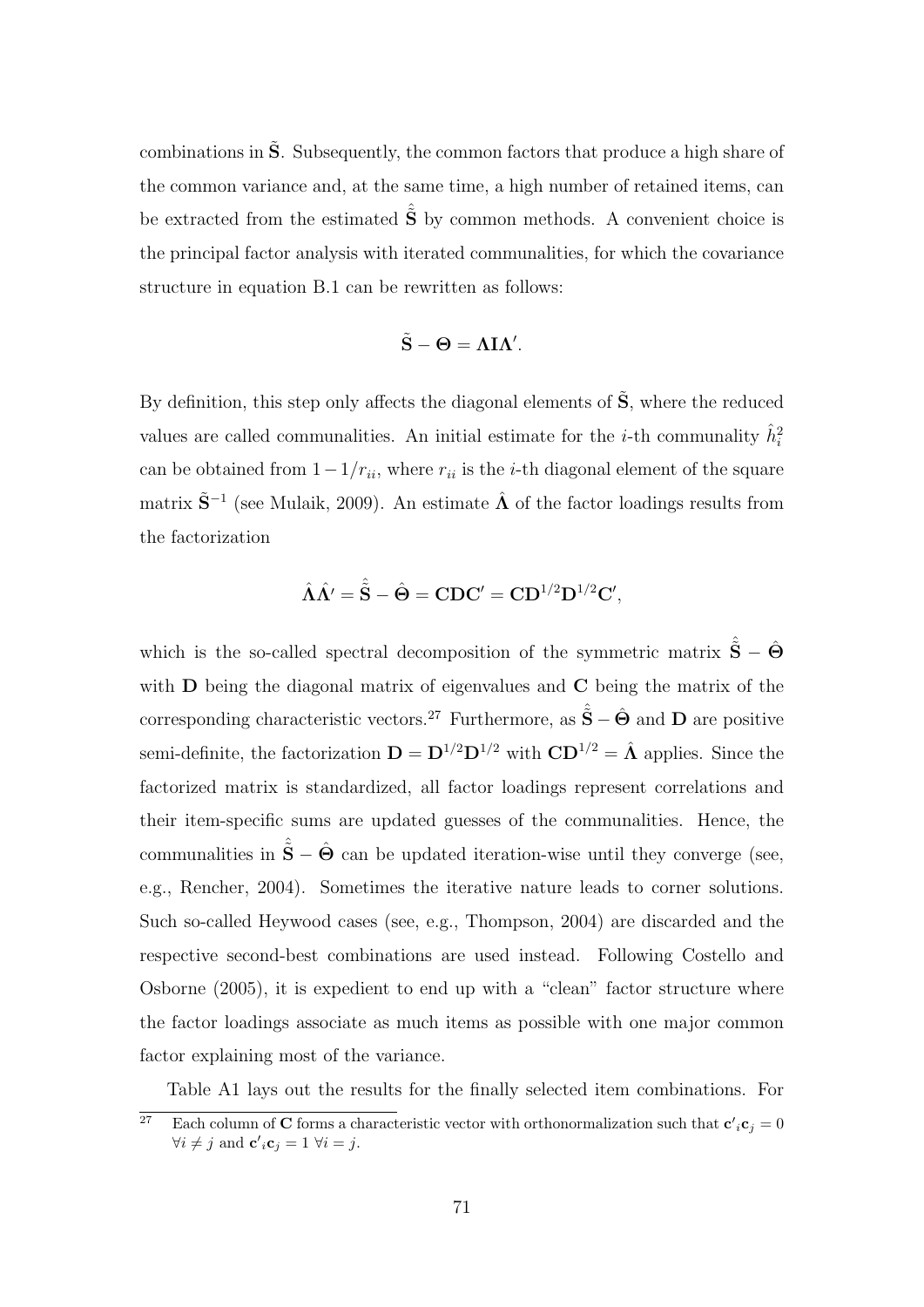waves 1999, 2005, and 2010, the same items are used and the resulting pattern is quite stable across waves. In order to account for potential gender differences, the common factor model is separately estimated for female and male sample members.

|            |                                  | Common Variances |            |            |              |
|------------|----------------------------------|------------------|------------|------------|--------------|
|            |                                  | (female)         |            | (male)     |              |
|            |                                  | Eigenvalue       | Proportion | Eigenvalue | Proportion   |
| 2010       | 1 <sup>st</sup> Principal Factor | 1.671            | 0.896      | 1.805      | 0.876        |
|            | $2nd$ Principal Factor           | 0.143            | 0.077      | 0.131      | $\,0.064\,$  |
| $\,2005\,$ | 1 <sup>st</sup> Principal Factor | 1.588            | 0.886      | 1.721      | 0.940        |
|            | $2nd$ Principal Factor           | 0.127            | 0.071      | 0.069      | 0.038        |
| 1999       | $1st$ Principal Factor           | 1.699            | 0.939      | 1.761      | 0.959        |
|            | 2 <sup>nd</sup> Principal Factor | 0.074            | 0.041      | 0.052      | 0.029        |
| 1995       | $1st$ Principal Factor           | 2.394            | 0.884      | 2.459      | 0.898        |
|            | $2^{\rm nd}$ Principal Factor    | 0.201            | 0.074      | 0.202      | 0.074        |
|            |                                  | Factor Structure |            |            |              |
|            |                                  | Factor 1         | Factor 2   | Factor 1   | Factor $2\,$ |
| 2010       | Item 1                           | 0.576            | 0.136      | 0.628      | 0.251        |
|            | Item 2                           | 0.508            | 0.062      | 0.531      | 0.083        |
|            | Item 3                           | 0.673            | $-0.106$   | 0.669      | $-0.243$     |
|            | Item 4                           | 0.368            | 0.268      | 0.405      | $-0.014$     |
|            | Item 5                           | 0.702            | $-0.195$   | 0.720      | $-0.047$     |
| $\,2005\,$ | Item 1                           | 0.526            | 0.101      | 0.591      | 0.058        |
|            | Item 2                           | 0.527            | 0.079      | 0.523      | 0.143        |
|            | Item 3                           | 0.647            | $-0.121$   | 0.653      | $-0.113$     |
|            | Item 4                           | 0.363            | 0.264      | 0.398      | $\rm 0.131$  |
|            | Item 5                           | 0.696            | $-0.161$   | 0.716      | $-0.123$     |
| 1999       | Item 1                           | 0.616            | 0.056      | 0.649      | $-0.080$     |
|            | Item 2                           | 0.512            | 0.031      | 0.537      | 0.087        |
|            | Item 3                           | 0.667            | $-0.027$   | 0.658      | 0.061        |
|            | Item 4                           | 0.357            | 0.212      | 0.366      | 0.140        |
|            | Item 5                           | 0.697            | $-0.155$   | 0.696      | $-0.123$     |
| 1995       | Item $1$                         | 0.626            | 0.017      | 0.657      | $-0.058$     |
|            | Item 2                           | 0.624            | 0.177      | 0.631      | 0.215        |
|            | Item 3                           | 0.548            | 0.308      | 0.565      | 0.293        |
|            | Item 4                           | 0.818            | $-0.252$   | 0.824      | $-0.246$     |
|            | Item 5                           | 0.802            | $-0.104$   | 0.795      | $-0.076$     |

Table A1: Iterated Principle Factor Analysis for Polychoric Item Correlations of Perceive Control

There are combinations with less than five retained items available that exhibit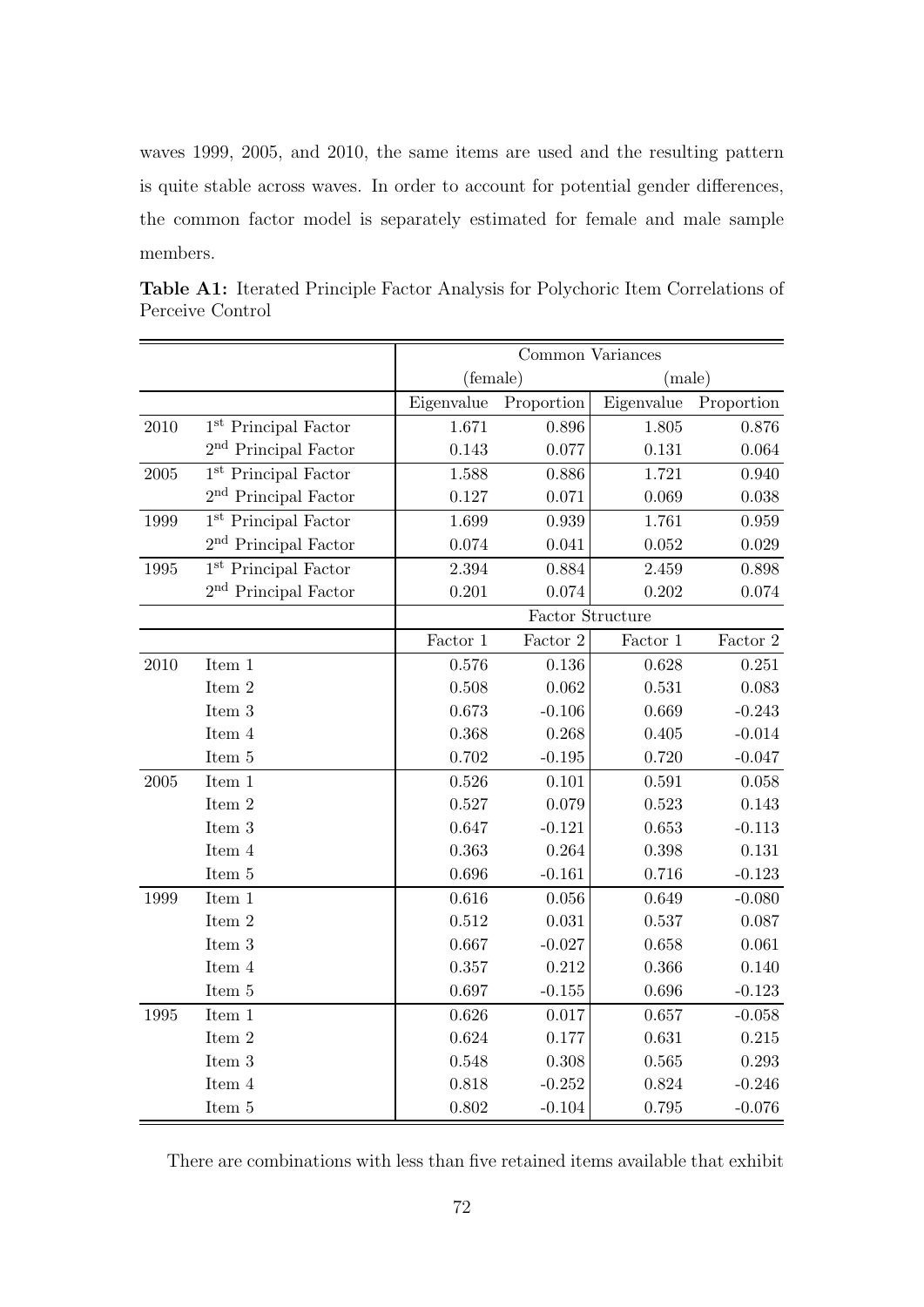slightly higher shares of common variance. Nonetheless, we opt for the five-item alternative as a higher number of measurement equations generally increases the quality of the factor scores derived later on. Apart from the share of common variance, the second objective of the item selection was to obtain homogeneous loadings on the first principal factor. Surprisingly, the item selection that complies most with both aims is the same for females and males. As mentioned in the data section, the 1994-to-1996 version of the GSOEP control inventory is a slightly different prequel of the later one. As the 1995 wave is predominantly used in the main model specifications, we jointly examine the factor structure and factor pattern of the 1995 and the 1999 item inventory.

If the item combinations for 1995 and 1999 are jointly evaluated, the share of the common variance is reduced by some 15 to 20 percentage points (Table A2). Instead, a second principal factor, which accounts for about 30 percent of the overall variance, occurs. The next common factor is again negligible. The loadings suggest that the association of all selected 1995 and 1999 items with respect to the principal projection axis is as intended. However, the second axis obviously implies a full reversal for the projection of both item blocks. Fortunately, this second dimension is almost orthogonal to the first factor, making the prequel version of the perceived control scale a still descent approximation to the later one.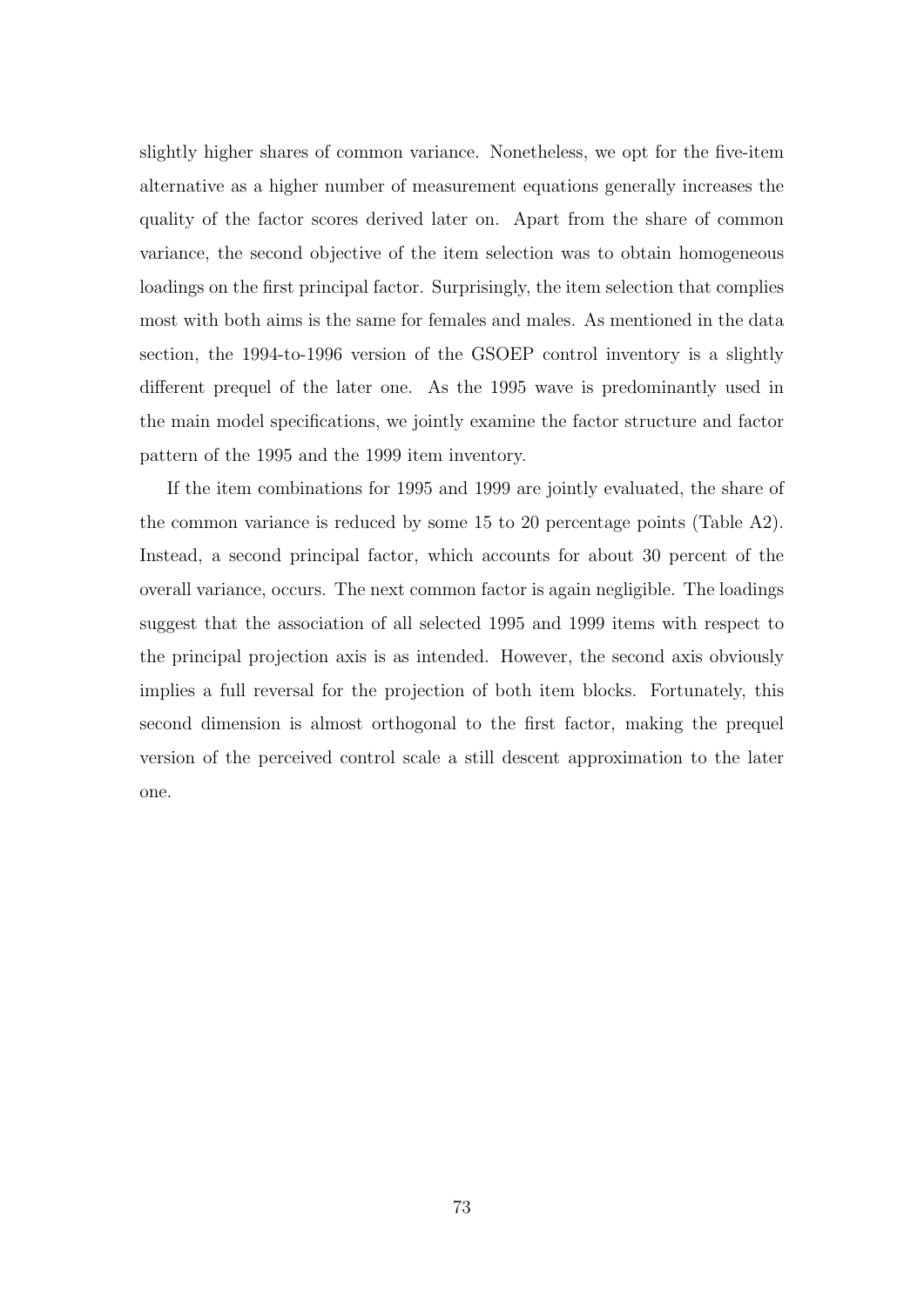|                                  | Common Variances                |            |              |            |
|----------------------------------|---------------------------------|------------|--------------|------------|
|                                  | (female)                        |            | (male)       |            |
|                                  | Eigenvalue                      | Proportion | Eigenvalue   | Proportion |
| 1 <sup>st</sup> Principal Factor | 2.791                           | 0.693      | 2.982        | 0.713      |
| $2nd$ Principal Factor           | 1.236                           | 0.307      | 1.199        | 0.287      |
| $3rd$ Principal Factor           | 0.110                           | 0.027      | 0.142        | 0.034      |
|                                  | Factor Structure                |            |              |            |
|                                  | Factor 1                        | Factor $2$ | Factor $1\,$ | Factor 2   |
| Item $1(1995)$                   | 0.584                           | $-0.193$   | 0.619        | $-0.221$   |
| Item $2(1995)$                   | 0.538                           | $-0.319$   | 0.535        | $-0.324$   |
| Item $3(1995)$                   | 0.509                           | $-0.160$   | 0.542        | $-0.121$   |
| Item $4(1995)$                   | 0.721                           | $-0.343$   | 0.737        | $-0.340$   |
| Item $5(1995)$                   | 0.741                           | $-0.288$   | 0.730        | $-0.305$   |
| Item $1(1999)$                   | 0.412                           | 0.451      | 0.471        | 0.447      |
| Item $2(1999)$                   | 0.425                           | 0.318      | 0.435        | 0.316      |
| Item $3(1999)$                   | 0.396                           | 0.578      | 0.399        | 0.562      |
| Item $4(1999)$                   | 0.268                           | 0.202      | 0.326        | 0.200      |
| Item $5(1999)$                   | 0.504                           | 0.440      | 0.516        | 0.408      |
|                                  | Factor Pattern (after Rotation) |            |              |            |
| Item $1(1995)$                   | 0.553                           | $-0.270$   | 0.589        | $-0.292$   |
| Item $2(1995)$                   | 0.490                           | $-0.387$   | 0.494        | $-0.384$   |
| Item $3(1995)$                   | 0.483                           | $-0.226$   | 0.524        | $-0.183$   |
| Item $4(1995)$                   | 0.669                           | $-0.436$   | 0.692        | $-0.423$   |
| Item $5(1995)$                   | 0.696                           | $-0.384$   | 0.689        | $-0.388$   |
| Item $1(1999)$                   | 0.469                           | 0.391      | 0.520        | 0.389      |
| Item $2(1999)$                   | 0.464                           | 0.259      | 0.469        | 0.263      |
| Item $3(1999)$                   | 0.470                           | 0.520      | 0.462        | 0.512      |
| Item $4(1999)$                   | 0.292                           | 0.165      | 0.347        | 0.161      |
| Item $5(1999)$                   | 0.558                           | 0.368      | 0.561        | 0.345      |

Table A2: Factor Structure and Factor Pattern for the Association of the 1995 and 1999 Control-Perception Inventory

Factor structure refers to the factor loadings under factor orthogonality that can be seen as correlation coefficients. After rotation, the reported coefficients are only interpretable as factor pattern/weights and do not represent correlations any longer.

## Estimating Latent Control-Attitudes

Given the unidimensionality of the factors underlying our item selection, the next step is to estimate the latent traits for each individual. We use a nonparametric item response model introduced by Spady (2007). Given that there is a positive relation between latent control attributes and the corresponding responses on a K-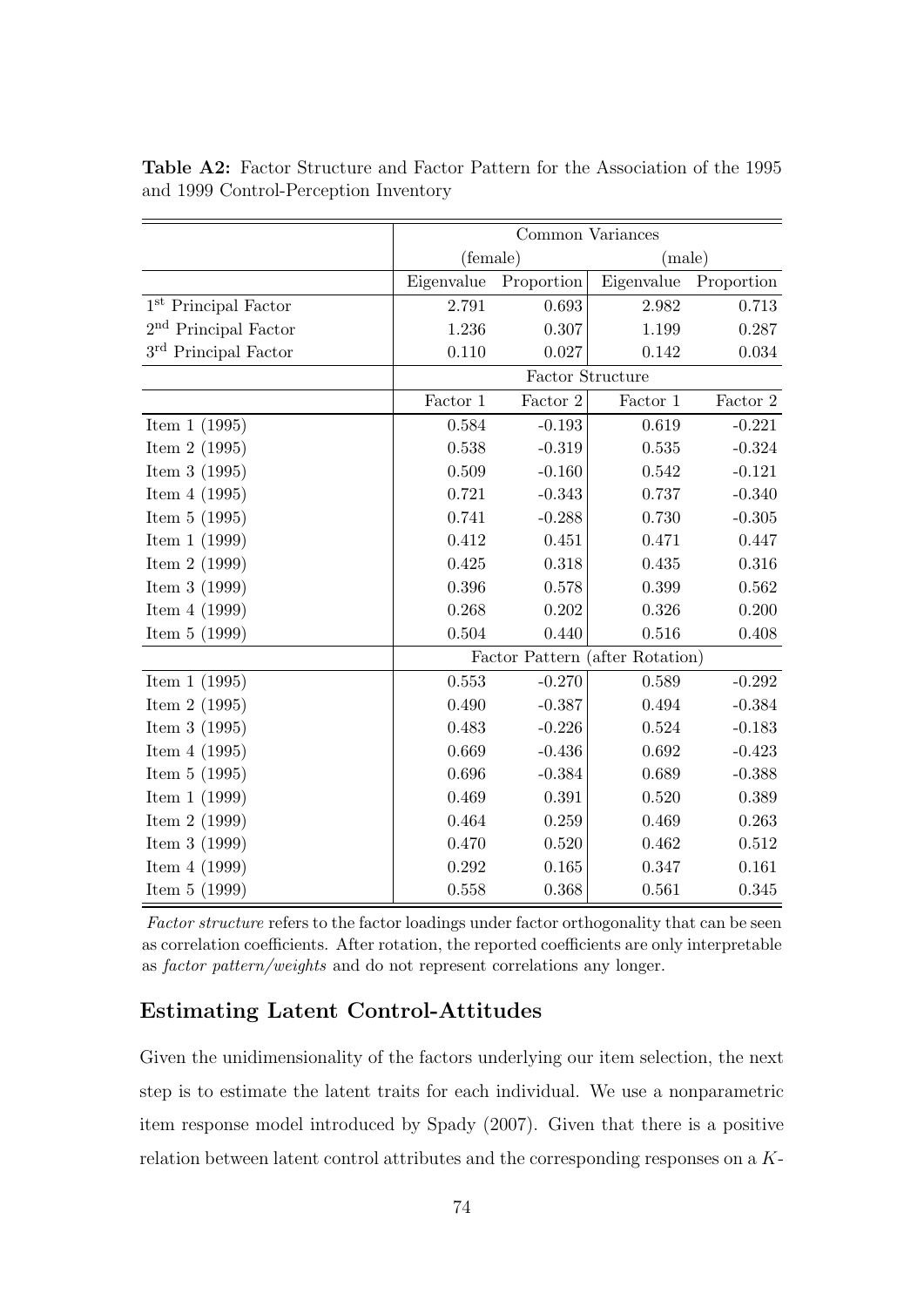point Likert-scale, Item Response Models are used to estimate the mappings from  $\theta$  into the probability range [0, 1] for all  $k = 1, ..., K$  responses. The probability of response K approaches zero for low  $\theta$  and one for very high  $\theta$ . Conversely, the probability of giving response  $k = 1$  is 1 for very low levels of  $\theta$  and 0 for high levels. Responses  $k = 2$  to  $k = K - 1$  have bell-shaped probabilities with their location shifting from left to right as  $k$  increases. For the ease of identification (see Spady, 2006, for exact conditions) however, it is meaningful to model cumulated response probabilities  $P(r \le k|\theta)$  instead of  $P(r = k|\theta)$ . As  $P(r \le K|\theta) = 1$ always holds,  $K - 1$  cumulated response curves that are monotonically decreasing in  $\theta$  and non-intersecting have to be estimated. Non-intersection is bound to arise by setting up the cumulated response probabilities as follows:

$$
P(r \le K - 1|\theta) = 1 - G(K - 1|u)
$$
  
\n
$$
P(r \le K - 2|\theta) = [1 - G(K - 2|u)] \ P(r \le K - 1|\theta)
$$
  
\n
$$
\vdots
$$
  
\n
$$
P(r \le 1|\theta) = [1 - G(1|u)] \ P(r \le 2|\theta)
$$
\n(B.2)

Since  $P(r \leq K - 1|\theta)$  is decreasing in  $\theta$ ,  $G(K - 1|u)$  is increasing in it via some monotone mapping u. Spady (2007) establishes general conditions under which polynomial series are a flexible way to approximate the respective  $G(k|u)$ for  $k = 1, ..., K$ . This approach is what renders our estimation strategy a nonparametric Item Response Model (see Härdle, 1995, Chen, 2007, for an overview on nonparametric estimators based on orthogonal series). More explicitly, we use shifted Legendre polynomials of the third degree (see Judd, 1998) to approximate  $G(k|u)$  using an *exponential tilting* factor as in Barron and Sheu (1991).

$$
G(u) = \frac{\int_0^{\theta} e^{t_1 \gamma_1(u) + t_2 \gamma_2(u) + t_3 \gamma_3(u)} du}{\int_0^1 e^{t_1 \gamma_1(u) + t_2 \gamma_2(u) + t_3 \gamma_3(u)} du},
$$
\n(B.3)

where the transform  $u = \Phi(\theta)$  is used to match the support of  $\theta$  with the domain  $[0, 1]$  of the polynomial basis, and  $t_1$  to  $t_3$  are the parameters to be estimated for each  $\theta$ . The bound  $\theta$  is a placeholder for the respective  $u = \Phi(\theta)$ . Hence, every